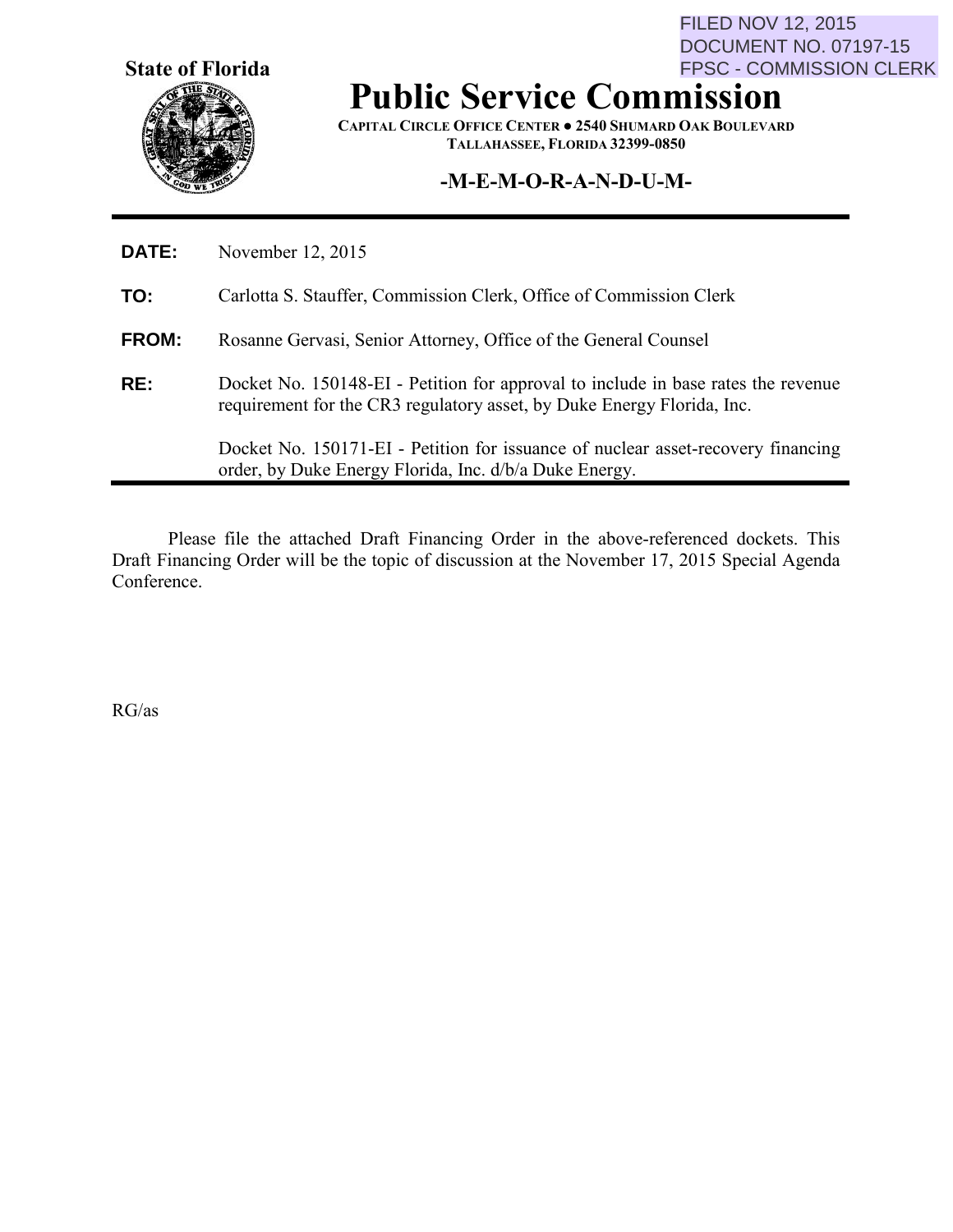#### BEFORE THE FLORIDA PUBLIC SERVICE COMMISSION

| In re: Petition for approval to include in base<br>rates the revenue requirement for the CR3<br>regulatory asset, by Duke Energy Florida, Inc. | DOCKET NO. 150148-EI |
|------------------------------------------------------------------------------------------------------------------------------------------------|----------------------|
| In re: Petition for issuance of nuclear asset-                                                                                                 | DOCKET NO. 150171-EI |
| recovery financing order, by Duke Energy                                                                                                       | ORDER NO.            |
| Florida, Inc. d/b/a Duke Energy.                                                                                                               | <b>ISSUED:</b>       |

The following Commissioners participated in the disposition of this matter:

ART GRAHAM, Chairman LISA POLAK EDGAR RONALD A. BRISÉ JULIE I. BROWN JIMMY PATRONIS

#### FINANCING ORDER

#### APPEARANCES:

DIANNE M. TRIPLETT, and JOHN T. BURNETT, ESQUIRES, 299 First Avenue North, St. Petersburg, FL, 33701, and MATTHEW BERNIER, ESQUIRE, 106 East College Avenue, Suite 800, Tallahassee, FL 32301-7740 On behalf of Duke Energy Florida, LLC (DEF).

J.R. KELLY and CHARLES REHWINKEL, ESQUIRES, c/o The Florida Legislature, 111 W. Madison Street, Room 812, Tallahassee, FL 32399-1400 On behalf of Office of Public Counsel (OPC).

JON C. MOYLE, JR. and KAREN A. PUTNAL, ESQUIRES, c/o Moyle Law Firm, P.A. 118 North Gadsden Street, Tallahassee, FL 32301 On behalf of Florida Industrial Power Users Group (FIPUG).

<span id="page-1-0"></span>JAMES W. BREW, OWEN J. KOPON, and LAURA A. WYNN, ESQUIRES, Stone Mattheis Xenopoulos & Brew, PC, West Tower, 1025 Thomas Jefferson Street, NW, Washington, D.C. 20007-0800 On behalf of White Springs Agricultural Chemicals, Inc. d/b/a PCS Phosphate – White Springs (PCS Phosphate).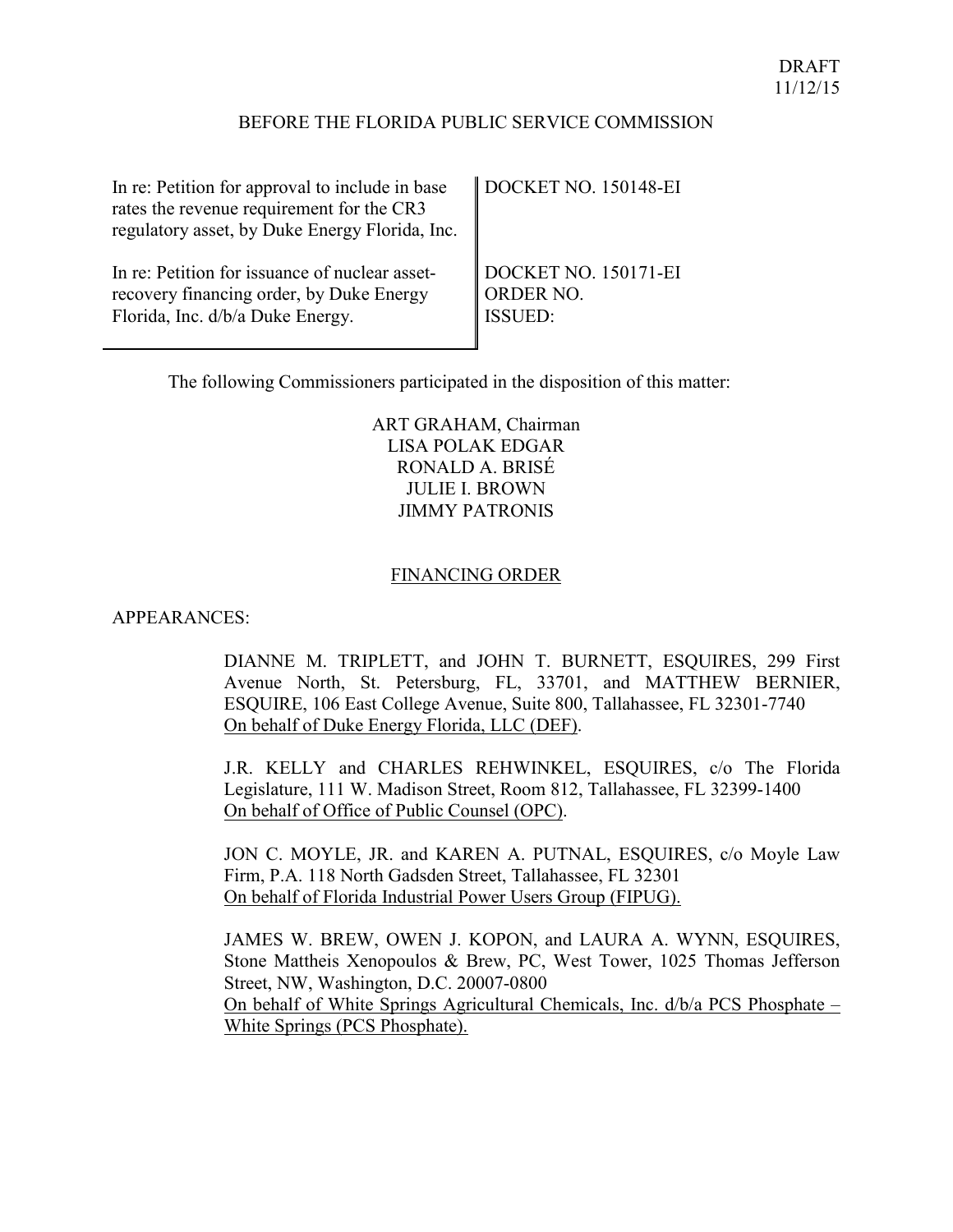> ROBERT SCHEFFEL WRIGHT and JOHN T. LAVIA, III, ESQUIRES, Gardner, Bist, Bowden, Bush, Dee, LaVia & Wright, P.A., 1300 Thomaswood Drive, Tallahassee, FL 32308 On behalf of Florida Retail Federation (FRF).

> ROSANNE GERVASI, LEE ENG TAN, KEINO YOUNG, KELLEY CORBARI and LESLIE AMES, ESQUIRES, Florida Public Service Commission, 2540 Shumard Oak Boulevard, Tallahassee, Florida 32399-0850 On behalf of the Florida Public Service Commission (Staff).

> MARY ANNE HELTON, ESQUIRE, Deputy General Counsel, Florida Public Service Commission, 2540 Shumard Oak Boulevard, Tallahassee, Florida 32399- 0850

Advisor to the Florida Public Service Commission.

CHARLIE BECK, ESQUIRE, General Counsel, Florida Public Service Commission, 2540 Shumard Oak Boulevard, Tallahassee, Florida 32399-0850 Florida Public Service Commission General Counsel.

## BY THE COMMISSION:

## I. INTRODUCTION

On July 27, 2015, Duke Energy Florida, LLC ("DEF" or "the Company") filed a petition for issuance of a nuclear asset-recovery bond financing order ("Petition"). This Commission has jurisdiction pursuant to Chapter 366, Florida Statutes (F.S.), including Sections 366.04, 366.05, 366.06, and 366.95, F.S.

## **History**

In its 2015 session, the Florida Legislature established a mechanism by which electric utilities can recover their nuclear asset-recovery costs. This mechanism, referred to herein as "securitization," allows electric utilities to access lower-cost funds through "nuclear assetrecovery bonds" issued pursuant to financing orders issued by this Commission. This provision of Florida law is codified in Section 366.95, F.S.

By Order No. PSC-[1](#page-1-0)3-1598-FOF-EI,<sup>1</sup> this Commission approved a comprehensive settlement (the Revised and Restated Settlement and Stipulation Agreement or "RRSSA") that resolved many issues, including the treatment and retirement of DEF's nuclear unit, Crystal River 3 ("CR3"). The RRSSA contains provisions by which DEF is authorized to increase its base rates by the revenue requirement for the CR3 Regulatory Asset, which is a defined term in the RRSSA.

<span id="page-2-0"></span> $\overline{a}$ <sup>1</sup> Issued November 12, 2013, in Docket No. 130208-EI, as amended by Order No. PSC-13-0598A-FOF-EI, issued November 13, 2013, In re: Petition for limited proceeding to approve revised and restated stipulation and settlement agreement by Duke Energy Florida, Inc. d/b/a Duke Energy.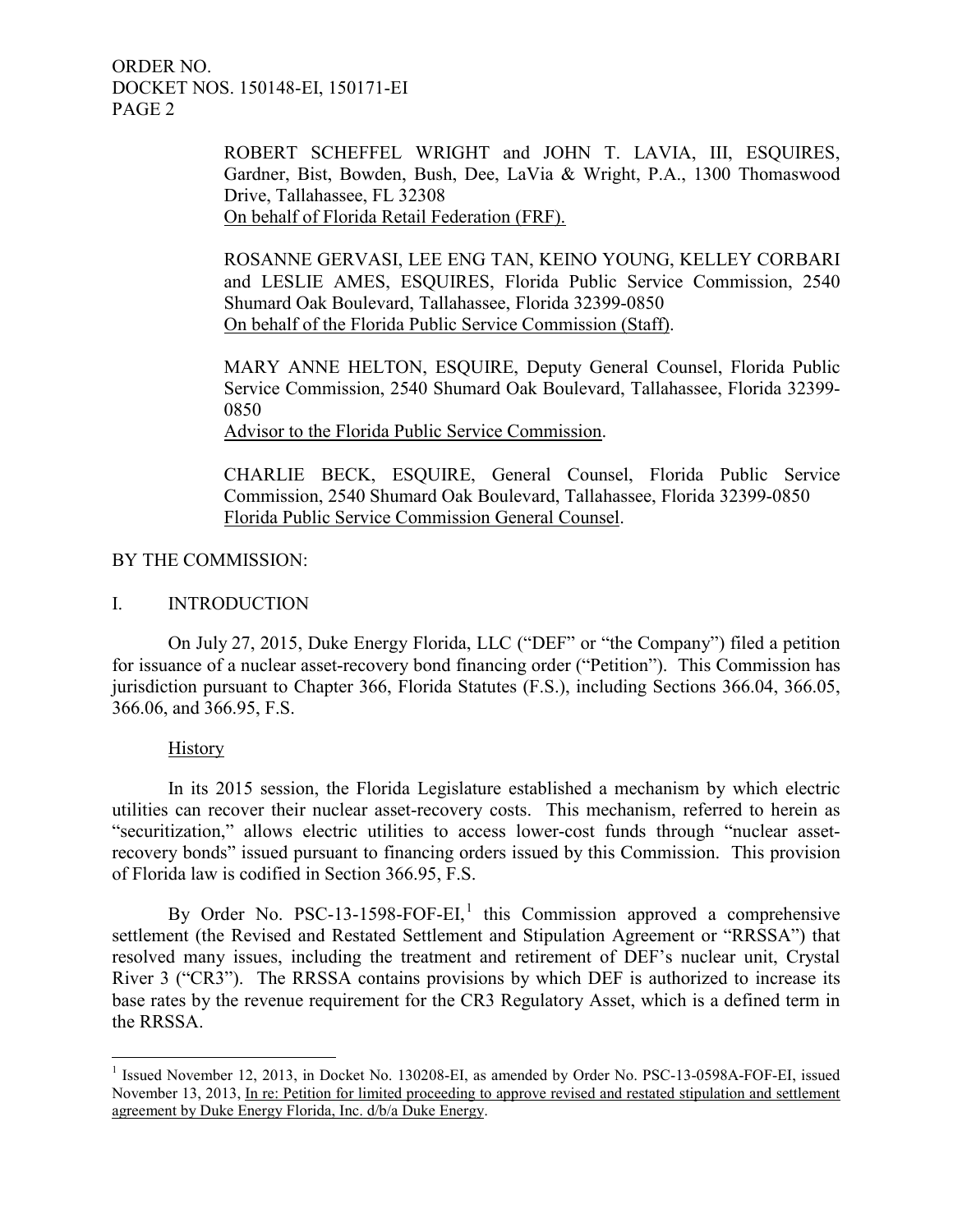By Order No. PSC-15-0465-S-EI, issued October 14, 2015, in this consolidated docket, this Commission approved an amendment to the RRSSA (the "Amended RRSSA") to clarify the appropriate recovery period for the CR3 Regulatory Asset if nuclear asset-recovery bonds are issued pursuant to Section 366.95, F.S., and to clarify the appropriate scheduled final maturity date and legal final maturity date for the last maturing tranche of such nuclear asset-recovery bonds $^2$  $^2$ 

The amount of the CR3 Regulatory Asset to be securitized does not include (1) capital costs of dry cask storage facilities at CR3; (2) additional funds needed to fund the CR3 Nuclear Decommissioning Trust in support of decommissioning CR3; or (3) costs which result from a new requirement adopted after October 14, 2015, by the United States Nuclear Regulatory Commission, Federal Energy Commission, or North American Electric Reliability Corporation that are applicable industry wide or generally applicable to shut down nuclear plants or any other Force Majeure event.

#### Summary of DEF's Petition

 $\overline{a}$ 

By its Petition, DEF requests that we issue a financing order under Section 366.95, F.S.: (1) to securitize the Securitizable Balance, defined below, (2) for approval of the proposed securitization financing structure, (3) for approval to issue the nuclear asset-recovery bonds, secured by the pledge of the nuclear asset-recovery property, in one or more series in an aggregate principal amount not to exceed the Securitizable Balance (as of the date the nuclear asset-recovery bonds are issued), (4) for approval of the financing costs, including upfront bond issuance costs incurred in connection with the issuance of the nuclear asset-recovery bonds and ongoing financing costs, (5) for approval of the creation of the nuclear asset-recovery property, including the right to impose, bill, collect and receive nonbypassable nuclear asset-recovery charges sufficient to recover the principal of, and interest on, the nuclear asset-recovery bonds plus ongoing financing costs, and (6) for approval of the tariff to implement the nuclear assetrecovery charges.

To repay the nuclear asset-recovery bonds and associated financing costs, consistent with the Amended RRSSA, DEF proposes that a nuclear asset-recovery charge be collected on a per kWh basis from all customer rate classes over a repayment period not to exceed the close of the last billing cycle for the 276th month from the inception of the nuclear asset-recovery charge. The nuclear asset-recovery charge will provide for repayment of the nuclear asset-recovery bonds (including principal, which includes upfront bond issuance costs) and ongoing financing costs (including without limitation; interest, rating agency surveillance fees, servicing fees, administration fees, legal and auditing fees, regulatory assessment fees, trustee fees, independent manager(s) fees and the return on invested capital (sometimes referred to as "ongoing financing costs" as further described herein)).

<sup>&</sup>lt;sup>2</sup> Tranches of nuclear asset-recovery bonds may be offered to investors as separate "series" of bonds. This should not be confused with the authority granted pursuant to this Financing Order to offer, sell, and issue the approved nuclear asset-recovery bonds "in one or more series" on different dates, possibly pursuant to different offering documents.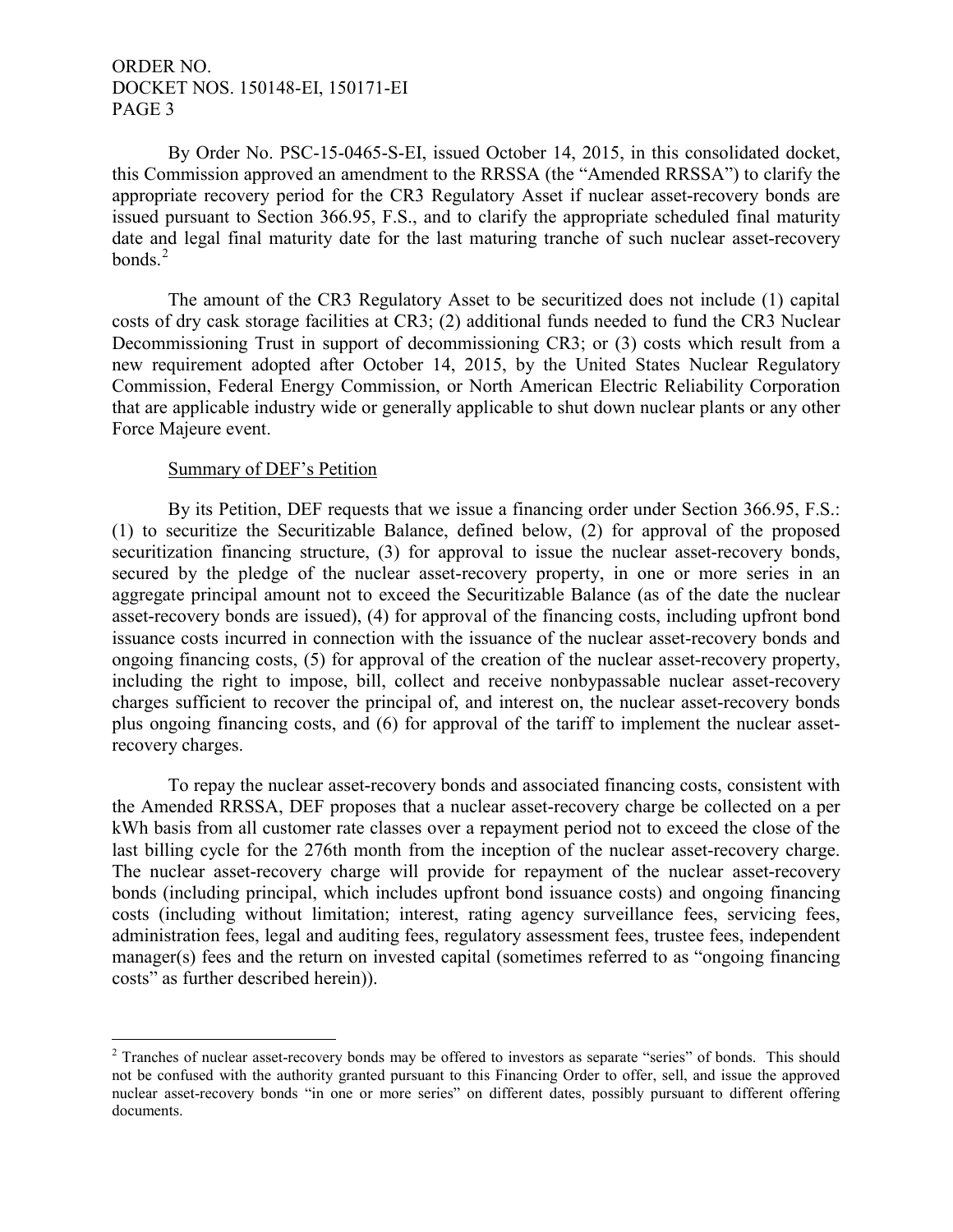#### Standard for Review of Petition

As noted above, the Florida Legislature enacted 2015 House Bill 7109, which has been codified in relevant part as Section 366.95, F.S. This section allows electric utilities, with the approval of this Commission, to finance the costs associated with the premature retirement of a nuclear power plant with the proceeds of nuclear asset-recovery bonds that are secured by the nuclear asset-recovery property.

Nuclear asset-recovery bonds are defined, pursuant to Section 366.95(1)(i), F.S., as bonds or other evidences of indebtedness or ownership that are issued by an electric utility or an assignee pursuant to a financing order, the proceeds of which are used directly or indirectly to recover, finance, or refinance Commission-approved nuclear asset-recovery costs and financing costs, and that are secured by or payable from nuclear asset-recovery property. Electric customers must pay the principal, interest, and related ongoing financing costs of the nuclear asset-recovery bonds through nuclear asset-recovery charges, which, pursuant to Section 366.95(1)(j), F.S., are nonbypassable charges that shall be paid by all existing or future customers receiving transmission or distribution service from the electric utility or its successors or assignees under Commission-approved rate schedules or special contracts, even if the customer elects to purchase electricity from an alternative electric supplier following a fundamental change in regulation of public utilities in Florida.

Section 366.95(2)(a), F.S., authorizes electric utilities to petition this Commission for nuclear asset-recovery bond financing orders and provides that for each petition the electric utility shall: (1) describe the nuclear asset-recovery costs; (2) indicate whether the electric utility proposes to finance all or a portion of the nuclear asset-recovery costs using nuclear assetrecovery bonds; (3) estimate the financing costs related to the nuclear asset-recovery bonds; (4) estimate the nuclear asset-recovery charges necessary for recovery of such costs; (5) estimate any projected cost savings, based on current market conditions, or demonstrate how the issuance of nuclear asset-recovery bonds and the imposition of nuclear asset-recovery charges would avoid or significantly mitigate rate impacts to customers as compared with the traditional method of financing and recovering nuclear asset-recovery costs from customers; (6) demonstrate that securitization has a significant likelihood of resulting in lower overall costs or would avoid or significantly mitigate rate impacts compared to the traditional method of cost recovery; and (7) file direct testimony supporting the petition.

If an electric utility is subject to a settlement agreement that governs the type and amount of principal costs that could be recovered as nuclear asset-recovery costs, Section 366.95(2)(b), F.S., provides that the electric utility must file a petition with this Commission for review and approval of those principal costs no later than 60 days before filing a petition for a financing order. This Commission may not authorize any such costs to be included or excluded, as applicable, as nuclear asset-recovery costs if such inclusion or exclusion, as applicable, of those costs would otherwise be precluded by such electric utility's settlement agreement.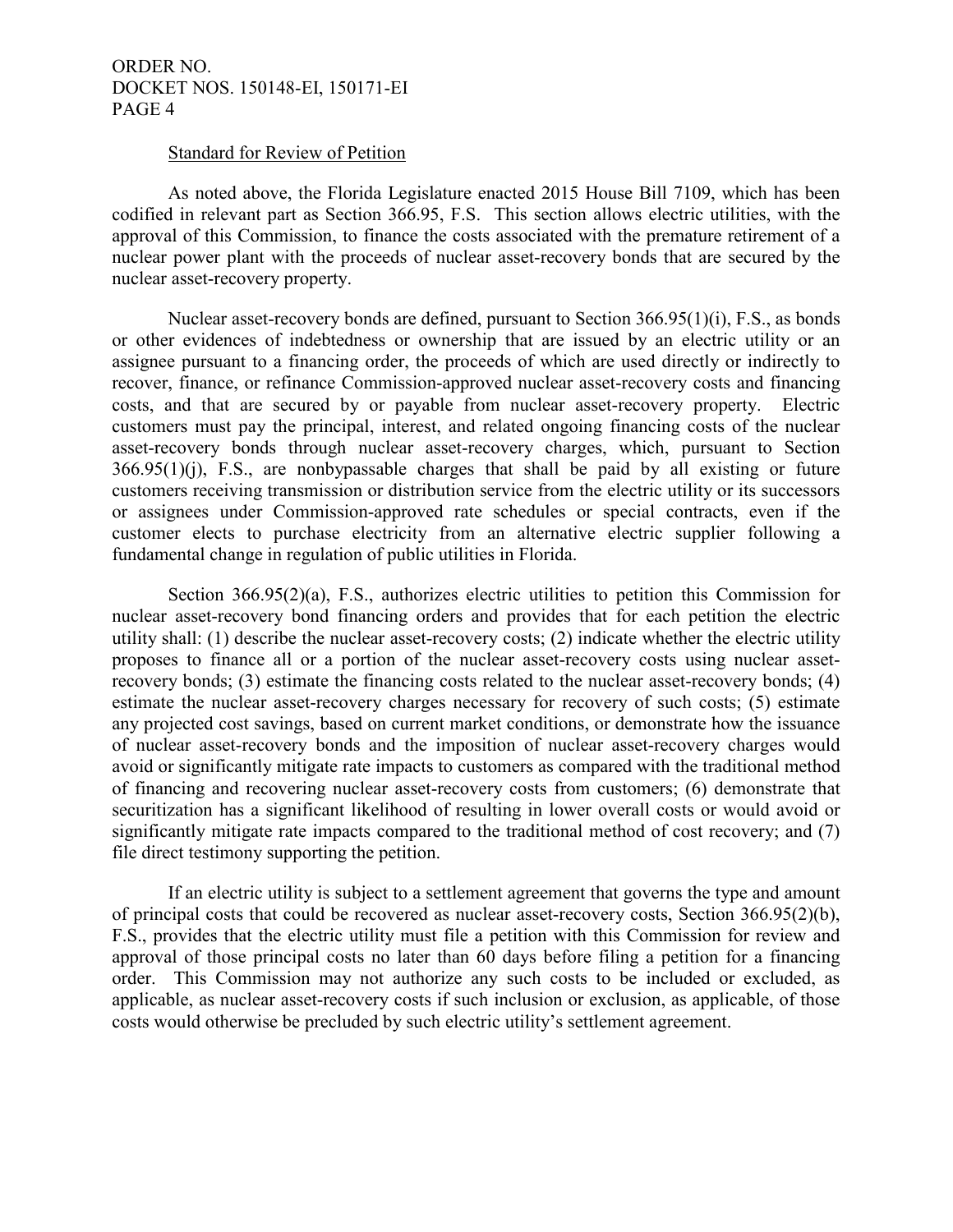Section 366.95(2)(c)1.b., F.S., provides the standard of review applicable to a petition for issuance of a financing order:

The commission shall issue a financing order authorizing the financing of reasonable and prudent nuclear asset-recovery costs and financing costs if the commission finds that the issuance of the nuclear asset-recovery bonds and the imposition of nuclear asset-recovery charges authorized by the financing order have a significant likelihood of resulting in lower overall costs or would avoid or significantly mitigate rate impacts to customers as compared with the traditional method of financing and recovering nuclear asset-recovery costs. Any determination of whether nuclear asset-recovery costs are reasonable and prudent shall be made with reference to the general public interest and in accordance with paragraph (b) **[**of Section 366.95(2), F.S.**]**, if applicable.

#### Content of Financing Order

In any financing order issued to an electric utility, Section 366.95(2)(c)2., F.S., provides that this Commission shall:

a. specify the amount of nuclear asset-recovery costs to be financed using nuclear asset-recovery bonds, describe and estimate the amount of financing costs which may be recovered through nuclear asset-recovery charges and specify the period over which such costs may be recovered;

b. determine if the proposed structuring, expected pricing, and financing costs have a significant likelihood of resulting in lower overall costs or would avoid or significantly mitigate rate impacts to customers as compared with the traditional method of financing and recovering nuclear asset-recovery costs; including detailed findings of fact addressing costeffectiveness and associated rate impacts upon retail customers and retail customer classes;

c. require that nuclear asset-recovery charges be nonbypassable;

d. include a formula-based true-up mechanism for making expeditious periodic adjustments in the nuclear asset-recovery charges that are necessary (i) to correct for any overcollection or undercollection of nuclear asset-recovery charges, or (ii) to otherwise ensure the timely payment of nuclear asset-recovery bonds, financing costs, and other required amounts and charges payable in connection with the nuclear asset-recovery bonds;

e. specify the nuclear asset-recovery property that shall be used to pay or secure nuclear asset-recovery bonds and all financing costs;

f. specify the degree of flexibility to be afforded to the electric utility in establishing the terms and conditions of the nuclear asset-recovery bonds;

g. require nuclear asset-recovery charges to be allocated to customer classes in specified ways;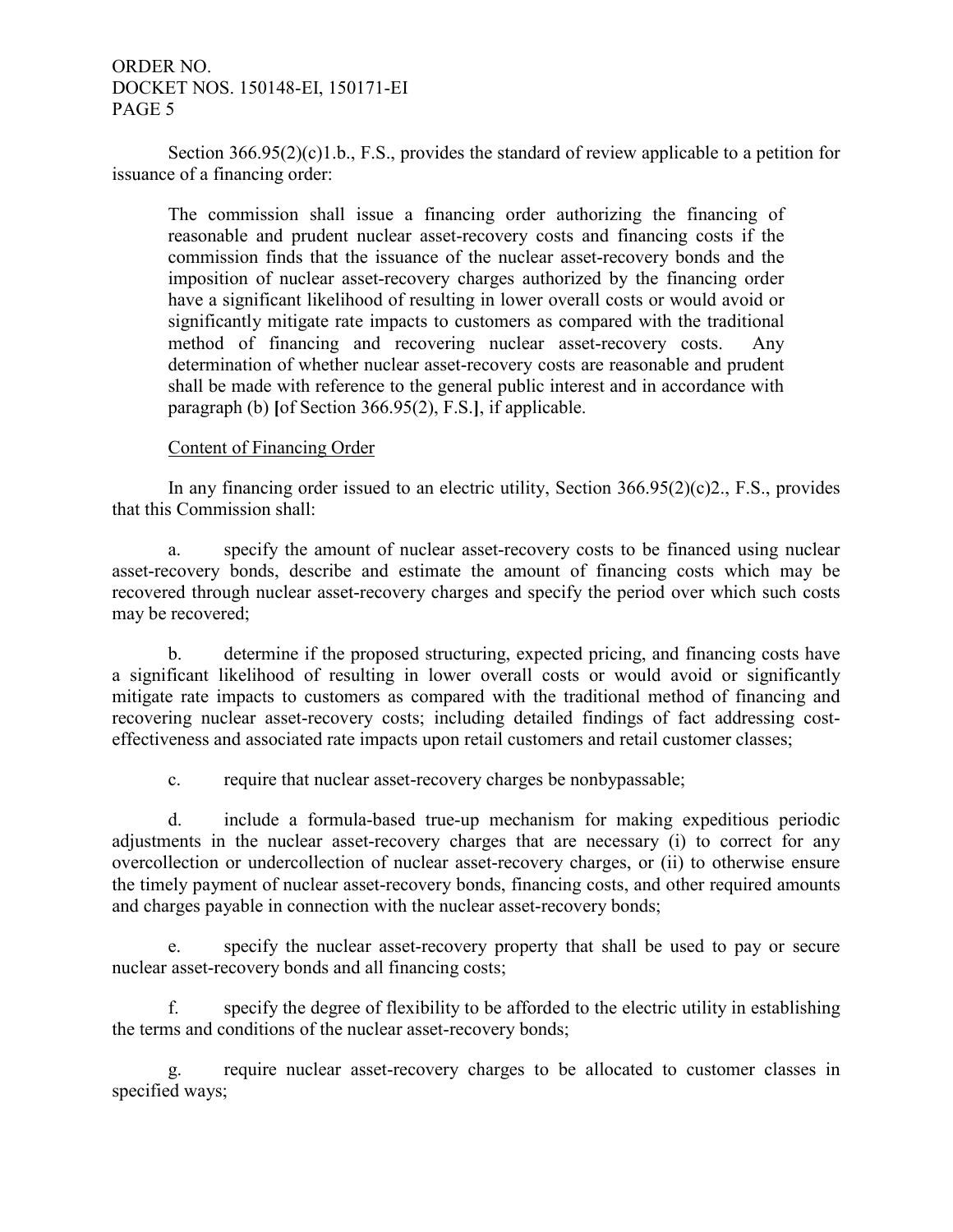h. require that the electric utility's determination of the initial nuclear asset-recovery charge be final and effective upon issuance of nuclear asset-recovery bonds, without further action by this Commission, so long as the nuclear asset-recovery charge is consistent with the financing order; and

i. include any other conditions that this Commission considers appropriate and that are authorized by this section.

#### Case Background

On May 22, 2015, pursuant to Sections 366.04 and 366.05, F.S., and consistent with the RRSSA, DEF filed its Petition for Approval to Include in Base Rates the Revenue Requirement for the Crystal River Unit 3 Regulatory Asset (CR3 Regulatory Asset Petition), along with supporting testimony and exhibits. Docket No. 150148-EI was opened to address the CR3 Regulatory Asset Petition.

By Order No. PSC-15-0238-PCO-EI (Order Establishing Procedure), issued June 5, 2015, Docket No. 150148-EI was scheduled for a formal evidentiary hearing on October 14-16, 2015, and procedures and controlling dates were established.

This Commission granted intervention to OPC by ORDER No. PSC-15-0243-PCO-EI, issued June 10, 2015; to PCS Phosphate by Order No. PSC-15-0254-PCO-EI, issued June 25, 2015; to FIPUG by Order No. PSC-15-0255-PCO-EI, issued June 25, 2015; and to FRF by Order No. PSC-15-0395-PCO-EI, issued September 16, 2015.

On July 27, 2015, pursuant to Section 366.95, F.S., DEF filed its Petition for Financing Order, along with supporting testimony and exhibits for witnesses Bryan Buckler, Patrick Collins, Marcia Olivier, and Michael Covington, and a Motion to Consolidate the dockets. Docket No. 150171-EI was opened to address the Petition.

By Order No. PSC-15-0327-PCO-EI, issued August 13, 2015, the Commission consolidated Docket Nos. 150148-EI and 150171-EI. By Order No. PSC-15-0340-PCO-EI, issued August 21, 2015, certain of the controlling dates governing the proceedings were revised.

On September 9, 2015, Commission staff submitted direct testimony and exhibits for witnesses Paul Sutherland, Rebecca Klein, Brian A. Maher and Hyman Schoenblum with respect to the Financing Order issues. Witnesses Bryan Buckler and Patrick Collins submitted rebuttal testimony and exhibits on September 14, 2015.

On September 15, 2015, this Commission approved DEF's Motion for Approval of a Stipulation regarding the CR3 Regulatory Asset-related issues and an amendment to the RRSSA to clarify the appropriate recovery period if the nuclear asset-recovery bonds are issued pursuant to Section 366.95, F.S.

This Commission held a Prehearing Conference on October 1, 2015.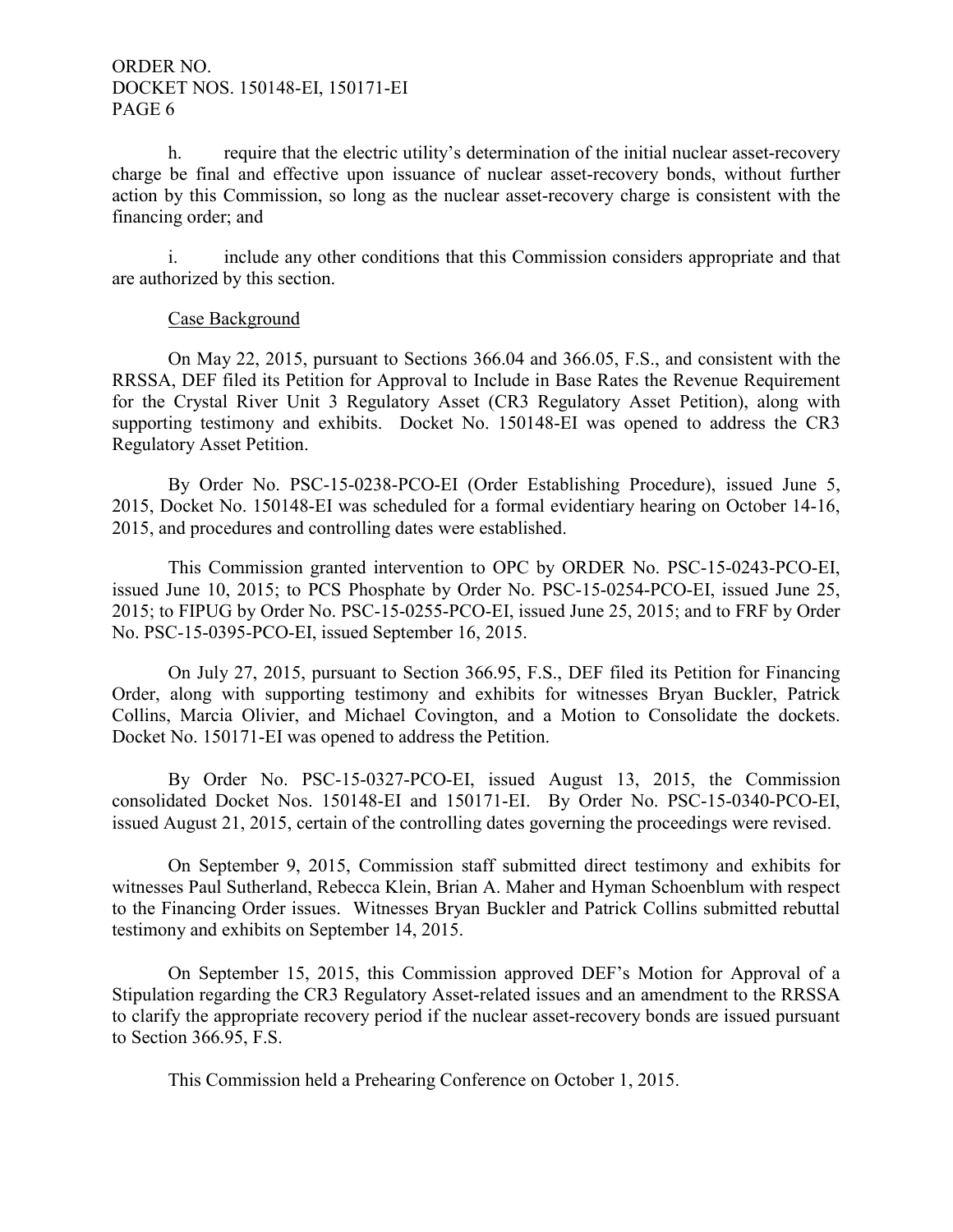On October 14, 2015, this Commission held a hearing in Docket Nos. 150148-EI and 150171-EI. All testimony filed in both dockets was entered into the record as though read, along with the prefiled exhibits of all witnesses, and cross-examination was waived by all parties and staff. A total of 89 exhibits were entered into the record, including DEF's responses to certain of the Commission staff's discovery requests.

The hearing considered (a) whether this Commission should issue a financing order pursuant to DEF's Petition, and if so, (b) what standards, conditions and procedures should be included in that financing order. In connection with that hearing, the parties presented Proposed Stipulations on Financing Order Issues. We approved the Proposed Stipulations on Financing Order Issues upon finding them to be in the public interest, and admitted them as Exhibit 87.

During the hearing, the Commission, staff, and the parties discussed and acknowledged the Best Practices provided in testimony by Saber Partners, including the participation of the Commission's financial advisor in the structuring, marketing, and pricing of the bonds and the selection and compensation of the underwriters. In addition, all parties agreed that this Financing Order would direct that nuclear asset-recovery bonds shall be structured, marketed and priced so as to result in the lowest nuclear asset-recovery charges consistent with this Financing Order and market conditions at the time of pricing. Also at the hearing, the parties agreed that Commission staff would prepare a proposed form of Financing Order consistent with the Proposed Stipulations on Financing Order Issues for review by the other parties and for consideration by this Commission at its special agenda conference on November 17, 2015.

## Summary of Decision

Consistent with the time requirements of Section  $366.95(2)(c)1$ ., F.S., we reached a decision on DEF's Petition. This Financing Order memorializes our decision.

In this Financing Order, we find that the issuance of nuclear asset-recovery bonds and the imposition of related nuclear asset-recovery charges to finance the recovery of DEF's reasonable and prudently incurred nuclear asset-recovery costs and related financing costs have a significant likelihood of resulting in lower overall costs or would significantly mitigate rate impacts to customers as compared with the traditional method of financing and recovering nuclear assetrecovery costs. Thus, by this Financing Order, we:

(1) approve the recovery through securitization of the Securitizable Balance, which consists of (a) nuclear asset-recovery costs, in the form of the Crystal River Unit 3 ("CR3") Regulatory Asset as determined pursuant to Docket No. 150148-EI (more specifically, the principal amount should be \$1,283,012,000, representing the projected December 31, 2015 balance of the CR3 Regulatory Asset, subject to true-up to the actual December 31, 2015 balance), plus (b) estimated financing costs associated with the issuance of the nuclear assetrecovery bonds (sometimes referred to as "upfront bond issuance costs"), plus (c) carrying charges accruing at 6.0% per annum on the CR3 Regulatory Asset balance from December 31, 2015 through the date of issuance of the respective series of nuclear asset-recover bonds.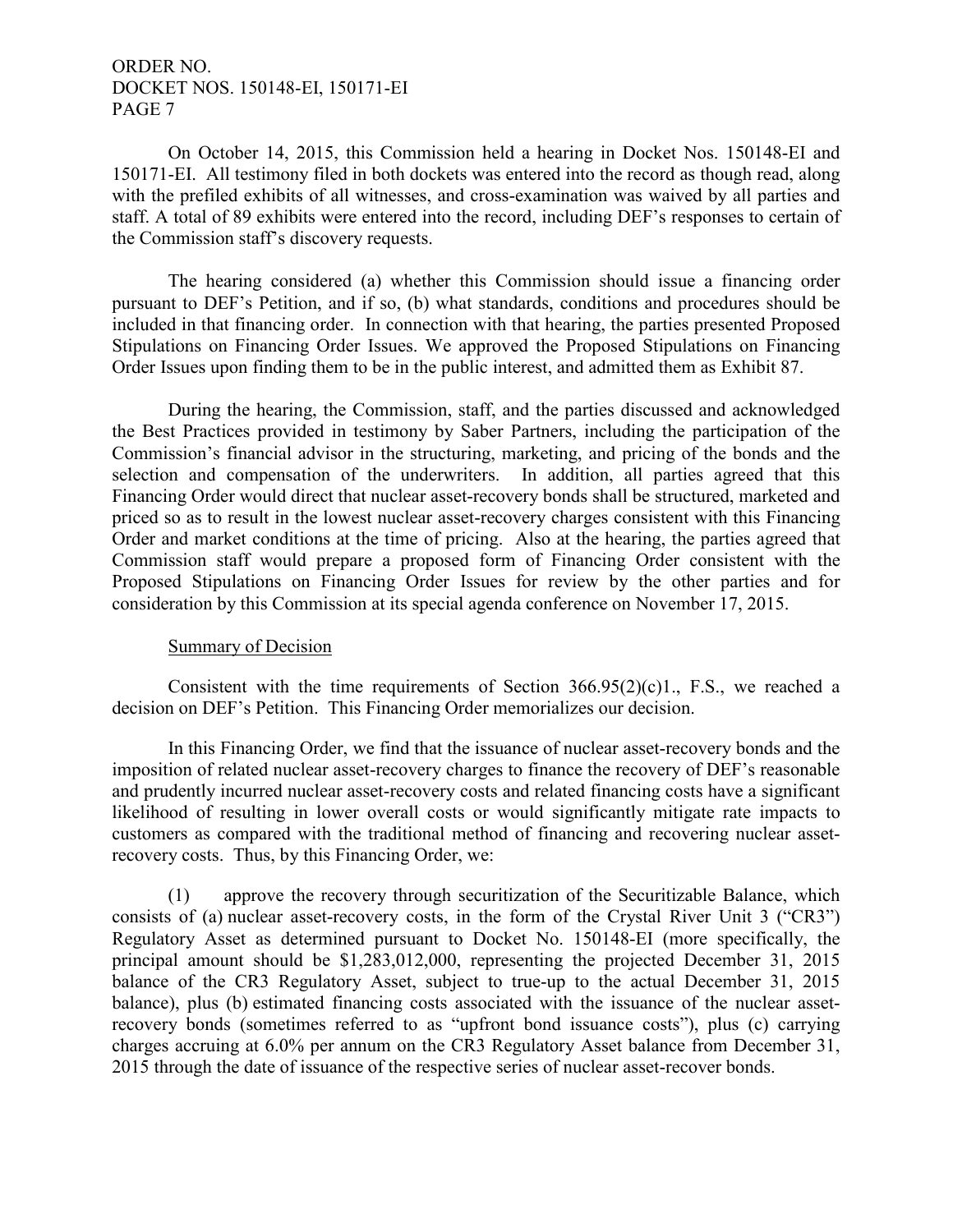(2) authorize the issuance of nuclear asset-recovery bonds, secured by the pledge of nuclear asset-recovery property, in one or more series, in an aggregate principal amount not to exceed the Securitizable Balance (as of the date the nuclear asset-recovery bonds are issued);

(3) approve the recovery of financing costs, including, upfront bond issuance costs incurred in connection with the issuance of the nuclear asset-recovery bonds and ongoing financing costs;

(4) approve the transaction structure of nuclear asset-recovery bonds as described in this Financing Order;

(5) approve the creation of the nuclear asset-recovery property, which includes the right to impose, bill, collect and receive nuclear asset-recovery charges in an amount authorized under this Financing Order and to obtain periodic adjustments to such charges as provided in this Financing Order and in accordance with Finding of Fact paragraph 29 and Conclusion of Law **paragraph 11**, to guarantee the timely payment of the nuclear asset-recovery bonds and financing costs and other required amounts and charges payable in connection with the nuclear assetrecovery bonds; and

(6) approve the form of tariff schedule to be filed under DEF's tariff, as provided in this Financing Order, to implement the nuclear asset-recovery charges.

Pursuant to the Issuance Advice Letter procedures described in Finding of Fact paragraphs 98 through 103 of this Financing Order, DEF shall update its estimates of the upfront financing costs, ongoing financing costs and other relevant current information in accordance with the terms of this Financing Order.

Apart from storm-recovery bonds which this Commission approved for Florida Power & Light Company pursuant to Section 366.8260, F.S., and Order Nos. PSC-06-0464-FOF-EI and PSC-06-0626-FOF-EI, issued May 30, 2006 and July 21, 2006, respectively, in Docket No. 060038-EI, these nuclear asset-recovery bonds will be unlike any other corporate debt or equity securities previously approved by this Commission. In all other debt and equity offerings, the issuing utility is directly responsible to make payments to investors who purchase the securities. But neither the assets nor the revenues of DEF will be available to make promised payments of principal, interest, and other costs associated with the proposed nuclear asset-recovery bonds. Rather, by operation of Section 366.95, F.S., this Commission must irrevocably commit that all such amounts will be paid from nuclear asset-recovery charges, a special tariff rate imposed on all retail consumers of electricity in DEF's service territory. This represents an extraordinary relinquishment of future regulatory authority and a shifting of all economic burdens in connection with nuclear asset-recovery bonds from DEF to its customers.

While we recognize the need for some degree of flexibility with regard to the final details of the nuclear asset-recovery bond securitization transaction approved in this Financing Order, our primary focus is upon (a) meeting all statutory requirements including (i) pursuant to Section 366.95(2)(c)2.b., our determination that the proposed structuring, expected pricing, and financing costs of the nuclear asset-recovery bonds have a significant likelihood of resulting in lower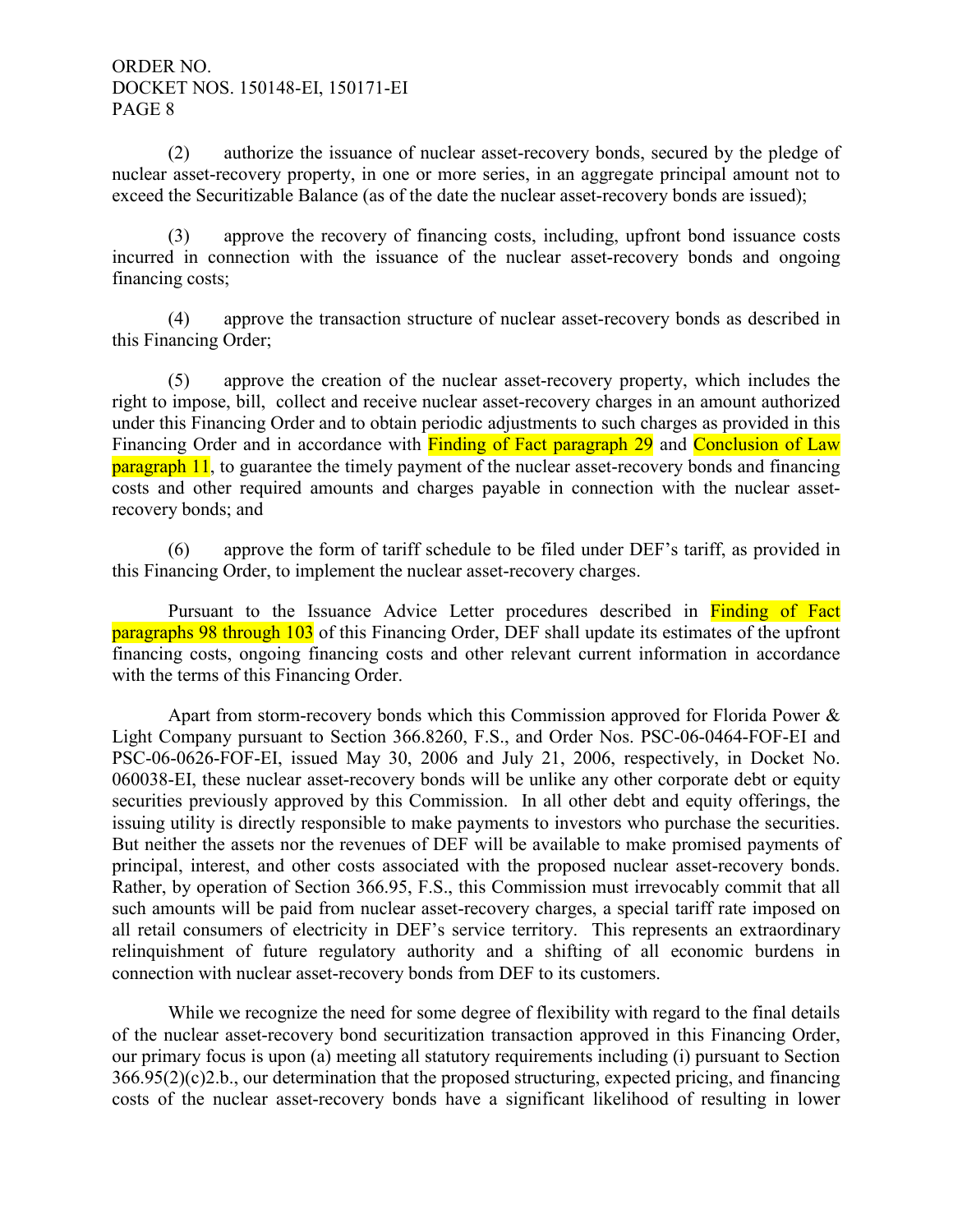overall costs or would avoid or significantly mitigate rate impacts to customers as compared with the traditional method of financing and recovering nuclear asset-recovery costs (the "statutory financing cost objective"), (ii) our determination that this Financing Order addresses all matters required by Section  $366.95(2)(c)2$ ., and, (iii) pursuant to Section  $366.95(2)(c)5$ ., our determination, on a reasonably comparable basis, that the actual costs of the nuclear assetrecovery bond issuance results in the lowest overall costs that were reasonably consistent with market conditions at the time of the issuance and the terms of this Financing Order (the "lowest issuance cost objective", and collectively with the statutory financing cost objective, the "statutory cost objectives"); and (b) ensuring that nuclear asset-recovery bonds authorized by this Financing Order will be structured, marketed and priced so as to result in the lowest nuclear asset-recovery charges consistent with this Financing Order and market conditions at the time of pricing (the "lowest overall cost standard").

Because this Financing Order will be irrevocable, and because the true-up adjustment mechanism generally will result in the economic burden of all costs associated with nuclear asset-recovery bonds being borne by DEF's customers, we feel compelled to ensure from the outset that clear standards and effective procedures and conditions are in place to safeguard the interests of customers. Otherwise all the benefits potentially available to customers from this securitized nuclear asset-recovery bond financing might not be realized.

Section  $366.95(2)(c)2.i., F.S.,$  directs this Commission to include in a financing order any other conditions that this Commission considers appropriate and that are authorized by this section. In this Financing Order, we establish standards, procedures and conditions which we find will effectively safeguard the interests of customers. Among those is the lowest overall cost standard. We find that these standards, procedures and conditions, applied in a manner supportive of the provisions of the previously approved Amended RRSSA, are most likely to ensure satisfaction of the statutory cost objectives. These standards, procedures and conditions are designed to allow for meaningful and substantive cooperation between DEF and its designated advisors, this Commission and our designated advisors, legal counsel, and representatives through a "Bond Team" to ensure that the structuring, marketing, pricing and financing costs of the nuclear asset-recovery bonds will achieve the statutory cost objectives as well as the lowest overall cost standard. Each of the standards, procedures and conditions set forth in this Financing Order must be met. This Financing Order grants authority to issue nuclear asset-recovery bonds and to impose and collect nuclear asset-recovery charges only if the final structure of the transaction and the standards, procedures and conditions followed comply with or satisfy (as the case may be) in all respects the standards, procedures and conditions set forth herein.

DEF, its structuring advisor, and designated Commission staff and its financial advisor will serve on the Bond Team. One designated representative of DEF and one designated representative of this Commission shall be joint decision makers in all aspects of the structuring, marketing and pricing of the nuclear asset-recovery bonds except for those recommendations that in the sole view of DEF would expose DEF or the special purpose entity ("SPE") to securities law and other potential liability (*i.e.,* such as, but not limited to, the making of any untrue statement of a material fact or omissions to state a material fact required to be stated therein or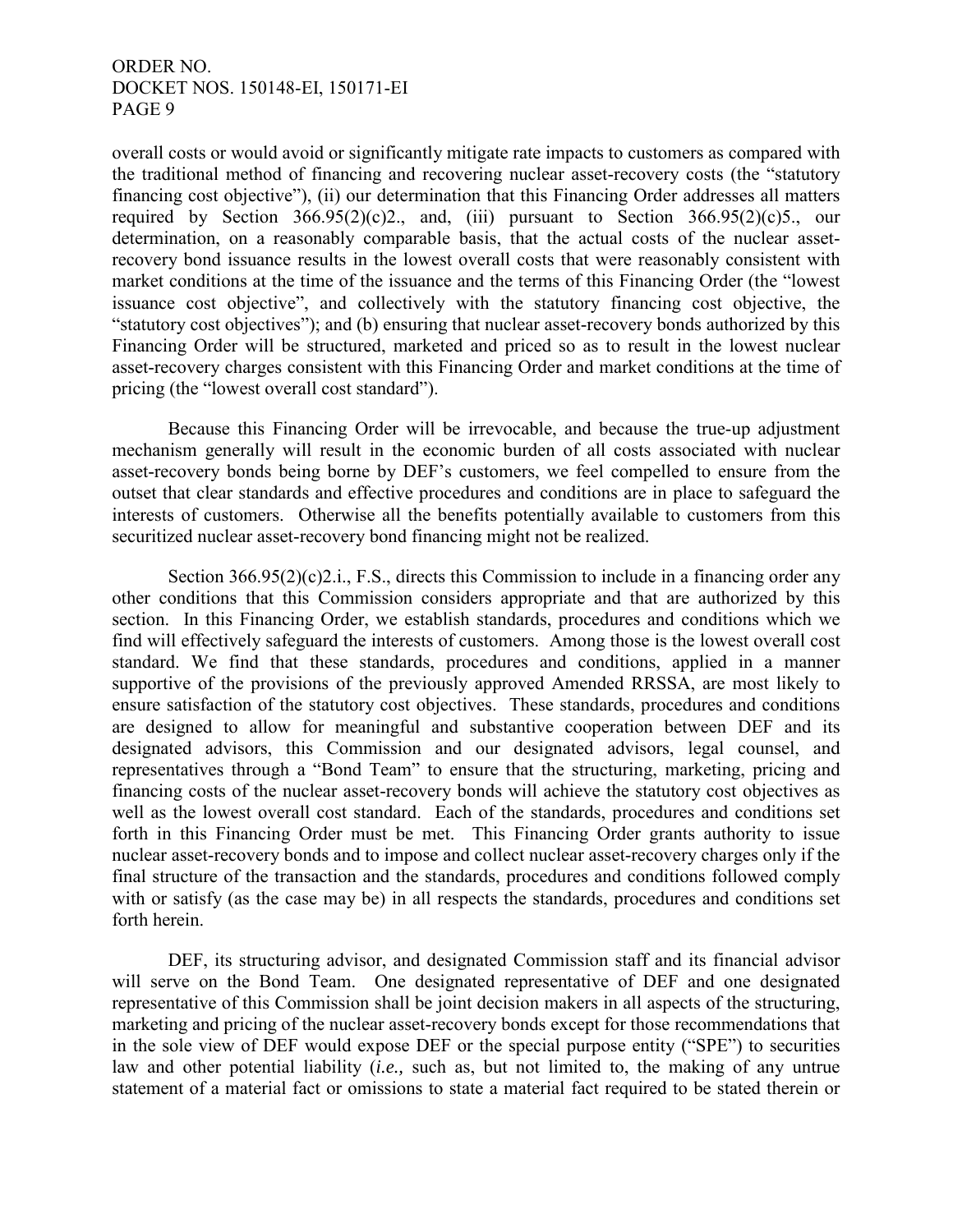necessary in order to make the statements made not misleading) or contractual law liability (*e.g.,* including but not limited to terms and conditions of the underwriter agreement(s)). This Commission's designated staff and financial advisor will be visibly involved, in advance, in all aspects of the structuring, marketing, and pricing of the nuclear asset-recovery bonds. All Bond Team members will actively participate in the design of the marketing materials for the transactions as well as in the development and implementation of the marketing and sales plan for the bonds. DEF agrees DEF and this Commission's staff and its financial advisor as Bond Team members, excluding DEF's structuring advisor, should also have equal rights on the hiring decisions for the underwriters and counsel to the underwriters. However, DEF shall have sole right to select and engage all counsel for DEF and the SPE. In addition, together with the Bond Team's involvement in the structuring, marketing and pricing of the nuclear asset-recovery bonds, and the Issuance Advice Letter process, this Commission will be able to fully review the pricing of the bonds as this Commission determines whether to issue a stop order no later than 5:00 pm Eastern time on the third business day following pricing.

To ensure that the statutory cost objectives and the lowest overall cost standard are met and that these procedures are followed, this Commission – as represented at various stages either jointly or separately by designated Commission personnel, with support from this Commission's financial advisor and this Commission's outside legal counsel, as the designated Commission personnel deem appropriate – will participate visibly and in advance in the structuring, marketing, and pricing of the nuclear asset-recovery bonds in accordance with the standards, procedures and conditions established in this Financing Order.

The authority and approval to issue nuclear asset-recovery bonds pursuant to this Financing Order is effective only upon DEF filing with this Commission an Issuance Advice Letter in accordance with this Financing Order, and this Commission not issuing an order to stop the transaction and containing a basis for such stop order by 5:00 p.m. Eastern Time on the third business day following pricing of the nuclear asset-recovery bonds.

## II. TRANSACTION STRUCTURE AND DOCUMENTS

DEF has proposed a transaction structure that includes all of the following:

- a. The use of one or more SPEs as issuer of nuclear asset-recovery bonds, limiting the risks to Bondholders (holders of nuclear asset-recovery bonds) of any adverse impact resulting from a bankruptcy proceeding of DEF or any affiliate.
- b. The right to impose, bill, collect and receive nuclear asset-recovery charges that are nonbypassable and which must be trued-up at least every six months, but may be trued-up more frequently under specified circumstances, in order to ensure the timely payment of the debt service and on-going financing costs. Consistent with the Amended RRSSA, the recovery period proposed for the nuclear asset-recovery charges shall not exceed the close of the last billing cycle for the 276th month from the inception of the nuclear asset-recovery charge.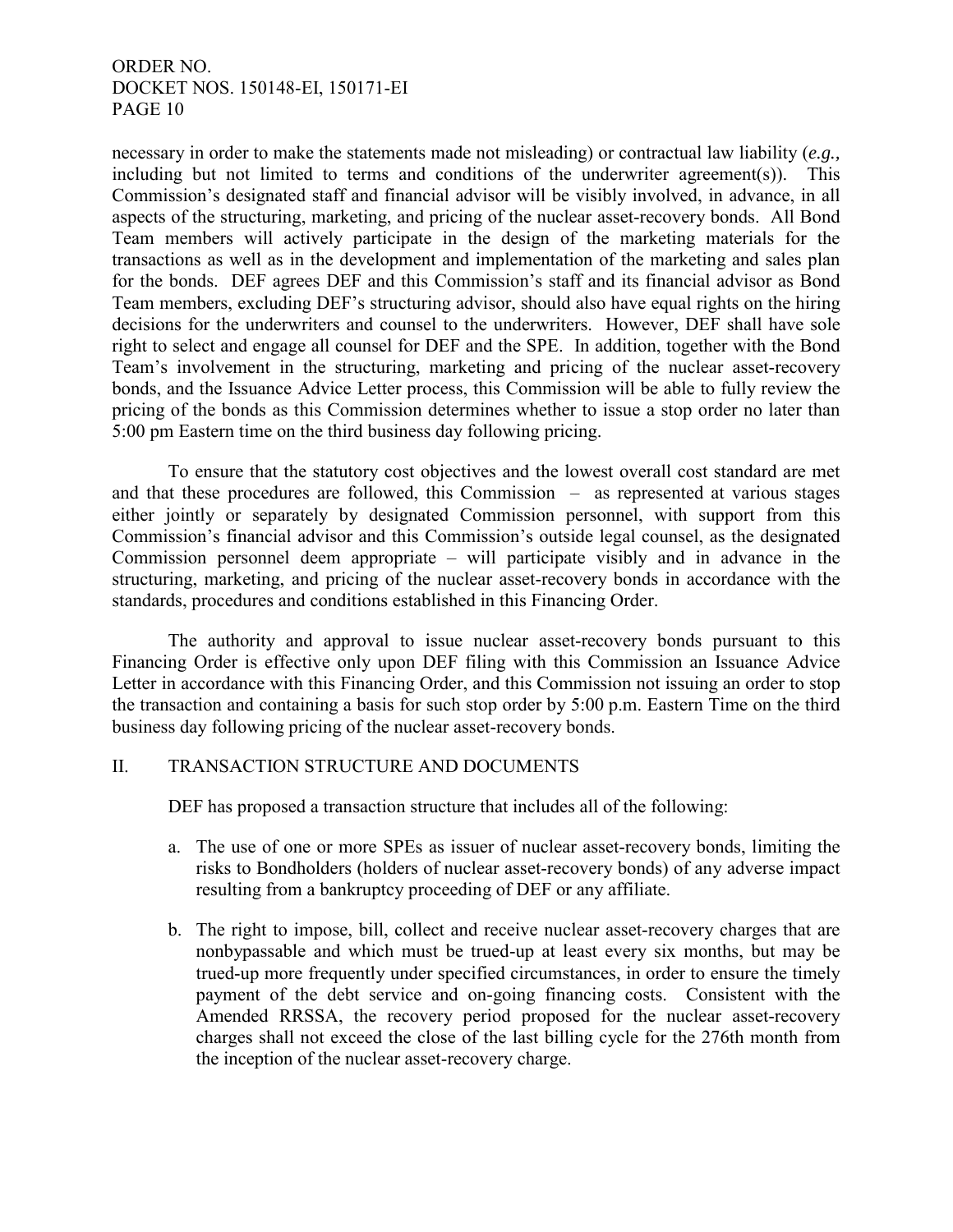- c. Include as collateral a collection account which includes, without limitation, a Capital Subaccount funded initially by a deposit from DEF equal to at least 0.5% of the initial principal amount of the nuclear asset-recovery bonds, resulting in greater certainty of payment of interest and principal to investors.
- d. A servicer (initially DEF) responsible for billing and collecting the nuclear assetrecovery charge from existing and future customers.
- e. The Federal income tax consequences of the transaction meet the provisions established in IRS Revenue Procedure 2005-62.

Portions of the transaction structure, described in this Financing Order, are necessary to enable the nuclear asset-recovery bonds to obtain the highest bond credit rating possible, with an objective of AAA/Aaa bond credit ratings, so as to further ensure that the proposed structuring, expected pricing and financing costs of the nuclear asset-recovery bonds and the imposition of the nuclear asset-recovery charges will avoid or significantly mitigate rate impacts to customers as compared with the traditional method of financing and recovering nuclear asset-recovery costs from customers.

In accordance with Section  $366.95(2)(a)6$ , the transaction structure, described in this Financing Order, has a significant likelihood of resulting in lower overall costs or would significantly mitigate rate impacts compared to the traditional method of cost recovery.

DEF has submitted in connection with its Petition a draft of each of the Nuclear Asset-Recovery Property Purchase and Sale Agreement, the Administration Agreement, and the Nuclear Asset-Recovery Property Servicing Agreement (the "Financing Documents"), which set out in substantial detail certain terms and conditions relating to the transaction structure, including the proposed sale of the Nuclear Asset-Recovery Property to the SPE, the administration of the SPE, and the servicing of the nuclear asset-recovery charges and the nuclear asset-recovery bonds. DEF initially requested that we approve the substance of the form of each of the agreements between DEF and the SPE in connection with issuance of this Financing Order. We find that such approval is not necessary at this time. Drafts of these agreements were filed in order that this Commission may evaluate the principal rights and responsibilities of the parties thereto. The final versions of these agreements will be subject to change based on the input from Commission staff, rating agencies, investors and other parties involved in the structuring and marketing of the nuclear asset-recovery bonds. DEF has also submitted a draft of the Indenture between the SPE and the indenture trustee, which sets forth proposed security and terms for the nuclear asset-recovery bonds. DEF requested that we approve the substance of the Indenture, subject to such changes based on the input from Commission staff, rating agencies, investors and other parties involved in the structuring and marketing of the nuclear asset-recovery bonds. DEF has also submitted a form of the Limited Liability Company Agreement ("LLC Agreement") with DEF as the sole member, that DEF proposed would constitute the organizing document of the SPE. DEF initially requested that we approve the substance of the LLC Agreement, which would be executed substantially in the form submitted to this Commission, subject to such changes as DEF deems necessary or advisable to satisfy bankruptcy and rating agency considerations.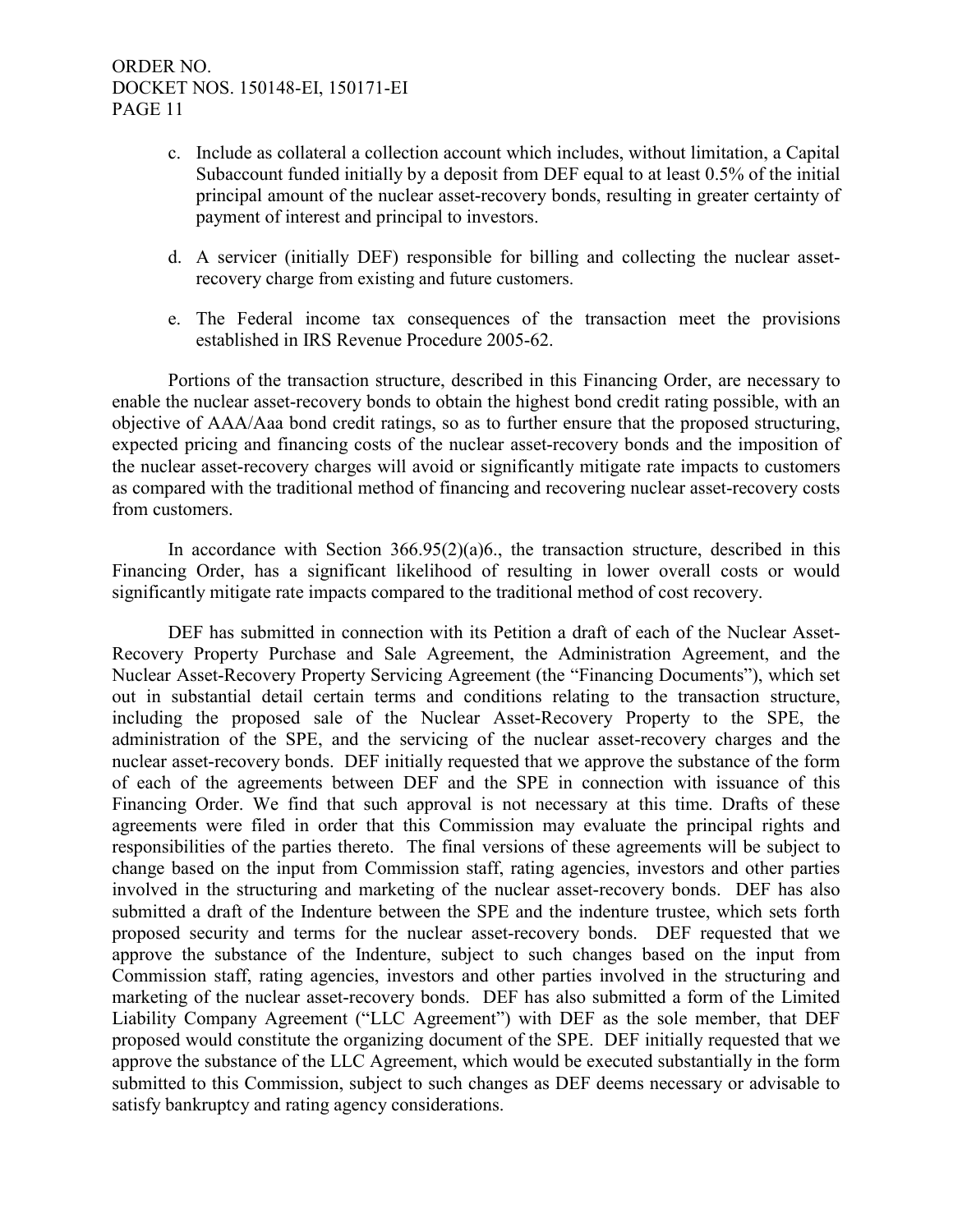#### The SPE

DEF proposed to create one or more SPEs, each as a bankruptcy remote, Delaware limited liability company with DEF as its sole member, as set forth in the LLC Agreement. In striving to achieve the lowest overall cost standard, it would be helpful if nuclear asset-recovery bonds can be presented to investors as corporate securities and not as asset-backed securities. Exhibit 75 discusses an SEC no-action letter dated September 19, 2007 which treated securitized utility bonds issued by an SPE as not asset-backed securities where that SPE was authorized to issue more than one series of securitized utility bonds. Unless separate SPEs are required by the rating agencies to achieve the highest possible credit ratings, all series of nuclear asset-recovery bonds authorized by this Financing Order shall be issued by the same SPE.

DEF proposed that the SPE may issue nuclear asset-recovery bonds in an aggregate amount not to exceed the Securitizable Balance approved by this Financing Order and will pledge to an indenture trustee, as collateral for payment of the nuclear asset-recovery bonds, the nuclear asset-recovery property, including the SPE's right to receive the nuclear asset-recovery charges as and when collected, and other collateral described in the Indenture. Pursuant to Section 366.95(5)(a)3., the SPE will be created for the limited purpose of acquiring, owning, or administering nuclear asset-recovery property or issuing nuclear asset-recovery bonds under this Financing Order or one or more future financing orders issued by this Commission. These restrictions on the activities of the SPE and restrictions on the ability of DEF to take action on the SPE's behalf are imposed to achieve the objective that the SPE will be bankruptcy-remote and not be affected by a bankruptcy of DEF or any affiliate or successor of DEF.

DEF proposed that the SPE will be managed by a board of managers with rights and duties set forth in its organizational documents. As long as the nuclear asset-recovery bonds remain outstanding, DEF proposed that the SPE will have at least one independent manager with no organizational affiliation with DEF other than possibly acting as independent manager(s) for another bankruptcy-remote subsidiary of DEF or its affiliates.The SPE will not be permitted to amend the provisions of the LLC Agreement or other organizational documents that relate to bankruptcy-remoteness of the SPE without the consent of the independent manager(s). Similarly, the SPE will not be permitted to institute bankruptcy or insolvency proceedings or to consent to the institution of bankruptcy or insolvency proceedings against it, or to dissolve, liquidate, consolidate, convert, or merge without the consent of the independent manager(s). Other restrictions to facilitate bankruptcy-remoteness may also be included in the organizational documents of the SPE as required by the rating agencies.

DEF proposed that the SPE will have no staff to perform administrative services (such as routine corporate maintenance, reporting and accounting functions). DEF proposed that these services initially will be provided by DEF pursuant to the terms of an administration agreement between the SPE and DEF (the "Administration Agreement").

#### The Servicer and the Servicing Agreement

DEF proposed to execute a servicing agreement with the SPE (the "Servicing Agreement") which may be amended, renewed, or replaced by another servicing agreement in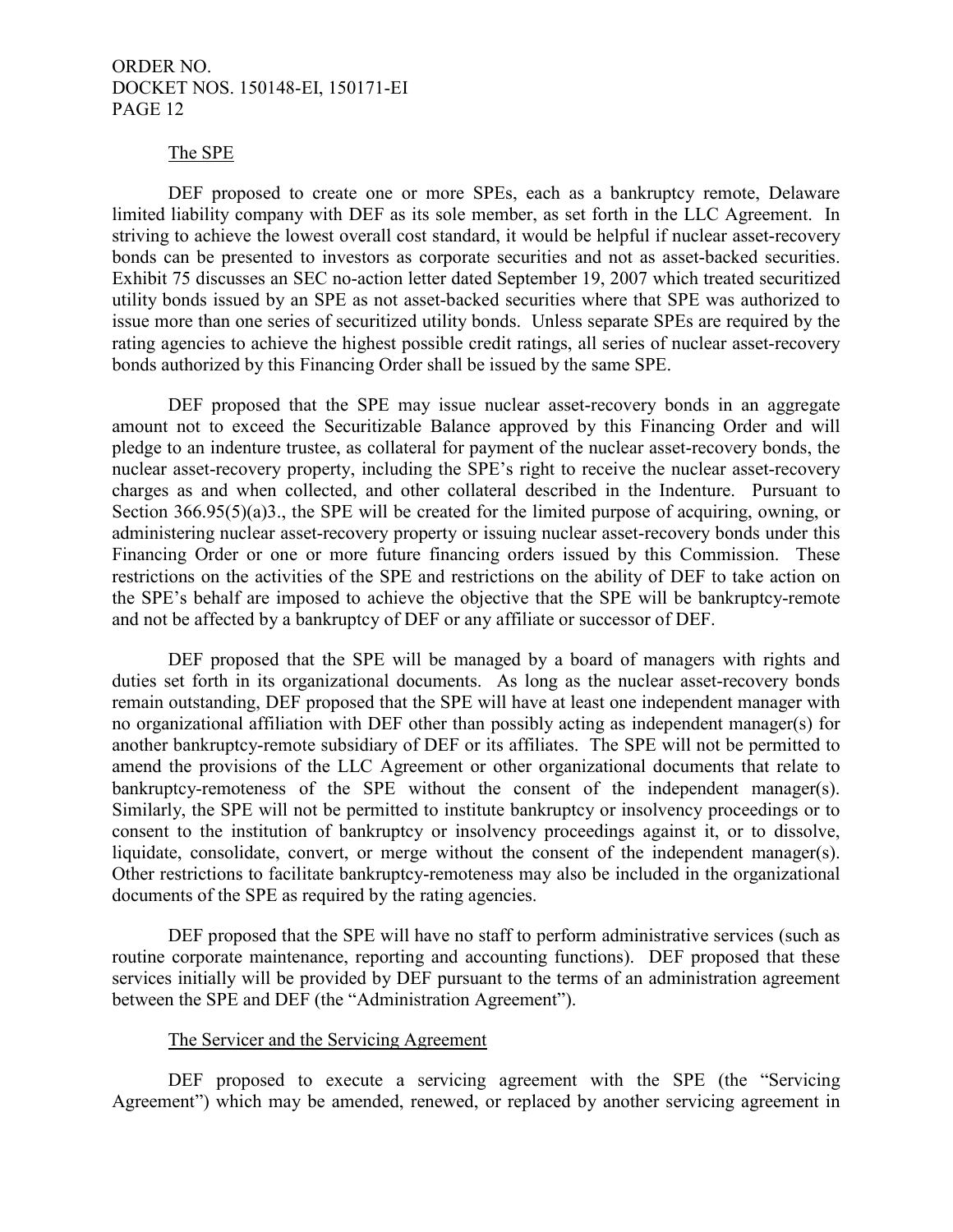accordance with its terms. DEF will be the initial servicer but may be succeeded as servicer as detailed in the Servicing Agreement. Pursuant to the Servicing Agreement, the servicer is required, among other things, to impose, bill, collect and receive the nuclear asset-recovery charges for the benefit and account of the SPE, to initiate the periodic true-up adjustments of nuclear asset-recovery charges required or allowed by this Financing Order and to account for and remit its collection of nuclear asset-recovery charges to or for the account of the SPE in accordance with the remittance procedures contained in the Servicing Agreement without any charge, deduction, or surcharge of any kind, other than the servicing fee specified in the Servicing Agreement. Under the Servicing Agreement, if any servicer fails to fully perform its servicing obligations, the indenture trustee or its designee may, and upon the instruction of the requisite percentage of holders of the outstanding nuclear asset-recovery bonds shall, appoint an alternate party to replace the defaulting servicer. The obligations of the servicer under the Servicing Agreement, the circumstances under which an alternate servicer may be appointed, and the conditions precedent for any amendment of such agreement will be more fully specified in the Servicing Agreement. The rights of the SPE under the Servicing Agreement will be included in the collateral pledged to the indenture trustee under the Indenture for the benefit of holders of the nuclear asset-recovery bonds.

## Trust Accounts

The payment of the nuclear asset-recovery bonds and related nuclear asset-recovery charges authorized by this Financing Order is to be secured by the nuclear asset-recovery property created by this Financing Order and by certain other collateral as described in this Financing Order. The nuclear asset-recovery bonds will be issued pursuant to the Indenture under which the indenture trustee will administer the trust. DEF proposed that the SPE will establish a Collection Account as a trust account to be held by the indenture trustee as collateral to facilitate the payment of the principal of, interest on, and ongoing financing costs related to the nuclear asset-recovery bonds in full and on a timely basis. The Collection Account will include the General Subaccount, the Capital Subaccount and the Excess Funds Subaccount, and may include other subaccounts if required to obtain AAA/Aaa ratings on the nuclear assetrecovery bonds.

DEF proposed that nuclear asset-recovery charge remittances from the servicer with respect to the nuclear asset-recovery bonds will be deposited into the General Subaccount. On a periodic basis, the money in the General Subaccount will be allocated to pay the nuclear assetrecovery bonds and financing costs and other required amounts and charges payable in connection with the nuclear asset-recovery bonds, including without limitation the funding requirements of the other subaccounts, according to specified payment priority established in the Indenture (the "Periodic Payment Requirement"). Funds in the General Subaccount will be invested by the indenture trustee in short-term, high-quality investments and such funds (including, to the extent necessary, investment earnings) will be applied by the indenture trustee to fund the Periodic Payment Requirement.

When the nuclear asset-recovery bonds are issued, DEF proposes that DEF will make a capital contribution to the SPE, which the SPE will deposit into the Capital Subaccount. Proceeds of nuclear asset-recovery bonds will not be used to fund this capital contribution. The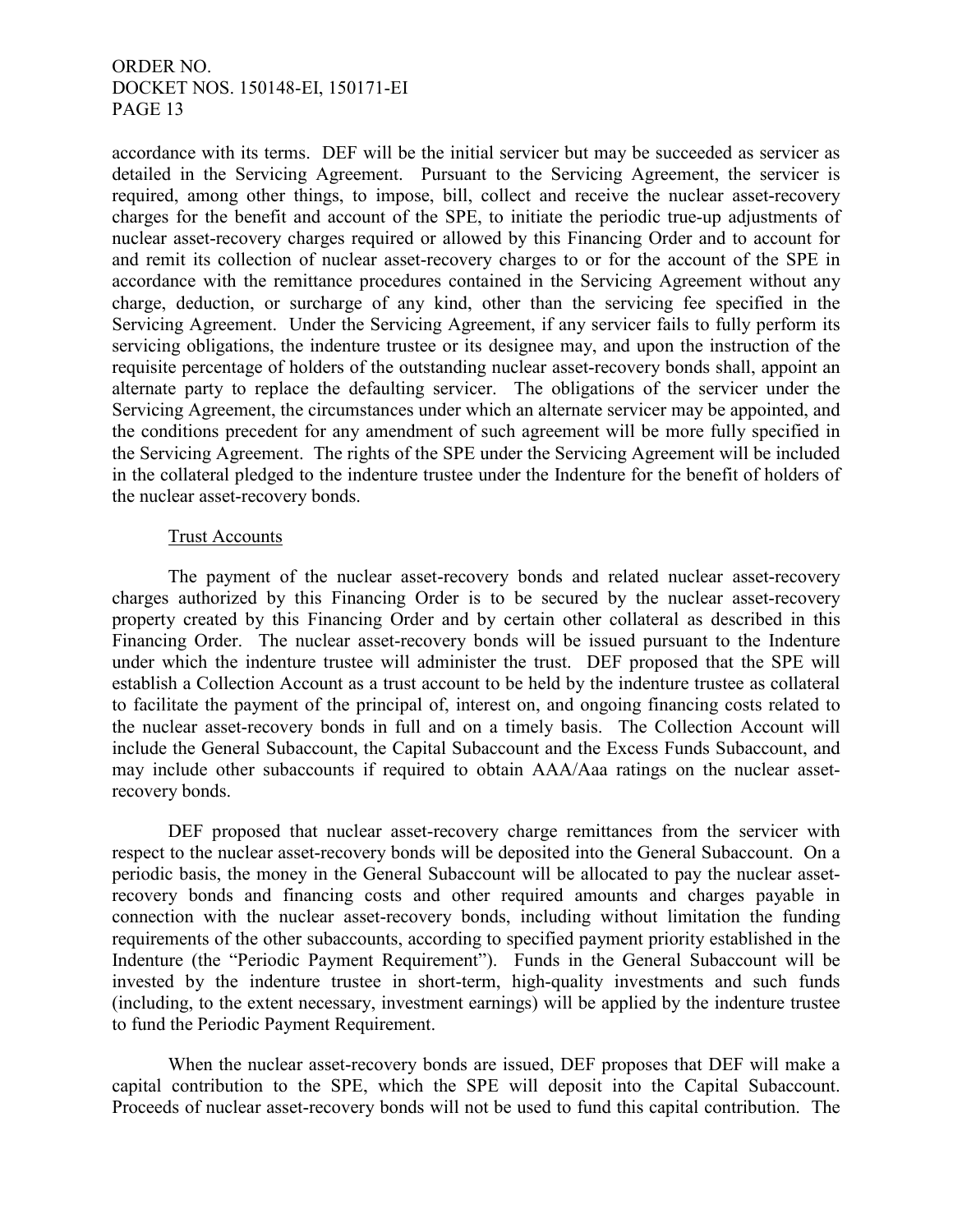amount of the capital contribution will be at least 0.5 percent of the original principal amount of the nuclear asset-recovery bonds. The Capital Subaccount will serve as collateral to facilitate timely payment of principal of and interest on the nuclear asset-recovery bonds. To the extent that the Capital Subaccount must be drawn upon to pay these amounts due to a shortfall in the nuclear asset-recovery charge collections, it will be replenished to its original level through the true-up process described below. The funds in the Capital Subaccount will be invested in shortterm high-quality investments and, if necessary, such funds (including investment earnings) will be used by the indenture trustee to fund the Periodic Payment Requirement. DEF will be permitted to earn a rate of return on its invested capital in the SPE equal to the rate of interest payable on the longest maturing tranche of nuclear asset-recovery bonds and this return on invested capital should be a component of the Periodic Payment Requirement (as defined above), and accordingly, recovered from nuclear asset-recovery charges.

DEF proposed that the Excess Funds Subaccount will hold any nuclear asset-recovery charge collections and investment earnings on the Collection Account in excess of the amounts needed to fund the Periodic Payment Requirement. Any balance in or amounts allocated to the Excess Funds Subaccount on a true-up adjustment date will be subtracted from amounts required for such period for purposes of the true-up adjustment. The funds in the Excess Funds Subaccount will be invested in short-term high-quality investments, and such funds (including investment earnings thereon) will be available to fund the Periodic Payment Requirement.

DEF proposed that the Collection Account and the subaccounts described above are intended to facilitate the full and timely payment of the Periodic Payment Requirement. If the amount of nuclear asset-recovery charge collections in the General Subaccount is insufficient to fund, on a timely basis, the Periodic Payment Requirement, the Excess Funds Subaccount and the Capital Subaccount will be drawn down, in that order, to make such payments. Any deficiency in the Capital Subaccount due to such withdrawals must be replenished on a periodic basis through the true-up process. In addition to the foregoing, there may be established such additional accounts and subaccounts as are necessary to segregate amounts received from various sources, or to be used for specified purposes consistent with this Financing Order and Section 366.95, F.S.

Upon the maturity of the nuclear asset-recovery bonds and upon the discharge of all obligations with respect to such bonds, amounts remaining in the Collection Account will be released to the SPE and will be available for distribution by the SPE to DEF. As noted in this Financing Order, equivalent amounts, less the amount of the Capital Subaccount, will be credited by DEF to current customers' bills in the same manner that the charges were collected, or through a credit to the capacity cost recovery clause if this Commission determines at the time of retirement that a direct credit to customers' bills is not cost-effective.

## Guaranteed True-Ups of the Nuclear Asset-Recovery Charges

Pursuant to Section  $366.95(2)(c)$  2.d. and  $(2)(c)$ 4., F.S., the servicer of the nuclear assetrecovery property will file for standard true-up adjustments to the nuclear asset-recovery charges at least every six months to ensure the recovery of revenues sufficient to provide for the timely funding of the Periodic Payment Requirement. Pursuant to Section 366.95(2)(c)2.d., F.S., this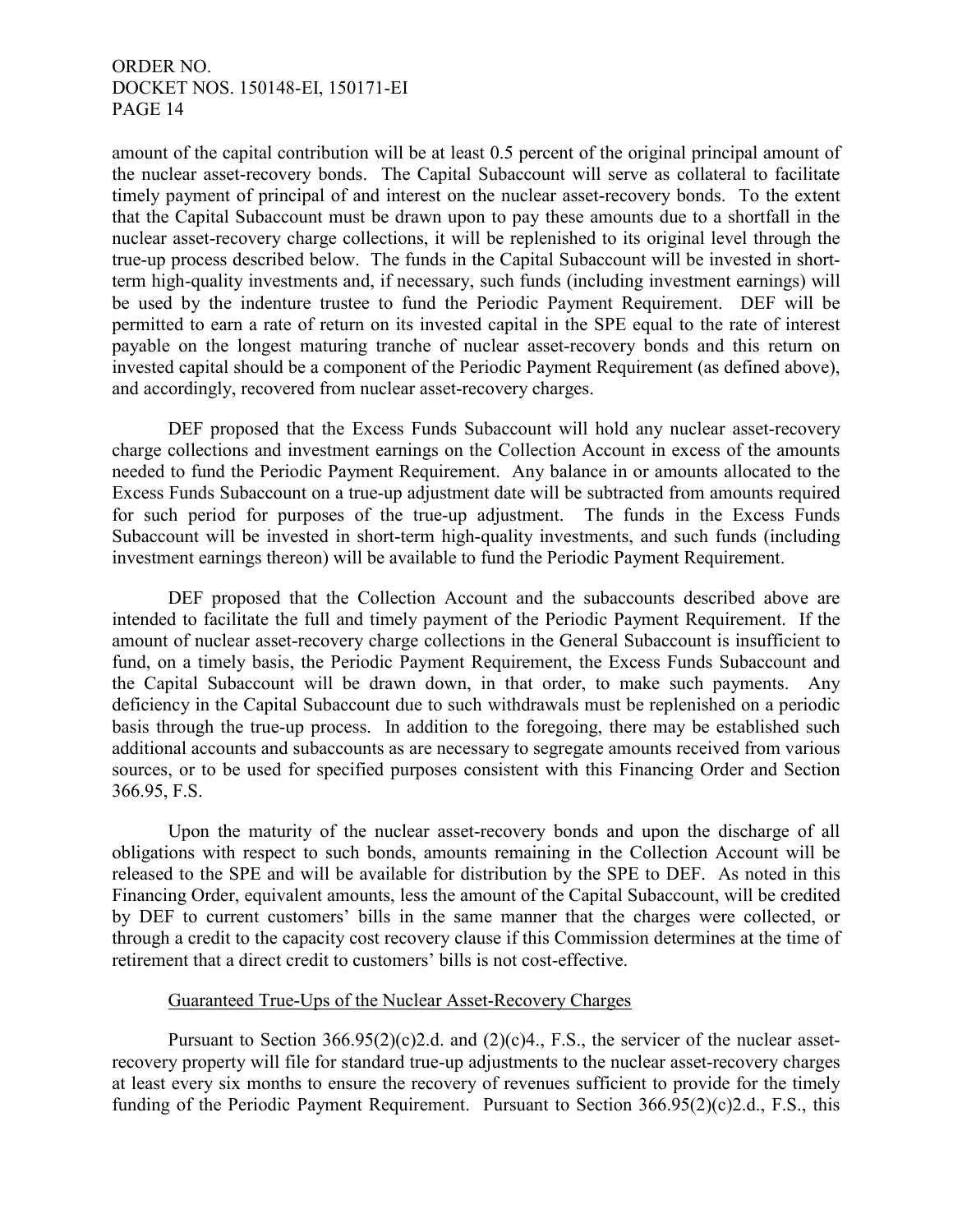Financing Order must include a formula-based true-up mechanism for making expeditious periodic adjustments in the nuclear asset-recovery charges that customers are required to pay pursuant to this Financing Order and for making any adjustments that are necessary to correct for any overcollection or undercollection of the charges or to otherwise ensure the timely funding of the Periodic Payment Requirement.

Pursuant to Section 366.95(2)(c)4., F.S., DEF shall file with this Commission at least every six months (and at least quarterly after the last scheduled debt service payment date of nuclear asset-recovery bonds) a petition or a letter applying the formula-based true-up mechanism and, based on estimates of consumption for each rate class and other mathematical factors, requesting administrative approval to make the necessary adjustments. The review of such a request shall be limited to determining whether there is any mathematical error in the application of the formula-based mechanism relating to the amount of any overcollection or undercollection of nuclear asset-recovery charges, or to otherwise ensure the timely payment of nuclear asset-recovery bonds and financing costs and other required amounts and charges payable in connection with the nuclear asset-recovery bonds, and the amount of an adjustment. Such adjustments shall ensure the recovery of revenues sufficient to provide for the timely payment of principal, financing costs, or other required amounts and charges payable in connection with the nuclear asset-recovery bonds approved under this Financing Order (*i.e.,* the Periodic Payment Requirement). Within 60 days of receiving DEF's request, Commission staff will administratively approve the request or inform DEF of any mathematical errors in its calculation. If this Commission informs DEF of any mathematical errors, then DEF may correct that error and refile its request.

In addition to the standard semi-annual true-up adjustments, DEF proposed that the servicer of the nuclear asset-recovery property also be authorized to make optional interim true-up adjustments at any time and for any reason in order to ensure the recovery of revenues sufficient to provide for the timely payment of Periodic Payment Requirement.

In the event an optional interim true-up is necessary, the optional interim true-up adjustment will use the allocation factors utilized in the most recent semi-annual true-up adjustment and will be filed not less than 60 days prior to the first day of the monthly billing cycle in which the revised nuclear asset-recovery charges will become effective.

Similar to the standard semi-annual (and quarterly) true-up adjustments, the review of an optional interim true-up adjustment shall be limited to determining whether there is any mathematical error in the application of the formula-based mechanism relating to the amount of any overcollection or undercollection of nuclear asset-recovery charges and the amount of such adjustment.

The servicer shall also be authorized to seek a non-standard true-up at any time to be effective simultaneously with a base rate change that includes any change in the cost allocation among customers used in determining the nuclear asset-recovery charges, such true-up to go into effect simultaneously with any changes to DEF's other base rates. Commission staff will have 60 days in which to approve a non-standard true-up.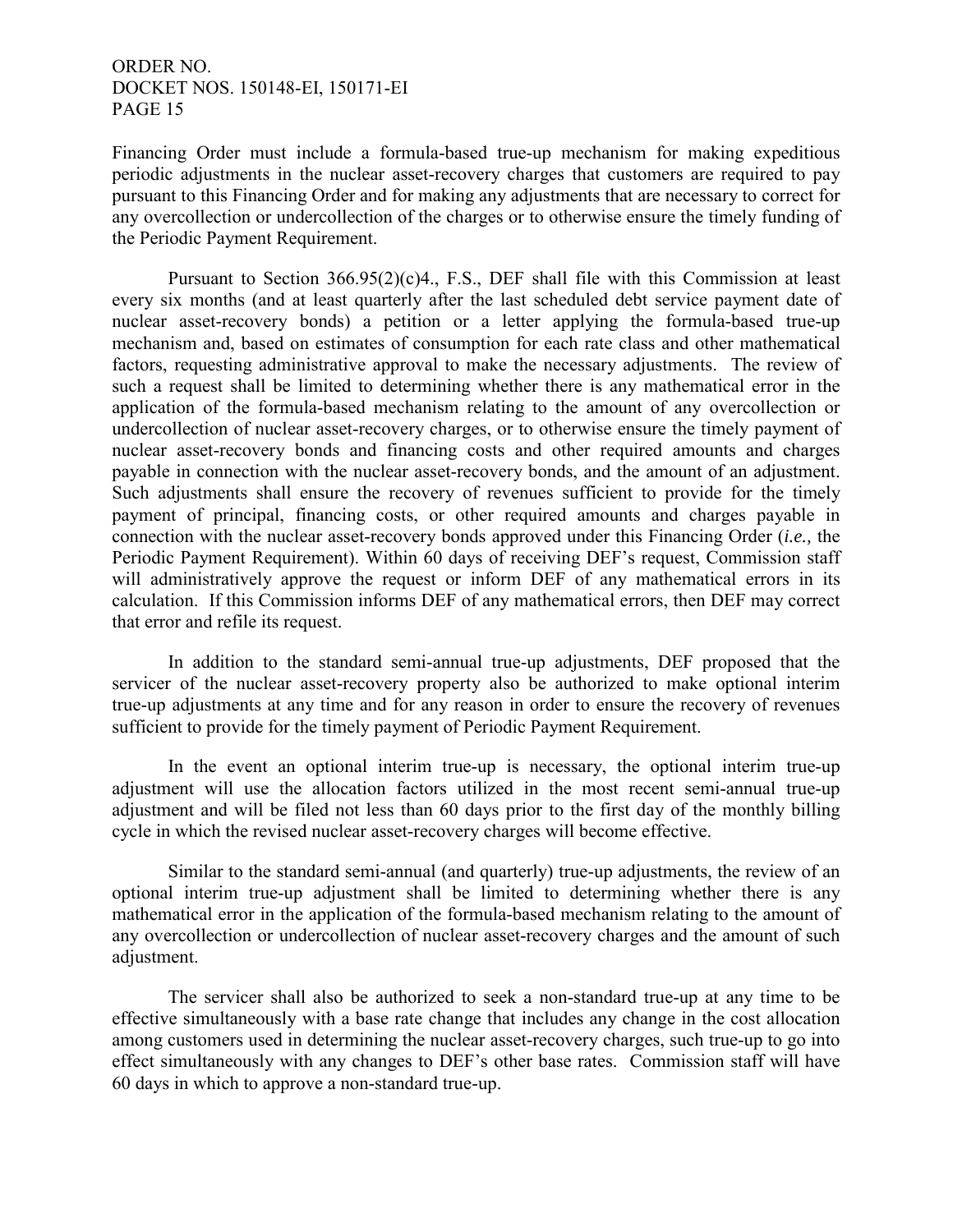#### Nuclear Asset-Recovery Property

Pursuant to Section 366.95(2)(c)3., F.S., DEF has requested that this Financing Order provide that the creation of the nuclear asset-recovery property will be conditioned upon, and simultaneous with, the sale of the nuclear asset-recovery property to the SPE and the pledge of the nuclear asset-recovery property to secure the nuclear asset-recovery bonds. The nuclear asset-recovery property to be sold by DEF to the SPE consists of: (1) all rights and interests of DEF or any successor or assignee of DEF under this Financing Order, including the right to impose, bill, collect, and receive the nuclear asset-recovery charges authorized in this Financing Order and to obtain periodic adjustments to such nuclear asset-recovery charges as provided in this Financing Order, and (2) all revenues, collections, claims, rights to payments, payments, money, or proceeds arising from the rights and interests specified in clause (1), regardless of whether such revenues, collections, claims, rights to payment, payments, money, or proceeds are imposed, billed, received, collected, or maintained together with or commingled with other revenues, collections, rights to payment, payments, money, or proceeds.

## State Pledge

The State of Florida has pledged to and agrees with Bondholders, the owners of the nuclear asset-recovery property, and other financing parties that the State will not take or permit any action that would impair the value of the nuclear asset-recovery property, as further described in Section 366.95(11), F.S.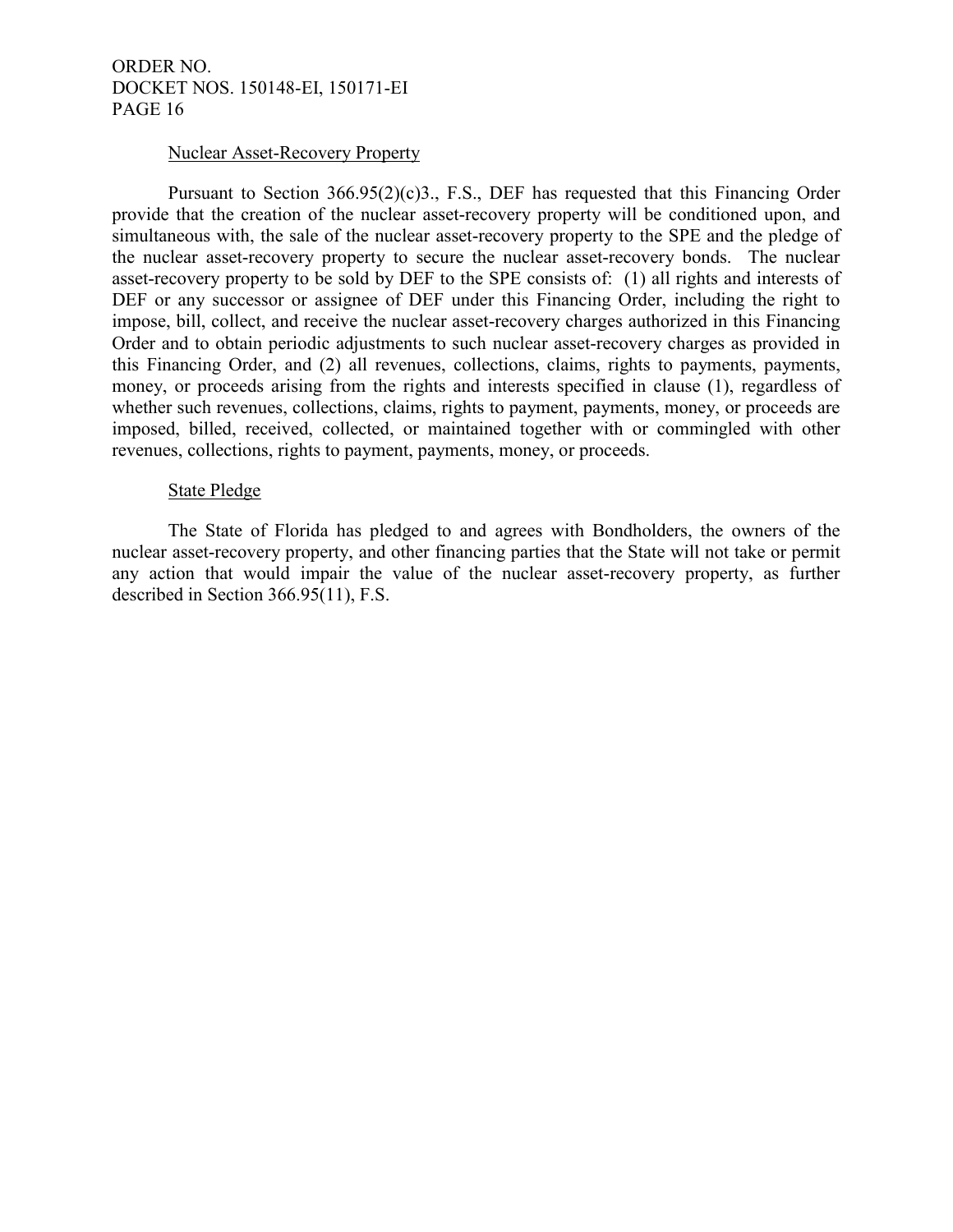## FINDINGS OF FACT

## I. IDENTIFICATION OF APPLICANT AND PROCEDURAL HISTORY

 1. DEF is an "electric utility" within the meaning of 366.8255, F.S., and as used in  $366.95(1)(d)$ , F.S.

 2. This Commission approved the RRSSA by Order No. PSC-13-1598-FOF-EI, issued November 12, 2013. The RRSSA provides for the treatment and retirement of CR3, and it contains provisions by which DEF is authorized to increase its base rates by the revenue requirement for the CR3 Regulatory Asset, which is a defined term in the RRSSA. On May 22, 2015, DEF filed a petition pursuant to those provisions that is the subject of Docket No. 150148- EI. The May 22nd filing satisfied the requirements of Section 366.95(2)(b). This Commission approved the Amended RRSSA by Order No. PSC-15-0465-S-EI, issued October 14, 2015. The Amended RRSSA clarifies the appropriate recovery period for the CR3 Regulatory Asset if nuclear asset-recovery bonds are issued pursuant to Section 366.95, F.S., and clarifies the appropriate scheduled final maturity date and legal final maturity date for the last maturing tranche of such nuclear asset-recovery bonds. On July 27, 2015, in accordance with the timeframes set out in Section 366.95(2)(b), DEF filed its Petition for a Financing Order that is the subject of Docket No. 150171-EI.

#### II. NUCLEAR ASSET-RECOVERY BONDS

 3. The issuance of nuclear asset-recovery bonds in one or more series in an aggregate amount not to exceed the Securitizable Balance will reimburse DEF for reasonable and prudently incurred nuclear asset-recovery costs associated with the premature retirement of the Crystal River Nuclear Power Plant (CR3) and upfront bond issuance costs. Specifically, the Securitizable Balance consists of (i) the CR3 Regulatory Asset, as determined pursuant to Docket No. 150148-EI plus (ii) upfront bond issuance costs plus (iii) carrying charges accruing at 6.0% per annum on the CR3 Regulatory Asset balance from December 31, 2015 through the date of issuance of the respective series of nuclear asset-recovery bonds.

## III. NUCLEAR ASSET-RECOVERY COSTS

 4. For the CR3 Regulatory Asset, the RRSSA sets forth the traditional method for financing and recovering nuclear asset-recovery costs. Specifically, the RRSSA allows DEF to increase its base rates by the revenue requirement for the CR3 Regulatory Asset. As set forth in the RRSSA, DEF can recover the CR3 Regulatory Asset value in base rates upon the termination of the Levy Nuclear Plant cost recovery charge. That recovery charge terminated in May 2015; therefore DEF would be authorized to increase its base rates to begin recovering the CR3 Regulatory Asset with the first billing cycle for January 2016. The revenue requirement for the CR3 Regulatory Asset is calculated pursuant to Exhibit 10 to the RRSSA. As explained in updated exhibits filed in Docket No. 150171-EI, the year one calculated annual revenue requirement is \$168.3 million and the base rate increase would be \$4.96 per 1000 kWh on the residential bill and the total revenue requirement over the 20 year recovery period would be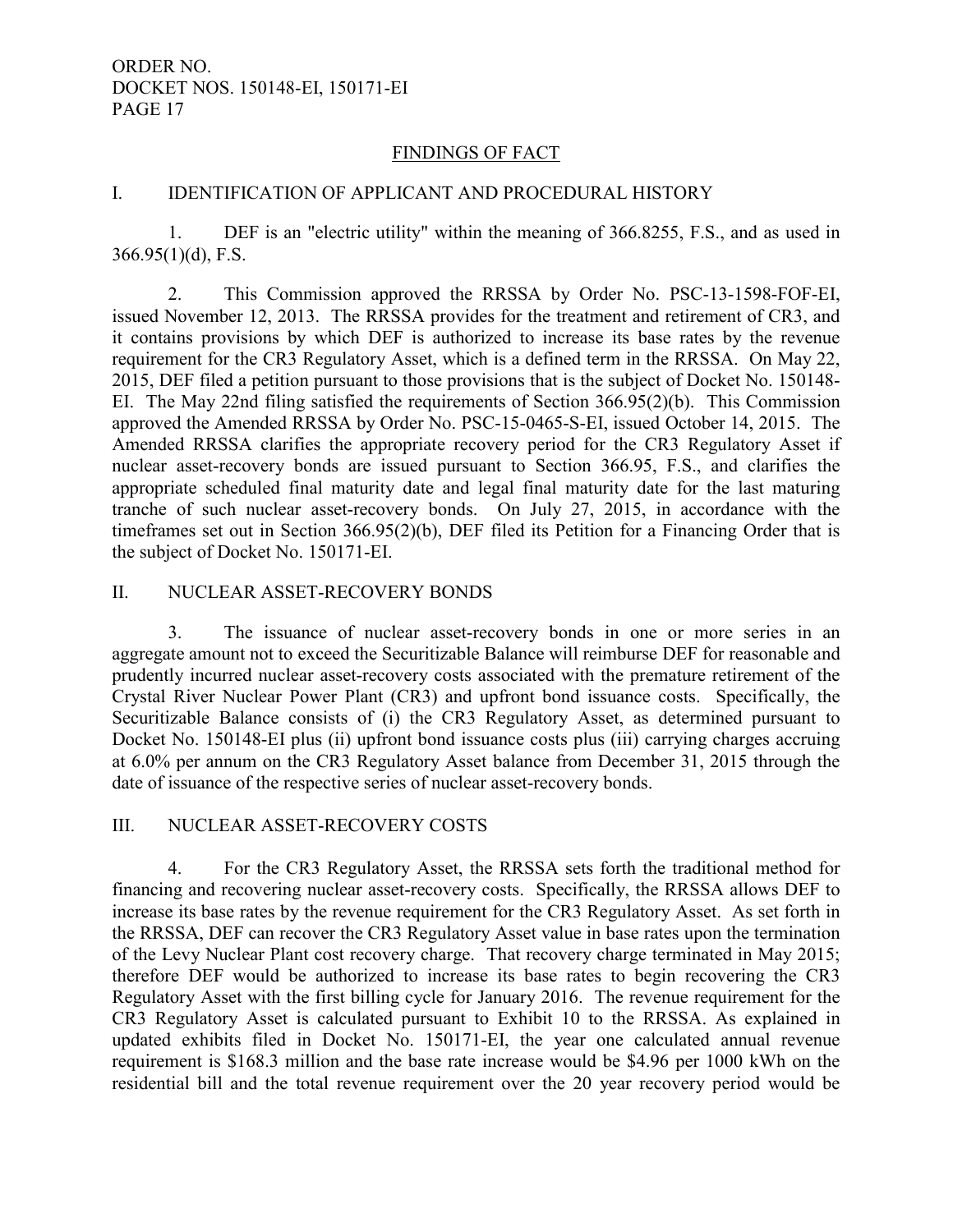approximately \$2,531 million. Rate increases by customer rate class are contained in Exhibits 30 and 31.

 5. The cost amounts contained in DEF's CR3 Regulatory Asset meet the definition of "nuclear asset-recovery costs" pursuant to Section 366.95(1)(k), F.S. Exhibit 10 to the RRSSA sets forth the categories of costs to be included in the CR3 Regulatory Asset, and such costs are therefore nuclear asset-recovery costs. The detailed costs that make up the CR3 Regulatory Asset are shown on page 17 of Order No. PSC-15-0465-S-EI, issued October 14, 2015.

## Reasonableness and Prudence of Nuclear Asset-Recovery Costs

6. Pursuant to Section  $366.95(2)(c)1.b.,$  this Commission may issue a financing order authorizing financing of reasonable and prudent nuclear asset-recovery costs, and any determination of whether nuclear asset-recovery costs are reasonable and prudent must be made with reference to the general public interests and in accordance with Section 366.95(2)(b).

 7. As explained in the testimony filed in Docket No. 150148-EI, DEF took reasonable and prudent actions to minimize the CR3 Regulatory Asset value for its customers. Upon the announcement of the retirement of CR3, DEF promptly carried out the necessary steps to transition the site from a fully staffed and operational plant to a decommissioning site. DEF also submitted several License Amendment Requests ("LARs") to the Nuclear Regulatory Commission to reduce regulatory requirements that resulted in DEF's ability to reduce costs and workforce levels. At the time of the retirement, there were also several pending projects at the site, as noted on Exhibit 10 to the RRSSA. DEF took reasonable and prudent actions to safely and timely close out those projects.

 8. We find that DEF also used reasonable and prudent efforts to sell or otherwise salvage assets that would otherwise be included in the CR3 Regulatory Asset. After the retirement decision, the Company promptly formed an investment recovery team and utilized a stepwise process for assessing and dispositioning the CR3 Assets. DEF used a variety of methods to maximize value received, including offering assets on industry utility parts websites like RAPID and Pooled Inventory Management, conducting bid events and an auction, and pursuing sales options with the original manufacturers of some parts. The disposition of the Company's nuclear fuel inventory was handled in a similar manner, but due to the particular market conditions for nuclear fuel components, DEF will not receive proceeds until a future date. As a result of DEF's efforts, the CR3 Regulatory Asset has been reduced by a total of \$127.3 million, including \$119.4 million for future nuclear fuel proceeds and \$7.9 million for sales proceeds and salvage on the assets at CR3. DEF also calculated the CR3 Regulatory Asset value consistent with the provisions of the RRSSA.

 9. The amounts that should be authorized for DEF to recover through securitization must meet the criteria set forth in Section 366.95, F.S. By the nature of this proceeding, that amount will not be known with precision until the bonds are issued. The principal amount of the nuclear asset-recovery bonds should be \$1,283,012,000, representing the projected December 31, 2015 balance of the CR3 Regulatory Asset, subject to true-up to the actual December 31, 2015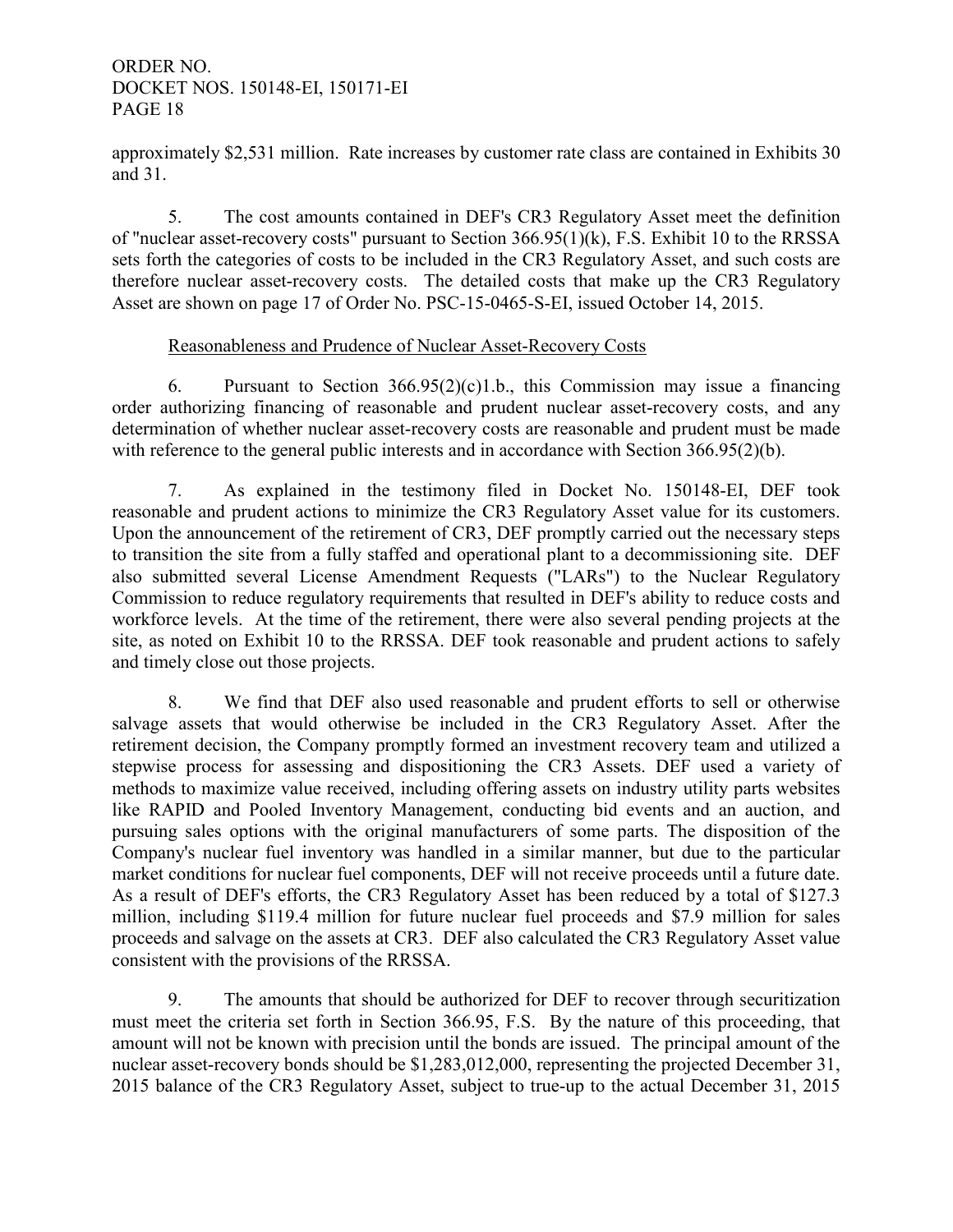balance, plus carrying charges beyond 2015 until the date of the bond issuance, plus upfront financing costs.

## IV. UPFRONT BOND ISSUANCE COSTS

 10. Upfront bond issuance costs as described in the Petition are estimated "financing costs" eligible to be financed from the proceeds of the nuclear asset-recovery bonds. Upfront bond issuance costs include the fees and expenses, including legal expenses, associated with the efforts to obtain this Financing Order, as well as the fees and expenses associated with the structuring, marketing, and issuance of the nuclear asset-recovery bonds, including counsel fees, structuring advisory fees (including counsel), underwriting fees and original issue discount, rating agency and trustee fees (including trustee's counsel), auditing fees, servicer set-up costs (including information technology programming costs), printing and marketing expenses, stock exchange listing fees and compliance fees, filing fees, any applicable taxes (including any documentary transfer tax, if applicable), and the costs of the financial advisor and outside counsel retained by this Commission to assist this Commission in performing its responsibilities under Section 366.95(2)(c)2. and 5., F.S. Upfront bond issuance costs include reimbursement to DEF for amounts advanced for payment of such costs. Upfront bond issuance costs may also include other types of credit enhancement, not specifically described herein, including letters of credit, reserve accounts, surety bonds, interest rate swaps, interest rate locks, and other mechanisms designed to promote the credit quality and marketability of the nuclear assetrecovery bonds or designed to achieve the statutory financing cost objective and the lowest overall cost standard. The upfront bond issuance costs of any credit enhancements shall be included in the amount of costs to be securitized. Upfront bond issuance costs do not include debt service on the nuclear asset-recovery bonds or other ongoing financing costs, which are addressed later in this Financing Order.

 11. DEF has provided estimates of upfront bond issuance costs ranging from approximately \$10 million to \$17 million in Exhibit 79. DEF shall further update the upfront bond issuance costs prior to the pricing of the nuclear asset-recovery bonds in accordance with the Issuance Advice Letter procedures described in Finding of Fact paragraphs 98 through 103 of this Financing Order.

 12. Certain upfront bond issuance costs, such as fees for underwriters' services, underwriters' counsel, trustee services and printing services may be procured through a competitive solicitation process to achieve lower costs. The development of any competitive solicitation and selection of underwriters, underwriters' counsel, and other transaction participants other than issuer's counsel shall be overseen by the Bond Team subject to the procedures set forth in Finding of Fact paragraphs 42 through 50 to ensure that the process is truly competitive, will provide the greatest value to ratepayers, and will result in the selection of transaction participants that have experience and ability to achieve an efficient transaction that meets the lowest overall cost standard.

 13. In accordance with Section 366.95(2)(c)5., F.S., within 120 days after issuance of the nuclear asset-recovery bonds, DEF is required to file with this Commission supporting information on the upfront bond issuance costs for the categories of costs reflected in Exhibit 18.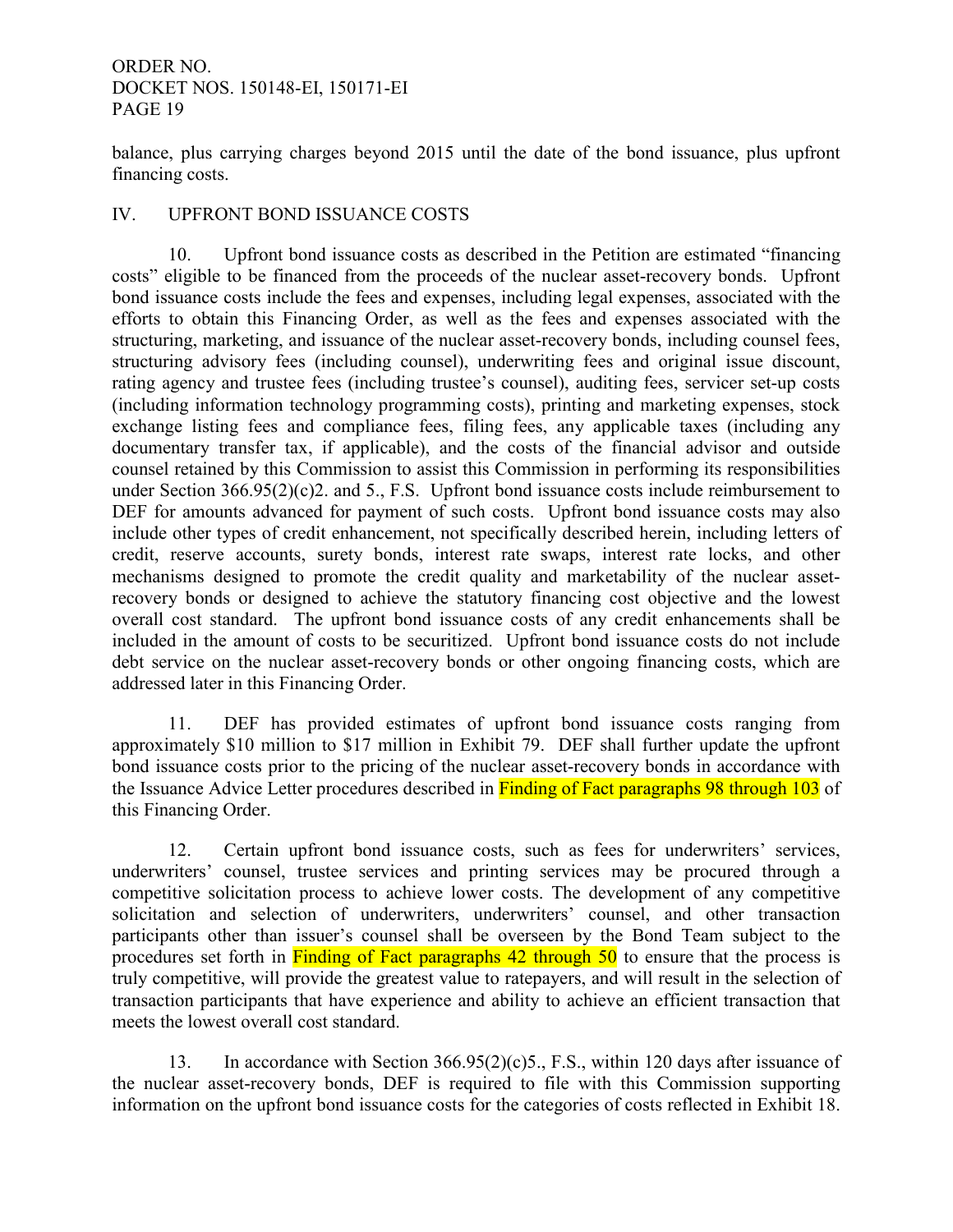This Commission shall review such costs to determine compliance with Section 366.95(2)(c)5., F.S.. As part of that review, this Commission shall only consider actual upfront bond issuance costs, but not ongoing financing costs, interest rate, or pricing of the bonds.

 14. To the extent the actual upfront bond issuance costs are (a) in excess of the amount appearing in the final Issuance Advice Letter filed within one business day after actual pricing of the nuclear asset-recovery bonds, and (b) in compliance with Section 366.95(2)(c)5., F.S., we find that DEF shall collect such excess amounts through the capacity cost recovery clause, if prudently incurred.

 15. We acknowledge the actual upfront bond issuance costs to some degree are dependent on the timing of issuance, market conditions at the time of issuance, and other events outside the control of DEF, such as possible litigation, possible review by the United States Securities and Exchange Commission ("SEC"), and rating agency requirements. We also acknowledge that the costs of any financial advisor to this Commission and any outside legal counsel to this Commission to assist us in performing our responsibilities under Section 366.95(2)(c)2. and 5., F.S., including services provided in assisting us in our active role on the Bond Team responsible for the structuring, marketing, and pricing of the nuclear asset-recovery bonds, are costs which are at least in part within the control of this Commission and such costs are fully recoverable from nuclear asset-recovery bond proceeds to the extent such costs are eligible for compensation and approved for payment under the terms of such party's contractual arrangements with this Commission, as such arrangements may be modified by any amendment entered into at this Commission's sole discretion.

# V. NUCLEAR ASSET-RECOVERY CHARGE

 16. To repay the nuclear asset-recovery bonds and associated financing costs, DEF is authorized to impose a nuclear asset-recovery charge to be collected on a per-kWh basis from all applicable customer rate classes. Nuclear asset-recovery charges should be effective upon the first day of the billing cycle for the month following the issuance of the nuclear asset-recovery bonds and should remain in effect for a recovery period not to exceed the close of the last billing cycle for the 276th month from the inception of the nuclear asset-recovery charge. The nuclear asset-recovery charge is nonbypassable, and must be paid by all existing or future customers receiving transmission or distribution services from DEF or its successors or assignees under Commission-approved rate schedules or under special contracts, even if the customer elects to purchase electricity from an alternative electricity supplier following a fundamental change in regulation of public utilities in this state. Section  $366.95(1)(i)$  and  $(2)(c)2.c., F.S.$  In the event that there is a fundamental change in the regulation of public utilities, the nuclear asset-recovery charge shall be collected in a manner that will not adversely affect the rating on the nuclear asset-recovery bonds.

 17. The nuclear asset-recovery charge covers the cost associated with repayment of principal of and interest on nuclear asset-recovery bonds and other ongoing financing costs. Ongoing financing costs include, without limitation, rating agency surveillance fees, servicing fees, legal and auditing costs, trustee fees, administration fees, the return on invested capital, regulatory assessment fees and miscellaneous other fees associated with the servicing of the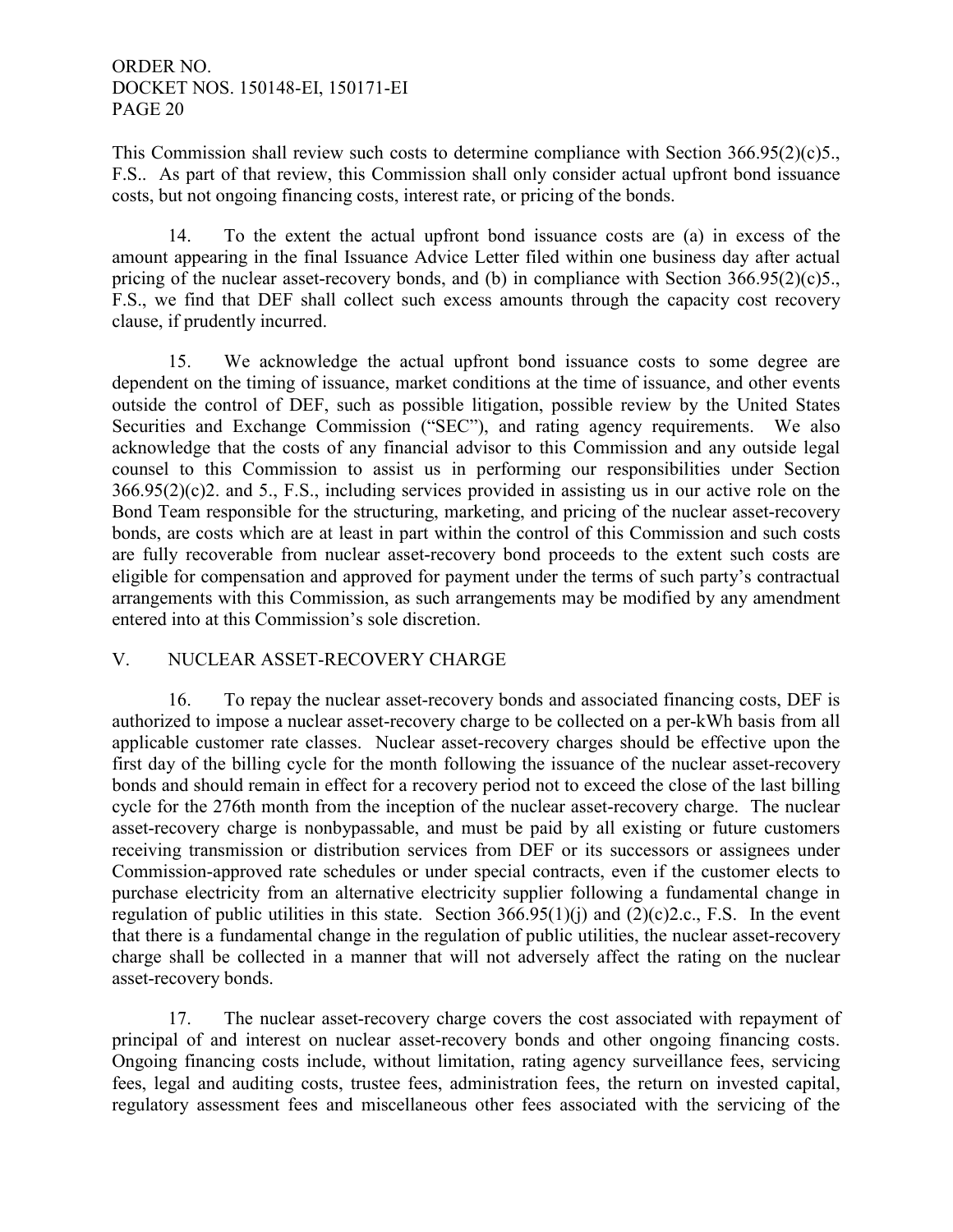nuclear asset-recovery bonds. Ongoing financing costs may also include the ongoing financing costs of other types of credit enhancement, not specifically described herein, including letters of credit, reserve accounts, surety bonds, interest rate swap agreements entered into in connection with floating rate nuclear asset-recovery bonds, if issued (currently, DEF expects the bonds to be issued in fixed-rate tranches, and thus floating-to-fixed rate swaps are currently not expected to be necessary), interest rate locks and other mechanisms designed to promote the credit quality and or lower the interest costs of the nuclear asset-recovery bonds.

 18. The types of ongoing financing costs identified in DEF's Petition qualify as "financing costs" pursuant to Section  $366.95(1)(e)$ , F.S.

 19. Exhibit 79 provides an estimate of the ongoing financing costs associated with the nuclear asset-recovery bonds, which, in addition to debt service, will be recovered through the nuclear asset-recovery charge. Certain of these ongoing financing costs, such as the administration fees and the amount of the servicing fee for DEF (as the initial servicer) are determinable, either by reference to an established dollar amount or a percentage, on or before the issuance of the nuclear asset-recovery bonds. Other ongoing financing costs will vary over the term of the nuclear asset-recovery bonds.

## Computation of the Nuclear Asset-Recovery Charges

 20. A verifiable formula-based mechanism as described in Section 366.95(2)(c)4., F.S., to calculate, and adjust from time to time, the nuclear asset-recovery charges for each customer rate class was submitted by DEF. DEF submitted with its Petition the supporting testimony of Mr. Covington, which provided the formula-based true-up mechanism to determine the Periodic Payment Requirement to be recovered from the nuclear asset-recovery charge (the "True-Up Mechanism"). This True-Up Mechanism is attached as Appendix B.

 21. DEF submitted with its Petition supporting testimony with respect to allocation of these periodic costs and the computation of the nuclear asset-recovery charge for each customer rate class. In Exhibit 27, DEF computed the estimated nuclear asset-recovery charge, as described in Section 366.95(1)(j), F.S. In summary, Section 366.95, F.S., provides for the recovery of the nuclear asset-recovery costs through nuclear asset-recovery bonds. Accordingly, in order to compute the charges, DEF first applied the allocation factors to the total first year revenue requirements as presented in Exhibit 33 in order to allocate the revenue requirements to each customer rate class. Next, the rate for the secondary metering level was calculated by dividing total revenue requirements for each customer rate class by the effective kWh sales at secondary metering level for each customer rate class. Then the rates for primary and transmission metering levels were calculated by applying metering reductions of 1% and 2%, respectively, from the secondary rate. Then these rates were grossed-up to reflect uncollectible account write-offs and the regulatory assessment fee to arrive at the nuclear asset-recovery charge by rate schedule.

22. We hereby find that in accordance with Section  $366.95(2)(c)2.g., F.S.,$  and consistent with the provisions we previously approved in the Amended RRSSA, DEF should allocate the nuclear asset-recovery costs recoverable under the nuclear asset-recovery charge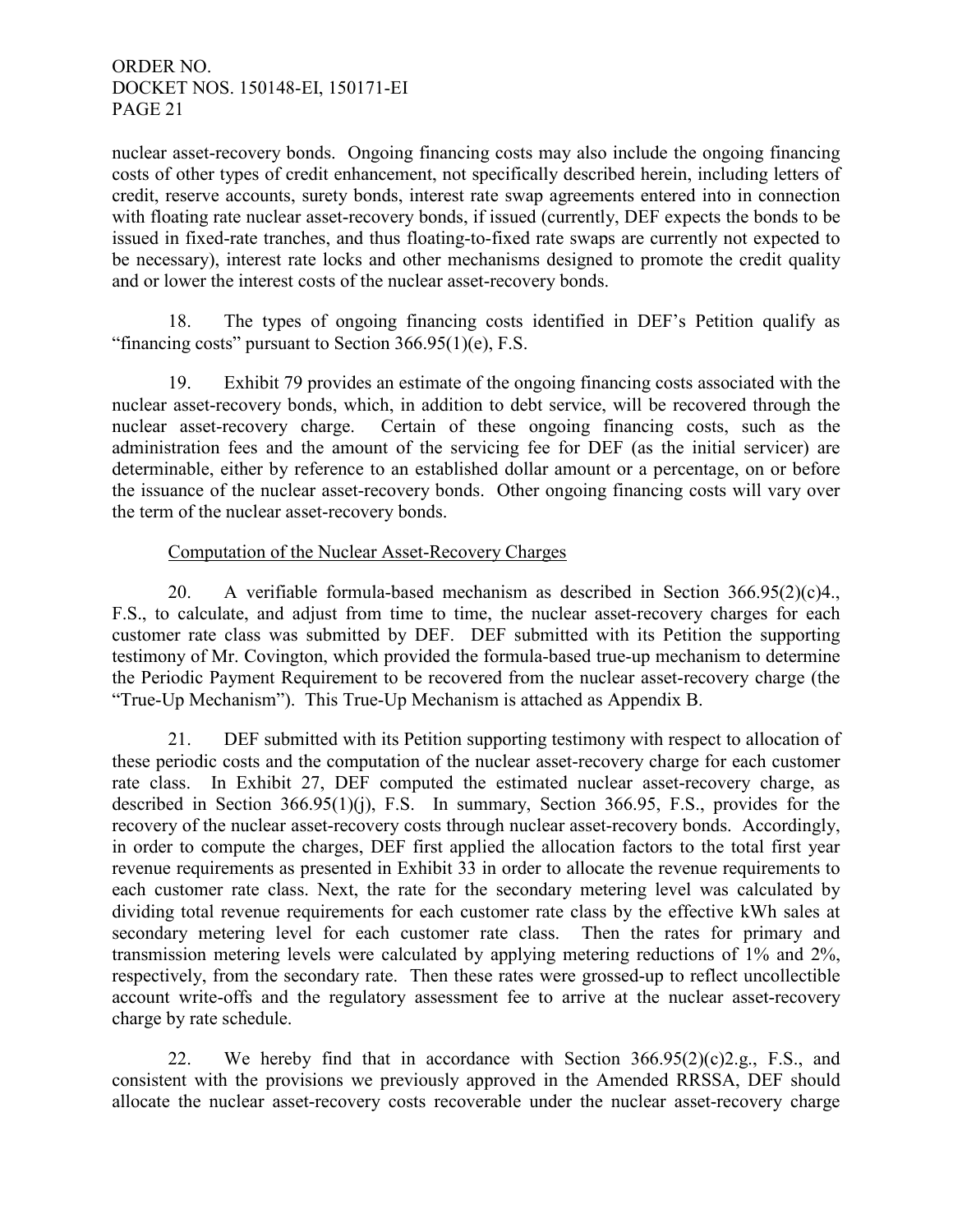consistent with the allocation methodology adopted in the RRSSA approved on November 12, 2013 in Order No. PSC-13-0598-FOF-EI. That approved allocation methodology for DEF is the 12CP and 1/13 AD. Spelled out, that means twelve-thirteenths of the revenue requirement is allocated based on 12 monthly coincident peaks (or demand) and one-thirteenth is allocated based on average demand (or energy).

 23. The Commission finds that the True-Up Mechanism provided for in Section 366.95(2)(c)2.d., F.S., for allocating costs among customers creates joint and several liability among all the customers of DEF for payment of the nuclear asset-recovery charges payable in connection with the nuclear asset-recovery bonds. Although holders of nuclear asset-recovery bonds may not arbitrarily seek to impose the entire burden of repaying nuclear asset-recovery bonds on a single customer or a select group of customers outside the True-Up Mechanism, this means that any delinquencies or under-collections in one customer rate class will be taken into account in the application of the True-Up Mechanism to adjust the nuclear asset-recovery charge for all customers of DEF, not just the class of customers from which the delinquency or undercollection arose.

 24. In Section 366.95(11)(b), F.S., the State pledges to and agrees with the Bondholders, the owners of nuclear asset-recovery property, and other financing parties that the State will not: (1) alter the provisions of this Section 366.95 which make the nuclear assetrecovery charges imposed by this Financing Order irrevocable, binding, and nonbypassable charges; (2) take or permit any action that impairs or would impair the value of nuclear assetrecovery property or revises the nuclear asset-recovery costs for which recovery is authorized; or (3) except as authorized under Section 366.95, reduce, alter, or impair nuclear asset-recovery charges that are to be imposed, collected, and remitted for the benefit of the owners of DEF's nuclear asset-recovery bonds and other financing parties until any and all principal, interest, premium, financing costs and other fees, expenses, or charges incurred, and any contracts to be performed, in connection with the related nuclear asset-recovery bonds have been paid and performed in full. This Commission finds that this State Pledge will constitute a contract with the Bondholders, the owners of nuclear asset-recovery property, and other financing parties.

 25. This Commission anticipates stress case analyses will show that the broad-based nature of the true-up mechanism under Section 366.95(2)(c)2.d., F.S., and the State pledge under Section 366.95(11), F.S., will serve to effectively eliminate for all practical purposes and circumstances any credit risk to the payment of the nuclear asset-recovery bonds (*i.e*., that sufficient funds will be available and paid to discharge the principal and interest when due).

# Treatment of Nuclear Asset-Recovery Charge in Tariff and on Customer Bills

 26. The tariff applicable to customers shall indicate the nuclear asset-recovery charge and the ownership of the right to receive that charge. The proposed tariff sheet, submitted as Exhibit 32 reflects the needed language. In accordance with Section 366.95(4)(b), F.S., the nuclear asset-recovery charge will be recognized as a separate line item on customer bills entitled Asset Securitization Charge and include the rate and amount of the charge. In addition, all electric bills will state that, as approved in a financing order, all rights to the Asset Securitization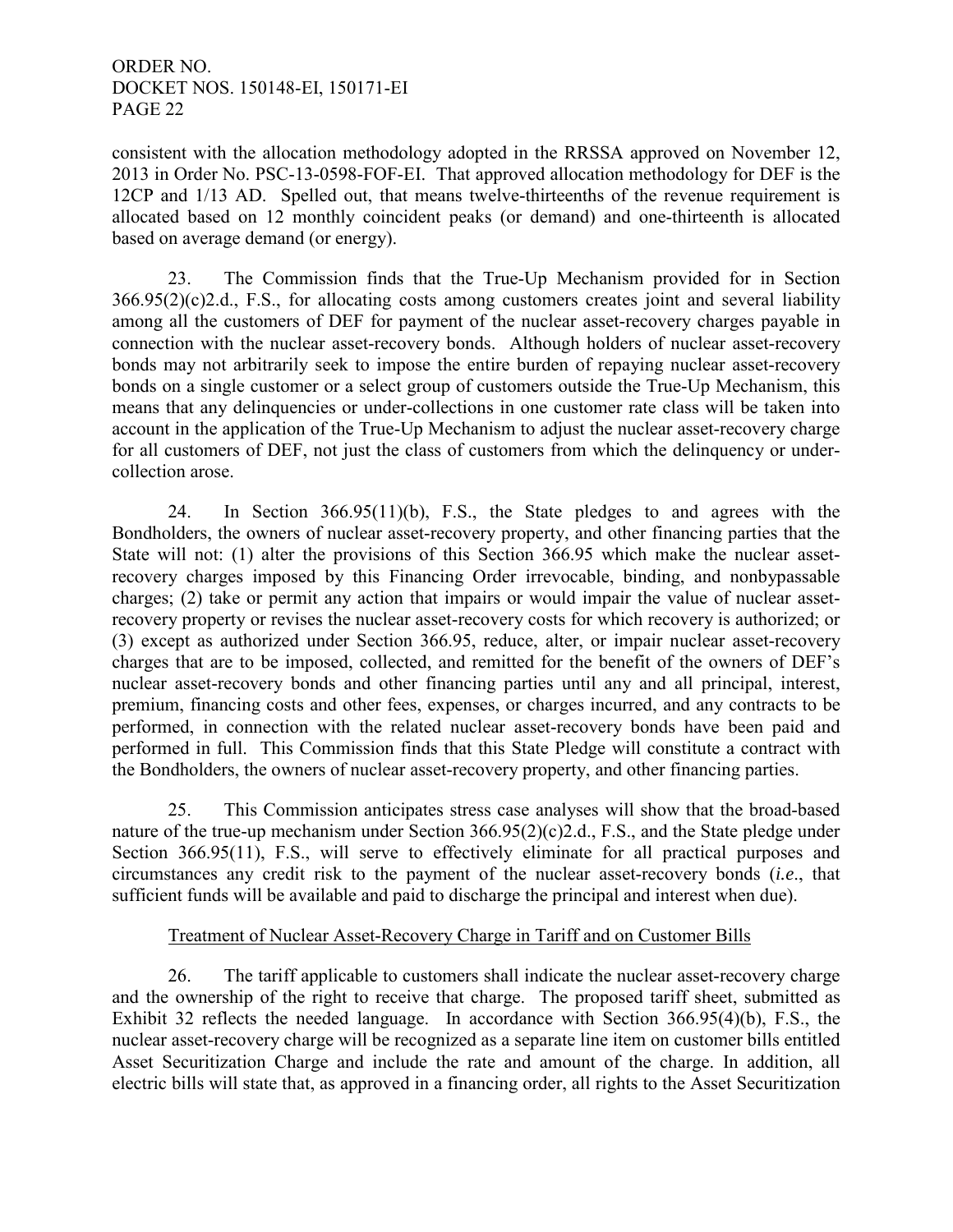Charge are owned by the SPE and that the Company is acting as collection agent or servicer for the SPE.

## Allocation of Collections

 27. DEF proposed that nuclear asset-recovery charge collections be allocated based on DEF's existing methodology. Under that methodology, DEF would assign cash collections on a customer-by-customer basis. The first dollars collected from each customer would be applied pro rata to past due balances, if any. Once those balances are paid in full, if cash collections are not sufficient to pay a customer's current bill, then the cash would be prorated between the different components of the bill.

## Guaranteed True-Up of Nuclear Asset-Recovery Charges

28. Pursuant to Section  $366.95(2)(c)2.d.$  and  $(2)(c)4.$ , F.S., the servicer of the nuclear asset-recovery property will file for standard true-up adjustments to the nuclear asset-recovery charges at least every six months to ensure the recovery of revenues sufficient to provide for the timely payment of the principal of and interest on the nuclear asset-recovery bonds and of all of the ongoing financing costs payable by the SPE in respect of nuclear asset-recovery bonds as approved under this Financing Order.

 29. After issuance of nuclear asset-recovery bonds, the servicer will submit such trueup adjustment filings in the form attached as an exhibit to the Servicing Agreement (a "True-Up Adjustment Letter"). The True-Up Adjustment Letter will apply the formula-based True-Up Mechanism described herein and in Appendix B to this Financing Order for making expeditious periodic adjustments in the nuclear asset-recovery charge to correct for any overcollection or undercollection of the charges or to otherwise ensure the timely payment of the Periodic Payment Requirement. The Periodic Payment Requirement will be composed of the following components for the period from the issue date of nuclear asset-recovery bonds to the first scheduled debt service payment date, and for each subsequent period between scheduled debt service payment dates (each a "Remittance Period"): (i) the payments of the principal of and interest on the nuclear asset-recovery bonds issued by the SPE, in accordance with the expected amortization schedule, including deficiencies on past-due principal and interest for any reason, and interest on deficiencies on past-due principal and interest, (ii) ongoing financing costs payable during the Remittance Period, including without limitation, the operating costs of the SPE, the cost of servicing the nuclear asset-recovery bonds, trustee fees, rating agency fees, legal and auditing fees, the cost of funding and/or replenishing the Capital Subaccount, the return on investment on the Capital Subaccount deposit and any other credit enhancements established in connection with the nuclear asset-recovery bonds issued by the SPE and other related fees and expenses and (iii) other required amounts and charges payable in connection with the nuclear asset-recovery bonds. The first Periodic Payment Requirement established through the Issuance Advice Letter procedures may be calculated based upon a Remittance Period that is greater than six months. The final Periodic Payment Requirement may be calculated based upon a Remittance Period that is less than six months. Notwithstanding the foregoing, in the event that any nuclear asset-recovery bonds are outstanding following the last scheduled debt service payment date for such bonds, the Periodic Payment Requirement will be calculated so that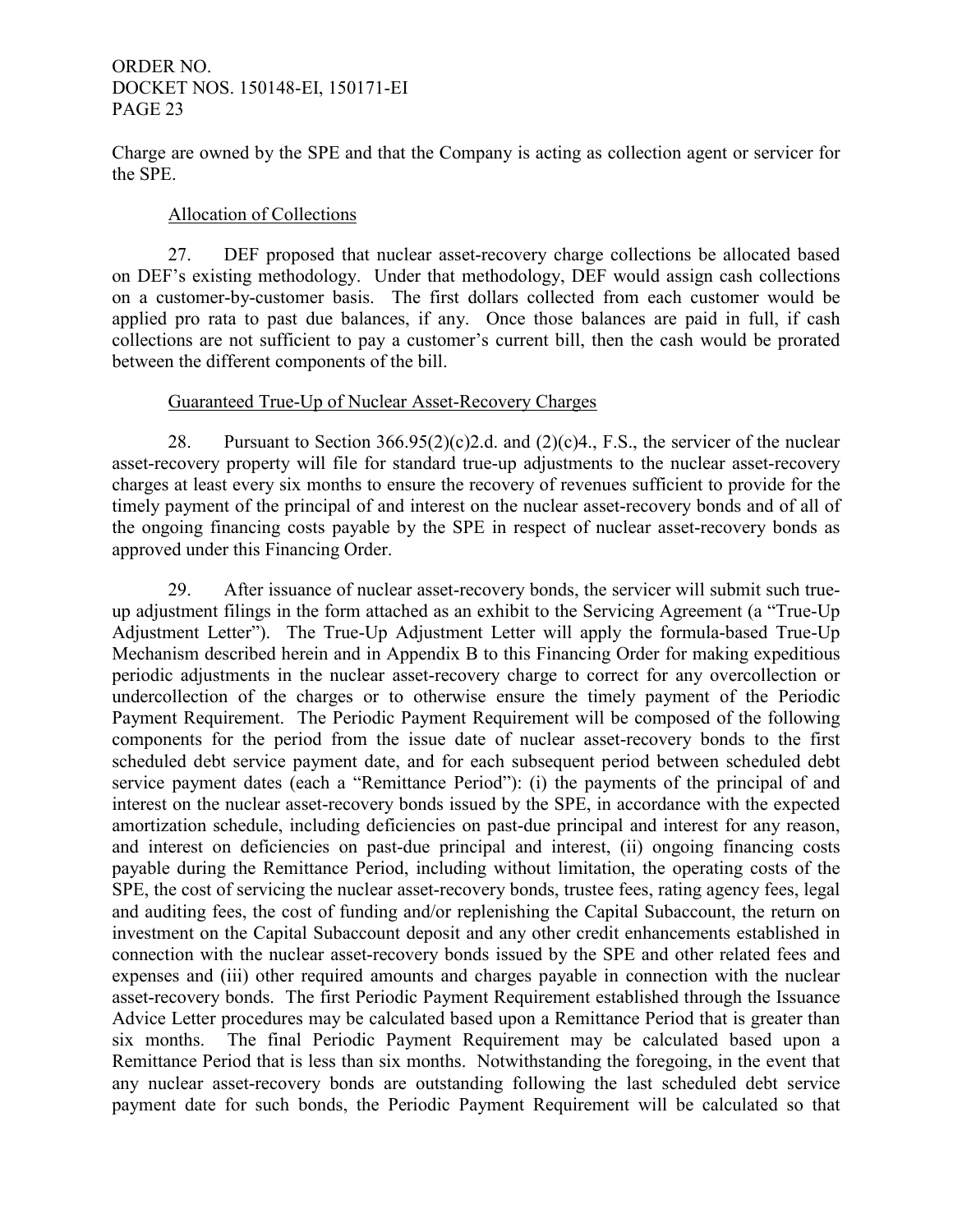collections are sufficient to make all payments on those nuclear asset-recovery bonds and in respect of financing costs no later than the immediately following debt service payment date. Along with each True-Up Adjustment Letter, the servicer shall provide workpapers showing all inputs and calculations, including its calculation of the nuclear asset-recovery charge by customer rate class. Consistent with Section 366.95(2)(c)4., F.S., our staff, upon the filing of a True-Up Adjustment Letter made pursuant to this Order, will either administratively approve the requested true-up calculation in writing or inform the servicer of any mathematical errors in its calculation as expeditiously as possible but no later than 60 days following the servicer's true-up filing. Notification and correction of any mathematical errors shall be made so that the true-up is implemented within 60 days of the servicer's true-up filing. If no action is taken within 60 days of the true-up filing, the true-up calculation shall be deemed approved. Upon administrative approval or the passage of 60 days without notification of a mathematical error, no further action of this Commission will be required prior to implementation of the true-up. Section 366.95(2)(c)2.d., F.S., provides that the true-up adjustments will "ensure the timely payment of nuclear asset-recovery bonds." We find that this True-Up Mechanism, together with the State Pledge, will "Guarantee" the timely payment of the principal and interest of the bonds.

 30. In addition to the semi-annual true-up adjustment, DEF, as servicer (or a successor servicer) will also be authorized to make optional interim true-up adjustments at any time for any reason to ensure timely payment of the Periodic Payment Requirement, which adjustment will be implemented based upon the same time frames as the semi-annual true-ups.

 31. To Guarantee adequate nuclear asset-recovery charge collections and to avoid large over-collections and under-collections over time, we direct that the servicer shall reconcile nuclear asset-recovery charges using DEF's most recent forecast of electricity deliveries (*i.e.,*  forecasted billing units) used for all corporate purposes and DEF's estimates of related expenses. Each periodic true-up adjustment should Guarantee recovery of revenues sufficient to meet the Periodic Payment Requirement. The calculation of the nuclear asset-recovery charges will also reflect both a projection of uncollectible nuclear asset-recovery charges and a projection of payment lags between the billing and collection of nuclear asset-recovery charges based upon DEF's most recent experience regarding collection of nuclear asset-recovery charges.

 32. The servicer may also make a non-standard true-up adjustment to be effective simultaneously with a base rate change that includes any change in the rate allocation among customers used to determine the nuclear asset-recovery charges, such true-up to go into effect simultaneously with any changes to DEF's other base rates. Any non-standard true-up will be subject to approval within the 60-day approval period contemplated by Section 366.95(2)(c)4., F.S.

 33. This Commission finds that the broad-based nature of the True-Up Mechanism and the pledge of the State of Florida set forth in Section 366.95(11), F.S., will constitute a guarantee of regulatory action for the benefit of investors in nuclear asset-recovery bonds, and we anticipate that stress case analyses will show that these features will serve to effectively eliminate for all practical purposes and circumstances any credit risk associated with the nuclear asset-recovery bonds (*i.e.,* that sufficient funds will be available and paid to discharge all principal of and interest on the nuclear asset-recovery bonds when due).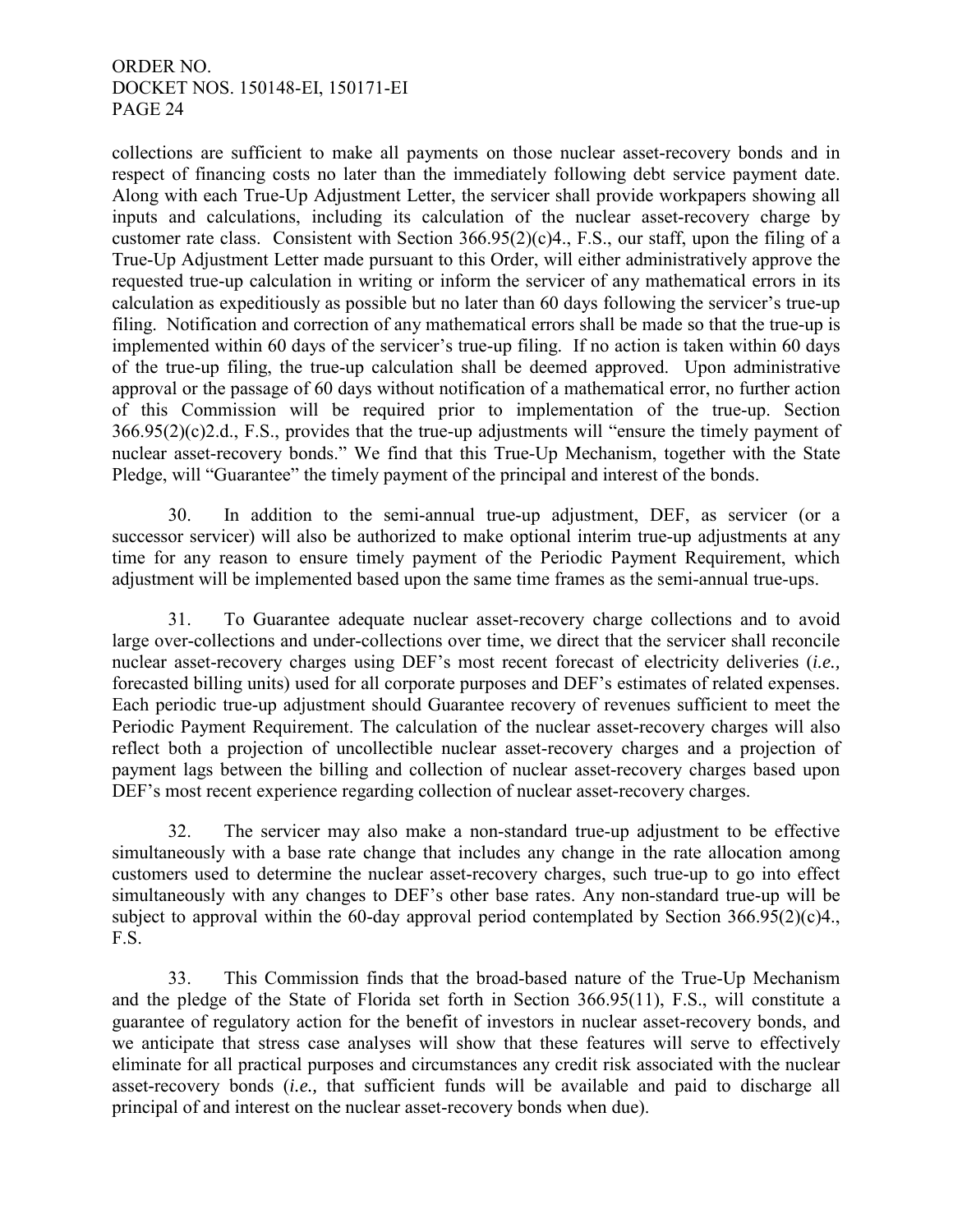34. This Commission finds that the True-Up Mechanism is appropriate and consistent with Section 366.95, F.S., and it should be approved. This Commission also finds that each True-Up Adjustment Letter should be based upon the cumulative differences, regardless of the reason, between the Periodic Payment Requirement (including scheduled principal and interest payments on the nuclear asset-recovery bonds) and the estimated amount of nuclear assetrecovery charge collections to be remitted to the indenture trustee during the Remittance Period.

## VI. MITIGATION OF RATE IMPACTS

 35. Section 366.95(2)(a)5., F.S., requires an electric utility petitioning this Commission for a financing order to "estimate any projected cost savings, based on current market conditions, or demonstrate how the issuance of nuclear asset-recovery bonds and the imposition of nuclear asset-recovery charges would avoid or significantly mitigate rate impacts to customers as compared with the traditional method of financing and recovering nuclear assetrecovery costs from customers." In addition, Section 366.95(2)(a)6., F.S., requires an electric utility petitioning this Commission for a financing order to demonstrate "that securitization has a significant likelihood of resulting in lower overall costs or would avoid or significantly mitigate rate impacts compared to the traditional method of cost recovery." For the CR3 Regulatory Asset, the RRSSA sets forth the traditional method for financing and recovering nuclear assetrecovery costs. Specifically, the RRSSA allows DEF to increase its base rates by the revenue requirement for the CR3 Regulatory Asset. As set forth in the RRSSA, DEF can recover the CR3 Regulatory Asset value in base rates upon the termination of the Levy Nuclear Plant cost recovery charge. That recovery charge terminated in May 2015; therefore DEF would be authorized to increase its base rates to begin recovering the CR3 Regulatory Asset with the first billing cycle for January 2016. The revenue requirement for the CR3 Regulatory Asset is calculated pursuant to Exhibit 10 to the RRSSA.

36. We find that DEF has demonstrated that securitization has a significant likelihood of resulting in lower overall costs or would avoid or significantly mitigate rate impacts compared to the traditional method of cost recovery pursuant to Section 366.95(2)(a)6., F.S.

 37. If nuclear asset-recovery bonds are not issued, DEF has proposed recovery of nuclear asset-recovery costs through the traditional method of recovering such amounts through the implementation of a base rate increase. Specifically, we find that the year-one base rate increase would be \$4.96 per 1000 kWh on the residential bill and the total revenue requirement over the 20 year recovery period would be approximately \$2,531 million, and the rate increases for the other customer rate classes are contained in Exhibits 30 and 31.

 38. In contrast, based on DEF's request to recover its nuclear asset-recovery costs through the issuance of nuclear asset-recovery bonds in one or more series in an aggregate principal amount not to exceed the Securitizable Balance (assuming a scheduled final debt service payment date of approximately 20 years, and final legal maturity of up to 23 years), DEF estimates that an initial nuclear asset-recovery charge of approximately \$2.93 would be imposed on a typical (1,000 kWh) residential bill and the estimated cumulative revenue requirement amount over the total period outstanding would be \$1,823 million. DEF has demonstrated that, based on current market conditions, this total estimated cumulative revenue requirement would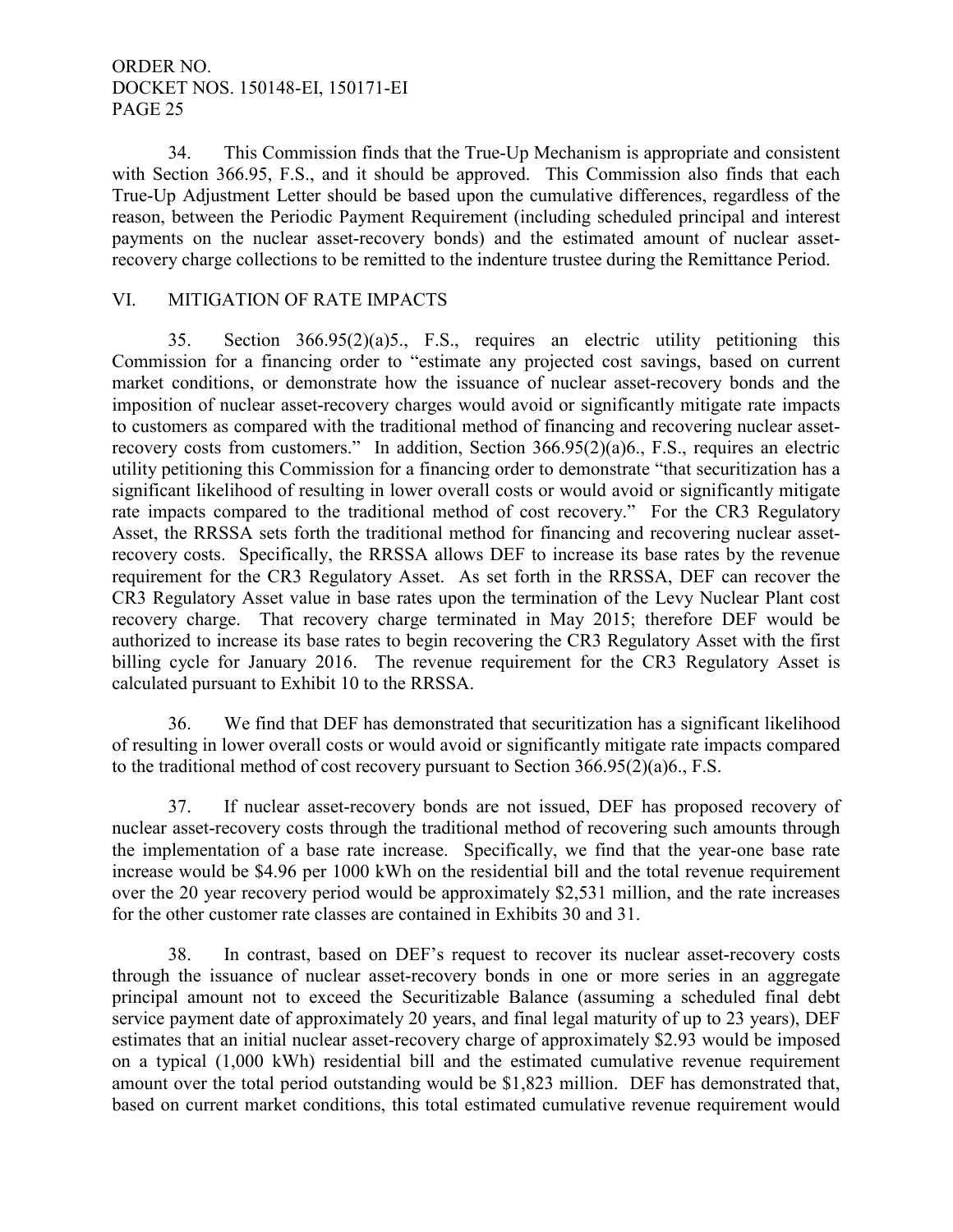be \$708 million lower, on an undiscounted basis, compared to the total estimated cumulative revenue requirement under the traditional recovery method.

 39. Thus, we find that the issuance of the nuclear asset-recovery bonds and the imposition of the nuclear asset-recovery charges authorized by this Financing Order have a significant likelihood of resulting in lower overall costs or would significantly mitigate rate impacts to customers as compared with the traditional method of financing and recovering nuclear asset-recovery costs. Likewise, through implementation of the required standards, conditions and procedures established in this Financing Order, we find that the structuring, marketing and pricing of nuclear asset-recovery bonds are reasonably expected to mitigate rate impacts to customers as compared with the traditional method of financing and recovering nuclear asset-recovery costs.

40. The broad based nature of the State pledge under Section 366.95(11), F.S., and the irrevocable character of this Financing Order, in conjunction with the true-up adjustment provisions required by Section 366.95(2)(c)2.d, F.S., and included in this Financing Order, constitutes a guarantee of regulatory action for the benefit of investors in nuclear asset-recovery bonds.

41. This Commission guarantees that it will act pursuant to this Financing Order as expressly authorized by Sections  $366.95(2)(c)2.d.$  and  $366.95(2)(c)4.$ , F.S., to ensure that nuclear asset-recovery charge revenues are sufficient to pay principal of and interest on the nuclear assetrecovery bonds issued pursuant to this Financing Order and other costs, including fees and expenses, in connection with the nuclear asset-recovery bonds.

## VII. BOND TEAM

42. DEF, its structuring advisor, and designated Commission staff and its financial advisor should serve on the Bond Team.

43. One designated representative of DEF and one designated representative of this Commission should be joint decision makers in all aspects of the structuring, marketing and pricing of the nuclear asset-recovery bonds except for those recommendations that in the sole view of DEF would expose DEF or the SPE to securities law and other potential liability (*i.e.,*  such as, but not limited to, the making of any untrue statement of a material fact or omissions to state a material fact required to be stated therein or necessary in order to make the statements made not misleading) or contractual law liability (*e.g.,* including but not limited to terms and conditions of the underwriter agreement(s)).

44. This Commission's designated staff and financial advisor should be visibly involved, in advance, in all aspects of the structuring, marketing, and pricing of the nuclear assetrecovery bonds.

45. All Bond Team members should actively participate in the design of the marketing materials for the transactions as well as in the development and implementation of the marketing and sales plan for the bonds.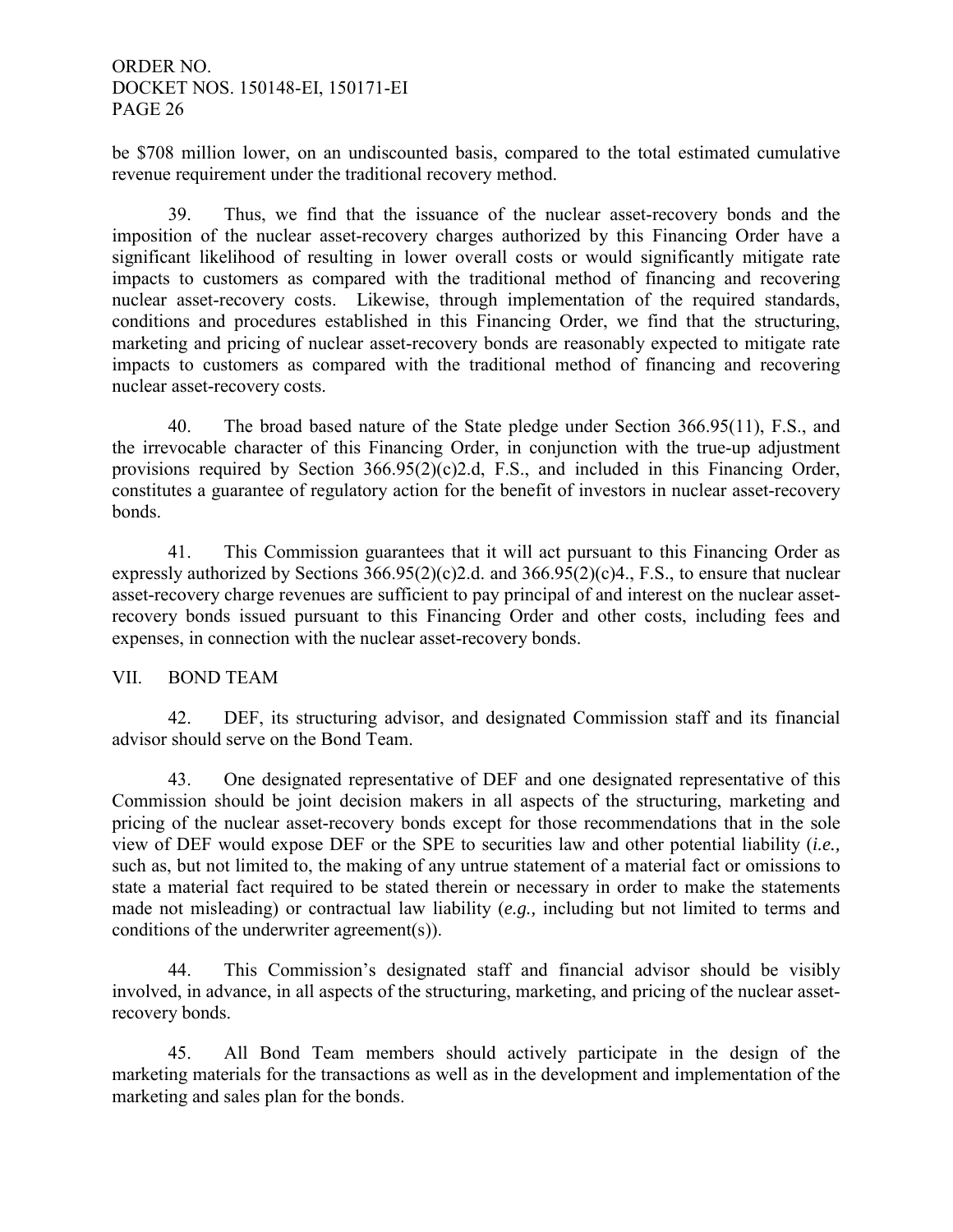46. DEF and this Commission's staff and its financial advisor as Bond Team members, excluding DEF's structuring advisor, should also have equal rights on the hiring decisions for the underwriters and counsel to the underwriters. However, DEF should have sole right to select and engage all counsel for DEF and the SPE.

47. The final structure of the transaction, including pricing, will be subject to review by this Commission for the limited purpose of ensuring that all requirements of law and this Financing Order have been met.

48. Together with the Bond Team's involvement in the structuring, marketing and pricing of the nuclear asset-recovery bonds, and the Issuance Advice Letter process, this Commission should be able to fully review the pricing of the bonds as this Commission determines whether to issue a stop order no later than 5:00 pm Eastern time on the third business day following pricing.

49. The Bond Team structure and process affords the flexibility that is reasonable and consistent with Section 366.95(2)(c)2.f., F.S.

50. This Commission should designate one Commissioner to resolve any issue as to which the DEF and Commission staff joint decision makers are unable to reach agreement. Any such matter should be presented by the DEF and Commission staff joint decision makers by email or in other writing. The designated Commissioner should announce his or her decision on the matter presented to the DEF and Commission staff joint decision makers by email or other writing as soon as reasonably possible. The parties to this proceeding agree that the decision of the designated Commissioner should be final and not subject to review by this Commission.

# VIII. FLEXIBILITY

 51. In this Financing Order, we approve the financing of nuclear asset-recovery costs and upfront bond issuance costs through nuclear asset-recovery bonds with terms to be established by DEF, at the time of pricing, subject to compliance with the Issuance Advice Letter Procedures outlined in this Financing Order. As discussed above, under Mitigation of Rate Impacts, DEF has provided testimony establishing that the issuance of the nuclear asset-recovery bonds will significantly mitigate rate impacts to customers as compared with the traditional method of financing and recovering nuclear asset-recovery costs. Section 366.95(2)(c)2.f., F.S., requires this Commission to specify the degree of flexibility to be afforded to DEF in establishing the terms and conditions of the nuclear asset-recovery bonds, including, but not limited to, repayment schedules, expected interest rates, and other financing costs consistent with 366.95(2)(c)2.a.-e., F.S. Furthermore, Section 366.95(2)(c)2.i., F.S., directs this Commission to "[i]nclude any other conditions that this Commission considers appropriate and that are authorized by this section." While we recognize the need for some degree of flexibility with regard to the final details of the nuclear asset-recovery bond securitization transaction approved in this Financing Order, our primary focus is on ensuring that the structuring, marketing, and pricing of nuclear asset-recovery bonds achieves the lowest overall cost standard and the greatest possible customer protections. Therefore, we find and direct that the standard for this Financing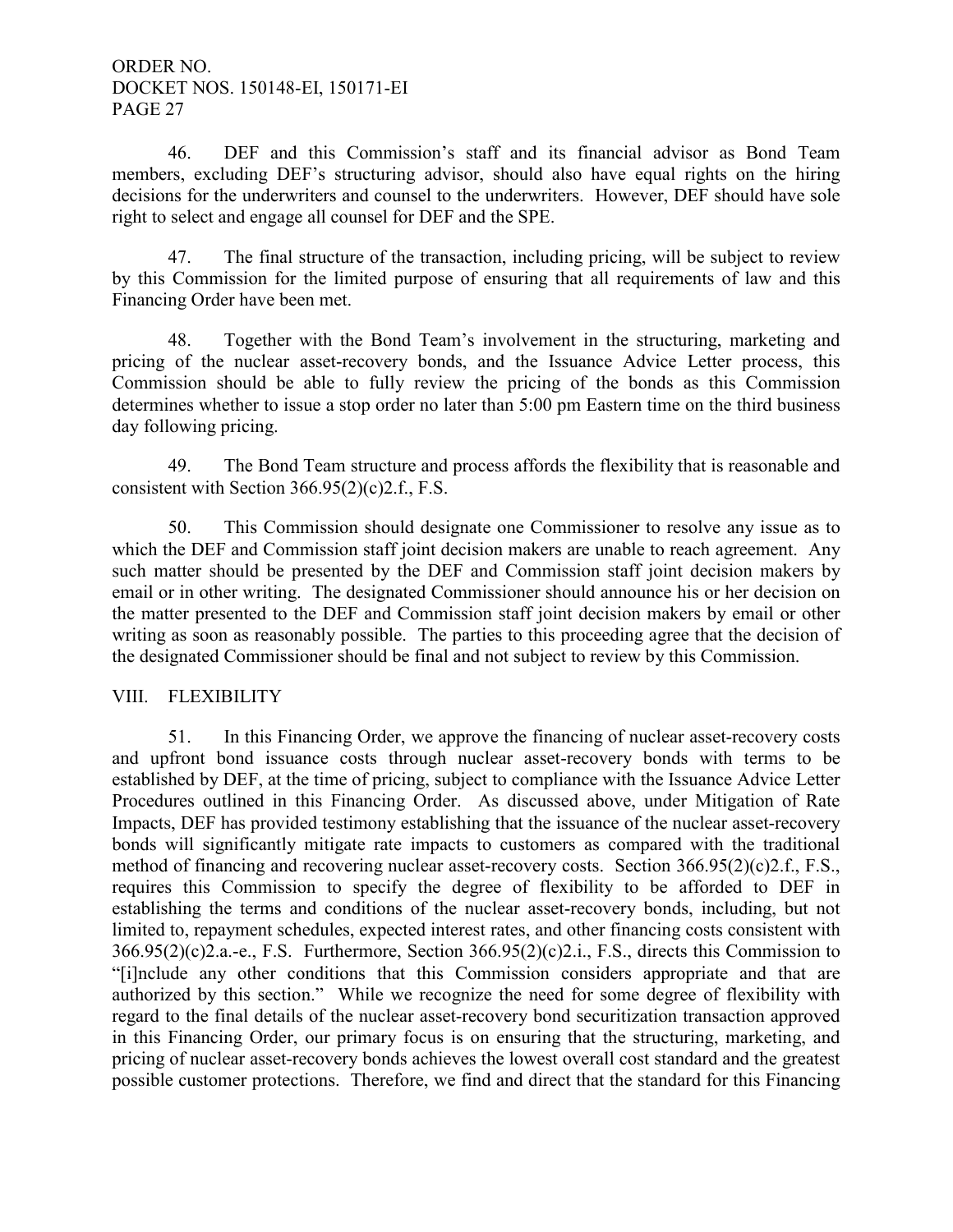Order should be that the structuring, marketing, and pricing of nuclear asset-recovery bonds will achieve the lowest overall cost standard and the greatest possible customer protections.

 52. The previously approved Amended RRSSA proposes that the SPE issue nuclear asset-recovery bonds with a scheduled final debt service payment date for the last maturing tranche as close as is reasonably possible to the close of the last billing cycle for the 240th month from inception of imposition of the nuclear asset-recovery charge. We find that the appropriate recovery period for the nuclear asset-recovery charge is 240 months from inception of imposition of the nuclear asset-recovery charge or until the nuclear asset-recovery bonds and associated charges and approved adjustments have been paid in full, but not to exceed 276 months from inception of imposition of the nuclear asset-recovery charge. The exact scheduled final maturity and legal final maturity of the nuclear asset-recovery bonds will be determined after issuance of this Financing Order. This Commission further finds that the period of 240 months from inception of imposition of the nuclear asset-recovery charge or until the nuclear asset-recovery bonds and associated charges and approved adjustments have been paid in full, but not to exceed 276 months from inception of imposition of the nuclear asset-recovery charge, for recovery of the nuclear asset-recovery charge is appropriate and that such recovery period is consistent with the Amended RRSSA.

 53. We find that nuclear asset-recovery bonds should be issued in one or more series, each series of nuclear asset-recovery bonds should be issued in one or more tranches, and the nuclear asset-recovery bonds should be structured by DEF, in consultation with the other members of the Bond Team and subject to Finding of Fact paragraph 50 and Ordering Paragraph 67, to achieve the statutory financing cost objective and the lowest overall cost standard. Further, the nuclear asset-recovery bonds shall be structured such that the expected payment of the principal of and interest on the nuclear asset-recovery bonds is expected to be substantially level over those expected terms.

54. Subject to the Issuance Advice Letter procedures in **Finding of Fact paragraphs 98** through 103, DEF, in consultation with the other members of the Bond Team subject to Finding of Fact paragraph 42 through 50, shall be afforded flexibility in determining the final terms of each series of the nuclear asset-recovery bonds, including payment and maturity dates, interest rates (or the method of determining interest rates), the terms of any interest rate swap agreement, interest rate lock or similar agreement, the creation and funding of any supplemental capital, reserve or other subaccount, and the issuance of nuclear asset-recovery bonds through either one SPE or multiple SPEs, except as otherwise provided in this Financing Order.

 55. As noted above, certain costs, such as debt service on the nuclear asset-recovery bonds, as well as the ongoing fees of the trustee, rating agency surveillance fees, regulatory assessment fees and the ongoing financing costs of any other credit enhancement or interest rate swaps, will not be known until the pricing of a series of nuclear asset-recovery bonds. This Financing Order provides flexibility to recover such costs through the nuclear asset-recovery charge and the true-up of such charge. At the same time, we have established the Issuance Advice Letter procedures in **Findings of Fact paragraphs 98 through 103** of this Financing Order which are intended to ensure that the structuring, marketing and pricing of nuclear asset-recovery bonds achieves the statutory cost objectives and lowest overall cost standard.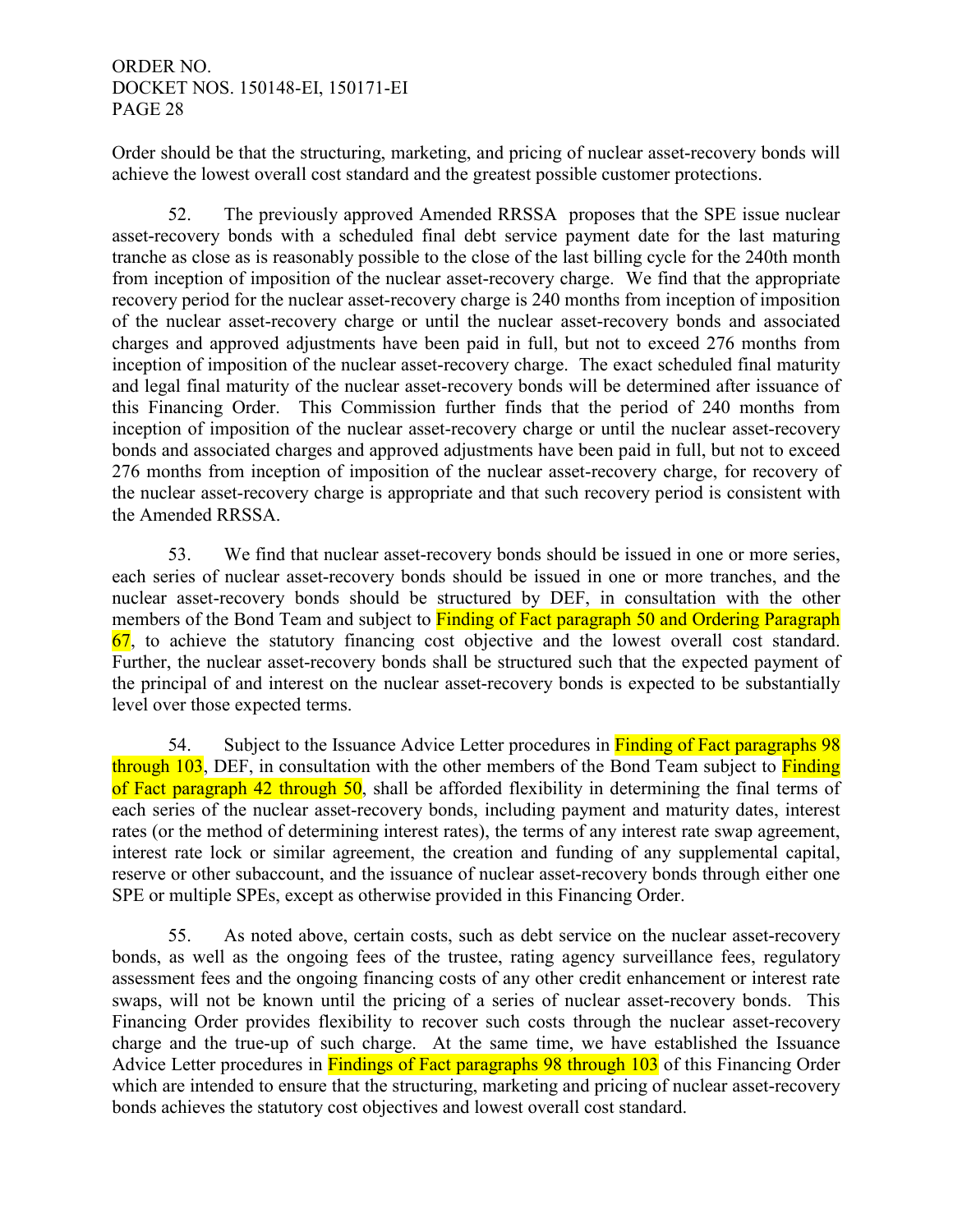56. This Commission finds that a bond structure, providing for substantially levelized annual revenue requirements over the expected life of the nuclear asset-recovery bonds, is in the general public interest and should be used. This structure offers the benefit of not relying upon electric utility customer growth and will allow the resulting overall weighted average nuclear asset-recovery charges to remain level or decline over time, if billing determinants remain level or grow.

# IX. TRANSACTION STRUCTURE

 57. DEF's proposed transaction structure, as set forth and modified in the Amended RRSSA and in the body of this Financing Order, is hereby approved.

#### The SPE

 58. DEF will create one or more SPEs as bankruptcy remote, Delaware limited liability companies, in each case, with DEF as its sole member. Each SPE will be formed for the limited purpose of acquiring nuclear asset-recovery property, issuing nuclear asset-recovery bonds in one or more series (each of which may be issued in one or more classes or tranches), and performing other activities relating thereto or otherwise authorized by this Financing Order.

59. The SPE will be a special purpose finance company, a subsidiary of DEF and a corporate issuer.

 60. The SPE(s) may issue nuclear asset-recovery bonds approved in this Financing Order, or in future financing orders, so long as such future issuance does not adversely affect the ratings on outstanding nuclear asset-recovery bonds issued for the benefit of DEF. The SPE(s) may issue nuclear asset-recovery bonds approved in this Financing Order in an aggregate amount not to exceed the Securitizable Balance approved by this Financing Order and will pledge to an indenture trustee, as collateral for payment of the nuclear asset-recovery bonds, the nuclear assetrecovery property, including the SPE's right to receive the nuclear asset-recovery charges as and when collected, and other collateral described in the Indenture. The SPE will not be permitted to engage in any other activities and will have no assets other than nuclear asset-recovery property and related assets to support its obligations under the nuclear asset-recovery bonds and the ongoing financing costs. These restrictions on the activities of the SPE and restrictions on the ability of DEF to take action on the SPE's behalf are imposed to achieve the objective that the SPE will be bankruptcy-remote and not be affected by a bankruptcy of DEF or any affiliate.

 61. Each SPE will be managed by a board of managers with rights and duties set forth in its organizational documents. As long as nuclear asset-recovery bonds remain outstanding, the SPE will have at least one independent manager with no organizational affiliation with DEF other than possibly acting as independent manager(s) for another bankruptcy-remote subsidiary of DEF or its affiliates. The SPE will not be permitted to amend the provisions of the LLC Agreement or other organizational documents that relate to bankruptcy-remoteness of the SPE without the consent of the independent manager(s). Similarly, the SPE will not be permitted to institute bankruptcy or insolvency proceedings or to consent to the institution of bankruptcy or insolvency proceedings against it, or to dissolve, liquidate, consolidate, convert, or merge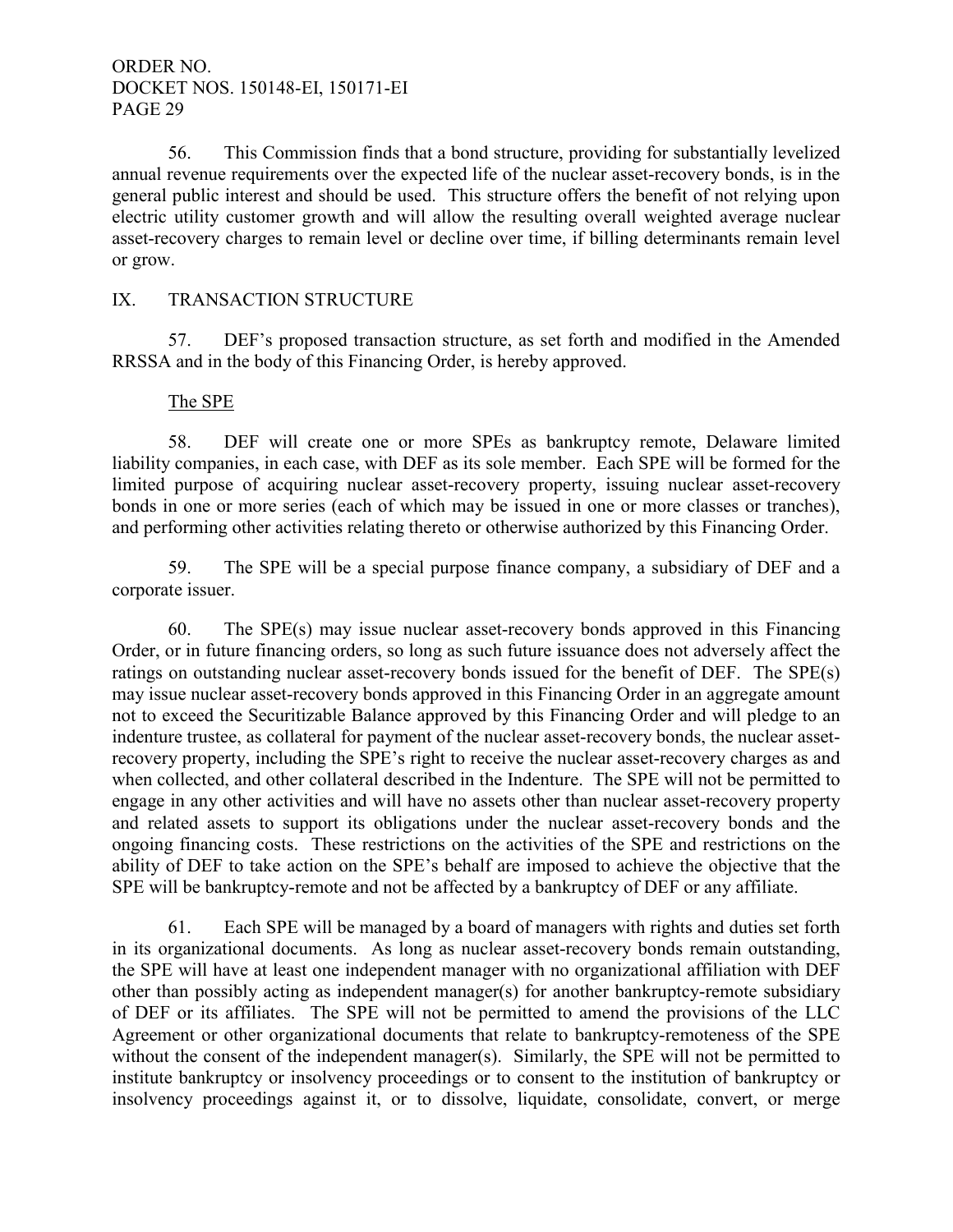without the consent of the independent managers. To the extent provided in its organizational documents, the transaction documents and this Financing Order, the Commission will be deemed to have contractual privity with the SPE for purposes of enforcing those documents. Other restrictions to facilitate bankruptcy-remoteness may also be included in the organizational documents of the SPE as required by the rating agencies.

 62. The SPEs will have no staff to provide administrative services (such as corporate maintenance, reporting and internal accounting functions). These services will be provided by DEF pursuant to the terms of the Administration Agreement.

 63. Per rating agency and IRS requirements, DEF will transfer to the SPE an amount required to capitalize the SPE adequately (the "SPE Capitalization Level") for deposit into the Capital Subaccount. The SPE Capitalization Level is expected to be 0.50% of the initial principal amount of the nuclear asset-recovery bonds to be issued by the SPE or such greater amount as might be needed to meet IRS or rating agency requirements. The actual SPE Capitalization Level will depend on tax and rating agency requirements and will be subject to review and approval by the Bond Team pursuant to the procedures set forth in Finding of Fact paragraphs 42 through 50. We find that the lowest overall cost standard generally will be met by ensuring that the SPE Capitalization Level does not exceed the minimum amount needed to meet IRS and rating agency requirements.

# Principal Amortization

 64. The expected final debt service payment date for the last maturing tranche of the nuclear asset-recovery bonds should be as close as is reasonably possible to the close of the last billing cycle for the 240th month from inception of imposition of the nuclear asset-recovery charge. The legal final maturity date for the last maturing tranche of nuclear asset recovery bonds should be no later than the 276th month from inception of the imposition of the charge. The exact scheduled final maturity and legal final maturity of the nuclear asset-recovery bonds shall be determined by the Bond Team after issuance of this Financing Order.

 65. Annual payments of principal of and interest on the nuclear asset-recovery bonds shall be substantially level over the expected term of the nuclear asset-recovery bonds.

66. The energy sales forecasts used to develop the nuclear asset-recovery bond amortization schedules and the recovery mechanism are appropriate.

 67. The first payment of principal and interest for each series of nuclear assetrecovery bonds shall occur within 12 months of issuance. Payments of principal and interest thereafter shall be no less frequent than semi-annually.

# Interest Rates

 68. We find that each tranche of the nuclear asset-recovery bonds should have a fixed interest rate, based on current market conditions. If market conditions change, and it becomes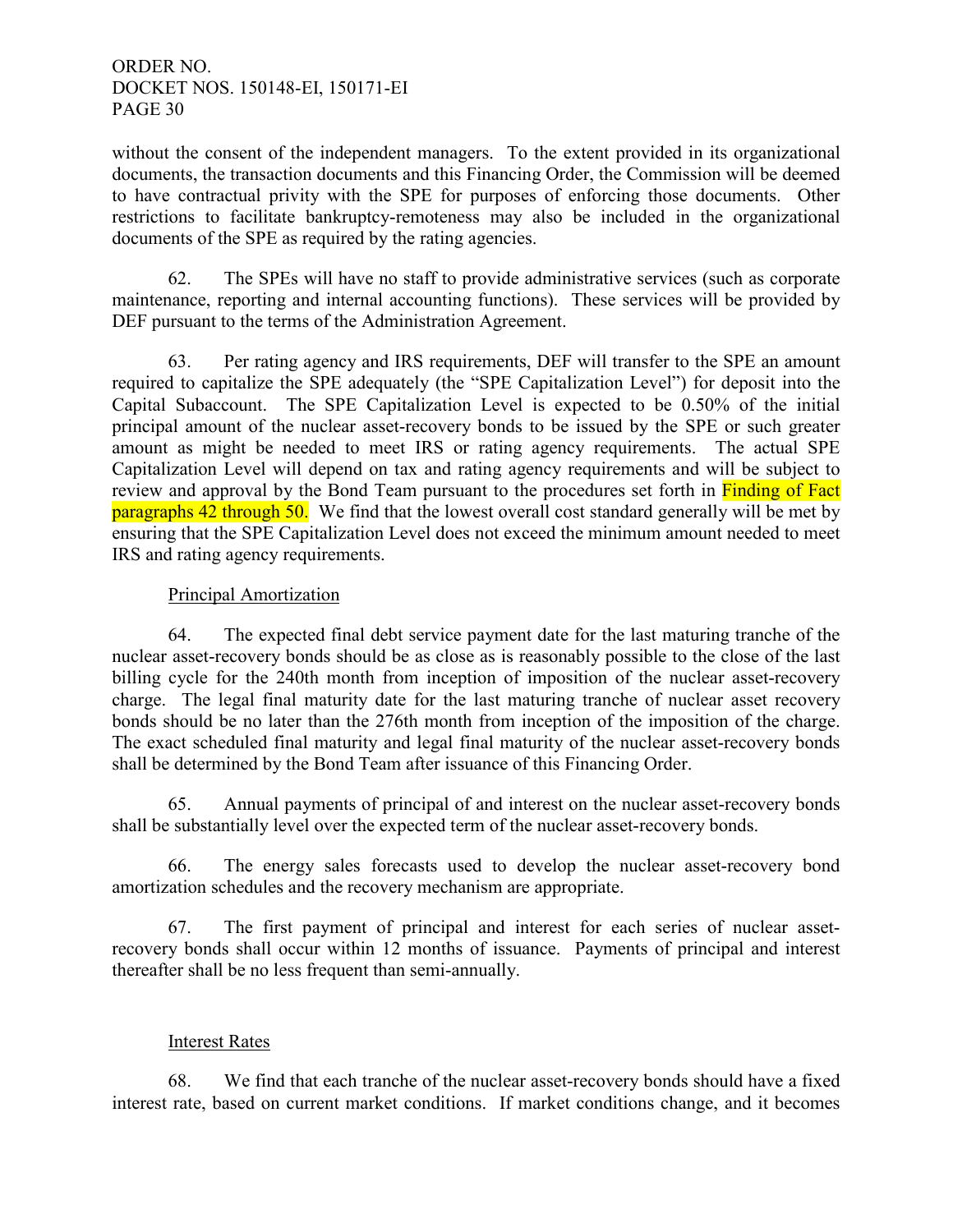necessary for the one or more tranches of bonds to be issued in floating-rate mode, DEF is authorized to issue such bonds but will be required to execute agreements to swap the floating payments to fixed-rate payments.

## Ongoing Financing Costs

 69. DEF will be the initial servicer of the nuclear asset-recovery bonds. To preserve the integrity of the bankruptcy-remote structure of the SPE and ensure the high credit quality of the nuclear asset-recovery bonds, the servicer must be adequately compensated for the services it provides, including the calculation, billing, and collection of nuclear asset-recovery charges, remittance of those charges to the indenture trustee, and the preparation, filing, and processing of True-Up Adjustment Letters. DEF's proposed form of Servicing Agreement provides for an ongoing servicing fee for the initial servicer in the amount of 0.05 percent of the initial principal amount of the nuclear asset-recovery bonds. We find that this level of ongoing servicing fee is appropriate for the purpose of preserving the integrity of the bankruptcy-remote structure of the SPE and ensuring the high credit quality of the nuclear asset-recovery bonds.

 70. DEF will establish the SPE and perform the administrative duties necessary to maintain the SPE. To preserve the integrity of the bankruptcy-remote structure of the SPE and ensure the high credit quality of the nuclear asset-recovery bonds, the administrator must be adequately compensated for these services. The ongoing fee for these services will be \$50,000 per year. We find that this level of ongoing fee is appropriate for the purpose of preserving the integrity of the bankruptcy-remote structure of the SPE and ensuring the high credit quality of the nuclear asset-recovery bonds.

# Credit Ratings

71. This Commission finds that the credit quality of the nuclear asset-recovery bonds will be enhanced by Section 366.95, F.S., due to the requirements that (1) the nuclear assetrecovery charge in amounts authorized by this Commission are to be imposed on all customer bills and collected in full in the form of a nonbypassable charge separate from DEF's base rates, (2) the charge shall be paid by all existing and future customers receiving transmission or distribution services from DEF, and (3) following any fundamental change in regulation of public utilities in the State of Florida, a customer electing to purchase electricity from an alternate electricity supplier must still pay the nuclear asset-recovery charge. Furthermore, through the True-Up Mechanism, any delinquencies or under-collections in one customer rate class will be taken into account in the application of the True-Up Mechanism to adjust the nuclear asset-recovery charge for all customers of DEF, not just the class of customers from which the delinquency or under-collection arose.

 72. The Company anticipates that each series of nuclear asset-recovery bonds will have a AAA/Aaa rating from at least two nationally recognized rating agencies, and if not inconsistent with the lowest overall cost standard DEF is authorized to provide necessary credit enhancements, with recovery of related costs as a form of ongoing financing costs, to achieve such ratings.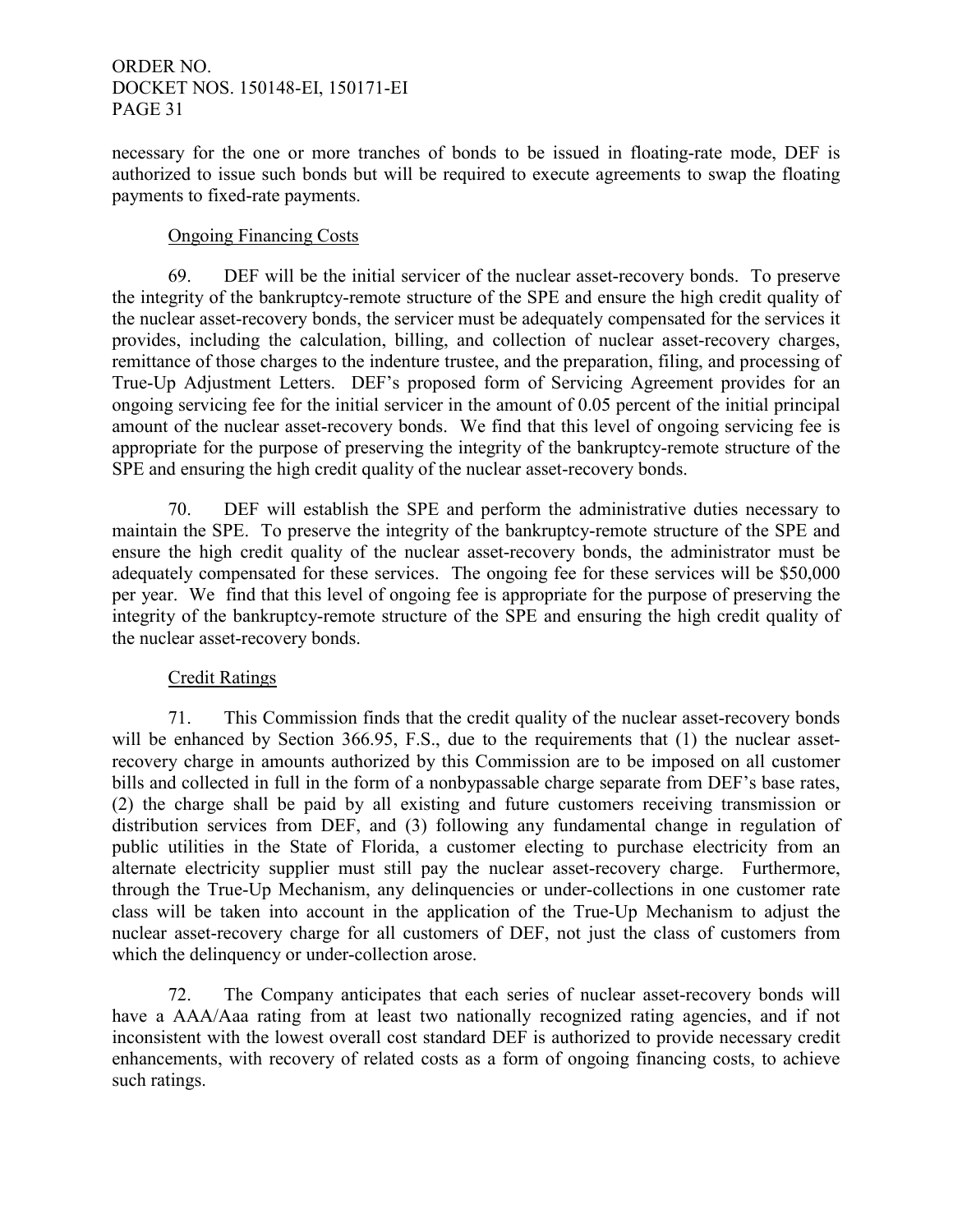#### Offering and Sale of the Bonds

 73. DEF has proposed that the nuclear asset-recovery bonds be offered pursuant to an SEC-registered offering, rather than a private placement or a Rule 144A qualified institutional offering. The Company has provided testimony to the effect that virtually all utility securitizations have been sold as SEC-registered public transactions. Further, the Company has provided testimony to the effect that an SEC-registered, public offering, is likely to result in a lower cost of funds relative to Rule 144A qualified institutional offering, all else being equal, due to the enhanced transparency and liquidity of publicly-registered securities. New SEC registration requirements will become effective prior to December 2015. Compliance with these new requirements may increase costs and result in delay of the offering. Accordingly, subject to the Issuance Advice Letter procedure, this Commission finds that an SEC-registered public offering is most likely to result in lower costs to consumers, and should be approved. However, this Commission further finds, in light of new SEC registration requirements, DEF, in consultation with the other members of the Bond Team, subject to the Issuance Advice Letter procedures and Finding of Fact paragraph 50 and Ordering Paragraph 67, may pursue a Rule 144A qualified institutional offering of the nuclear asset-recovery bonds.

 74. DEF has proposed that the bonds be sold pursuant to a sale to one or more underwriters in a negotiated offering. DEF has testified that a negotiated underwriting is likely to provide greater flexibility and availability of investor funds than a competitively sold transaction. DEF and this Commission's staff, together with this Commission's financial advisor and other Bond Team members (other than DEF's structuring advisor) should have equal rights on the hiring decisions for the underwriters and counsel to the underwriters. This Commission finds, subject to the Issuance Advice Letter procedures, that the issuance of the nuclear assetrecovery bonds pursuant to a negotiated sale is likely to result in lower overall costs and satisfy the statutory financing cost objective, and should be approved. However, DEF, in consultation with the other members of the Bond Team, subject to the Issuance Advice Letter procedures and Finding of Fact paragraph 50 and Ordering Paragraph 67 is authorized to pursue other sale options, including a competitively sold transaction, in order to satisfy the statutory cost objectives and the lowest overall cost standard.

## Security for the Nuclear Asset-Recovery Bonds

 75. As proposed by DEF, the payment of the nuclear asset-recovery bonds and related financing costs authorized by this Financing Order is to be secured by the nuclear asset-recovery property created by this Financing Order and by certain other collateral as described in the Petition. The nuclear asset-recovery bonds will be issued pursuant to the Indenture under which the indenture trustee will administer the trust. The Indenture shall include provisions for a Collection Account for each series of nuclear asset-recovery bonds and subaccounts for the collection and administration for the nuclear asset-recovery charges and payment or funding of the principal of and interest on the nuclear asset-recovery bonds and other costs, including fees and expenses, in connection with the nuclear asset-recovery bonds, as described in this Financing Order. Pursuant to the Indenture, the SPE shall establish a Collection Account as a trust account to be held by the indenture trustee as collateral to ensure the timely payment of the principal of, interest on, and other costs related to the series of nuclear asset-recovery bonds. The Collection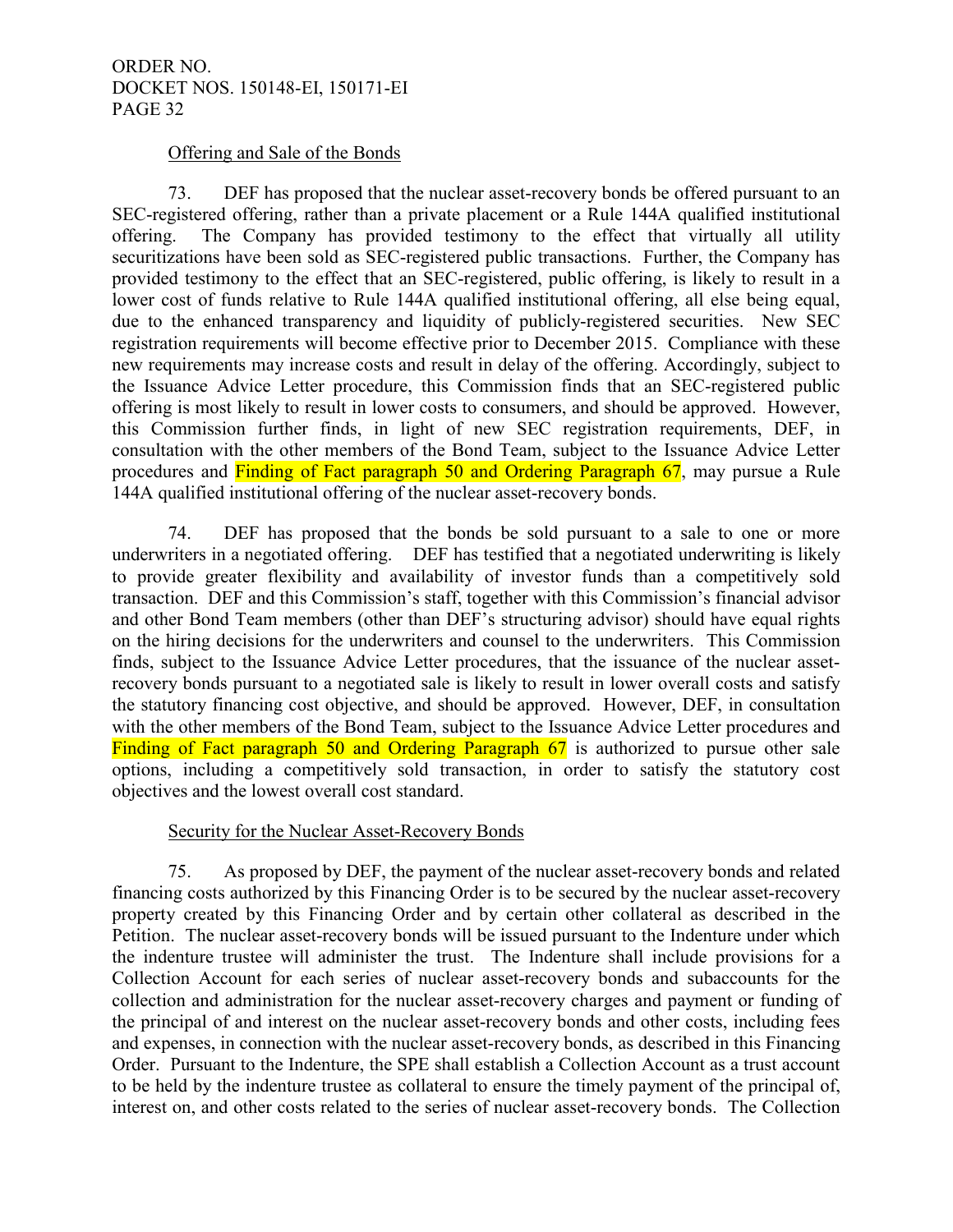Account shall include a General Subaccount, a Capital Subaccount and an Excess Funds Subaccount, and may include other subaccounts if required to obtain AAA/Aaa ratings on the series of nuclear asset-recovery bonds. Final terms of the Indenture shall be approved by the Bond Team.

 76. The Excess Funds Subaccount will hold any nuclear asset-recovery charge collections and investment earnings on amounts in the Collection Account in excess of the amounts needed to pay current principal of and interest on the nuclear asset-recovery bonds and to pay other Periodic Payment Requirements (including, but not limited to, funding or replenishing the Capital Subaccount). Any balance in or allocated to the Excess Funds Subaccount on a true-up adjustment date will be subtracted from the Periodic Revenue Requirement for purposes of the true-up adjustment. The funds in this Excess Funds Subaccount will be invested by the indenture trustee in short-term high-quality investments, and such funds (including investment earnings thereon) will be used by the indenture trustee to reduce the nuclear asset-recovery revenue requirement for purposes of the true-up adjustment.

 77. The Collection Account and the subaccounts described above are intended to facilitate the full and timely payment of scheduled principal of and interest on the series of nuclear asset-recovery bonds and all other components of the Periodic Payment Requirement. If for any reason the amount of nuclear asset-recovery charge collections in the General Subaccount is insufficient to make, on a timely basis, all scheduled payments of principal of and interest on the nuclear asset-recovery bonds and to make payment of all of the other components of the Periodic Payment Requirement, the Excess Funds Subaccount and the Capital Subaccount will be drawn down, in that order, to make those payments. Any deficiency in the Capital Subaccount due to such withdrawals must be replenished on a periodic basis through the true-up process. In addition to the foregoing, there may be such additional accounts and subaccounts as are necessary to segregate amounts received from various sources, or to be used for specified purposes. Such accounts and subaccounts will be administered and utilized as set forth in the Servicing Agreement and the Indenture. Upon the maturity of the series of nuclear assetrecovery bonds and upon discharge of all obligations in respect thereof, amounts remaining in the Collection Account will be released to the SPE and will be available for distribution by the SPE to DEF. Equivalent amounts, less the amount of the Capital Subaccount, will be credited by DEF to current customers' bills in the same manner that the charges were collected, or through a credit to the capacity cost recovery clause if this Commission determines at the time of retirement that a direct credit to customers' bills is not cost-effective. DEF shall similarly credit customers an aggregate amount equal to any nuclear asset-recovery charges subsequently received by the SPE or its successor in interest to the nuclear asset-recovery property.

## DEF as Initial Servicer of the Nuclear Asset-Recovery Bonds

 78. DEF will execute a Servicing Agreement, the final terms of which shall be determined by the Bond Team pursuant to the procedures set forth in Finding of Fact paragraphs 98 through 103. The Servicing Agreement may be amended, renewed, or replaced by another servicing agreement in accordance with its terms and as approved by this Commission.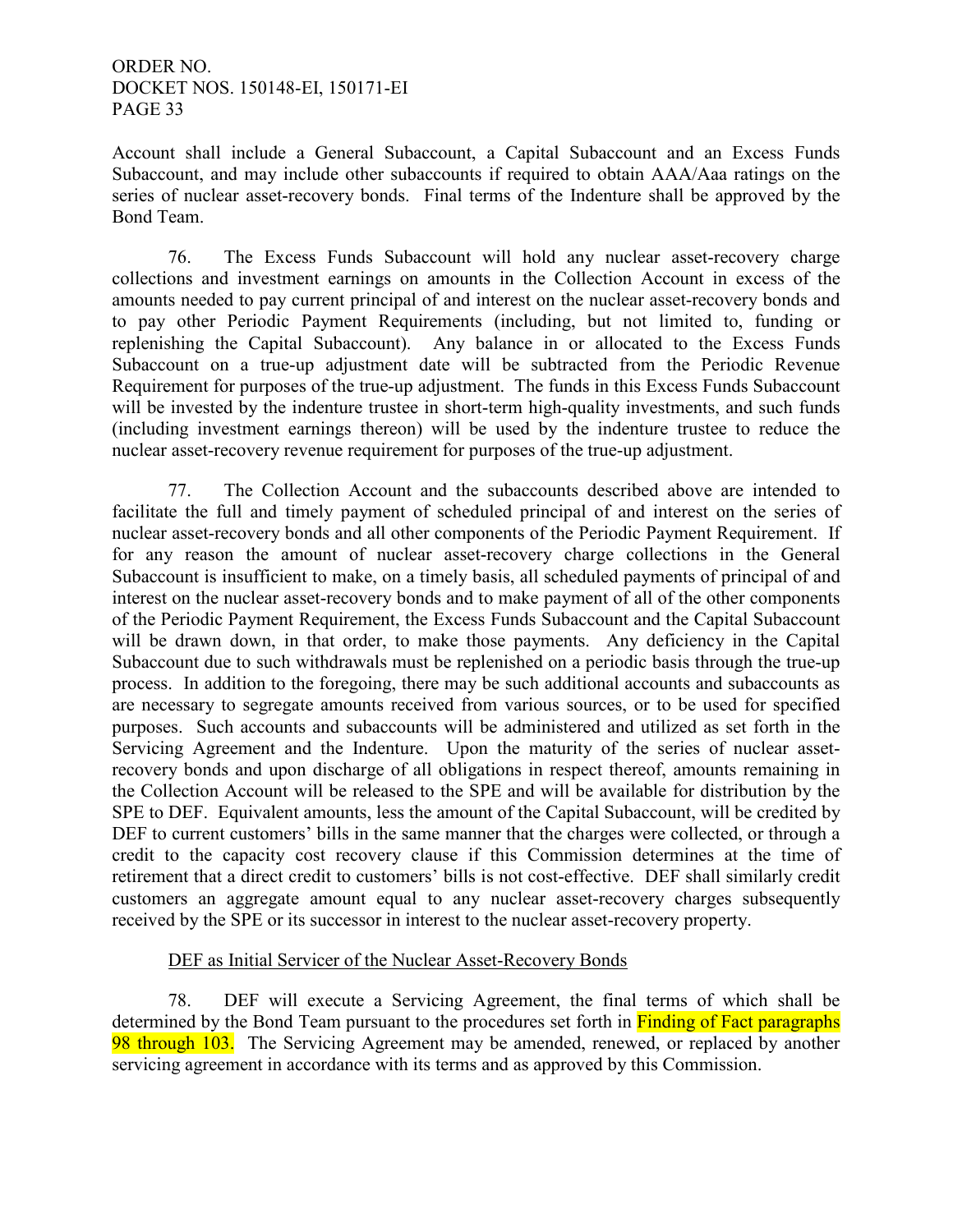a. Under the Servicing Agreement, the servicer shall be required, among other things, to impose, bill, collect and receive the nuclear asset-recovery charges for the benefit and account of the SPE, to make the periodic true-up adjustments of nuclear asset-recovery charges required or allowed by this Financing Order, and to account for and remit the nuclear assetrecovery charges to or for the account of the SPE in accordance with the remittance procedures contained in the Servicing Agreement without any charge, deduction, or surcharge of any kind, other than the servicing fee specified in the Servicing Agreement. The appropriate servicing fee shall be as set forth in this Financing Order.

b. The annual fee for ongoing services will be 0.05 percent of the initial principal amount of the nuclear asset-recovery bonds.

c. In addition to the annual ongoing servicing fee, DEF proposes to recover as an upfront bond issuance cost, DEF's actual costs to recover set-up costs of the servicer, including information technology programming costs to adapt DEF's existing systems to bill, collect, receive and process nuclear asset-recovery charges, and to set up necessary servicing functions. DEF estimates its actual set-up costs to be approximately \$915,000. The reasonableness of these additional upfront bond issuance costs will be subject to review by this Commission pursuant to Section 366.95(2)(c)5. As part of this review, the Commission shall only consider actual upfront bond issuance costs, but not ongoing financing costs, interest rate, or pricing of the bonds.

d. DEF shall indemnify customers to the extent customers incur losses associated with higher servicing fees payable to a substitute servicer, or higher administration fees payable to a substitute administrator, as a result of (a) DEF's negligence, recklessness or willful misconduct, or (b) DEF's termination for cause attributable to its own actions. This indemnification provision shall be reflected in the transaction documents for these nuclear assetrecovery bonds.

e. DEF has proposed that it not be permitted voluntarily to resign from its duties as servicer if the resignation will harm the credit rating on nuclear asset-recovery bonds issued by the SPE. Even if DEF's resignation as servicer would not harm the credit rating on the nuclear asset-recovery bonds issued by the SPE, we find and direct that DEF shall not be permitted to voluntarily resign from its duties as servicer without consent of this Commission. If DEF defaults on its duties as servicer or is required for any reason to discontinue those functions, then DEF proposes that a successor servicer acceptable to the indenture trustee be named to replace DEF as servicer so long as such replacement would not cause any of the then current credit ratings of the nuclear asset-recovery bonds to be suspended, withdrawn or downgraded. We find that any successor servicer to DEF also should be acceptable to this Commission.

f. DEF has proposed that, and we find and direct that, the servicing fee payable to a substitute servicer should not exceed 0.60% per annum on the initial principal balance of the nuclear asset-recovery bonds, unless a higher fee is approved by this Commission.

g. We find and direct that the SPE and the indenture trustee shall not be permitted to waive any obligations of DEF as transferor or as servicer of nuclear asset-recovery property without express written consent of this Commission.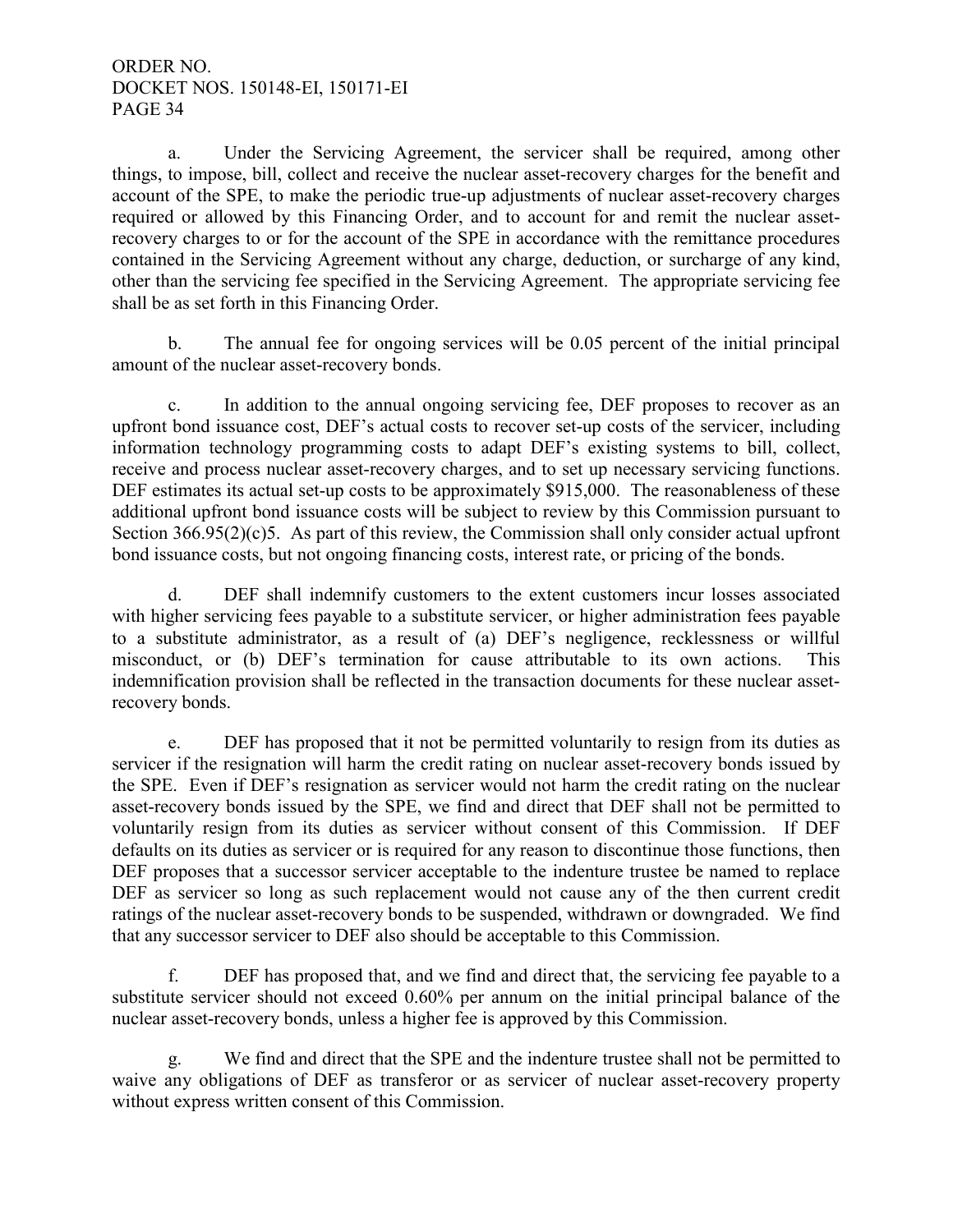#### DEF as Administrator of the SPE

 79. Under the Administration Agreement, DEF will establish the SPE and perform the administrative duties necessary to maintain the SPE. The appropriate administration fee shall be as set forth in this Financing Order.

 80. The annual fee for performing the services required by the Administration Agreement will be \$50,000. We find that this fee is reasonable.

81. DEF will credit back to customers through the Capacity Cost Recovery Clause all periodic servicing fees in excess of DEF's or an affiliate of DEF's incremental cost of performing the servicer function until the next rate case when costs and revenues associated with the servicing fees will be included in the cost of service. DEF will credit back to customers through the Capacity Cost Recovery Clause all periodic administration fees in excess of DEF's or an affiliate of DEF's incremental cost of performing the administration function until the next rate case when costs and revenues associated with the administration fees will be included in the cost of service. We find this to be reasonable.

## Nuclear Asset-Recovery Bonds To Be Treated As "Debt" for Federal Income Tax Purposes

 82. In light of the IRS safe harbor rules, we find that DEF shall be responsible to structure the nuclear asset-recovery bond transactions in a way that clearly meets all requirements for the IRS' safe harbor treatment.

## X. UNDERWRITER REQUIREMENTS

 83. DEF and this Commission's staff and this Commission's financial advisor as Bond Team members , excluding DEF's structuring advisor, should have equal rights on the hiring decisions for underwriters and counsel for the underwriters.

 84. We find that requiring all book-running underwriters of a series of nuclear assetrecovery bonds to deliver periodic reports with indicative pricing levels derived independently by each book-running underwriter for the nuclear asset-recovery bonds before any public offering of that series of nuclear asset-recovery bonds is launched is likely to facilitate achievement of the statutory financing cost objective and the lowest overall cost standard. We also find that the Bond Team may request one or more of the bookrunning underwriters to deliver an opinion letter as to whether the structuring, marketing, and pricing of the nuclear asset-recovery bonds achieved the lowest overall cost standard.

 85. We find that requiring the book-running underwriter(s) of nuclear asset-recovery bonds to provide the Bond Team documentary verification that any term sheet, prospectus, registration statement, offering memorandum or other marketing materials used by the underwriting syndicate in marketing the nuclear asset-recovery bonds (collectively, the "offering documents") receives a broad distribution to potential investors most likely to accept the lowest yield on the nuclear asset-recovery bonds will facilitate achievement of the statutory financing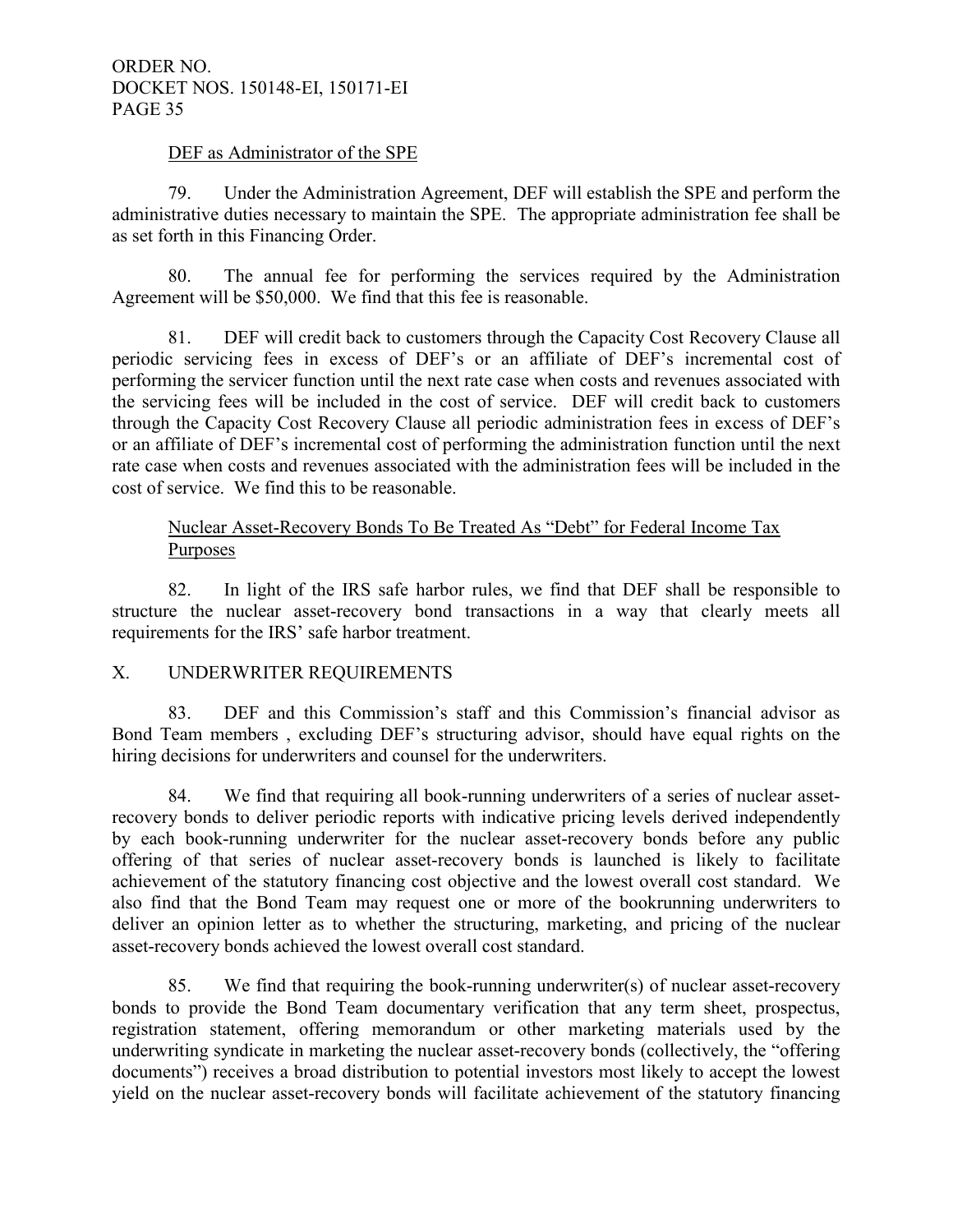cost objective and the lowest overall cost standard. This documentary verification may be provided on a confidential basis to members of the Bond Team to the extent confidential classification of the information included therein is permitted by law.

## XI. COMMISSION PARTICIPATION IN THE TRANSACTION

86. We recognize that the nuclear asset-recovery bonds approved through this Financing Order are very different from the typical bonds issued by DEF. Pursuant to Section 366.95, F.S., we must forego future regulatory oversight in order to create a financing instrument of superior quality and a completely separate credit from the sponsoring utility. Section 366.95, F.S., requires us to issue an irrevocable financing order in which the sponsoring utility, DEF, is insulated from most costs associated with the financing. We are also required to approve a trueup mechanism, as we have done in this Financing Order, that commits this Commission to periodically adjust the nuclear asset-recovery charge that supports the nuclear asset-recovery bonds to whatever level is necessary to make timely payments of principal and interest on the bonds. In addition, the State and this Commission are required to pledge to Bondholders, among other things, never to take or permit any action to be taken that would interfere with their right to payment. The irrevocable nature of this Financing Order, the direct broad-based nuclear assetrecovery charge applied to all DEF ratepayers, the unconditional Commission guarantee to adjust the nuclear asset-recovery charge as necessary, and the explicit pledge of the State not to interfere with the Bondholders' rights to repayment result in an incredibly strong senior, secured credit independent of DEF.

87. We also recognize that the nuclear asset-recovery bonds approved through this Financing Order are different from the typical bonds issued by DEF in terms of the degree of Commission oversight after the issuance. In typical utility debt financings, this Commission retains the right to disallow any unreasonable or imprudent costs for ratemaking purposes, including adjustments for the interest rate. For the proposed issuance of nuclear asset-recovery bonds, while the issuance costs are subject to review under Section 366.95(2)(c)5., F.S. (and as part of that review the Commission shall only consider actual upfront bond issuance costs, but not ongoing financing costs, interest rate, or pricing of the bonds), we find that an after-the-fact review of the interest rate achieved will not allow us to determine whether the lowest overall cost standard has been achieved.

88. We recognize that another difference between typical utility bonds and the nuclear asset-recovery bonds approved through this Financing Order is how these bonds impact DEF's financial position. In more typical debt offerings, DEF has a strong incentive to negotiate hard with underwriters for the lowest possible interest rates as well as the lowest possible underwriting fees. DEF also has a strong incentive to minimize other issuance costs. Between rate cases, the benefit from a low net cost of funds is enjoyed at least in part by DEF's shareholders, and the detriment from a high net cost of funds is borne at least in part by these same shareholders. These same checks and balances do not exist for the issuance of nuclear asset-recovery bonds. While typical utility bonds directly impact DEF's financial ratios, nuclear asset-recovery bonds are not direct obligations of DEF and are non-recourse to DEF. For these reasons, the same incentives and consequences for pursuing a lowest overall cost of funds with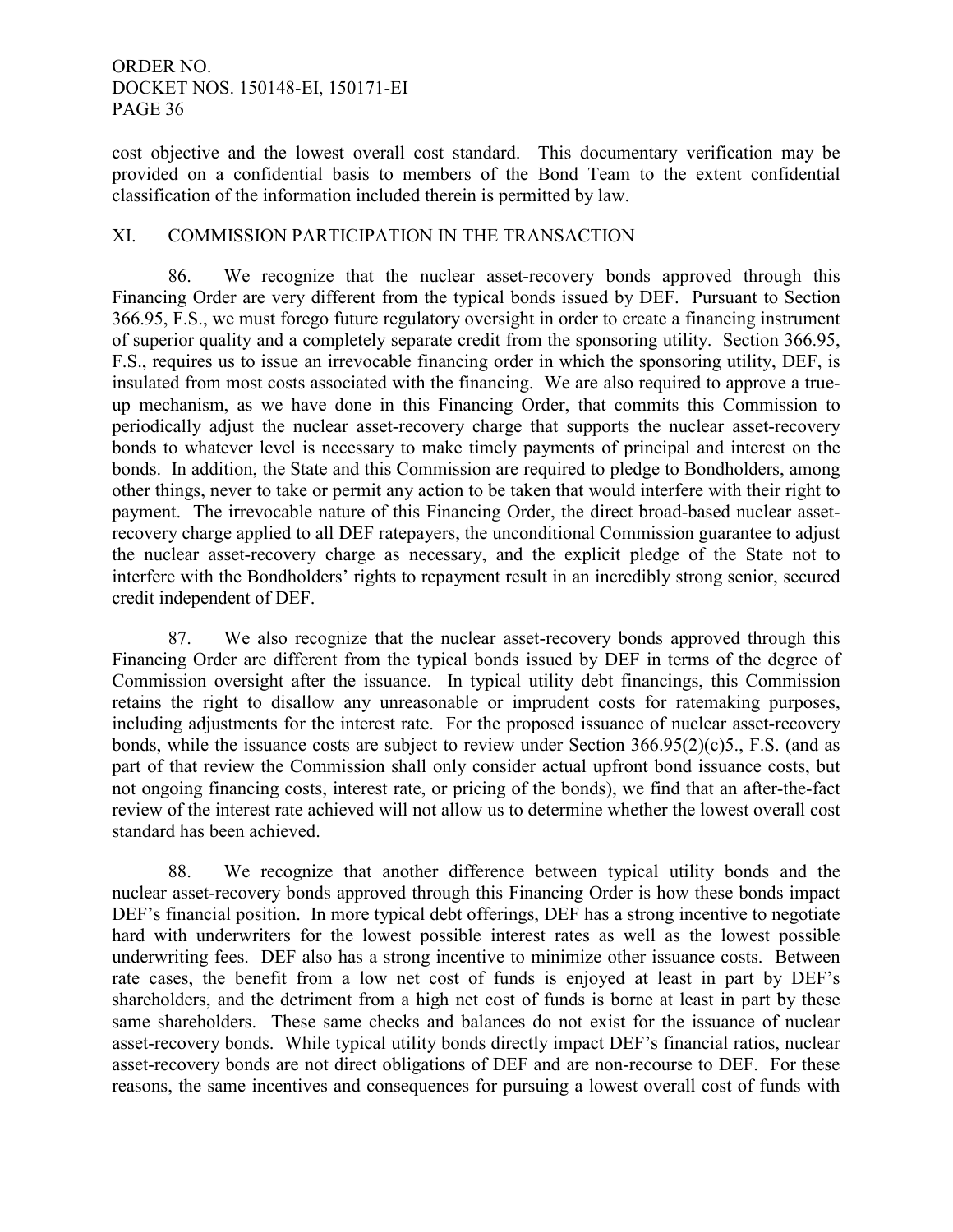regard to DEF's typical utility bonds are not present with respect to the proposed nuclear assetrecovery bonds.

89. Further, we find that unless the superior credit quality of these bonds is accurately and completely reflected in the marketing materials, there is no assurance that the nuclear assetrecovery bonds approved through this Financing Order will achieve the lowest overall cost standard.

 90. This Commission has engaged the services of a financial advisor and outside legal counsel for the purposes described herein in this Financing Order. This Commission will have the sole authority to retain its financial advisor and its outside legal counsel and, if needed, terminate and replace the financial advisor or outside legal counsel.

 91. We find that this Commission, as represented by designated Commission staff, this Commission's financial advisor, and this Commission's outside legal counsel, shall be actively and integrally involved in the bond issuance on a day-to-day basis, subject to **Finding of** Fact paragraph 50 and Ordering Paragraph 67 as part of a Bond Team that also includes DEF, its structuring advisor or underwriter(s), and its outside counsel(s), in all aspects of the structuring, marketing, and pricing of each series of nuclear asset-recovery bonds. This will allow for meaningful and substantive cooperation among DEF and this Commission and its representatives to ensure that the structuring, pricing, and financing costs of the nuclear asset-recovery bonds will achieve the statutory cost objectives and the lowest overall cost standard. Cooperation among DEF and this Commission will promote transparency in the nuclear asset-recovery bond pricing process, thereby promoting the integrity of the issuance process. In this regard, this Commission's financial advisor needs to be an active and visible participant in the actual pricing process in real time if we are to obtain maximum benefits for ratepayers.

92. Subject to **Finding of Fact paragraph 50 and Ordering Paragraph 67**, the Bond Team shall oversee the development of the competitive solicitation and selection of some or all underwriters, underwriters' counsel, trustee services and other transaction arrangements as deemed appropriate by the Bond Team, other than DEF's counsel and issuer's counsel, to ensure that the processes are competitive, will provide the greatest value for customers, and will result in the selection of transaction participants that have experience and the ability to achieve the lowest overall cost standard.

93. Subject to Finding of Fact paragraph 50 and Ordering Paragraph 67, the Bond Team shall review the nuclear asset-recovery bond transaction documents to ensure that the lowest overall cost standard is achieved, to ensure that the transaction documents reflect the terms of this Financing Order and to ensure that the greatest possible customer protections are included. All legal opinions related to the nuclear asset-recovery bond transaction shall be provided to the Bond Team for review.

 94. The Bond Team shall have the opportunity to review the presentations to the rating agencies and to make recommendations in furtherance of achieving the lowest overall cost standard; provided, however, that DEF shall be the sole decision maker in all aspects of the structuring, marketing and pricing of the nuclear asset-recovery bonds that, in the sole view of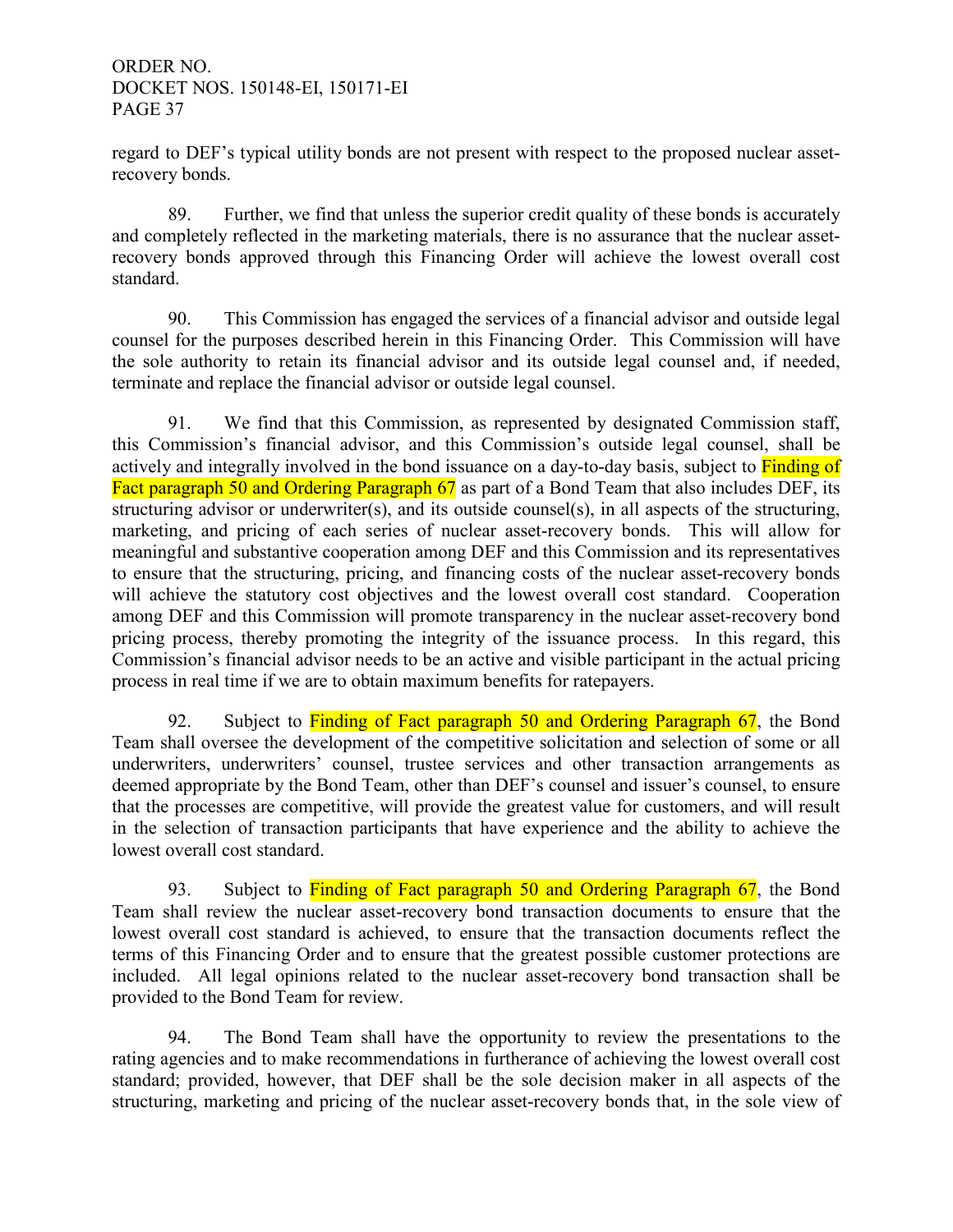DEF would expose DEF or the SPE to securities law or other potential liability (*i.e.,* such as, but not limited to, the making of any untrue statement of a material fact or omissions to state a material fact required to be stated therein or necessary in order to make the statements made not misleading) or contractual law liability (*e.g.,* including but not limited to terms and conditions of the underwriting agreement(s).

 95. The Bond Team shall work on a cooperative basis (a) to educate and expand the market among underwriters and investors for the nuclear asset-recovery bonds and (b) to create the greatest possible participation and competition among underwriters and investors in order to ensure that the statutory cost objectives and the lowest overall cost standard are achieved.

 96. DEF asserts that it will have primary securities law liability with respect to the transaction. DEF should be the sole decision maker in all aspects of the structuring, marketing and pricing of the nuclear asset-recovery bonds that, in the sole view of DEF would expose DEF or the SPE to securities law or other potential liability (*i.e.,* such as, but not limited to, the making of any untrue statement of a material fact or omissions to state a material fact required to be stated therein or necessary in order to make the statements made not misleading) or contractual law liability (*e.g.,* including but not limited to terms and conditions of the underwriting agreement(s)).

97. No later than 5:00 p.m. Eastern time on the second business day following pricing, this Commission's financial advisor shall deliver to this Commission an opinion letter consistent with the terms of its contract as to whether the structuring, marketing and pricing of the nuclear asset-recovery bonds achieved: (1) the statutory cost objectives; (2) the lowest nuclear asset-recovery charges consistent with prevailing market conditions at the time of pricing, terms and conditions and terms of this Financing Order, and other applicable law; and (3) the greatest possible customer protections. That opinion letter shall include a report of any action or inaction which this Commission's financial advisor believes might have caused the transaction not to achieve the statutory cost objectives, the lowest nuclear asset-recovery charges, and/or the greatest possible customer protections regardless of whether the reason for action or inaction by DEF was the result of DEF's sole view that the action or inaction would expose DEF or the SPE to securities law or other potential liability, The report of any such action or inaction which this Commission's financial advisor believes might have caused the transaction not to achieve the statutory cost objectives, the lowest nuclear asset-recovery charges, and/or the greatest possible customer protections, regardless of whether the reason for action or inaction by DEF was the result of DEF's sole view that the action or inaction would expose DEF or the SPE to securities law or other potential liability, shall be treated as a material qualification to the opinion letter of this Commission's financial advisor. Such opinion letter may be provided to this Commission on a confidential basis subject to the ability of parties to this proceeding to review it on a confidential basis.

### XII. ISSUANCE ADVICE LETTER PROCEDURE

 98. DEF shall file with this Commission a draft of an Issuance Advice Letter ("IAL") and Form of True-Up Adjustment Letter ("TUAL") (combined into one document) in the form of Appendix C hereto at least two weeks prior to the expected pricing of the nuclear asset-recovery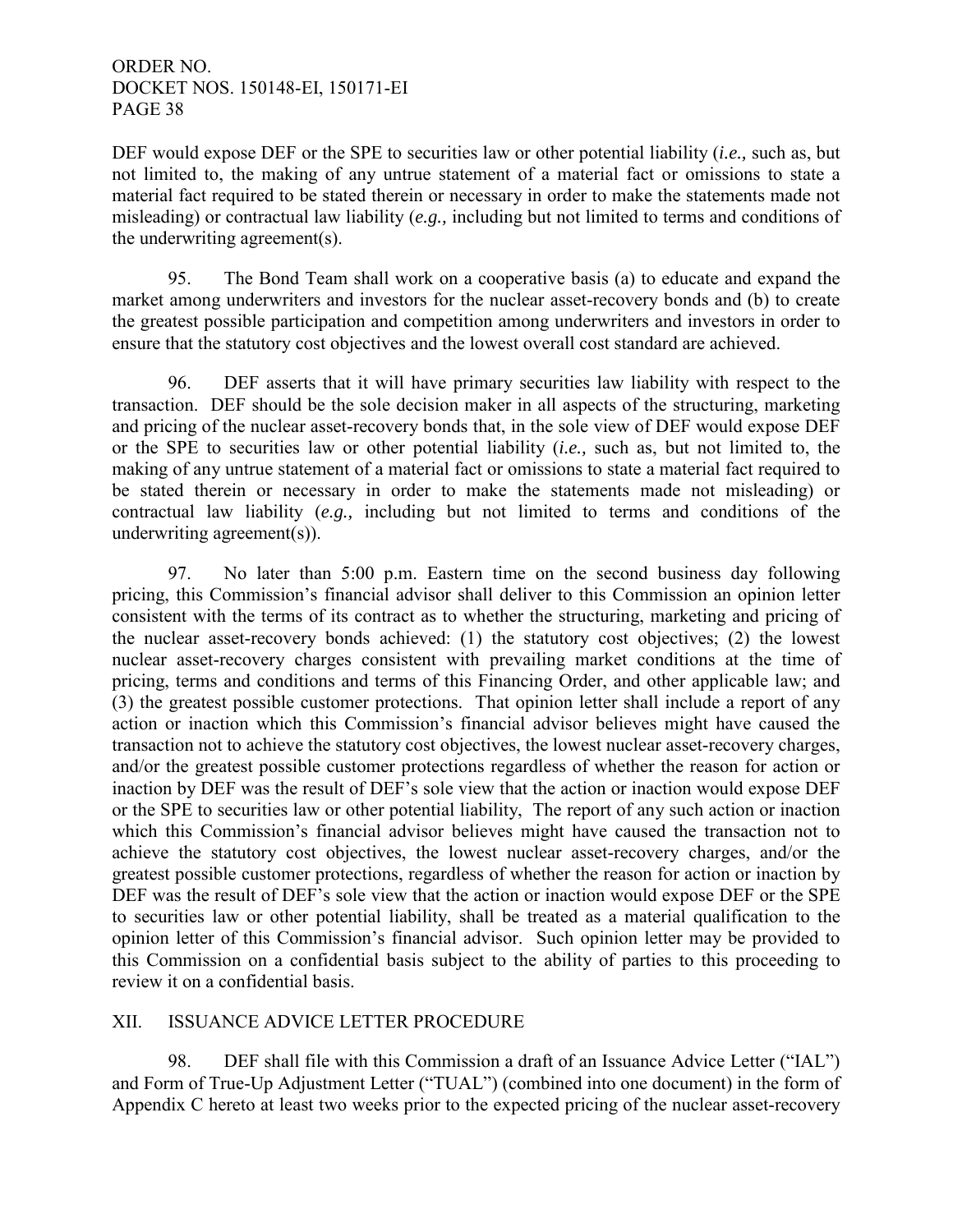bonds based upon the best information available at that time. Other aspects of the certifications may be modified to describe the particulars of the nuclear asset-recovery bonds and the actions that were taken during the transaction. Such draft shall include drafts of any certifications of DEF to be provided in connection with the filing of the final IAL/TUAL. Such certifications may be provided to this Commission on a confidential basis. Within one week of receiving the proposed form of combined IAL/TUAL, the members of the Bond Team representing this Commission shall provide comments and recommendations to DEF regarding the adequacy of information proposed to be provided. This Commission, acting directly, or though this Commission's staff designee, may agree to waive the proscribed time period for submission and review of the draft IAL/TUAL and any failure to provide written comments to the draft IAL/TUAL within the proscribed time period will conclusively evidence a waiver of any objections. Prior to the submission of the first draft of the IAL/TUAL and through the period ending with the issuance of the nuclear asset-recovery bonds, DEF will provide the Bond Team with timely information so that this Commission's representatives on the Bond Team can participate fully and in advance regarding all aspects relating to the structuring, marketing and pricing of the nuclear asset-recovery bonds.

 99. DEF shall file a combined IAL/TUAL in final form with this Commission no later than 5:00 pm Eastern time one business day after actual pricing at which time a meeting will be noticed for three business days after pricing to afford this Commission an opportunity to review the proposed transaction. As shown in the form of IAL/TUAL in Appendix C, the combined IAL/TUAL shall include the following information: the actual structure of the nuclear assetrecovery bond issuance; the expected and final maturities of the nuclear asset-recovery bonds; over-collateralization levels (if any); any other credit enhancements; revised estimates of the upfront bond issuance costs proposed to be financed from proceeds of the nuclear asset-recovery bonds and estimates of debt service and other ongoing financing costs for the first Remittance Period; a statement of the actions taken by the Bond Team and/or DEF in the marketing of the bonds; a comparison of the pricing relative to an independent benchmark versus other similar securities historically and at the time of pricing; the amount of orders received and investors that placed the orders (on a confidential basis); and other information deemed necessary by the members of the Bond Team representing this Commission after review of the draft combined IAL/ITUAL, provided that such other information is consistent with the terms of this Financing Order; and a statement setting forth DEF's observations as to efforts made to assist the Bond Team in achieving the lowest overall cost standard. Finally, the combined IAL/TUAL shall include certifications from DEF if required, that the structuring, pricing and financing costs of the nuclear asset-recovery bonds achieved the statutory cost objectives.

 100. The opinion letter from this Commission's financial advisor required pursuant to Finding of Fact paragraph 97 should be provided no later than 5:00 p.m. on the second business day after pricing. The members of the Bond Team will review this information on the second business day after pricing. If the IAL/TUAL and all required certifications and statements have been delivered and the transaction complies with applicable law and this Financing Order, and if this Commission's financial advisor has delivered an opinion letter pursuant to Finding of Fact **paragraph 97** concluding without material qualification that the structuring, marketing and pricing of the nuclear asset-recovery bonds achieved: (1) the statutory cost objectives; (2) the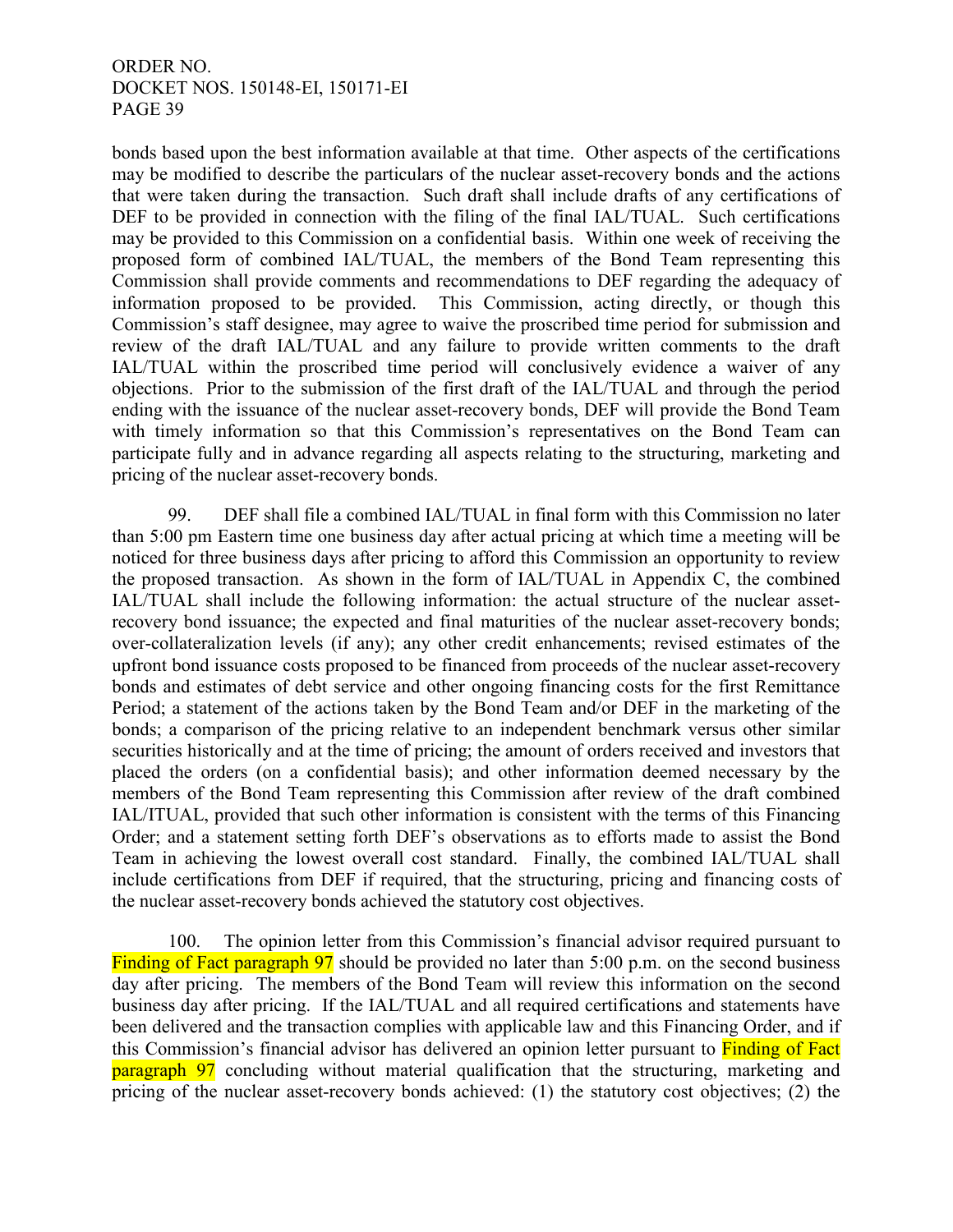lowest overall cost standard; and (3) the greatest possible customer protections, then the transaction shall be allowed to proceed without the need for further action of this Commission and without the need to hold the previously noticed Commission meeting. If, however, this Commission's financial advisor has delivered an opinion letter that contains material qualifications, or if the Commission's financial advisor has not delivered an opinion letter, then at the meeting previously noticed for the third business day after pricing, the members of the Bond Team will present to this Commission the results of their review. Despite there being material qualifications in the opinion letter from the Commission's financial advisor, this Commission retains discretion to allow the transaction to be completed if, after taking into account the opinion letter, if any, of the Commission's financial advisor, the views of other members of the Bond Team, and any other facts and circumstances, except for a change in market conditions after the moment of pricing, this Commission determines that the requirements of Section 366.95, F.S., and the Financing Order have been satisfied, and the transaction is otherwise in the best interests of customers. This Commission expects that any stop order will invite DEF to restructure, remarket and/or reprice the nuclear asset-recovery bonds so as to mitigate some or all of the concerns identified in the opinion letter of the Commission's financial advisor.

101. No adjustment is necessary for the deferred tax liability. However, consistent with paragraph 5(j) of the RRSSA, the deferred tax liability will be excluded for earnings surveillance purposes.

102. The Issuance Advice Letter process described above is reasonable and consistent with the statutory financing cost objective contained in Section 366.95(2)(c)2.b., F.S.

 103. DEF will retain sole discretion regarding whether or when to assign, sell or otherwise transfer any rights concerning nuclear asset-recovery property arising under this Financing Order, or to cause the issuance of any nuclear asset-recovery bonds authorized in this Financing Order; *provided*, that any issuance must satisfy the statutory financing cost objective. Subject to the Issuance Advice Letter procedures described above, SPE will issue the nuclear asset-recovery bonds on or after the fifth business day after pricing of the nuclear asset-recovery bonds.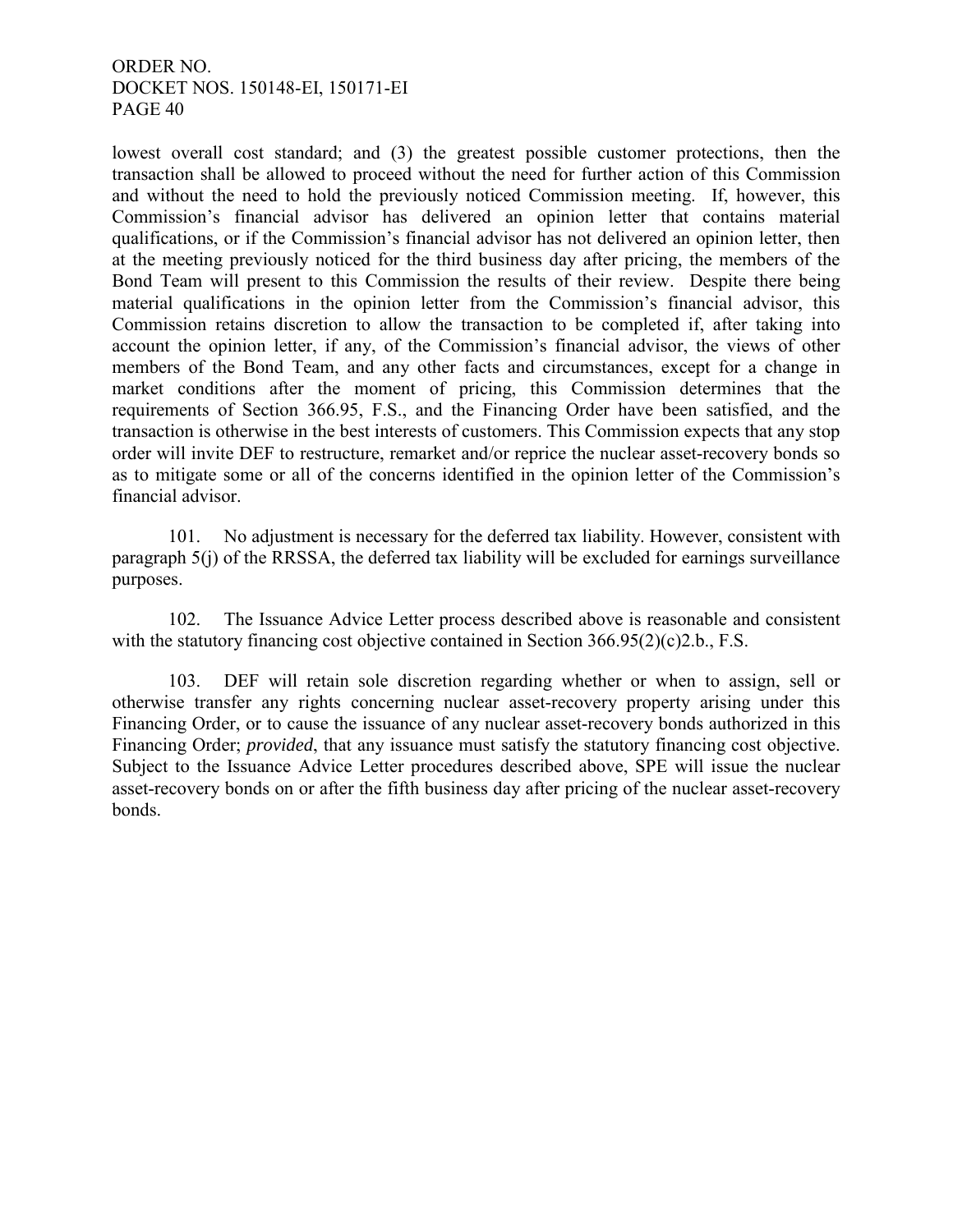#### CONCLUSIONS OF LAW

#### I. JURISDICTION

1. We have jurisdiction over this matter pursuant to Chapter 366, F.S., including Sections 366.04, 366.05, 366.06, and 366.95, F.S.

#### II. STATUTORY REQUIREMENTS

 2. Based on the statutory criteria and procedures, the record in this proceeding, and other provisions of this Financing Order, the statutory requirements for issuance of a financing order have been met, specifically that the issuance of the nuclear asset-recovery bonds and the imposition of nuclear asset-recovery charges authorized by this Financing Order have a significant likelihood of resulting in lower overall costs or would avoid or significantly mitigate rate impacts to customers as compared with the traditional method of financing and recovering nuclear asset-recovery costs.

#### III. NUCLEAR ASSET-RECOVERY BONDS

 3. Each SPE will be an "assignee" as defined in Section 366.95(1)(b), F.S., when an interest in nuclear asset-recovery property is transferred, other than as security, to that SPE.

 4. The holders of nuclear asset-recovery bonds, the indenture trustee, any collateral agent, and the counterparty to any hedging contract, interest rate lock contract, interest rate swap contract or other ancillary agreement in respect of some or all of the nuclear asset-recovery bonds will each be a "financing party" as defined in Section 366.95(1)(g), F.S.

 5. Each SPE may issue nuclear asset-recovery bonds in accordance with this Financing Order.

 6. As provided in Section 366.95, F.S., the rights and interests of DEF or its successor or assignees under this Financing Order, including the right to impose, bill, collect, and receive the nuclear asset-recovery charges authorized in this Financing Order, are assignable and become nuclear asset-recovery property when the nuclear asset-recovery property is transferred to an SPE.

 7. The rights, interests, and property conveyed to an SPE in the Nuclear Asset-Recovery Property Purchase and Sale Agreement and the related Bill of Sale, including without limitation the irrevocable right to impose, bill, collect, and receive the nuclear asset-recovery charges and the revenues and collections from the nuclear asset-recovery charges are "nuclear asset-recovery property" within the meaning of Section 366.95, F.S.

 8. All revenues and collections resulting from the nuclear asset-recovery charges will constitute proceeds only of the nuclear asset-recovery property arising from this Financing Order.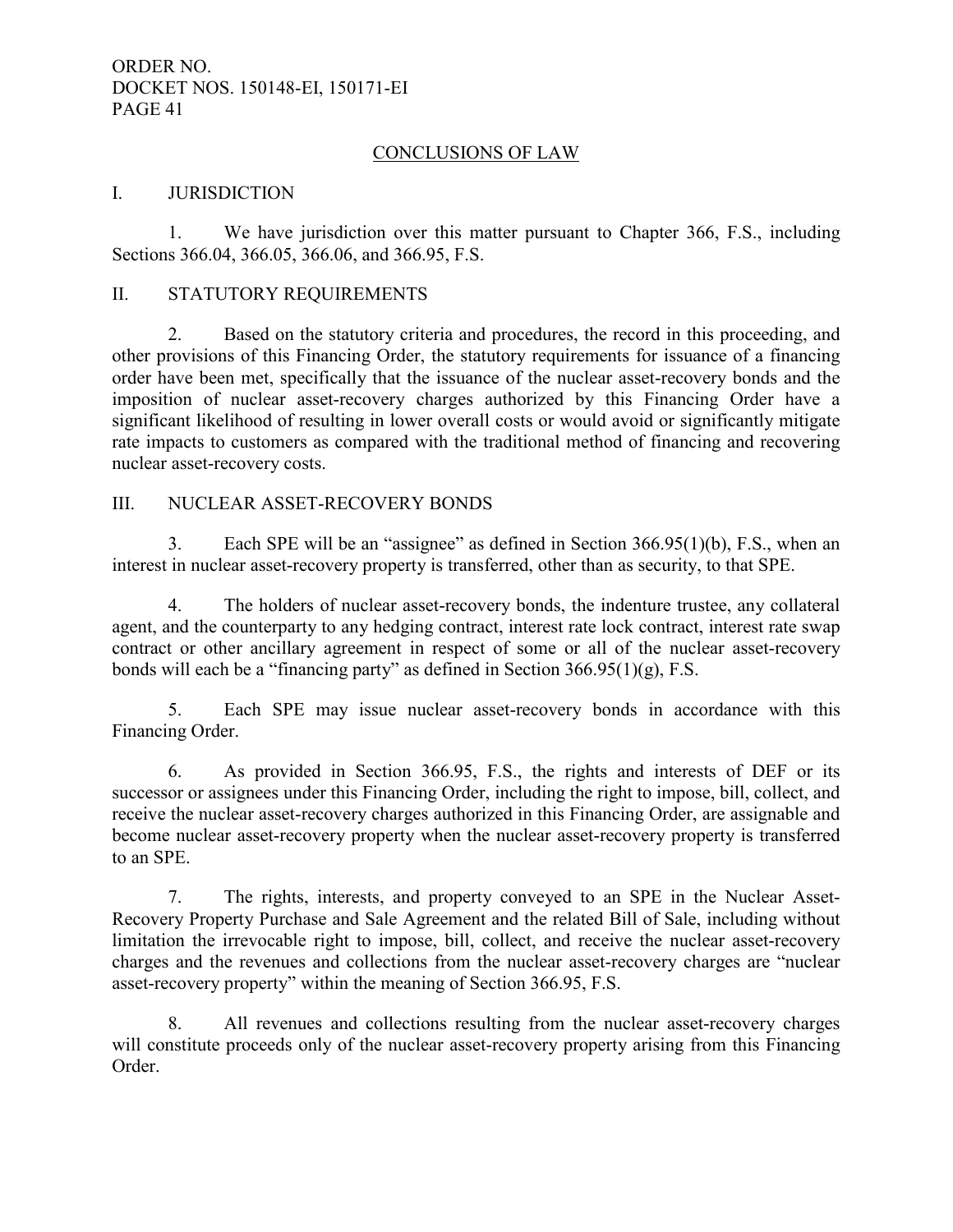9. Upon the transfer by DEF of the nuclear asset-recovery property to an SPE, that SPE will have all of the rights, title and interest of DEF with respect to such nuclear assetrecovery property, including the right to impose, bill, collect, and receive the nuclear assetrecovery charge authorized by this Financing Order.

 10. The nuclear asset-recovery bonds issued pursuant to this Financing Order will be "nuclear asset-recovery bonds" within the meaning of Section 366.95(1)(i), F.S., and the nuclear asset-recovery bonds and holders thereof will be entitled to all of the protections provided under Section 366.95, F.S.

11. Pursuant to Section 366.95(2)(c)2.d. and (2)(c)4., F.S., the servicer of the nuclear asset-recovery property will file for standard true-up adjustments to the nuclear asset-recovery charges at least every six months to ensure the recovery of revenues are sufficient to provide for the timely payment of the principal of and interest on the nuclear asset-recovery bonds and of all of the ongoing financing costs payable by the SPE in respect of nuclear asset-recovery bonds as approved under this Financing Order. We conclude that these true-up adjustments, together with the State Pledge, will Guarantee the timely payment of nuclear asset-recovery bonds.

 12. The methodology approved in this Financing Order to true-up the nuclear assetrecovery charges satisfies the requirements of Section 366.95, F.S. In implementing the formula-based True-Up Mechanism for making expeditious periodic adjustments in the nuclear asset-recovery charges pursuant to Section  $366.95(2)(c)1.d., F.S.,$  the nuclear asset-recovery charge shall be adjusted as necessary to Guarantee the timely payment of (a) nuclear asset recovery costs, (b) financing costs, and (c) other required amounts and charges payable in connection with the nuclear asset-recovery bonds.

 13. For so long as nuclear asset-recovery bonds are outstanding and the related nuclear asset-recovery costs and financing costs have not been paid in full, the nuclear assetrecovery charges authorized in this Financing Order to be imposed and collected are "nonbypassable" pursuant to Sections  $366.95(11)(b)1$ . and  $366.95(2)(c)2.c., F.S.$  — that is, the nuclear asset-recovery charges shall be paid by all existing and future customers receiving electric transmission or distribution service from DEF or its successors or assignees under Commission-approved rate schedules or under special contracts, even if the customer elects to purchase electricity from an alternative electric supplier following a fundamental change in regulation of public utilities in the State of Florida.

 14. If and when DEF transfers to an SPE the right to impose, bill, collect, and receive the nuclear asset-recovery charge and to issue nuclear asset-recovery bonds, the servicer will be entitled to recover the nuclear asset-recovery charge associated with such nuclear asset-recovery property only for the benefit of that SPE and the holders of the nuclear asset-recovery bonds in accordance with the Servicing Agreement.

 15. The issuance of nuclear asset-recovery bonds does not directly, indirectly, or contingently obligate the state or any agency, political subdivision, or instrumentality of the state to levy any tax or make any appropriation for payment of the nuclear asset-recovery bonds, other than in their capacity as consumers of electricity.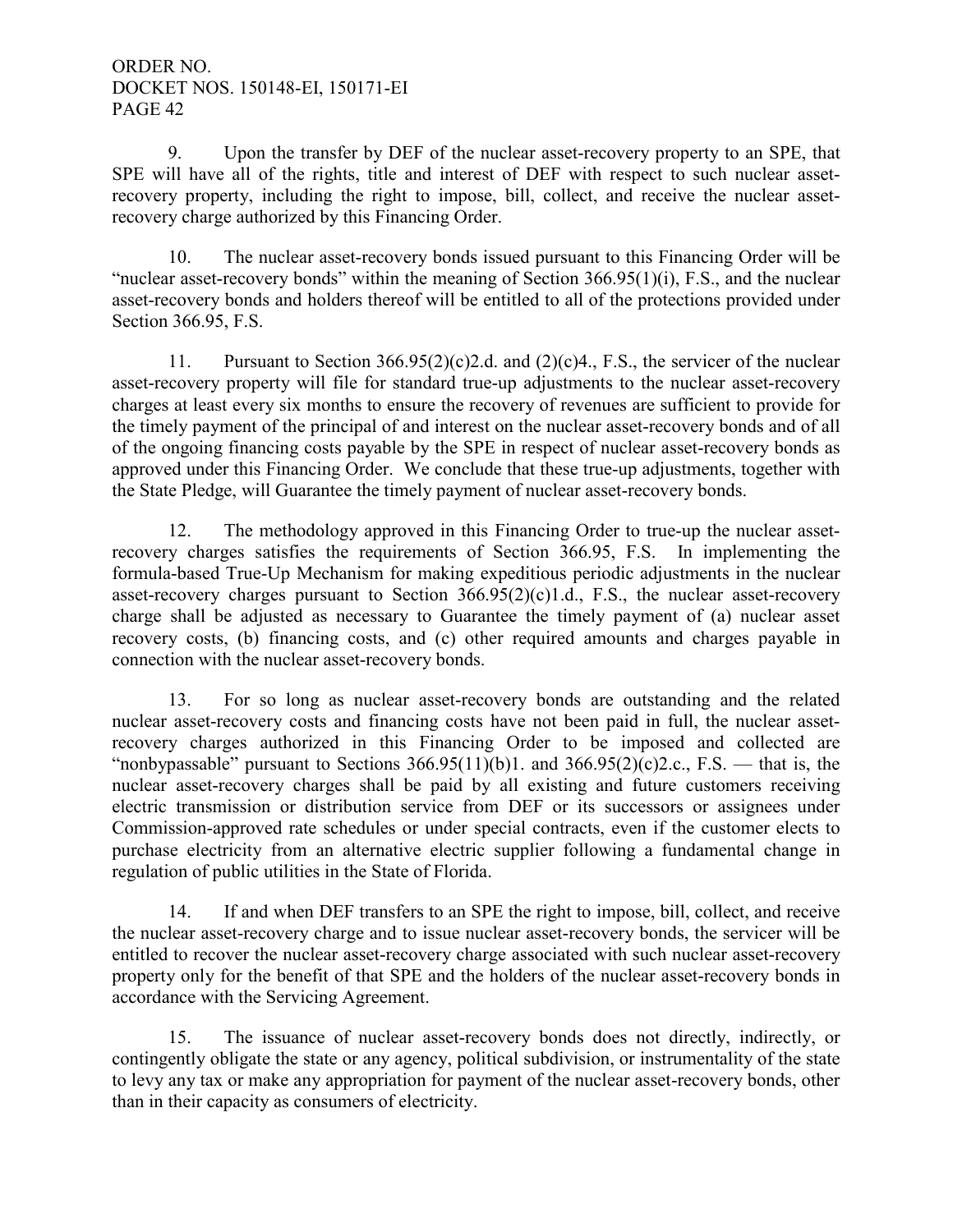#### IV. NUCLEAR ASSET-RECOVERY PROPERTY

 16. Nuclear asset-recovery property is not a receivable or a pool of receivables. Rather, nuclear asset-recovery property consists of; (1) all rights and interests of DEF or any successor or assignee of DEF under this Financing Order, including the right to impose, bill, collect, and receive nuclear asset-recovery charges authorized in this Financing Order and to obtain periodic adjustments to such nuclear asset-recovery charges as provided in this Financing Order, and (2) all revenues, collections, claims, rights to payments, payments, money, or proceeds arising from the rights and interests specified in clause (1), regardless of whether such revenues, collections, claims, rights to payment, payments, money, or proceeds are imposed, billed, received, collected, or maintained together with or commingled with other revenues, collections, rights to payment, payments, money, or proceeds.

17. Nuclear asset-recovery property is not a financial asset in that it only represents a legally-enforceable regulatory property right under Section 366.95 to bill and collect nuclear asset-recovery charges from persons who receive electric transmission and distribution services from the electric utility or its successors or assignees.

 18. The creation of nuclear asset-recovery property pursuant to this Financing Order is conditioned upon, and shall be simultaneous with, the sale or other transfer of the nuclear asset-recovery property to the SPE and the pledge of the nuclear asset-recovery property to secure nuclear asset-recovery bonds.

 19. The nuclear asset-recovery property shall constitute an existing, present property right or interest therein, notwithstanding that the imposition and collection of nuclear assetrecovery charges depends on DEF performing its servicing functions relating to the collection of nuclear asset-recovery charges and on future electricity consumption. Such property shall exist regardless of whether the revenues or proceeds arising from the property have been billed, have accrued, or have been collected and notwithstanding the fact that the value or amount of the property is dependent on the future provision of service to customers by DEF or its successors or assignees.

 20. The nuclear asset-recovery property shall continue to exist until the nuclear assetrecovery bonds are paid in full and all financing costs and other costs of the nuclear assetrecovery bonds have been recovered in full.

 21. The nuclear asset-recovery property constitutes a present property right for purposes of contracts concerning the sale or pledge of property. The interest of a transferee, purchaser, acquirer, assignee, or pledgee in the nuclear asset-recovery property, and in the revenue and collections arising from that property, is not subject to setoff, counterclaim, surcharge, or defense by DEF or any other person or in connection with the reorganization, bankruptcy, or other insolvency of DEF or any other entity. Section 366.95(5)(a)(5), F.S.

 22. The creation, attachment, granting, perfection, priority and enforcement of liens and security interests in nuclear asset-recovery property are governed by Section 366.95(5)(b), F.S.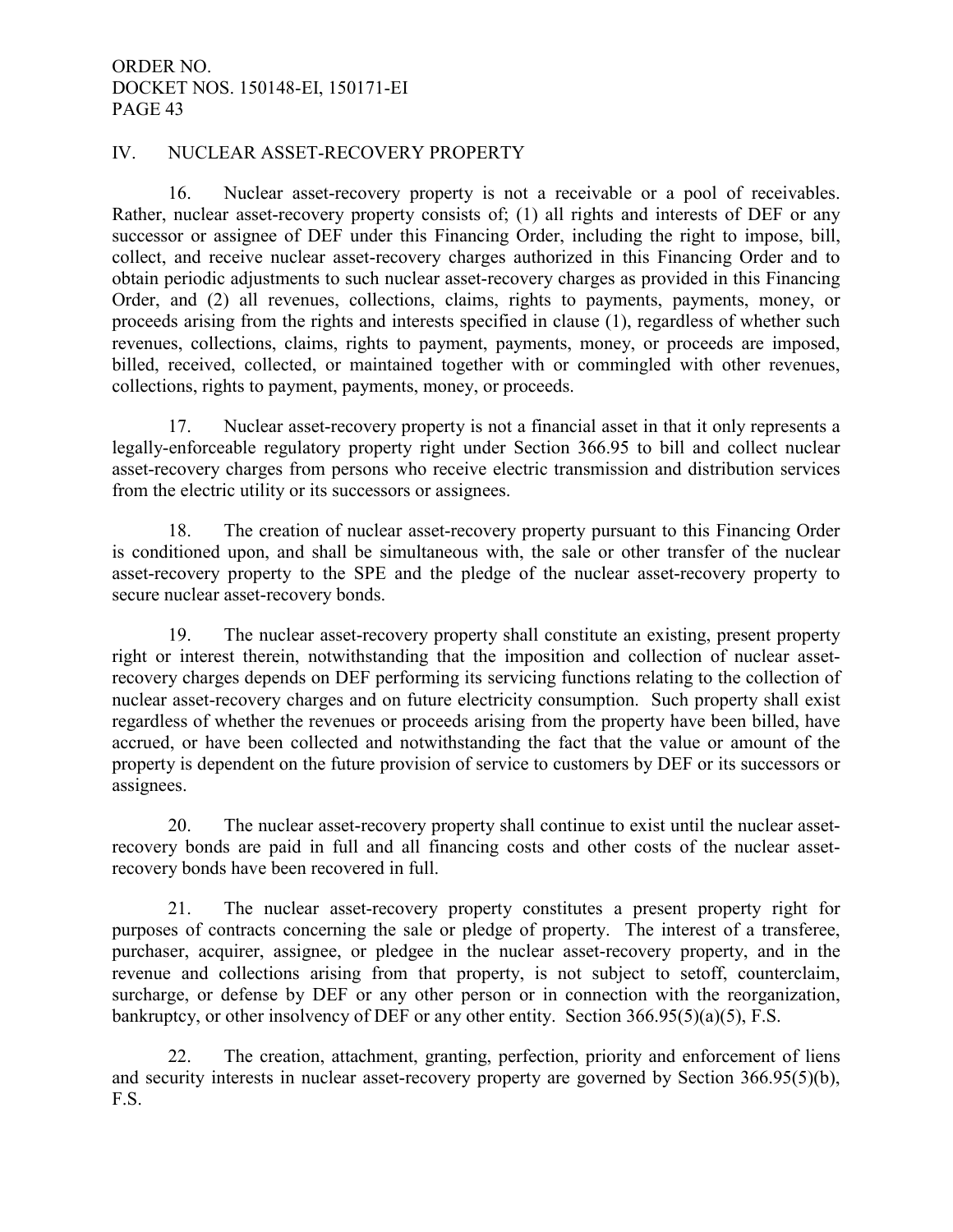23. Pursuant to Section 366.95(5)(b)5., F.S., the priority of any lien and security interest in the nuclear asset-recovery property arising from this Financing Order shall not be considered impaired by any later modification of this Financing Order or nuclear asset-recovery property or by the commingling of the funds arising from nuclear asset-recovery property with any other funds.

 24. When DEF transfers nuclear asset-recovery property to an SPE pursuant to this Financing Order under an agreement that expressly states that the transfer is a sale or other absolute transfer in accordance with the "absolute transfer" provisions of Section 366.95(5)(c), F.S., that transfer shall constitute an absolute transfer and true sale and not a secured transaction or other financing arrangement, and title (both legal and equitable) to the nuclear asset-recovery property shall immediately pass to the SPE. After such a transfer, the nuclear asset-recovery property shall not be subject to any claims of DEF or its creditors, other than creditors holding a properly perfected prior security interest in the nuclear asset-recovery property perfected under Section 366.95, F.S.. As provided by Section 366.95(5)(c)2., F.S., the characterization of the sale, conveyance, assignment, or transfer of nuclear asset-recovery property as a true sale or other absolute transfer and the corresponding characterization of the transferee's property interest shall not be affected by: (1) commingling of amounts arising with respect to the nuclear asset-recovery property with other amounts; (2) the retention by DEF of a partial or residual interest, including an equity interest, in the nuclear asset-recovery property, whether direct or indirect, or whether subordinate or otherwise; (3) any recourse that the transferee may have against DEF other than any such recourse created, contingent upon, or otherwise occurring or resulting from one or more of DEF's customers' inability to timely pay all or a portion of the nuclear asset-recovery charge; (4) any indemnification, obligations, or repurchase rights made or provided by DEF, other than indemnity or repurchase rights based solely upon DEF's customers' inability or failure to timely pay all or a portion of the nuclear asset-recovery charge; (5) the responsibility of DEF to collect nuclear asset-recovery charges; (6) the treatment of the sale, conveyance, assignment, or other transfer for tax, financial reporting, or other purposes; or (7) granting or providing to holders of the nuclear asset-recovery bonds a preferred right to the nuclear asset-recovery property or credit enhancement by DEF or its affiliates with respect to the nuclear asset-recovery bonds.

 25. If DEF defaults on any required remittance of amounts collected in respect of nuclear asset-recovery property specified in this Financing Order, a court, upon application by an interested party, and without limiting any other remedies available to the applying party, shall order the sequestration and payment of the revenues arising from the nuclear asset-recovery property to the other financing parties. Any such order shall remain in full force and effect notwithstanding any reorganization, bankruptcy, or other insolvency proceedings with respect to DEF or its successors or assignees.

### V. STATE PLEDGE

 26. In Section 366.95(11)(b), F.S., the State pledges to and agrees with the Bondholders, the owners of the nuclear asset-recovery property, and other financing parties that the State will not: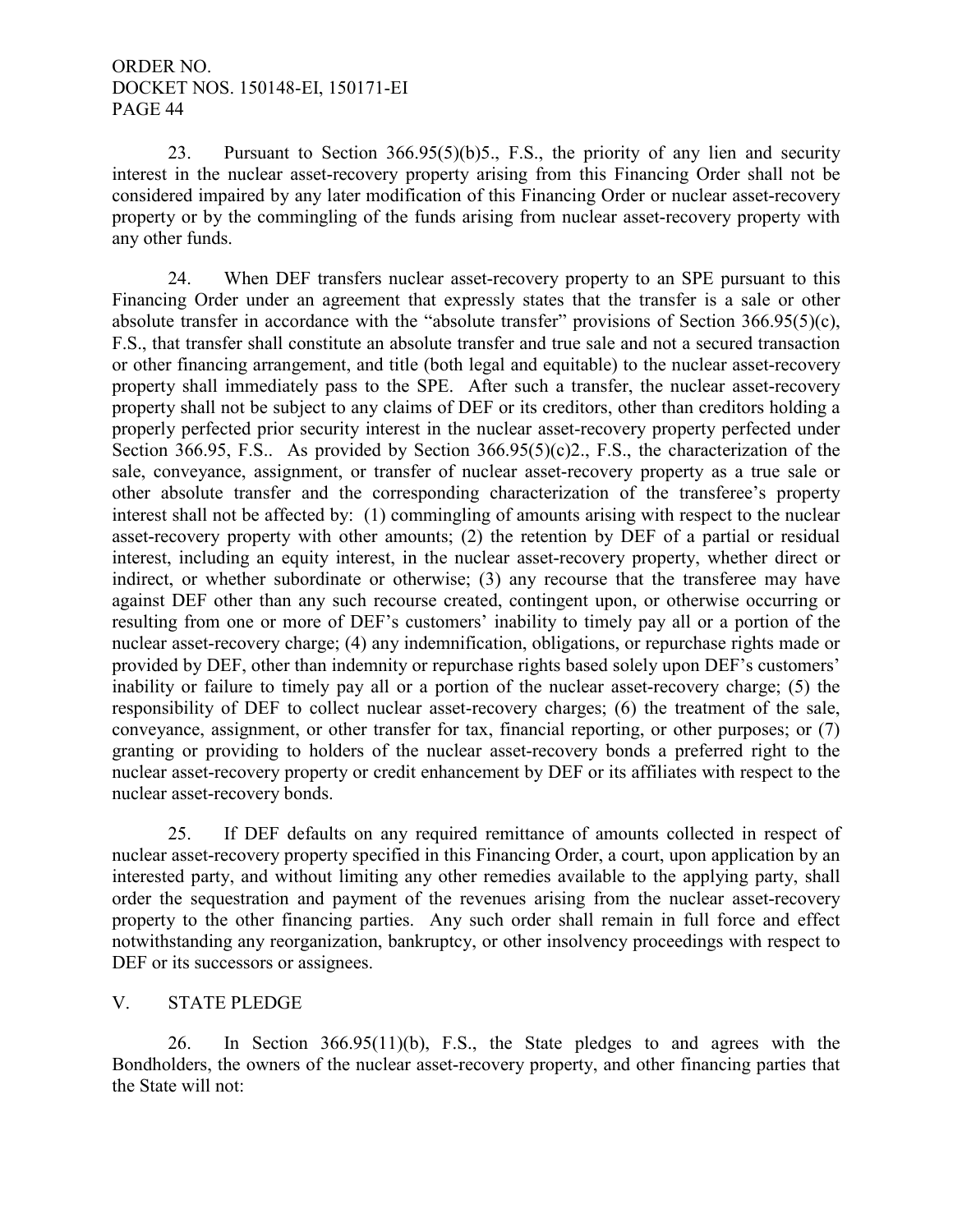a. Alter the provisions of Section 366.95, F.S., which make the nuclear assetrecovery charges imposed by this Financing Order irrevocable, binding, and nonbypassable charges;

 b. Take or permit any action that impairs or would impair the value of nuclear assetrecovery property or revises the nuclear asset-recovery costs for which recovery is authorized; or

c. Except as allowed under Section 366.95, F.S., reduce, alter, or impair nuclear asset-recovery charges that are to be imposed, collected, and remitted for the benefit of the Bondholders and other financing parties until any and all principal, interest, premium, financing costs and other fees, expenses, or charges incurred, and any contracts to be performed, in connection with the related nuclear asset-recovery bonds have been paid and performed in full. This Commission finds that this State Pledge will constitute a contract with the Bondholders, the owners of nuclear asset-recovery property, and other financing parties.

 27. Nothing in the State Pledge described in the preceding paragraph precludes limitation or alterations if full compensation is made by law for the full protection of the nuclear asset-recovery charges collected pursuant to this Financing Order and of the holders of nuclear asset-recovery bonds and any assignee or financing party entering into a contract with DEF. Section 366.95(11), F.S.

 28. The broad nature of the State pledge under Section 366.95(11), F.S., constitutes a contract with the Bondholders, the owners of nuclear asset-recovery property, and other financing parties that the State will not: (1) alter the provisions of this Section 366.95 which make the nuclear asset-recovery charges imposed by this Financing Order irrevocable, binding, and nonbypassable charges; (2) take or permit any action that impairs or would impair the value of nuclear asset-recovery property or revises the nuclear asset-recovery costs for which recovery is authorized; or (3) except as authorized under Section 366.95, reduce, alter, or impair nuclear asset-recovery charges that are to be imposed, collected, and remitted for the benefit of the owners of DEF's nuclear asset-recovery bonds and other financing parties until any and all principal, interest, premium, financing costs and other fees, expenses, or charges incurred, and any contracts to be performed, in connection with the related nuclear asset-recovery bonds have been paid and performed in full.

### VI. EFFECT OF THIS ORDER

 29. Having issued this Financing Order, this Commission does not, in exercising its powers and carrying out its duties, consider the nuclear asset-recovery bonds to be the debt of DEF other than for federal income tax purposes, consider the nuclear asset-recovery charges paid under this Financing Order to be the revenue of DEF for any purpose, or consider the nuclear asset-recovery costs or financing costs specified in this Financing Order to be the costs of DEF, nor may this Commission determine any action taken by DEF which is consistent with this Financing Order to be unjust or unreasonable.

 30. Upon the issuance of nuclear asset-recovery bonds authorized hereby, this Commission's obligations under this Financing Order relating to the nuclear asset-recovery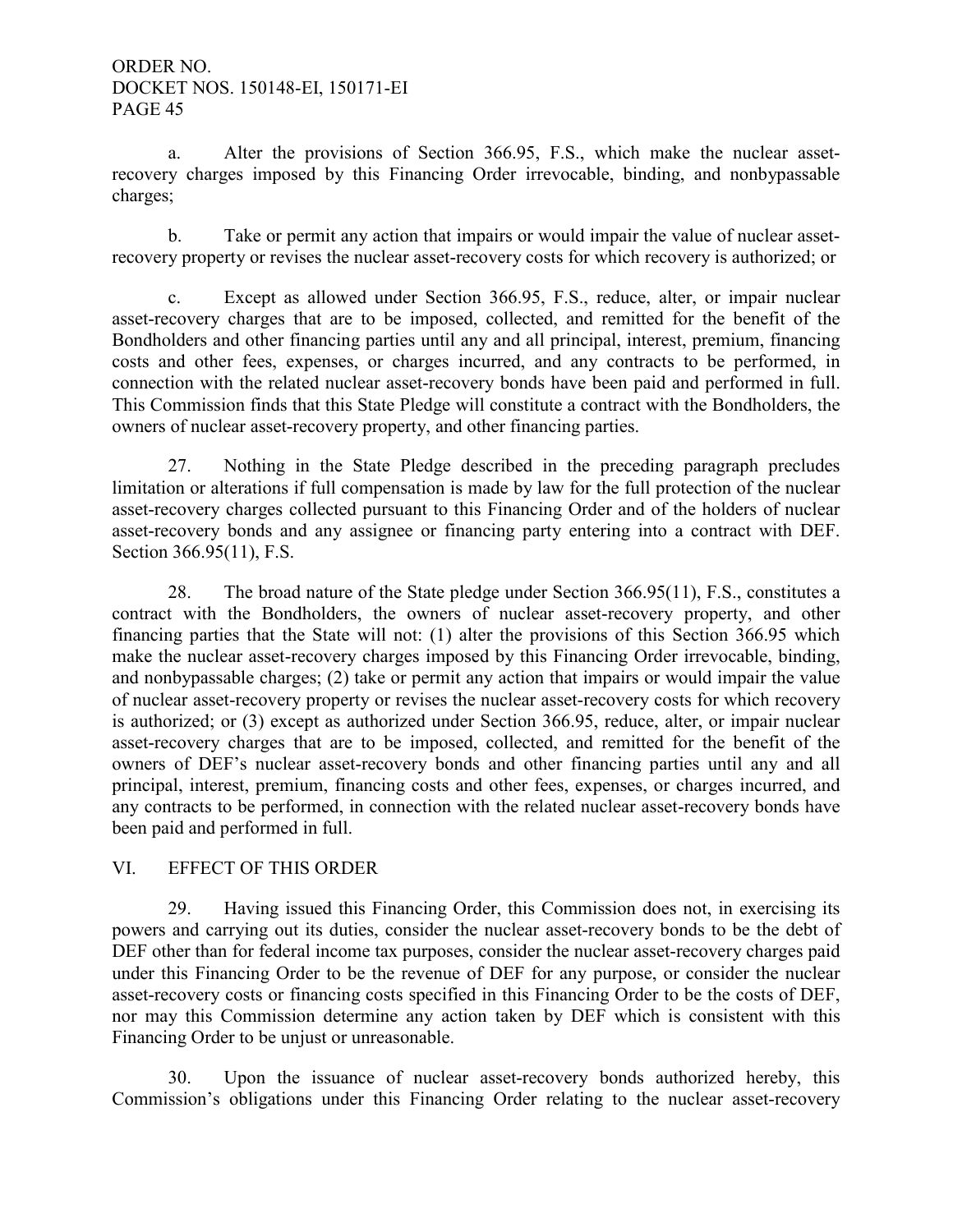bonds, including the specific actions this Commission guarantees to take, are direct, explicit, irrevocable, and unconditional, and are legally enforceable against this Commission, a United States public sector entity.

 31. Pursuant to Section 366.95(2)(c)6., subsequent to the earlier of the transfer of nuclear asset-recovery property to SPE or the issuance of nuclear asset-recovery bonds authorized hereby, this Financing Order is irrevocable and, except as provided in Section  $366.95(2)(c)4$ . and  $(2)(d)$ , F.S., this Commission may not amend, modify, or terminate this Financing Order by any subsequent action or reduce, impair, postpone, terminate, or otherwise adjust nuclear asset-recovery charges approved herein.

 32. As provided in Section 366.95(2)(c)6., F.S., DEF retains sole discretion regarding whether to assign, sell, or otherwise transfer nuclear asset-recovery property or to cause the nuclear asset-recovery bonds to be issued, including the right to defer or postpone such assignment, sale, transfer or issuance.

33. After the issuance of a Financing Order, if DEF decides not to cause nuclear asset-recovery bonds to be issued, then as provided in Section 366.95(2)(c)6., F.S., DEF may not recover financing costs, as defined in Section 366.95(1)(e), F.S., from customers.

 34. The electric bills of DEF must explicitly reflect that a portion of the charges on such bill represents nuclear asset-recovery charges approved in this Financing Order and must include a statement to the effect that the SPE is the owner of the rights to nuclear asset-recovery charges and that DEF is acting as a servicer for the SPE. The tariff applicable to customers must indicate the nuclear asset-recovery charge and the ownership of that charge. Any failure of DEF to comply with this paragraph shall not invalidate, impair, or affect this Financing Order, or any nuclear asset-recovery property, nuclear asset-recovery charge, or nuclear asset-recovery bonds, but shall subject DEF to penalties under Section 366.095, F.S.

 35. This Financing Order and the nuclear asset-recovery charges authorized hereby shall remain in effect until the nuclear asset-recovery bonds have been paid in full and this Commission-approved financing costs have been recovered in full, provided that the charges may not be imposed after a date the close of the last billing cycle for the 276th month from the inception of the nuclear asset-recovery charge. This Financing Order shall remain in effect and unabated notwithstanding the reorganization, bankruptcy, or other insolvency proceedings of DEF or its successors or assignees. Any successor to DEF, whether pursuant to any reorganization, bankruptcy, or other insolvency proceeding or whether pursuant to any merger or acquisition, sale, or other business combination, or transfer by operation of law, as a result of electric utility restructuring or otherwise, shall perform and satisfy all obligations of, and have the same rights under this Financing Order as, DEF in the same manner and to the same extent as DEF, including collecting and paying to the person entitled to receive the revenues, collections, payments, or proceeds of the nuclear asset-recovery property.

 36. All tasks performed by any consultant or counsel at the request of this Commission or Commission staff pursuant to this Financing Order shall be treated as performed for the purpose of assisting or enabling this Commission to perform the responsibilities of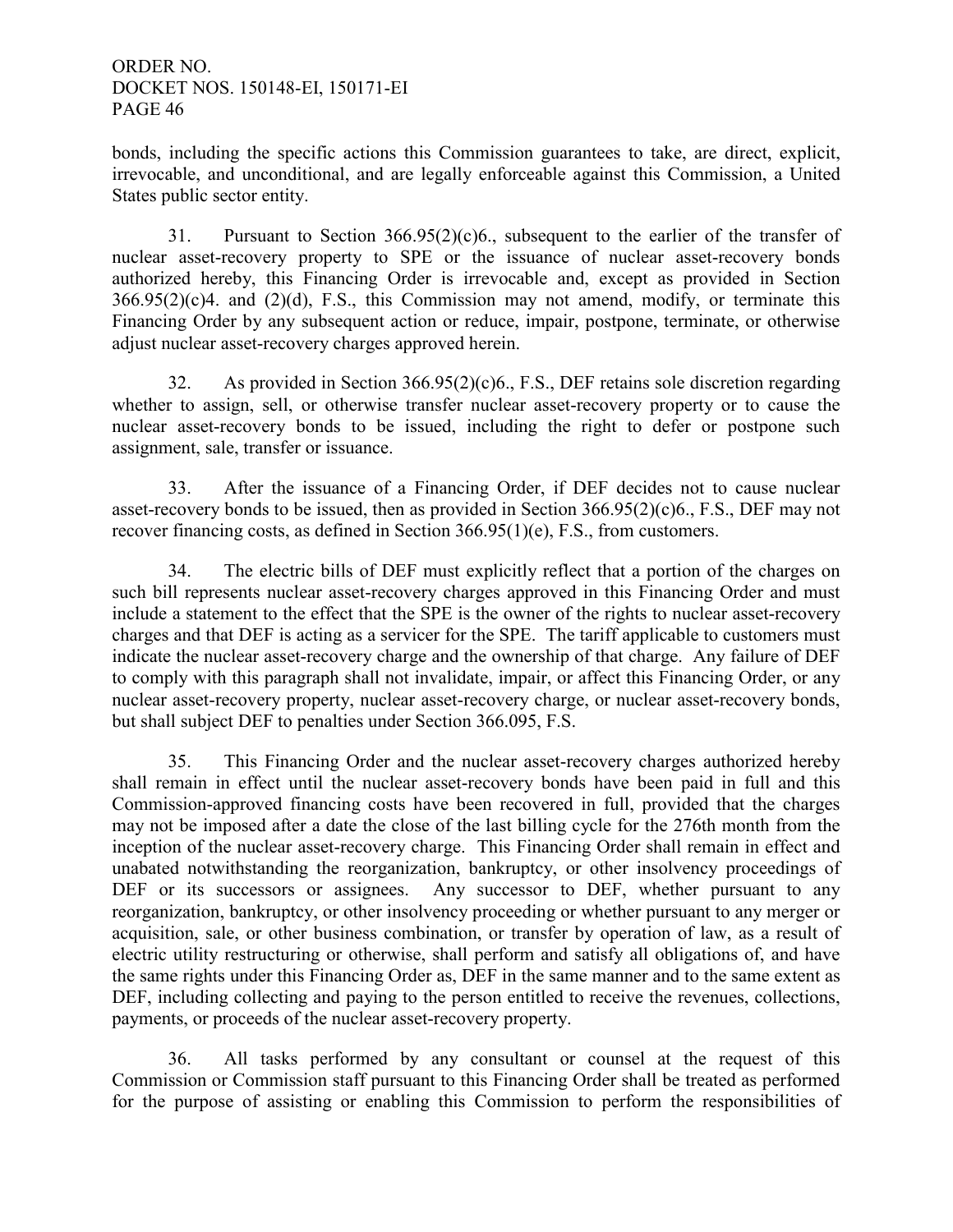Sections  $366.95(2)(c)$ 2. and  $366.95(2)(c)$ 5., F.S., and any expenses incurred in connection with those services, to the extent such expenses are eligible for compensation and approved for payment under the terms of such party's contractual arrangements with this Commission (which may be modified by any amendment entered into at this Commission's sole discretion), shall be treated as "financing costs" for purposes of determining nuclear asset-recovery charges.

 37. This Commission, acting on its own behalf, has authority to enforce all provisions of this Financing Order and all provisions of the nuclear asset-recovery bond transaction documents for the benefit of customers, including without limitation the enforcement of any customer indemnification provisions in connection with specified items in the Servicing Agreement, the Indenture, and the Nuclear Asset-Recovery Property Purchase and Sale Agreement.

 38. The authority granted by this Financing Order to issue nuclear asset-recovery bonds is severable from, and not impacted by, the actions or inactions of this Commission or other bodies with respect to this Commission's determination of the extent to which the nuclear asset-recovery charges shall be recoverable from any person or entity or from any particular group, class, or type of customer.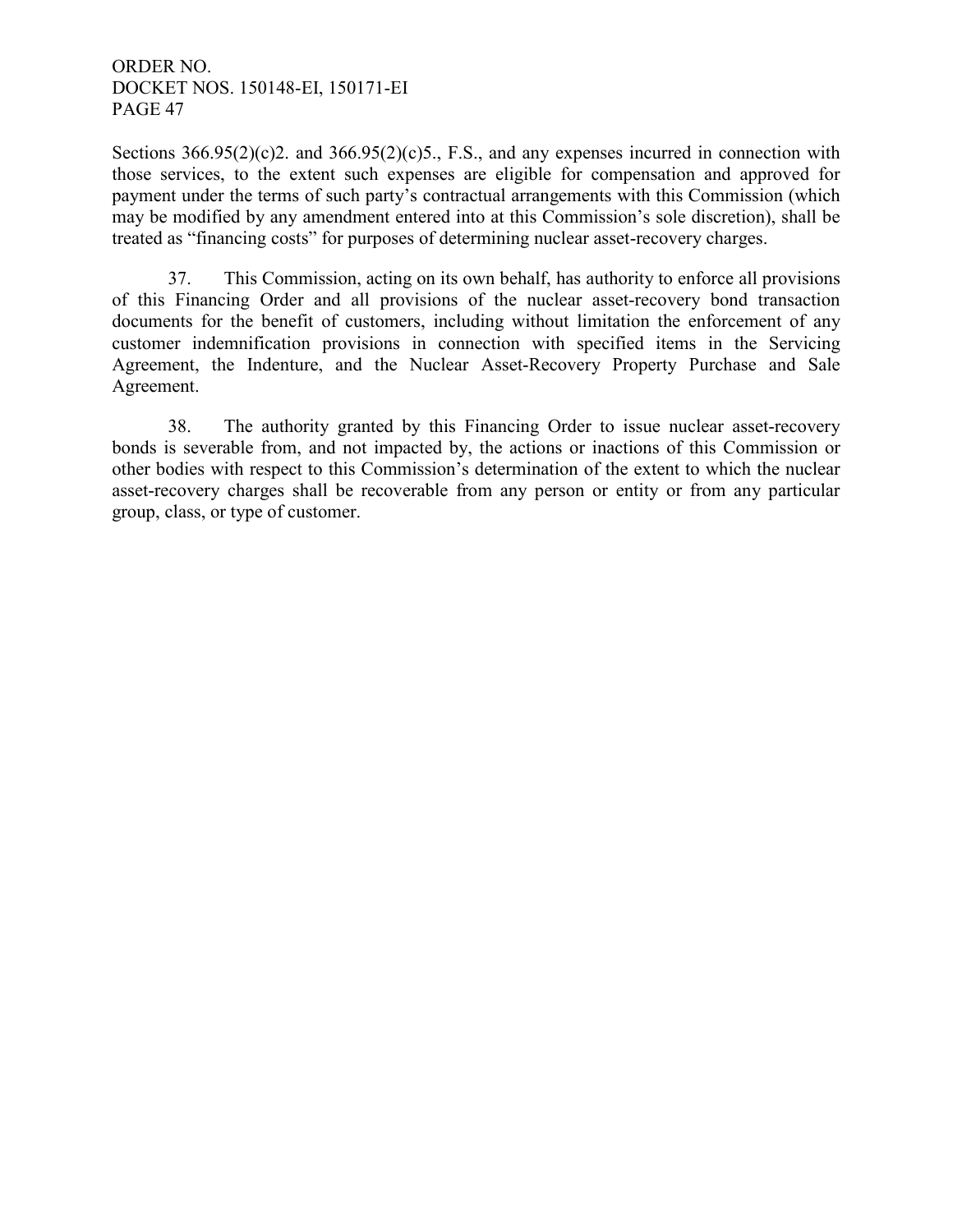#### ORDERING PARAGRAPHS

Based on the foregoing, it is

1. ORDERED by the Florida Public Service Commission that the proposed process for structuring, marketing, and pricing of the nuclear asset-recovery bonds has a significant likelihood of resulting in lower overall costs or would avoid or significantly mitigate rate impacts to customers as compared with the traditional method of financing and recovering nuclear assetrecovery costs and is approved. It is further

2. ORDERED that DEF's Petition for a Financing Order authorizing the issuance of nuclear asset-recovery bonds in one or more series is granted, subject to the terms set forth in the body of this Financing Order. DEF is hereby authorized to issue nuclear asset-recovery bonds secured by the pledge of nuclear asset-recovery property, in one or more series in an aggregate principal amount not to exceed the Securitizable Balance (as of the date the nuclear assetrecovery bonds are issued). The proceeds are to be used to finance the equivalent of (i) recovery of nuclear asset-recovery costs, in the form of the CR3 Regulatory Asset as determined pursuant to Docket No. 150148-EI plus (ii) recovery of the estimated upfront bond issuance costs associated with the issuance of the nuclear asset-recovery bonds plus (iii) carrying charges accruing at 6.0% per annum on the CR3 Regulatory Asset balance from December 31, 2015 through the date of issuance of the nuclear asset-recovery bonds. Upfront bond issuance costs are subject to update, adjustment and approval pursuant to the terms of this Financing Order and the Issuance Advice Letter procedures as provided by this Financing Order. It is further

3. ORDERED that DEF is authorized to impose, bill, collect, and adjust from time to time (as described in this Financing Order) a nuclear asset-recovery charge, to be collected on a per kWh basis from all applicable customer rate classes until the nuclear asset-recovery bonds are paid in full and all financing costs and other costs of the bonds have been recovered in full, provided that the charges shall not be imposed following a date which is the close of the last billing cycle for the 276th month from the inception of the nuclear asset-recovery charge. Such nuclear asset-recovery charges shall be in amounts sufficient to ensure the timely recovery of DEF's nuclear asset-recovery costs and financing costs (upfront and ongoing) detailed in this Financing Order (including payment of principal of and interest on the nuclear asset-recovery bonds). Although DEF might incur liability if there is a failure of its representations, warranties, or covenants in the Sale Agreement, the Servicing Agreement, or the Administration Agreement, or if DEF negligently, willfully, or in bad faith fails to perform its duties under any of those agreements, this provision is not intended to establish DEF as a guarantor of payments on the nuclear asset-recovery bonds. It is further

4. ORDERED that the creation of nuclear asset-recovery property as described in this Financing Order is approved and, upon transfer of the nuclear asset-recovery property to an SPE, shall be created, and shall consist of: (1) all rights and interests of DEF or successor or assignee of DEF under this Financing Order, including the right to impose, bill, collect, and receive nuclear asset-recovery charges authorized in this Financing Order and to obtain periodic adjustments to such charges as provided in this Financing Order, and (2) all revenues, collections, claims, rights to payments, payments, money, or proceeds arising from the rights and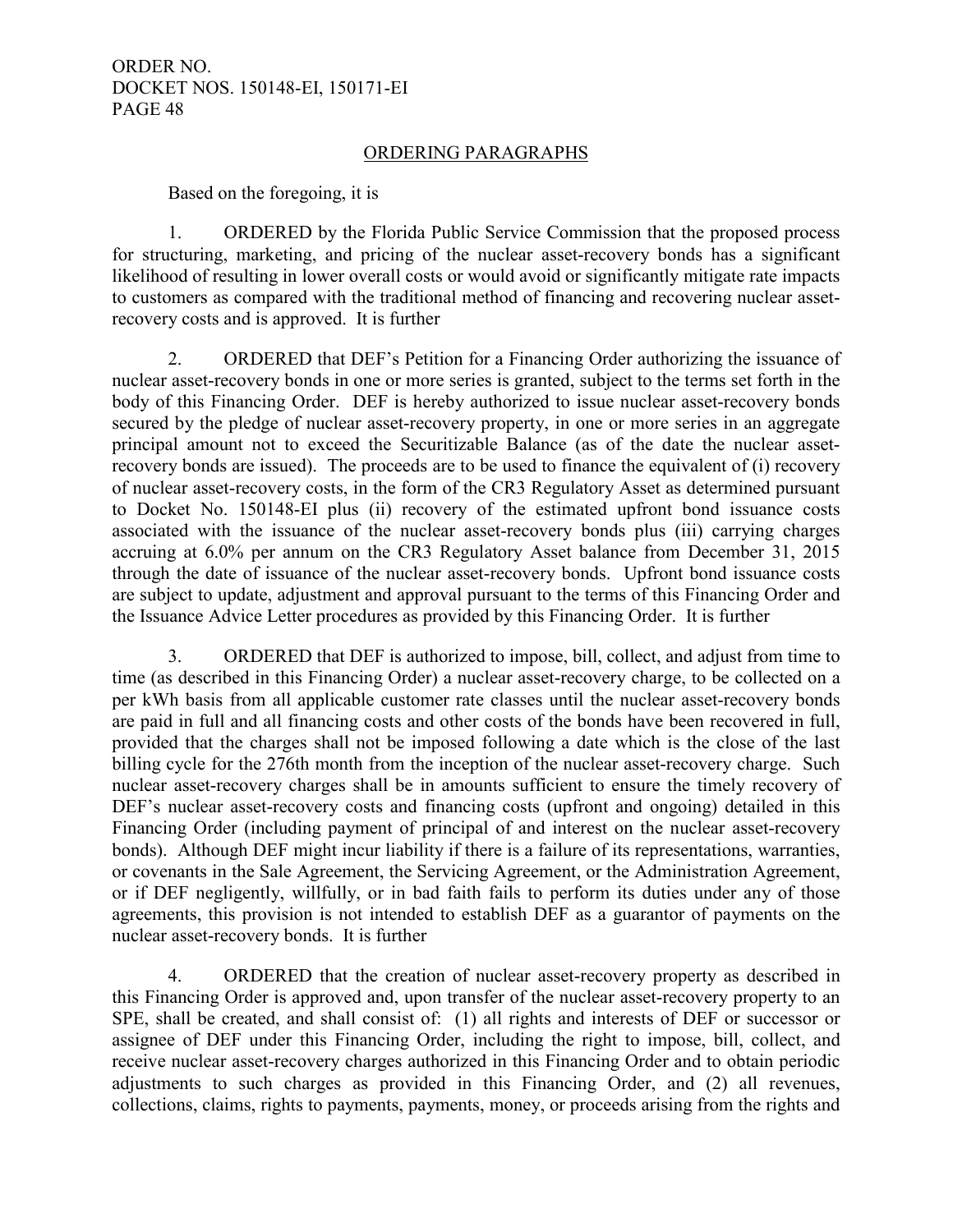interests specified in clause (1), regardless of whether such revenues, collections, claims, rights to payment, payments, money, or proceeds are imposed, billed, received, collected, or maintained together with or commingled with other revenues, collections, rights to payment, payments, money, or proceeds. The creation of nuclear asset-recovery property is conditioned upon, and shall be simultaneous with, the sale or other transfer of the nuclear asset-recovery property to an SPE and the pledge of the nuclear asset-recovery property to secure nuclear assetrecovery bonds. The nuclear asset-recovery property shall continue to exist until the nuclear asset-recovery bonds are paid in full and all financing costs and other costs of the nuclear assetrecovery bonds have been recovered in full. For the period specified in the preceding sentence, the imposition and collection of nuclear asset-recovery charges authorized in this Financing Order shall be paid by all existing and future customers receiving transmission or distribution service from DEF or its successors or assignees under Commission-approved rate schedules or under special contracts, even if the customer elects to purchase electricity from an alternative electric supplier following a fundamental change in regulation of public utilities in Florida. In the event that there is a fundamental change in the regulation of public utilities, the nuclear assetrecovery charge shall be collected in a manner that will not cause any of the then current credit ratings of the nuclear asset-recovery bonds to be suspended, withdrawn or downgraded. It is further

5. ORDERED that prior to implementing the initial nuclear asset-recovery charges, DEF shall file tariff sheets for administrative approval, which tariff sheets will be administratively approved by Commission staff within three (3) business days, subject to correction for any mathematical error. At staff's request, DEF shall furnish draft tariff sheets at least five (5) business days in advance of the public offering of nuclear asset-recovery bonds. It is further

6. ORDERED that the nuclear asset-recovery charge shall be allocated to the customer rate classes in accordance with the allocation methodology adopted in the RRSSA approved on November 12, 2013 in Order No. PSC-13-0598-FOF-EI. That approved allocation methodology for DEF is the 12CP and 1/13 AD. Spelled out, that means twelve-thirteenths of the revenue requirement is allocated based on 12 monthly coincident peaks (or demand) and onethirteenth is allocated based on average demand (or energy). It is further

7. ORDERED that, if the issuance of nuclear asset-recovery bonds is unduly delayed, DEF is not precluded from requesting that an interim increase through the capacity cost recovery charge be initiated. Any such increase shall be discontinued when nuclear assetrecovery bonds are issued, and the amount of nuclear asset-recovery bonds issued shall be adjusted for the impact of collections of this increase. It is further

8. ORDERED that the electric bills of DEF must explicitly reflect that a portion of the charges on such bill represents nuclear asset-recovery charges approved in this Financing Order and must include a statement to the effect that the SPE is the owner of the rights to nuclear asset-recovery charges and that DEF is acting as a servicer for that SPE. The tariff applicable to customers must indicate the nuclear asset-recovery charge and the ownership of that charge. DEF shall identify amounts owed with respect to the nuclear asset-recovery property as a separate line item on individual electric bills. The failure of DEF to comply with this paragraph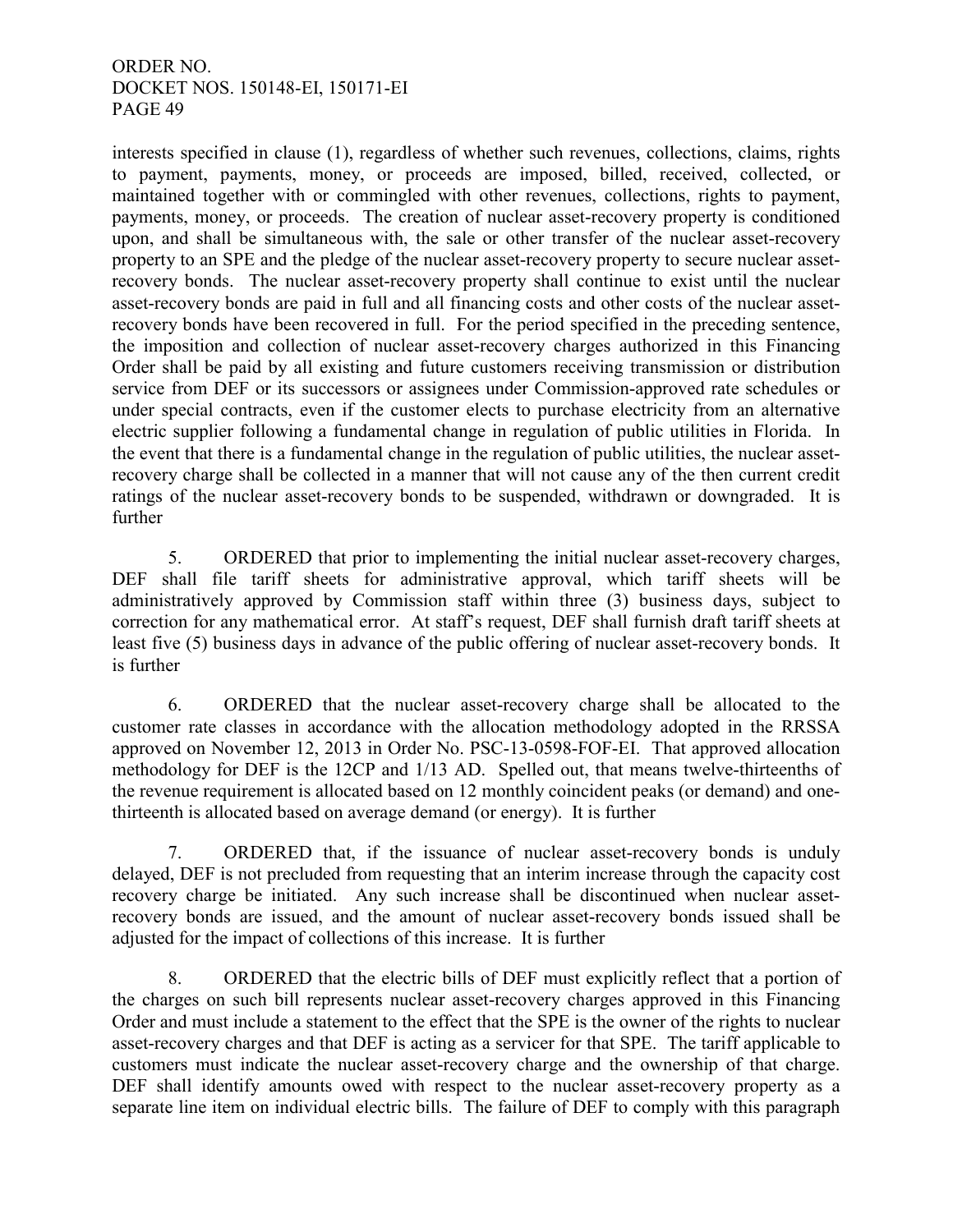shall not invalidate, impair, or affect any financing order, nuclear asset-recovery property, nuclear asset-recovery charge, or nuclear asset-recovery bonds but shall subject DEF to penalties under Section 366.095, F.S. It is further

9. ORDERED that this Financing Order and the charges authorized hereby shall remain in effect until the nuclear asset-recovery bonds and all financing costs (including tax liabilities) related thereto have been paid or recovered in full. This Financing Order shall remain in effect and unabated notwithstanding the reorganization, bankruptcy, or other insolvency proceedings of DEF or its successors or assignees. Any successor to DEF, whether pursuant to any reorganization, bankruptcy, or other insolvency proceeding or whether pursuant to any merger or acquisition, sale, or other business combination, or transfer by operation of law, as a result of electric utility restructuring or otherwise, shall perform and satisfy all obligations of, and have the same rights under this Financing Order as, DEF in the same manner and to the same extent as DEF, including collecting and paying to the person entitled to receive the revenues, collections, payments, or proceeds of the nuclear asset-recovery property. It is further

10. ORDERED that the SPE issuing nuclear asset-recovery bonds is authorized, pursuant to Section 366.95(11)(c), F.S., and this Financing Order, to include the State of Florida pledge with respect to nuclear asset-recovery property and nuclear asset-recovery charges in the bonds and related documentation as provided for in Section 366.95(11)(b), F.S. It is further

11. ORDERED that the proposed Transaction Structure for the nuclear asset-recovery bonds is approved as set forth in the body of this Financing Order. It is further

12. ORDERED that DEF is authorized to sell the nuclear asset-recovery property to an SPE,, or to more than one SPE if separate SPEs are required by the rating agencies to achieve the highest possible credit ratings. It is further

13. ORDERED that, in accordance with the terms of this Financing Order and subject to the criteria and procedures described herein, the SPE(s) are authorized to issue nuclear assetrecovery bonds in an aggregate principal amount not to exceed the Securitizable Balance (as of the date the nuclear asset-recovery bonds are issued) and may pledge to an indenture trustee, as collateral for payment of the nuclear asset-recovery bonds, the nuclear asset-recovery property, including the SPE's right to receive the related nuclear asset-recovery charges as and when collected, the SPE's rights under the Servicing Agreement and other collateral described in the Indenture. As provided in Section 366.95(2)(c)6., F.S., DEF retains sole discretion regarding whether to assign, sell, or otherwise transfer nuclear asset-recovery property or to cause the nuclear asset-recovery bonds to be issued, including the right to defer or postpone such assignment, sale, transfer or issuance. It is further

14. ORDERED that after the issuance of a Financing Order, if DEF decides not to cause nuclear asset-recovery bonds to be issued, then as provided in Section  $366.95(2)(e)6$ ., F.S., DEF may not recover financing costs, as defined in Section 366.95(1)(e), F.S., from customers. It is further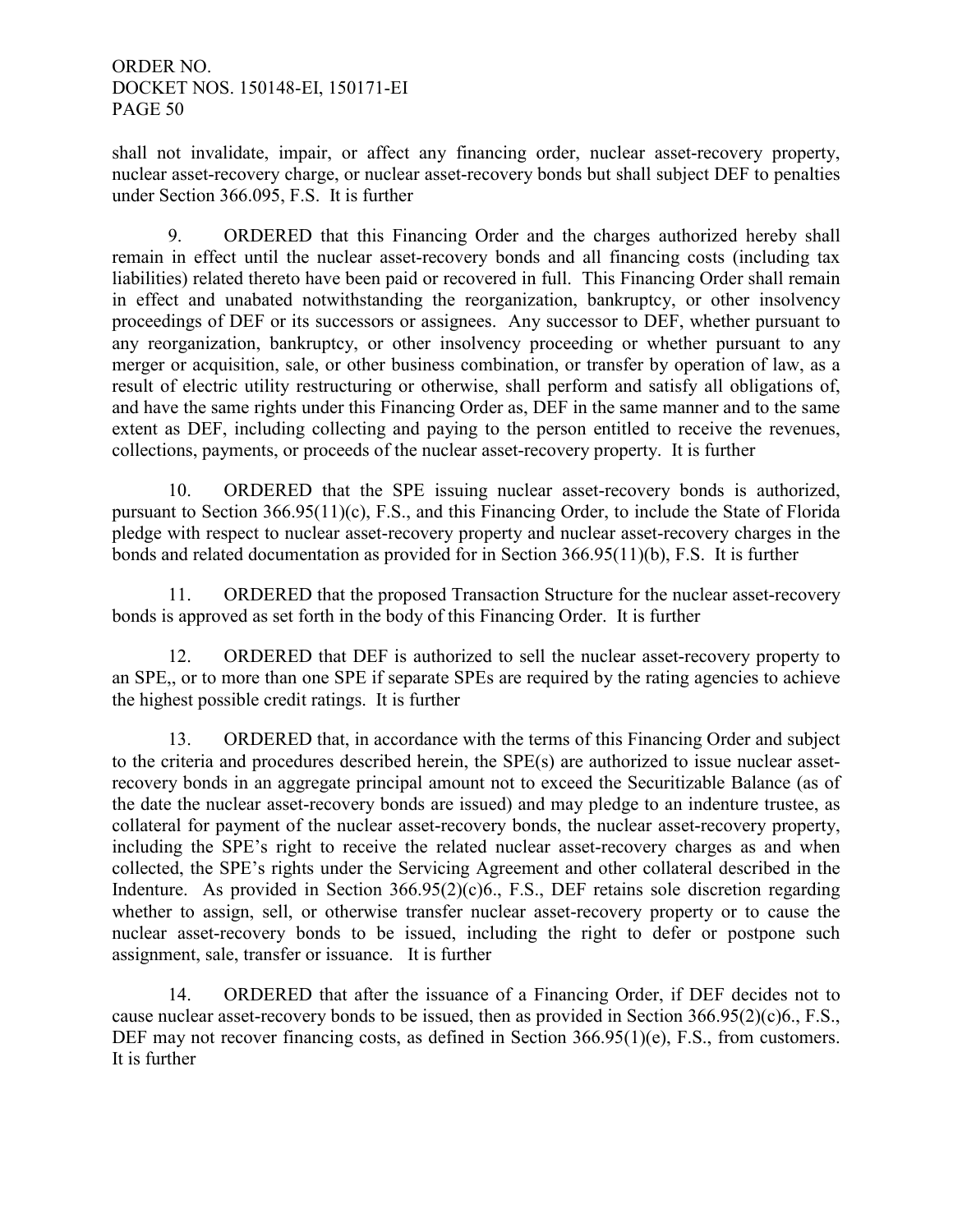15. ORDERED that, pursuant to Section 366.95(3)(b), F.S., if DEF elects not to use nuclear asset-recovery bonds to finance its nuclear asset-recovery costs after the issuance of this Financing Order, DEF may seek to recover such nuclear asset-recovery costs in an otherwise permissible fashion. It is further

16. ORDERED that DEF shall be responsible to structure the nuclear asset-recovery bond transaction in a way that complies with the "safe harbor" provisions of IRS Revenue Procedure 2005-62. It is further

17. ORDERED that DEF is authorized to form an SPE to be structured as discussed in this Financing Order, or more than one SPE if separate SPEs are required by the rating agencies to achieve the highest possible credit ratings. DEF is authorized to execute one or more LLC Agreements, consistent with the terms and conditions of this Financing Order. Each SPE shall be funded with an amount of capital that is sufficient for the SPE to carry out its intended functions as contemplated in the Petition and this Financing Order. The capital contribution by DEF to the SPE shall be funded by DEF and not from the proceeds of the sale of nuclear assetrecovery bonds. DEF shall be permitted to earn a rate of return on its invested capital in the SPE equal to the rate of interest payable on the longest maturing tranche of nuclear asset-recovery bonds, and this return on invested capital shall be a component of the Periodic Payment Requirement. It is further

18. ORDERED that DEF is authorized to enter into one or more Nuclear Asset-Recovery Property Purchase and Sale Agreements, Administration Agreements, and Nuclear Asset-Recovery Property Servicing Agreements and other transaction documents contemplated by such agreements. It is further

19. ORDERED that nuclear asset-recovery bonds may be issued in one or more series, each series with one or more tranches. Each SPE is authorized to enter into one or more Indentures, consistent with the terms and conditions of this Financing Order, provided that DEF shall not create more than one SPE unless separate SPEs are required by the rating agencies to achieve the highest possible credit ratings. Subject to compliance with the requirements of this Financing Order, DEF and each SPE shall be afforded flexibility in establishing the terms and conditions of the nuclear asset-recovery bonds, repayment schedules, term, debt service payment dates, collateral, redemption provisions, credit enhancement, required debt service, reserves, interest rates, indices and other financing costs. DEF may utilize floating rate securities and interest rate swaps if, pursuant to the process set forth in Finding of Fact paragraphs 98 through 103 it is determined that their use will achieve the lowest overall cost standard. It is further

20. ORDERED that we approve the true-up adjustment process described in the body of this Financing Order and in the testimony of DEF's witnesses. It is further

21. ORDERED that DEF or its assignee is authorized to recover the Periodic Payment Requirement and shall file with this Commission at least every six months (and at least every three months after the last scheduled debt service payment date of the nuclear asset-recovery bonds) a True-Up Adjustment Letter as described in this Financing Order. It is further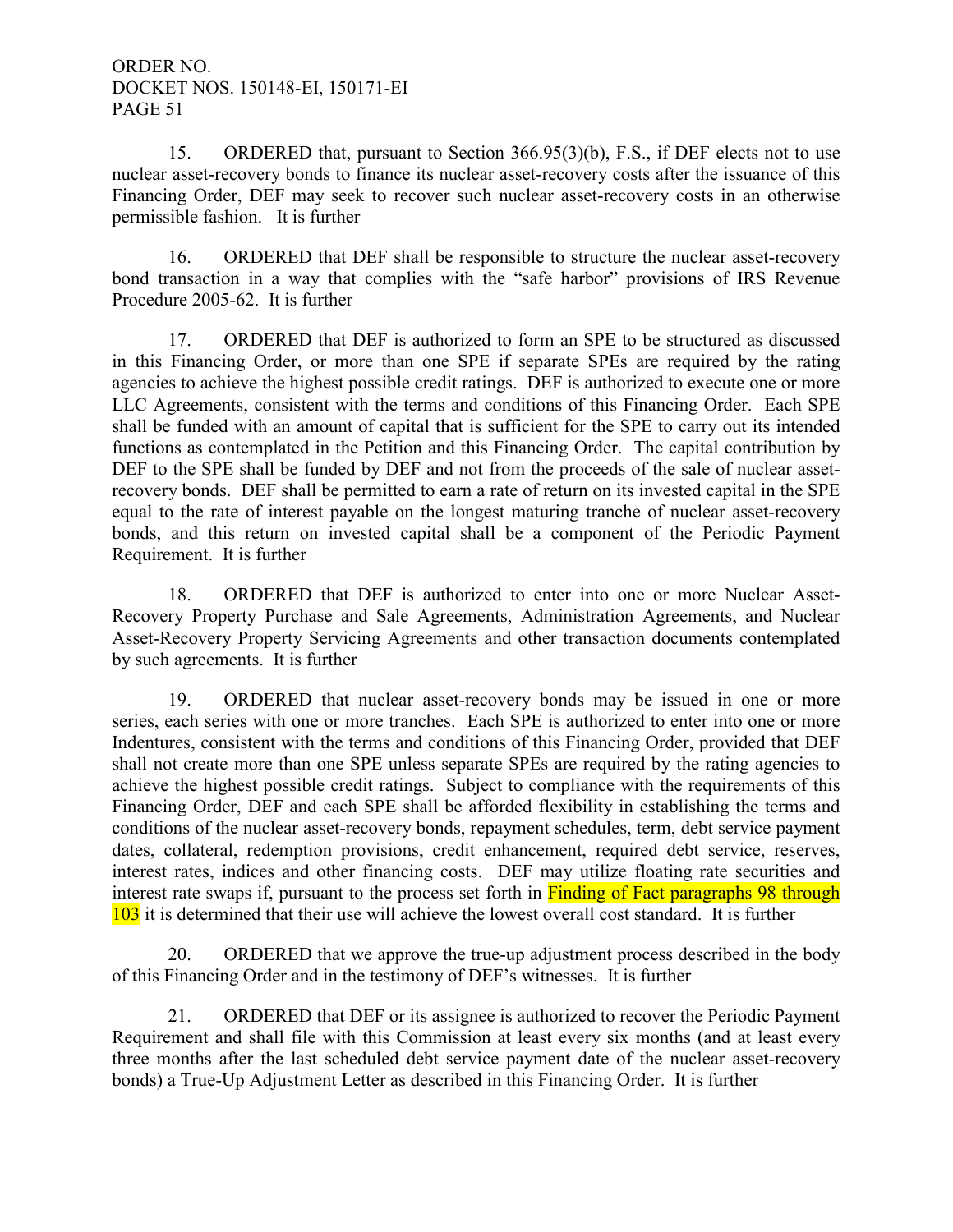22. ORDERED that we hereby authorize the use of the formula-based True-Up Mechanism approved in the body of this Financing Order to compute and adjust from time to time the nuclear asset-recovery charge. It is further

23. ORDERED that the True-Up Mechanism identified in Appendix B to this Financing Order is reasonable and shall be applied at least every six months (and at least quarterly after the last scheduled debt service payment date of the nuclear asset-recovery bonds). It is further

24. ORDERED that DEF as servicer, and any successor servicer, shall file True-Up Adjustment Letters (as described in the body of this Financing Order) at least every six months (and at least quarterly after the last scheduled debt service payment date of the nuclear assetrecovery bonds) consistent with Section  $366.95(2)(c)4$ ., F.S., and as frequently as necessary as required in the Servicing Agreement. It is further

25. ORDERED that any True-Up Adjustment Letter shall be based upon the cumulative differences, regardless of the reason, between the Periodic Payment Requirement and the actual and expected amount of nuclear asset-recovery charge remittances to the indenture trustee for the series of nuclear asset-recovery bonds during the Remittance Period. It is further

26. ORDERED upon the filing of a True-Up Adjustment Letter made pursuant to this Financing Order, Commission staff shall either administratively approve the requested true-up calculation in writing or inform the servicer of any mathematical errors in its calculation as expeditiously as possible but no later than 60 days following the servicer's true-up filing. Notification and correction of any mathematical errors shall be made so that the true-up is implemented within 60 days of the servicer's true-up filing. If no action is taken within 60 days of the true-up filing, the true-up calculation shall be deemed approved. Upon administrative approval or the passage of 60 days without notification of a mathematical error, no further action of this Commission will be required prior to implementation of the true-up. It is further

27. ORDERED that in addition to the semi-annual true-up adjustment, DEF, as servicer (or a successor servicer) is hereby authorized to make optional interim true-up adjustments at any time for any reason to ensure timely payment of the Periodic Payment Requirement, which adjustment shall be implemented based upon the same time frames as the semi-annual true-ups. It is further

28. ORDERED that upon any change to customer rates and charges stemming from these procedures, DEF shall file appropriately-revised tariff sheets with this Commission, provided, however, that approval of the nuclear asset-recovery charges shall not be delayed or otherwise adversely impacted by this Commission's decision with respect to the tariff. It is further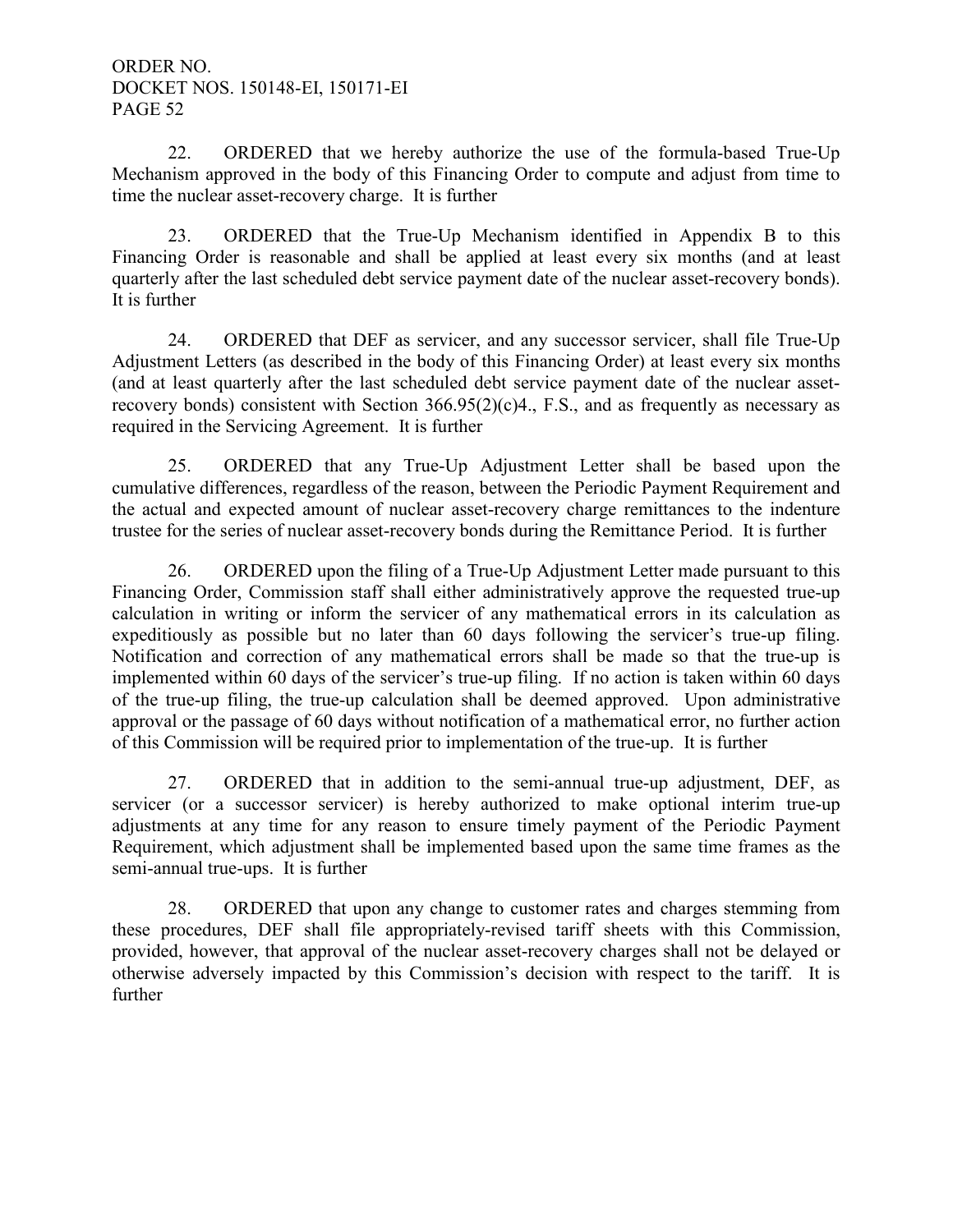29. ORDERED that the method of assignment and allocation of nuclear assetrecovery charge collections set forth in the body of this Financing Order is approved. It is further

30. ORDERED that the form of the tariff schedule as shown in Exhibit 32 is approved. It is further

31. ORDERED that, in accordance with Section 366.95(2)(c)5., F.S., within 120 days after the issuance of nuclear asset-recovery bonds, DEF shall file with this Commission supporting information on the actual upfront bond issuance costs, for the categories of costs as reflected in Exhibit 79. This Commission shall review such costs to determine compliance with Section 366.95(2)(c)5., F.S. As part of this review, this Commission shall only consider actual upfront bond issuance costs, but not ongoing financing costs, interest rate, or pricing of the bonds. This Commission may not make adjustments to the nuclear asset-recovery charges as a result of this review. DEF shall pay the fee of any Commission financial advisor (and any consultants and legal counsel) who assist this Commission in performing its responsibilities under Section  $366.95(2)(c)$ , and 5., F.S., as upfront bond issuance costs, and such costs are deemed consistent with the statutory cost objectives and the lowest overall cost standard. It is further

32. ORDERED that if the actual upfront bond issuance costs are in excess of the amount appearing in the final Issuance Advice Letter filed within one business day after actual pricing of the nuclear asset-recovery bonds, this Commission authorizes DEF to collect such excess amounts through the capacity cost recovery clause, if prudently incurred. It is further

 33. ORDERED that if the actual upfront bond issuance costs are less than the amount appearing in the final Issuance Advice Letter filed within one business day after actual pricing of the nuclear asset-recovery bonds, the difference shall be deposited to the Collection Account and used to reduce the next Periodic Payment Requirement. It is further

 34. ORDERED that this Commission authorizes DEF to enter into a Servicing Agreement with each SPE and to perform the servicing duties approved in this Financing Order. Without limiting the foregoing, in its capacity as initial servicer of the nuclear asset-recovery property, DEF is authorized to calculate, bill, collect and receive for the account of each SPE, the nuclear asset-recovery charges initially authorized in this Financing Order, as adjusted from time to time to meet the Periodic Payment Requirement as provided in this Financing Order; and to make such filings and take such other actions as are required or permitted by this Financing Order in connection with the true-ups described in this Financing Order. The servicer shall be entitled to collect servicing fees in accordance with the provisions of the Servicing Agreement, provided that (i) the annual servicing fee payable to DEF while it is serving as servicer (or to any other servicer affiliated with DEF) shall be 0.05 percent of the original principal amount of the series of nuclear asset-recovery bonds. The annual servicing fee payable to any other servicer not affiliated with DEF shall not at any time exceed 0.60 percent of the original principal amount of the series of nuclear asset-recovery bonds, unless such higher rate is approved by this Commission pursuant to the following Ordering Paragraph. It is further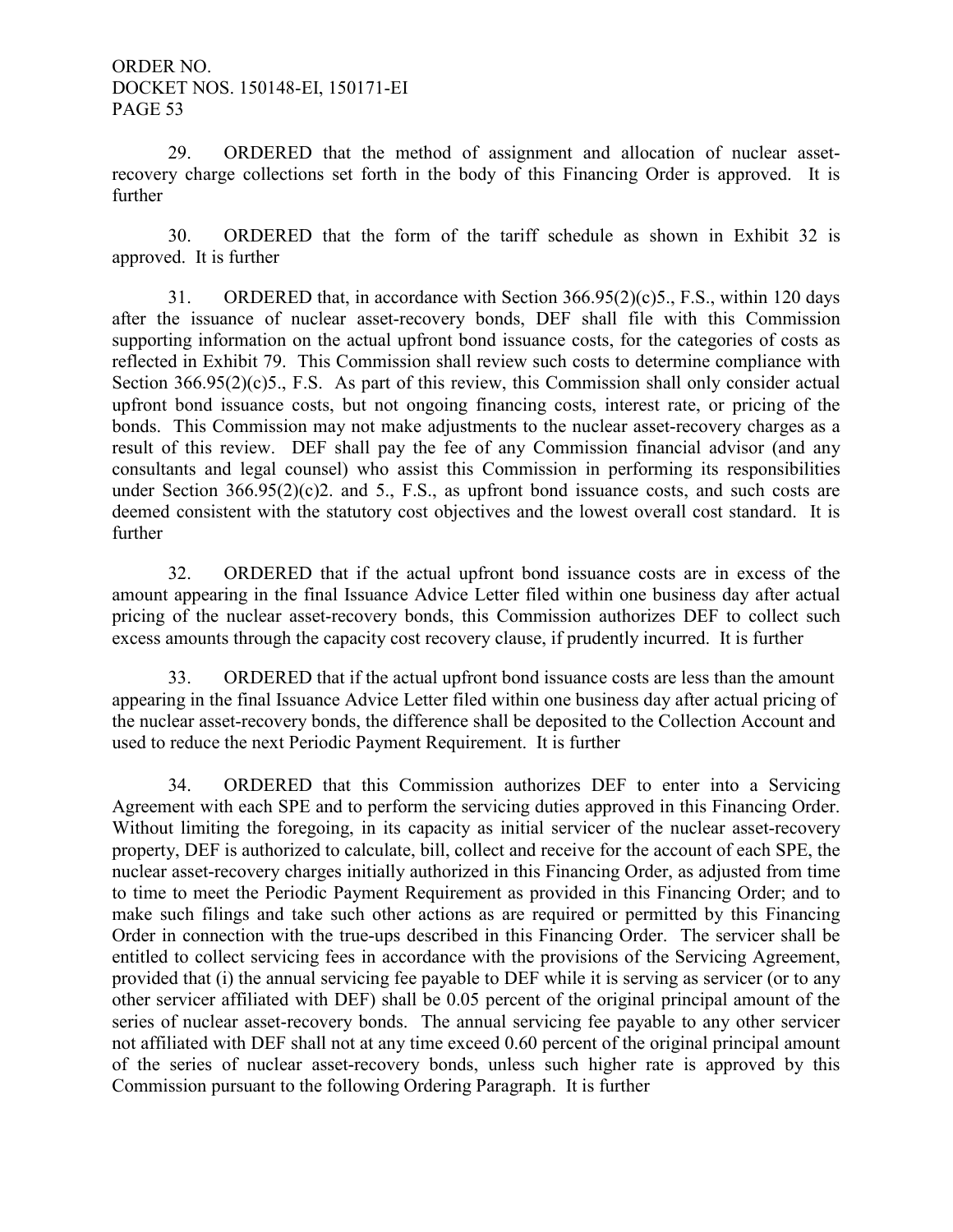35. ORDERED that upon the occurrence of an event of default under the Servicing Agreement relating to the servicer's performance of its servicing functions with respect to the nuclear asset-recovery charges, the indenture trustee may, and upon the instruction of the requisite holders of the outstanding nuclear asset-recovery bonds shall, replace DEF as the servicer in accordance with the terms of the Servicing Agreement. If the servicing fee of the replacement servicer will exceed the applicable maximum servicing fee specified in the preceding Ordering Paragraphs, the replacement servicer shall not begin providing service until (i) the date this Commission approves the appointment of such replacement servicer or (ii) if this Commission does not act to either approve or disapprove the appointment, the date which is 45 days after notice of appointment of the replacement servicer is provided to this Commission. It is further

 36. ORDERED that no entity shall replace DEF as the servicer in any of its servicing functions with respect to the nuclear asset-recovery charges and the nuclear asset-recovery property authorized by this Financing Order, if the replacement would cause any of the then current credit ratings of the nuclear asset-recovery bonds to be suspended, withdrawn, or downgraded. It is further

 37. ORDERED that the parties to the Nuclear Asset-Recovery Property Servicing Agreement, Administration Agreement, Indenture, and Nuclear Asset-Recovery Property Purchase and Sale Agreement may amend the terms of such agreements solely in accordance with the terms of such agreements. It is further

38. ORDERED that DEF, its structuring advisor, and designated Commission staff and its financial advisor shall serve on the Bond Team. It is further

39. ORDERED that one designated representative of DEF and one designated representative of this Commission shall be joint decision makers in all aspects of the structuring, marketing and pricing of the nuclear asset-recovery bonds except for those recommendations that in the sole view of DEF would expose DEF or the SPE to securities law and other potential liability *(i.e.,* such as, but not limited to, the making of any untrue statement of a material fact or omissions to state a material fact required to be stated therein or necessary in order to make the statements made not misleading) or contractual law liability (*e.g.,* including but not limited to terms and conditions of the underwriter agreement(s)). It is further

40. ORDERED that this Commission's designated staff and financial advisor shall be visibly involved, in advance, in all aspects of the structuring, marketing, and pricing of the nuclear asset-recovery bonds. It is further

41. ORDERED that all Bond Team members shall actively participate in the design of the marketing materials for the transactions as well as in the development and implementation of the marketing and sales plan for the bonds. It is further

42. ORDERED that DEF and this Commission's staff and its financial advisor as Bond Team members, excluding DEF's structuring advisor, shall have equal rights on the hiring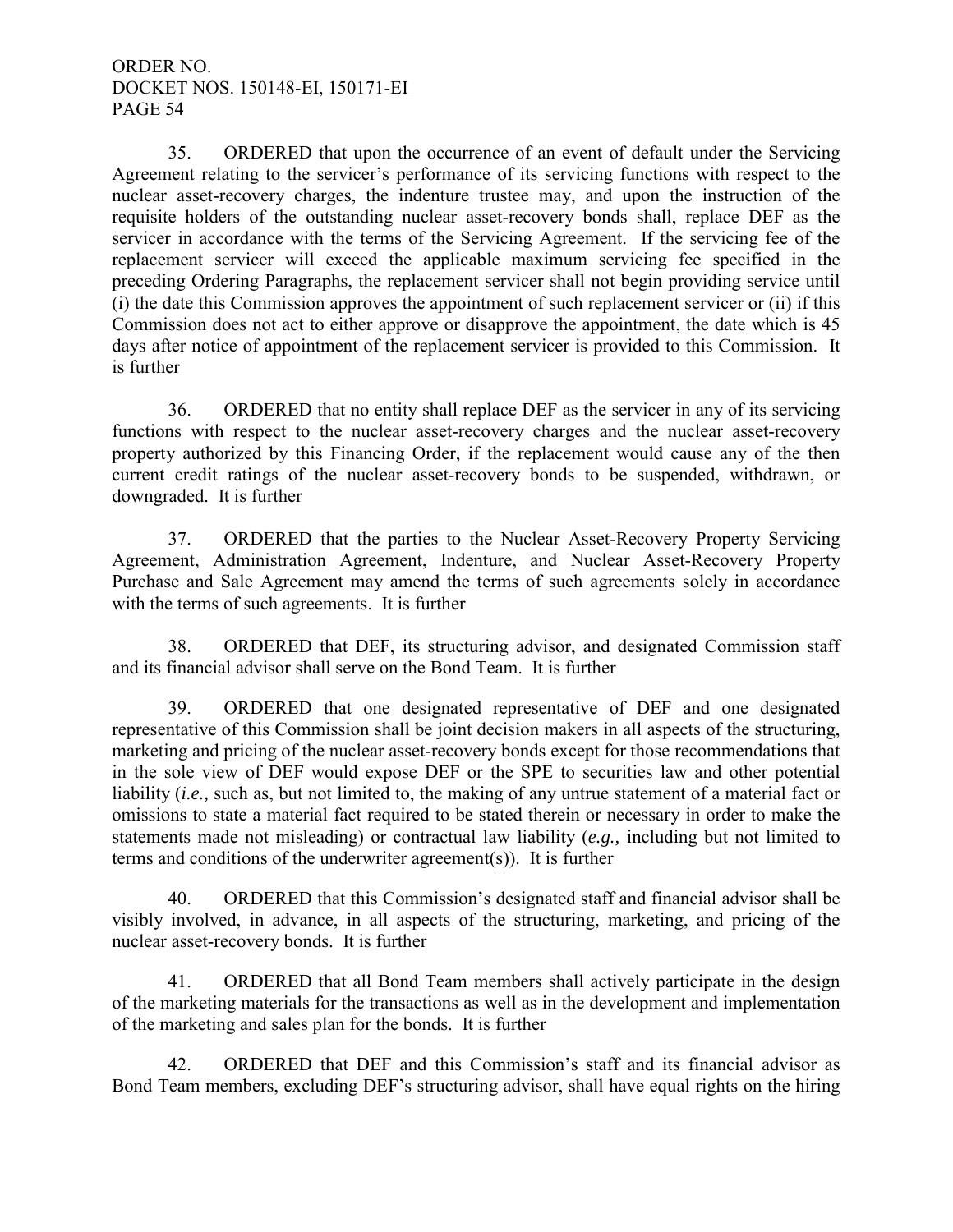decisions for the underwriters and counsel to the underwriters. However, DEF shall have sole right to select and engage all counsel for DEF and the SPE. It is further

43. ORDERED that the final structure of the transaction, including pricing, shall be subject to review by this Commission for the limited purpose of ensuring that all requirements of law and this Financing Order have been met. It is further

 44. ORDERED that together with the Bond Team's involvement in the structuring, marketing and pricing of the nuclear asset-recovery bonds, and the Issuance Advice Letter process, this Commission shall be able to fully review the pricing of the bonds as this Commission determines whether to issue a stop order no later than 5:00 pm Eastern time on the third business day following pricing. It is further

 45. ORDERED that the servicer shall remit collections of the nuclear asset-recovery charges to the SPE or the indenture trustee for SPE's account either on a daily basis based on estimated daily collections or on a monthly basis if conditions to be determined by the Bond Team can be satisfied. This Commission expects the Bond Team to determine these conditions after consultation with the rating agencies to achieve and maintain the targeted "AAA/Aaa" rating on the bonds and to address investor concerns in the marketing and pricing of the bonds. If remittances are not daily, each month the servicer shall remit estimated earnings on collections pending remittance. The calculation of earnings shall be consistent with the methodology for calculating interest on over- and under-collections associated with DEF's cost recovery clauses. It is further

 46. ORDERED that this Commission authorizes DEF to enter into an Administration Agreement with each SPE and to perform the administration duties approved in this Financing Order. DEF shall be entitled to collect administration fees and expenses in accordance with the provisions of the Administration Agreement, provided that (i) the aggregate annual administration fee payable to DEF while it is serving as administrator (or to any other administrator affiliated with DEF) for SPEs shall be \$50,000 per year, payable annually in arrears. It is further

 47. ORDERED that partial payments shall be allocated to the nuclear asset-recovery charge in the same proportion that such charge bears to the total bill. It is further

 48. ORDERED that to the extent that any interest in the nuclear asset-recovery property created by this Financing Order is assigned, sold, or transferred to an assignee, DEF shall enter into a contract with that assignee that requires DEF to continue to operate its transmission and distribution system in order to provide electric services to DEF's customers; but this provision shall not prohibit DEF from selling, assigning, or otherwise divesting its transmission and distribution systems or any part thereof so long as the entities acquiring such system agree to continue operating the facilities to provide electric service to DEF's customers. It is further

 49. ORDERED that following repayment of the nuclear asset-recovery bonds and financing costs authorized in this Financing Order and release of the funds by the indenture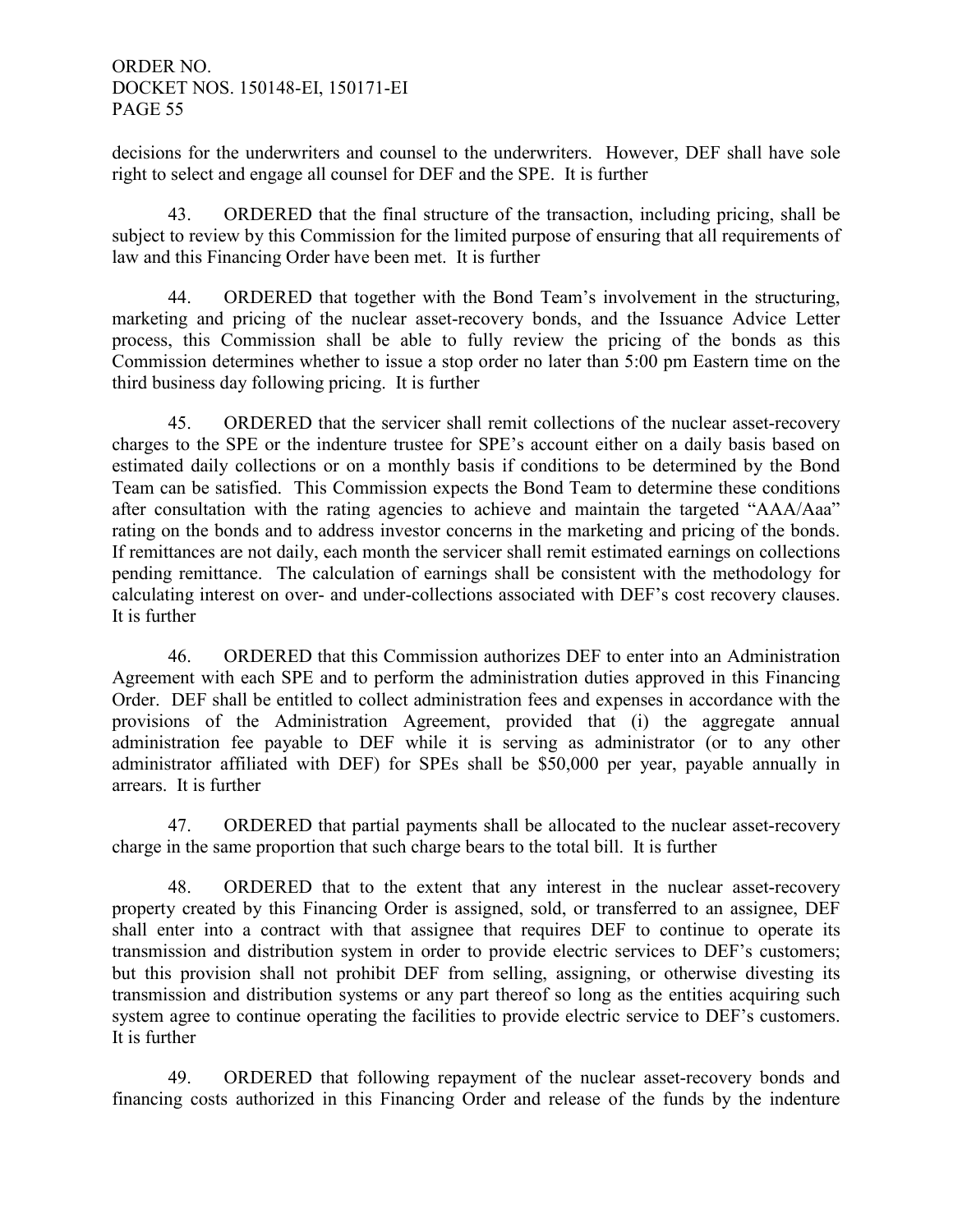trustee, the SPE shall distribute the final balance of the Collection Account and DEF shall credit other electric rates and charges by a like amount, less the amount of the Capital Subaccount and any unpaid return on invested capital due to DEF as set forth in the body of this Financing Order. DEF shall similarly credit customers an aggregate amount equal to any nuclear asset-recovery charges subsequently received by the SPE or its successor in interest to the nuclear assetrecovery property. It is further

 50. ORDERED that DEF or any assignee may apply for one or more new financing orders pursuant to Section 366.95, F.S. Each SPE may issue nuclear asset-recovery bonds approved in this Financing Order, or in future financing orders, so long as such future issuance does not cause any of the then current credit ratings of any outstanding nuclear asset-recovery bonds of the SPE to be suspended, withdrawn, or downgraded; provided, however, that DEF shall only create separate SPEs if they are required by the rating agencies to achieve the highest possible credit ratings. It is further

 51. ORDERED that this Commission, as represented by designated Commission staff, this Commission's financial advisor, and this Commission's outside legal counsel, shall be actively involved in the bond issuance, subject to **Ordering Paragraph 67**, as part of a Bond Team that also includes DEF, its structuring advisor or underwriter(s), and its outside counsel(s), in all aspects of the structuring, marketing, and pricing of each series of nuclear asset-recovery bonds to ensure that customers are represented in the transaction process and that the lowest overall cost standard is achieved. As a member of the Bond Team, this Commission's financial advisor will advise and represent this Commission on all matters relating to the structuring, marketing, and pricing of the nuclear asset-recovery bonds. Through its participation on the Bond Team, this Commission and its representatives will have an active and integral role in, and will participate fully and in advance in all plans and decisions relating to, the structuring, marketing, and pricing of the nuclear asset-recovery bonds as discussed in the body of this Order. Cooperation among DEF and this Commission will promote transparency in the nuclear assetrecovery bond pricing process, thereby promoting the integrity of the issuance process. It is further

 52. ORDERED that this Commission will have the sole authority to select and retain its financial advisor and its outside legal counsel and, if needed, terminate and replace the financial advisor or outside legal counsel. It is further

 53. ORDERED that costs associated with this Commission's financial advisor and outside legal counsel, to the extent such costs are eligible for compensation and approved for payment under the terms of such party's contractual arrangements with this Commission, as such arrangements may be modified by any amendment entered into at this Commission's sole discretion, shall qualify as financing costs and be paid from proceeds of nuclear asset-recovery bonds. Such costs shall be payable upon closing in immediately available funds. It is further

 54. ORDERED that this Commission's financial advisor and its outside legal counsel will assist this Commission at this Commission's sole discretion. It is further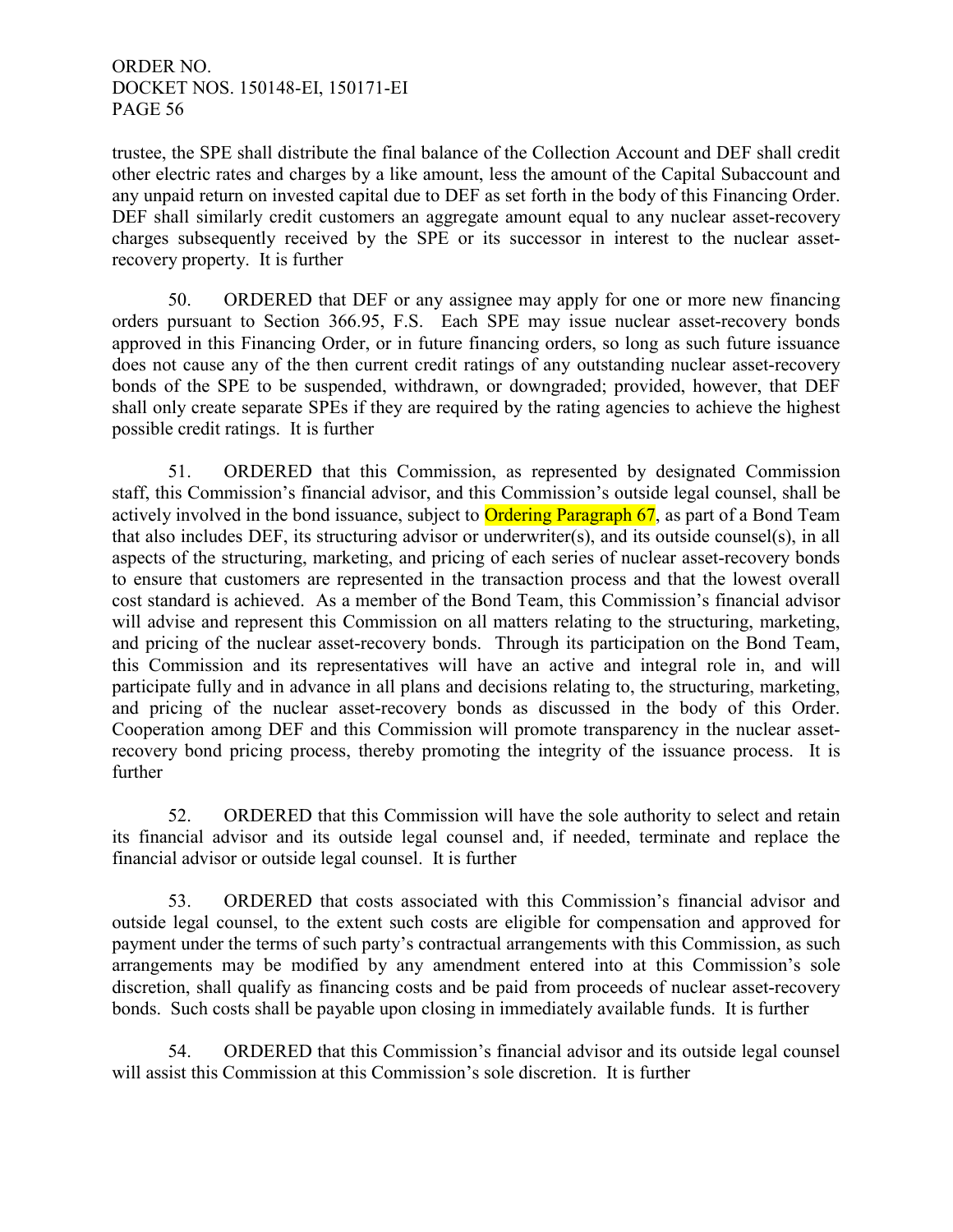55. ORDERED that the members of the Bond Team shall work cooperatively to achieve the statutory cost objectives and the lowest overall cost standard. It is further

 56. ORDERED that DEF and the underwriters shall cooperate with all members of the Bond Team and shall do all things reasonably necessary to enable all members of the Bond Team to meet the obligations stated in this Financing Order, including without limitation providing timely information to this Commission's financial advisor as needed to enable this Commission's financial advisor to fulfill its obligation to advise this Commission and to deliver its opinion letter as set forth in Ordering Paragraph 75. It is further

 57. ORDERED that DEF on a timely basis shall provide to each member of the Bond Team all information such member reasonably needs to fulfill its obligations under the Financing Order. It is further

 58. ORDERED that the role of this Commission's financial advisor will include, among other things, advising this Commission and its staff whether or not DEF's proposed structuring, marketing, pricing and financing costs of nuclear asset-recovery bonds meet all statutory requirements, including the statutory cost objectives, as well as the lowest overall cost standard. At the direction of this Commission staff, such financial advisor may represent this Commission as an active participant in the actual pricing process in real time. The financial advisor shall promptly inform this Commission's staff of any items that, in the financial advisor's opinion, are not reasonable or are not consistent with applicable statutory requirements, the statutory cost objectives, or the lowest overall cost standard so that such concerns can be brought to the attention of DEF in real time. It is further

 59. ORDERED that this Commission's financial advisor shall not have any financial interest in the nuclear asset-recovery bonds nor participate in the underwriting or secondary market trading of the nuclear asset-recovery bonds. Any ongoing financing costs (*i.e.,* costs associated with this Commission's review of the actual costs of the nuclear asset-recovery bond issuance under Section 366.95(2)(c)5., F.S.) associated with this Commission's financial advisor and with this Commission's consultants and any legal counsel that are eligible for compensation and approved for payment under the terms of such party's contract with this Commission, as such contract may be modified by any amendment entered into at this Commission's sole discretion, are deemed reasonable for purposes of recovery through the proceeds of nuclear asset-recovery bonds issued pursuant to this Financing Order. It is further

 60. ORDERED that DEF, in consultation with the other members of the Bond Team, subject to Ordering Paragraph 67, shall determine whether issuing a series of nuclear assetrecovery bonds through a negotiated sale or a competitive sale or combination thereof will achieve the statutory cost objectives and the lowest overall cost standard. It is further

 61. ORDERED that subject to the process set forth in Ordering Paragraph 67, the Bond Team shall oversee the development of the competitive solicitation and selection of some or all underwriters, underwriters' counsel, trustee services and other transaction arrangements as deemed appropriate by the Bond Team, other than DEF's counsel and issuer's counsel to ensure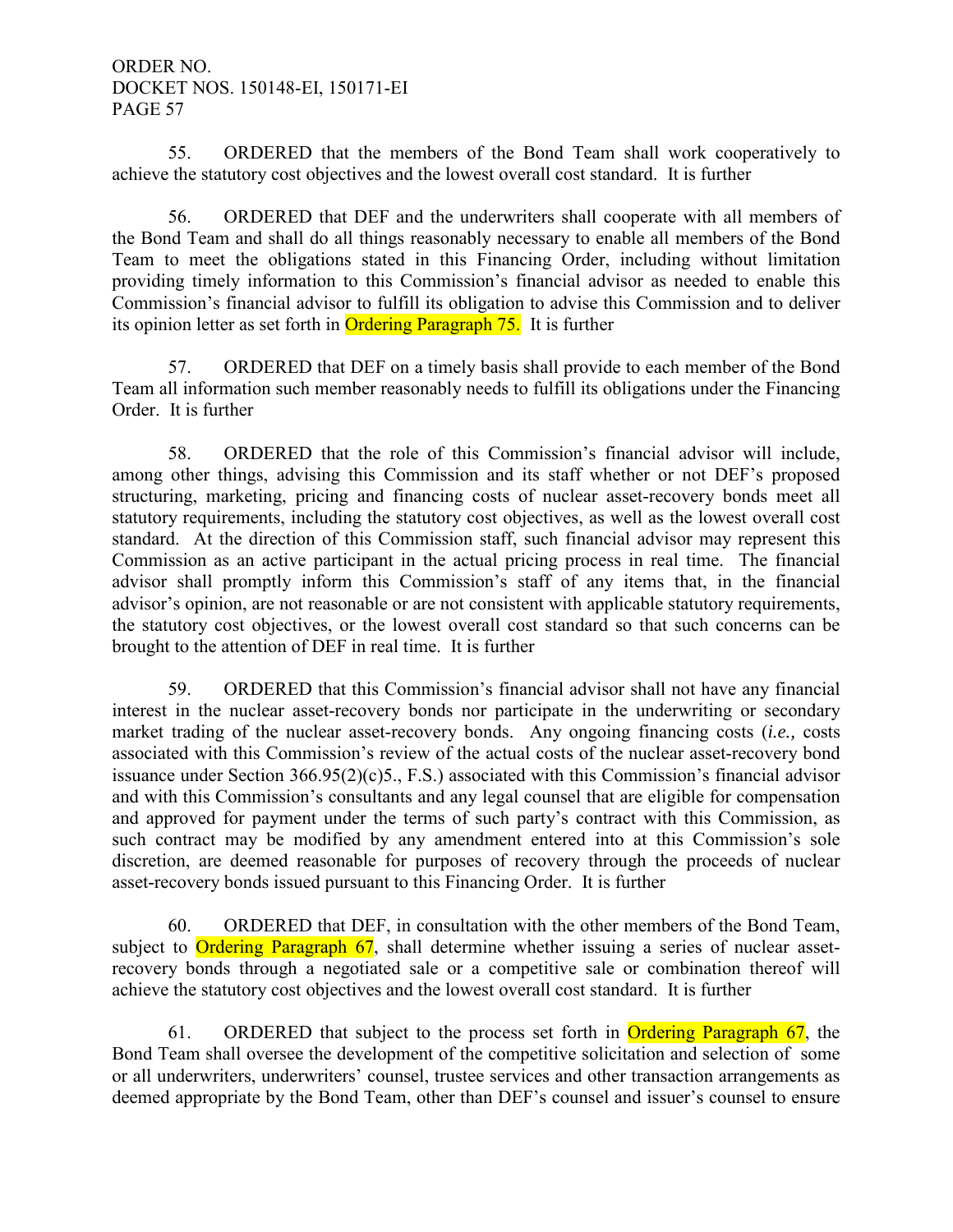that the processes are competitive, will provide the greatest value for customers, and will result in the selection of transaction participants that have experience and the ability to achieve the lowest overall cost standard. It is further

62. ORDERED that subject to **Ordering Paragraph 67**, the Bond Team shall review the nuclear asset-recovery bond transaction documents to ensure that the transaction documents reflect the terms of this Financing Order and otherwise to ensure that the greatest possible customer protections are included. It is further

 63. ORDERED that all transaction documents and subsequent amendments associated with the nuclear asset-recovery bonds shall be reviewed by the Bond Team before becoming operative to ensure that the lowest overall cost standard is achieved, to ensure that the transaction documents reflect the terms of this Financing Order, and to ensure that the greatest possible customer protections are included. It is further

 64. ORDERED that all legal opinions associated with the nuclear asset-recovery bonds shall be submitted to this Commission automatically without requiring this Commission to specifically request the documents. It is further

 65. ORDERED that all legal opinions related to the nuclear asset-recovery bond transaction shall be provided to the Bond Team for review. It is further

 66. ORDERED that DEF shall be the sole decision maker in all aspects of the structuring, marketing and pricing of the nuclear asset-recovery bonds that, in the sole view of DEF would expose DEF or the SPE to securities law or other potential liability (*i.e.,* such as, but not limited to, the making of any untrue statement of a material fact or omissions to state a material fact required to be stated therein or necessary in order to make the statements made not misleading) or contractual law liability (*e.g.,* including but not limited to terms and conditions of the underwriting agreement(s). It is further

 67. ORDERED that a Commissioner will be designated to resolve any issue as to which the DEF and Commission staff joint decision makers are unable to reach agreement. Any such matter shall be presented by the DEF and Commission staff joint decision makers to the Commissioner by email or in other writing. The Commissioner shall announce his or her decision on each matter presented by email or other writing to the DEF and Commission staff joint decision makers as soon as reasonably possible. As agreed upon by the parties to this proceeding, the decision of the Commissioner on all such matters shall be final and not subject to review by this Commission. It is further

68. ORDERED that, subject to **Ordering Paragraph 67** the Bond Team shall have the opportunity to review the presentations to the rating agencies and to make recommendations in furtherance of achieving the lowest overall cost standard; provided, however, that DEF shall be the sole decision maker in all aspects of the structuring, marketing and pricing of the nuclear asset-recovery bonds that, in the sole view of DEF would expose DEF or the SPE to securities law or other potential liability (*i.e.,* such as, but not limited to, the making of any untrue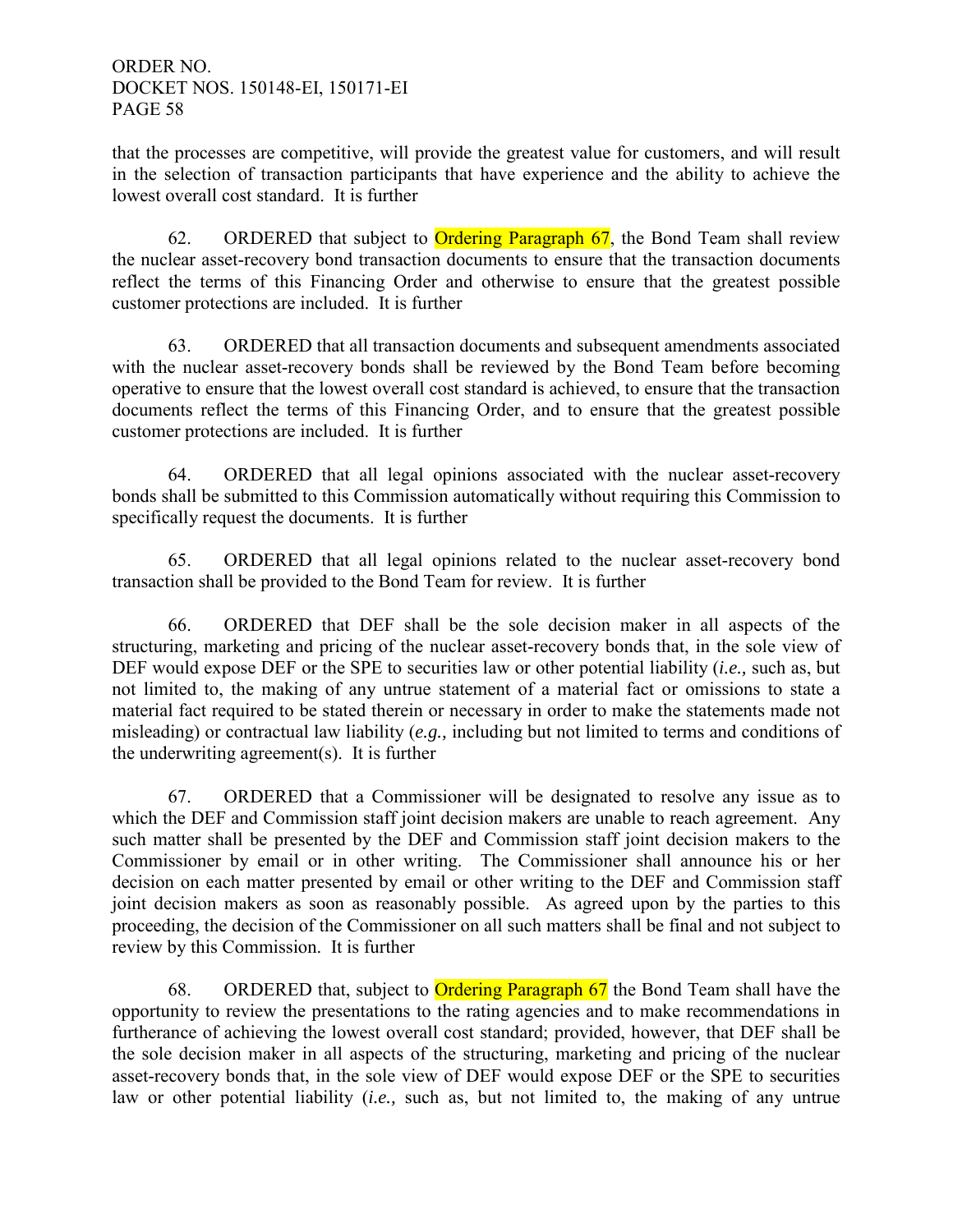statement of a material fact or omissions to state a material fact required to be stated therein or necessary in order to make the statements made not misleading) or contractual law liability (*e.g.,*  including but not limited to terms and conditions of the underwriting agreement(s). It is further

69. ORDERED that, subject to **Ordering Paragraph 67**, the Bond Team shall work on a cooperative basis (a) to educate and expand the market among underwriters and investors for nuclear asset-recovery bonds and (b) to create the greatest possible participation and competition among underwriters and investors in order to ensure that the statutory cost objectives and the lowest overall cost standard are achieved. It is further

70. ORDERED that, subject to **Ordering Paragraph 67** and subject to a possible stop order of this Commission issued no later than 5:00 p.m. Eastern time on the third business day following pricing, DEF and the Bond Team shall be afforded flexibility in determining the final terms of each series of the nuclear asset-recovery bonds, including payment and maturity dates, interest rates (or the method of determining interest rates), the terms of any interest rate swap agreement or similar agreement, the creation and funding of any supplemental capital, reserve or other subaccount, and the issuance of nuclear asset-recovery bonds through either one SPE or multiple SPEs, except as otherwise provided in this Financing Order. It is further

 71. ORDERED that the combined IAL/TUAL in substantially the form of Appendix C hereto is approved. It is further

 72. ORDERED that DEF shall file for review and comment by the Bond Team a draft combined IAL/TUAL substantially in the form of Appendix C hereto at least two weeks prior to the expected pricing of the nuclear asset-recovery based upon the best information available at that time. Other aspects of the certifications may be modified to describe the particulars of the nuclear asset-recovery bonds and the actions that were taken during the transaction. Such draft shall include drafts of any certifications of DEF to be provided in connection with the filing of the final IAL/TUAL. Such certifications may be provided to this Commission on a confidential basis. Within one week of receiving the proposed form of combined IAL/TUAL, the members of the Bond Team representing this Commission shall provide comments and recommendations to DEF regarding the adequacy of information proposed to be provided. This Commission, acting directly, or though this Commission's staff designee, may agree to waive the proscribed time period for submission and review of the draft IAL/TUAL and any failure to provide written comments to the draft IAL/TUAL within the proscribed time period shall conclusively evidence a waiver of any objections. Prior to the submission of the first draft of the IAL/TUAL and through the period ending with the issuance of the nuclear asset-recovery bonds, DEF shall provide the Bond Team with timely information so that this Commission can participate fully and in advance regarding all aspects relating to the structuring, pricing and financing costs of the nuclear asset-recovery bonds. It is further

 73. ORDERED that DEF shall file a combined IAL/TUAL in final form with this Commission no later than 5:00 pm Eastern time one business day after actual pricing at which time a meeting will be noticed for three business days after pricing to afford this Commission an opportunity to review the proposed transaction. As shown in the form of IAL/TUAL in Appendix C, the combined IAL/TUAL shall include the following information: the actual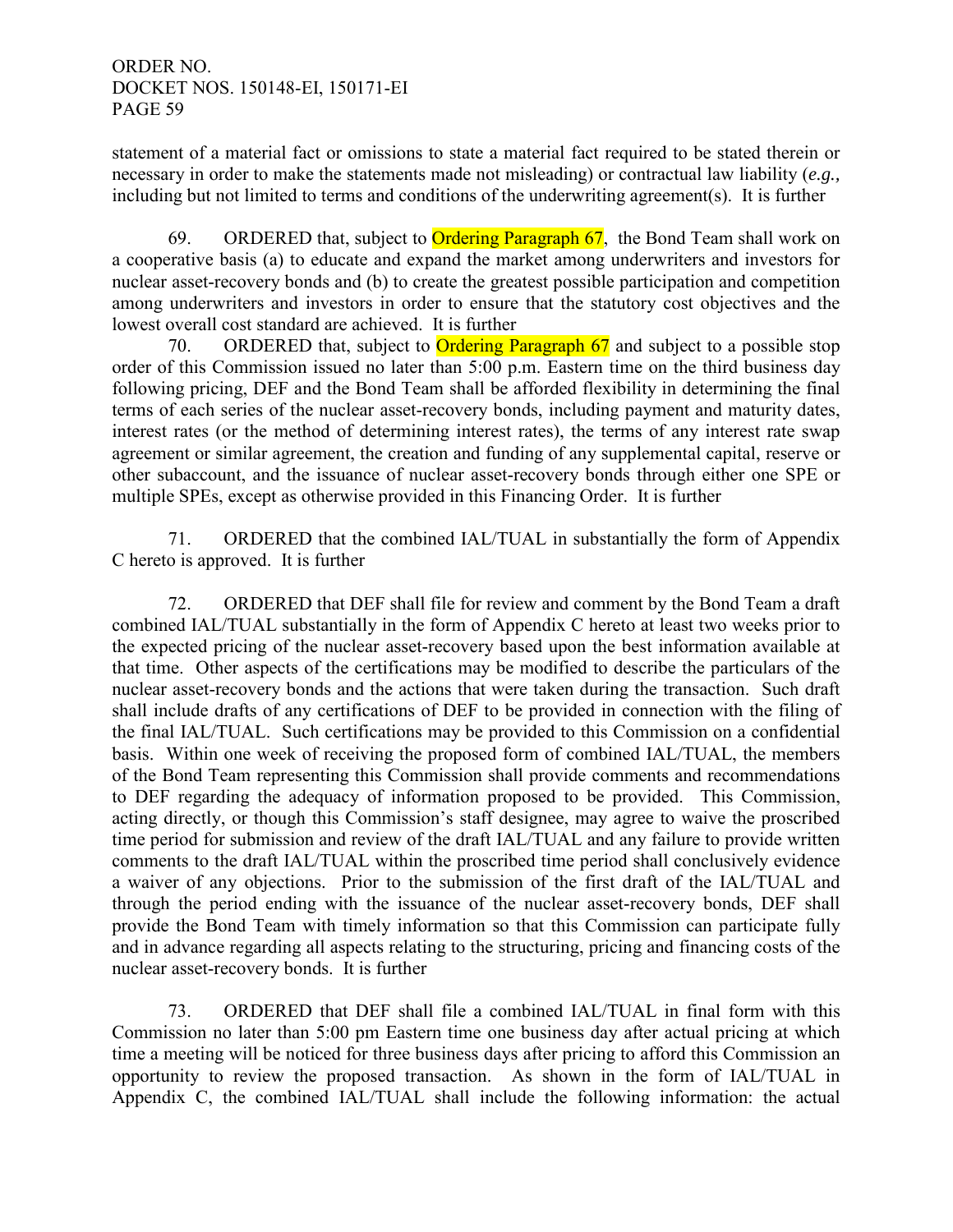structure of the nuclear asset-recovery bond issuance; the expected and final maturities of the nuclear asset-recovery bonds; over-collateralization levels (if any); any other credit enhancements; revised estimates of the upfront bond issuance costs proposed to be financed from proceeds of the nuclear asset-recovery bonds and estimates of debt service and other ongoing financing costs for the first Remittance Period; a statement of the actions taken by the Bond Team and/or DEF in the marketing of the bonds; a comparison of the pricing relative to an independent benchmark versus other similar securities historically and at the time of pricing; the amount of orders received and investors that placed the orders (on a confidential basis); and other information deemed necessary by the members of the Bond Team representing this Commission after review of the draft combined IAL/ITUAL, provided that such other information is consistent with the terms of this Financing Order; and a statement setting forth DEF's observations as to efforts made to assist the Bond Team in achieving the lowest overall cost standard. Finally, the combined IAL/TUAL shall include certifications from DEF if required, that the structuring, pricing and financing costs of the nuclear asset-recovery bonds achieved the statutory cost objectives. It is further

 74. ORDERED that no later than 5:00 p.m. Eastern time on the second business day following pricing, this Commission's financial advisor shall deliver to this Commission an opinion letter consistent with the terms of its contract as to whether the structuring, marketing and pricing of the nuclear asset-recovery bonds achieved: (1) the statutory cost objectives; (2) the lowest nuclear asset-recovery charges consistent with prevailing market at the time of pricing, terms and conditions and terms of this Financing Order, and other applicable law; and (3) the greatest possible customer protections. That opinion letter shall include a report of any action or inaction which this Commission's financial advisor believes might have caused the transaction not to achieve the statutory cost objectives, the lowest nuclear asset-recovery charges, and/or the greatest possible customer protections, regardless of whether the reason for action or inaction by DEF was the result of DEF's sole view that the action or inaction would expose DEF or the SPE to securities law or other potential liability. The report of any such action or inaction which this Commission's financial advisor believes might have caused the transaction not to achieve the statutory cost objectives, the lowest nuclear asset-recovery charges, and/or the greatest possible customer protections, regardless of whether the reason for action or inaction by DEF was the result of DEF's sole view that the action or inaction would expose DEF or the SPE to securities law or other potential liability shall be treated as a material qualification to the opinion letter of this Commission's financial advisor. Such opinion letter may be provided to this Commission on a confidential basis subject to the ability of parties to this proceeding to review it on a confidential basis. It is further

 75. ORDERED that members of the Bond Team shall review this information on the second business day after pricing. If all required certifications and statements have been delivered and the transaction complies with applicable law and this Financing Order, and if this Commission's financial advisor has delivered an opinion letter concluding without material qualification that the structuring, marketing and pricing of the nuclear asset-recovery bonds achieved: (1) the statutory cost objectives; (2) the lowest overall cost standard; and (3) the greatest possible customer protections, then the transaction shall proceed without the need for further action of this Commission and without the need to hold the previously noticed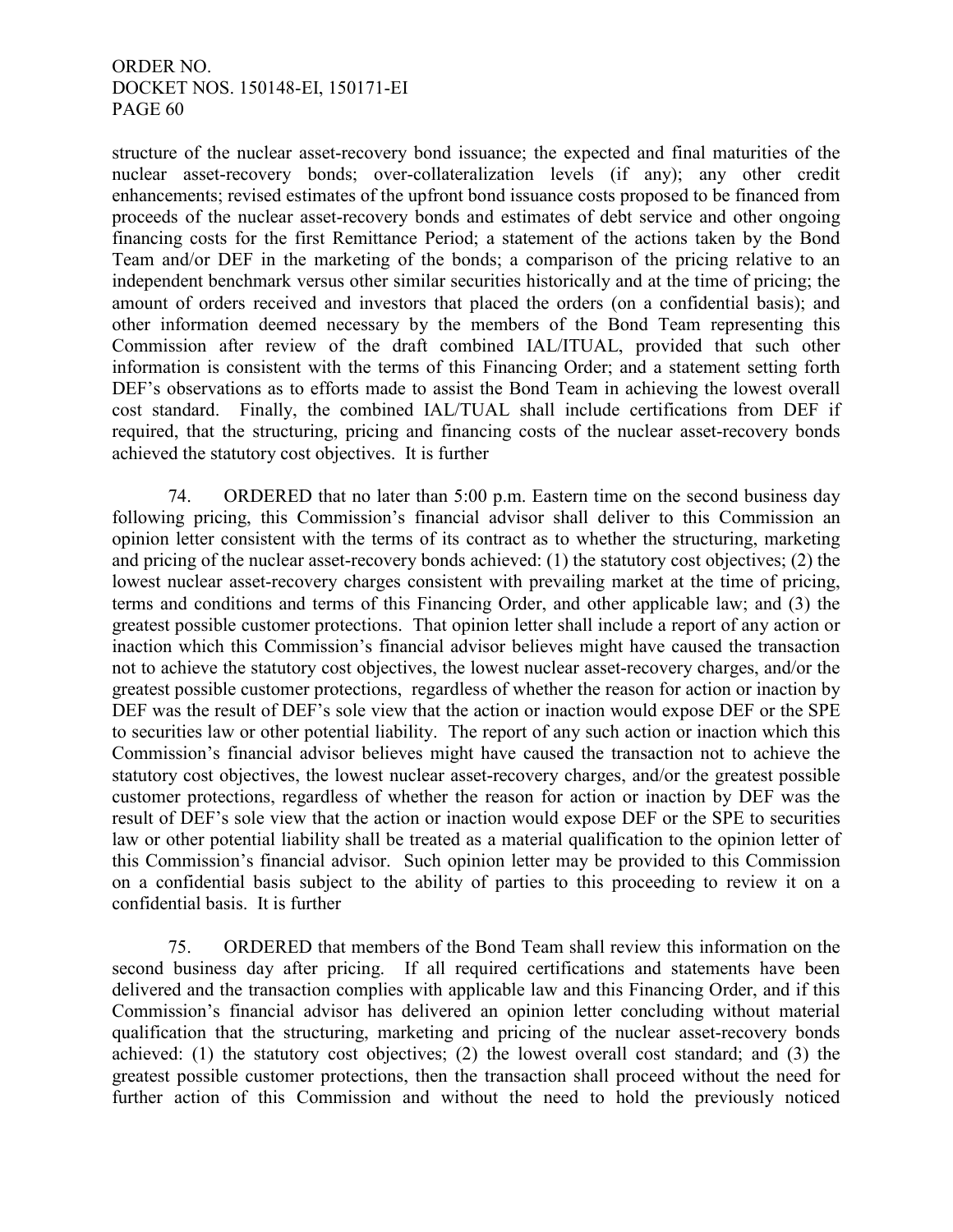Commission meeting. If, however, this Commission's financial advisor has delivered an opinion letter that contains material qualifications, or if the Commission's financial advisor has not delivered an opinion letter, then at the meeting previously noticed for the third business day after pricing, the members of the Bond Team will present to this Commission the results of their review. Despite there being material qualifications in the opinion letter from the Commission's financial advisor, this Commission retains discretion to allow the transaction to be completed if, after taking into account the opinion letter, if any, of the financial advisor, the views of other members of the Bond Team, and any other facts and circumstances, except for a change in market conditions after the moment of pricing, this Commission determines that the requirements of Section 366.95, F.S. and the Financing Order have been satisfied. It is further

 76. ORDERED that, if this Commission does not, prior to 5:00 p.m. Eastern Time on the third business day after pricing, issue a stop order, this Commission, without the need for further action and pursuant to our authority under this Financing Order, will affirmatively and conclusively be deemed to have (i) authorized DEF and SPE to execute the issuance of the proposed series of nuclear asset-recovery bonds on the terms set forth in the Issuance Advice Letter, (ii) approved DEF's recovery of the upfront bond issuance costs proposed to be financed from the proceeds of the nuclear asset-recovery bonds subject to review pursuant to Section 366.95(2)(c)5., F.S., and (iii) determined that all standards, procedures, conditions, requirements, and objectives set forth in this Financing Order have been satisfied and that the requirements of Section 366.95, F.S. have been met. It is further

 77. ORDERED that the degree of flexibility set forth in the "Flexibility" section of this Financing Order is hereby approved. It is further

 78. ORDERED that the Bond Team may require some or all underwriters of the nuclear asset-recovery bonds to deliver periodic reports on a confidential basis to members of the Bond Team presenting independently derived indicative pricing levels for the nuclear assetrecovery bonds before any public offering of the nuclear asset-recovery bonds is launched. The Bond Team may also request one or more of the bookrunning underwriters to deliver an opinion letter as to whether the structuring, marketing, and pricing of the nuclear asset-recovery bonds achieved the lowest overall cost standard. It is further

 79. ORDERED that, upon the request of any member of the Bond Team, the bookrunning underwriter(s) of the nuclear asset-recovery bonds shall provide to all members of the Bond Team a copy of any term sheet, prospectus, or other marketing materials used by the underwriting syndicate in marketing the nuclear asset-recovery bonds, together with documentary verification that these marketing materials received a broad distribution to potential investors most likely to accept the lowest yields on the nuclear asset-recovery bonds. It is further

80. ORDERED that DEF shall credit back to customers through the capacity cost recovery clause all periodic servicing fees in excess of DEF's or an affiliate of DEF's incremental cost of performing the servicer function until the next rate case when costs and revenues associated with the servicing fees will be included in the cost of service; and DEF shall credit back to customers through the capacity cost recovery clause all periodic administration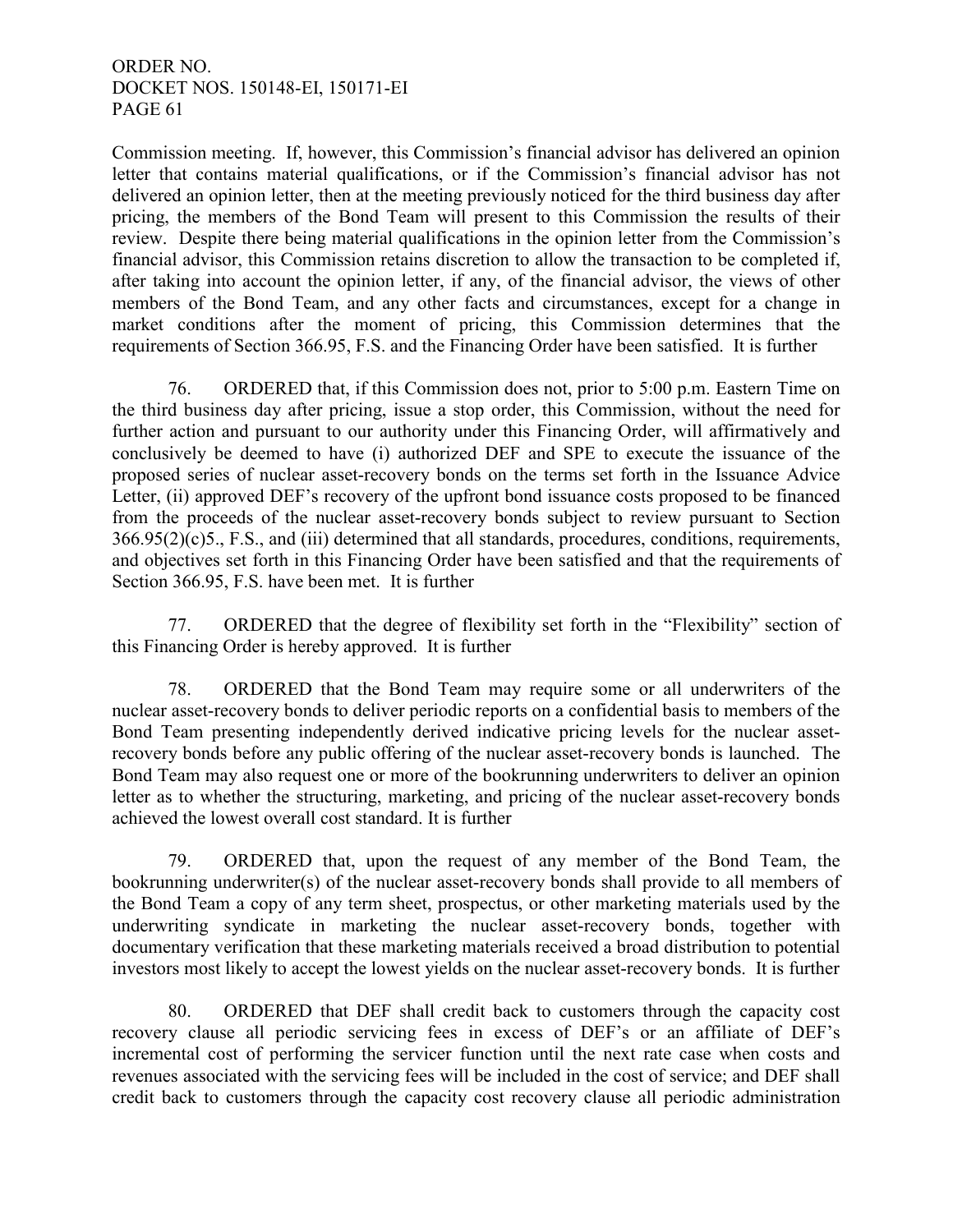fees in excess of DEF's or an affiliate of DEF's incremental cost of performing the administration function until the next rate case when costs and revenues associated with the administration fees will be included in the cost of service. It is further

81. ORDERED that this Commission guarantees that it will act pursuant to this Financing Order as expressly authorized by Section 366.95(2)(c)2.d. and 4., F.S., to ensure that nuclear asset-recovery charge revenues are sufficient to timely pay principal of and interest on the nuclear asset-recovery bonds issued pursuant to this Financing Order and other costs, including fees and expenses, in connection with the nuclear asset-recovery bonds. It is further

82. ORDERED that, except as set forth in this Financing Order, all regulatory approvals within the jurisdiction of this Commission that are necessary for the securitization of the nuclear asset-recovery charges associated with the nuclear asset-recovery property and other financing costs that are the subject of the Petition are granted. This Financing Order constitutes a legal financing order for DEF under Section 366.95, F.S. This Financing Order complies with Section 366.95(2)(c)1., F.S. A financing order gives rise to rights, interests, obligations, and duties as expressed in Section 366.95, F.S. It is this Commission's express intent to give rise to those rights, interests, obligations, and duties by issuing this Financing Order. It is further

83. ORDERED that, if DEF proceeds pursuant to this Financing Order, DEF and any other servicer of nuclear asset-recovery bonds authorized hereby are permitted to take all actions as are required to effectuate the transactions approved in this Financing Order, subject to the compliance with Section 366.95, F.S., and with this Financing Order. It is further

84. ORDERED that this Financing Order is a final order, any appeal of which is to be conducted pursuant to Section 366.95(2)(e), F.S. The finality of this Financing Order is not impacted, in any manner, by the actions or inactions taken by this Commission with respect to any other matters considered in this proceeding. Should any other order entered in this proceeding, if appealed to the courts, not be upheld in full on appeal, such judicial ruling will in no event impact or modify the finality or effectiveness of this Financing Order. It is further

85. ORDERED that this docket shall remain open through completion of this Commission's review of the actual costs of the nuclear asset-recovery bond issuance conducted pursuant to Section  $366.95(2)(c)5$ ., F.S.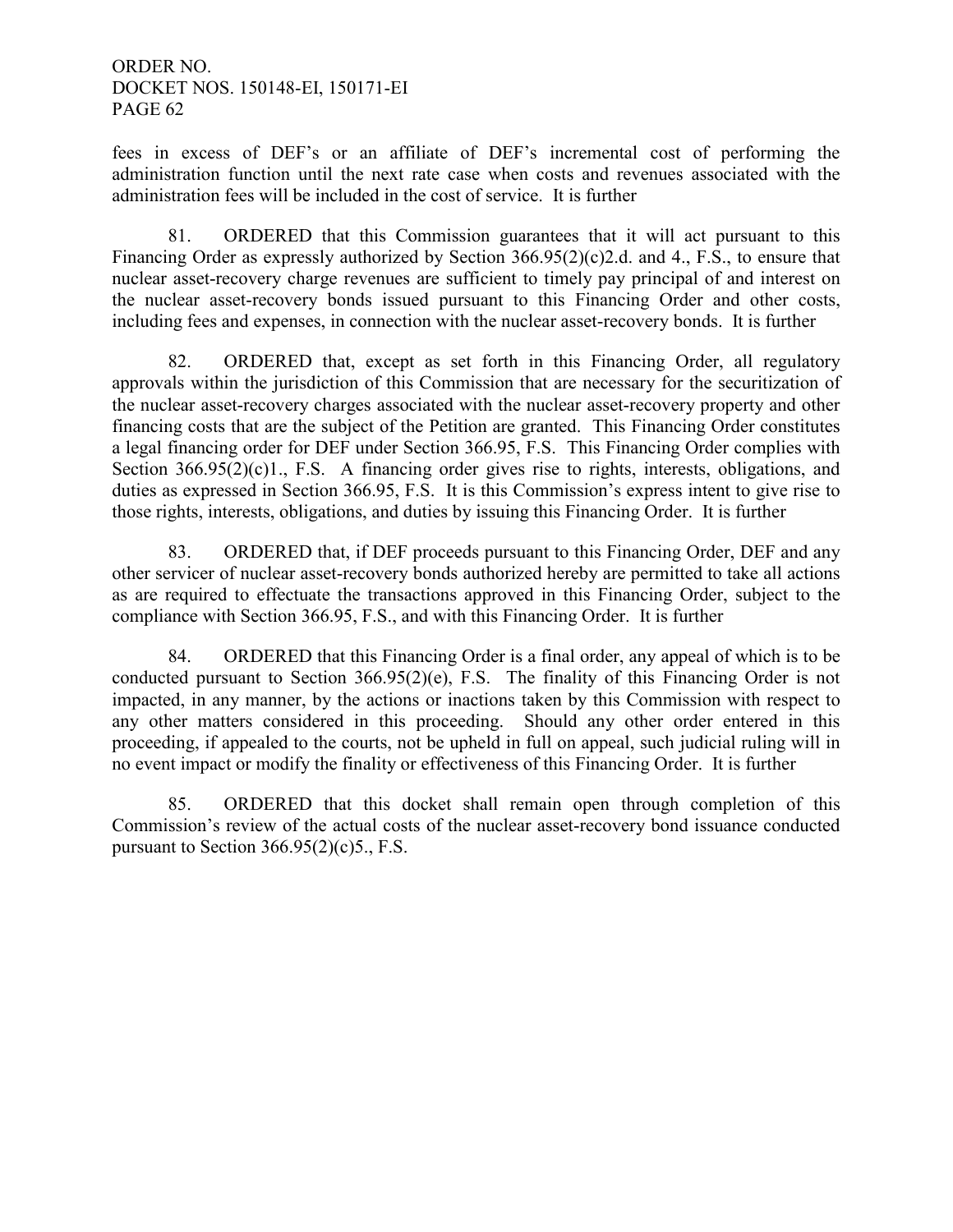|    |  |  |  | By ORDER of the Florida Public Service Commission this |  | dav |
|----|--|--|--|--------------------------------------------------------|--|-----|
| of |  |  |  |                                                        |  |     |

CARLOTTA S. STAUFFER Commission Clerk Florida Public Service Commission 2540 Shumard Oak Boulevard Tallahassee, Florida 32399 (850) 413-6770 www.floridapsc.com

Copies furnished: A copy of this document is provided to the parties of record at the time of issuance and, if applicable, interested persons.

RG

#### NOTICE OF FURTHER PROCEEDINGS OR JUDICIAL REVIEW

The Florida Public Service Commission is required by Section 120.569(1), Florida Statutes, to notify parties of any administrative hearing or judicial review of Commission orders that is available under Sections 120.57 or 120.68, Florida Statutes, as well as the procedures and time limits that apply. This notice should not be construed to mean all requests for an administrative hearing or judicial review will be granted or result in the relief sought.

Any party adversely affected by the Commission's final action in this matter may request: 1) reconsideration of the decision by filing a motion for reconsideration with the Office of Commission Clerk, 2540 Shumard Oak Boulevard, Tallahassee, Florida 32399-0850, within fifteen (15) days of the issuance of this order in the form prescribed by Rule 25-22.060, Florida Administrative Code; or 2) judicial review by the Florida Supreme Court in the case of an electric, gas or telephone utility or the First District Court of Appeal in the case of a water and/or wastewater utility by filing a notice of appeal with the Office of Commission Clerk, and filing a copy of the notice of appeal and the filing fee with the appropriate court. This filing must be completed within thirty (30) days after the issuance of this order, pursuant to Rule 9.110, Florida Rules of Appellate Procedure. The notice of appeal must be in the form specified in Rule 9.900(a), Florida Rules of Appellate Procedure.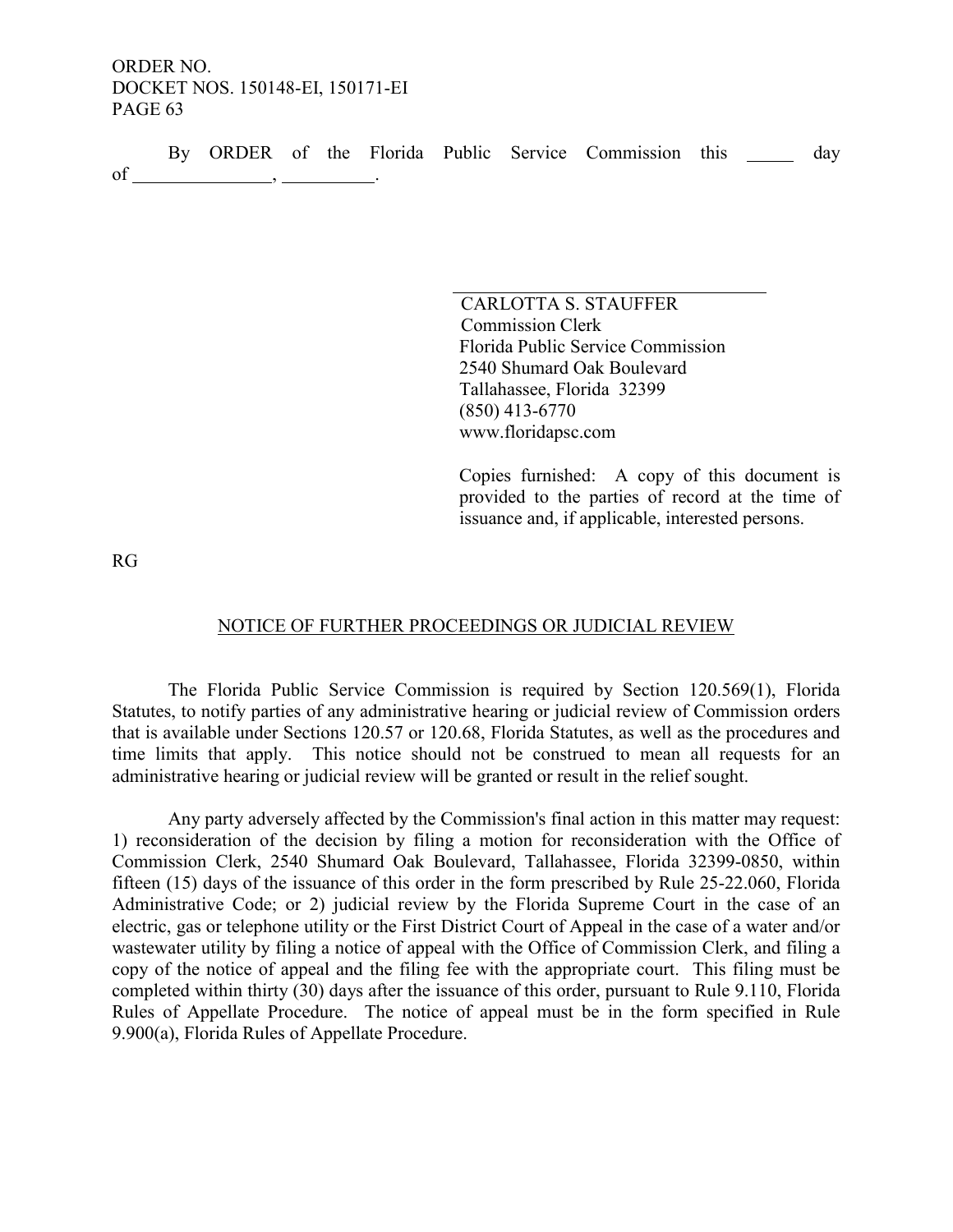## **SUMMARY OF CALCULATION OF DEF'S SECURITIZABLE BALANCE**

| Estimated CR3 Regulatory Asset, including carrying charges through<br>12/31/15                                      | \$1,283,012,000           |
|---------------------------------------------------------------------------------------------------------------------|---------------------------|
| Estimated carrying costs subsequent to 12/31/15 through bond issuance date<br>Estimated upfront bond issuance costs | 18,826,920*<br>11,700,000 |
| <b>Estimated Principal Amount of Nuclear-Asset Recovery Bonds</b>                                                   | \$1,313,538,920           |

\* through March 31, 2016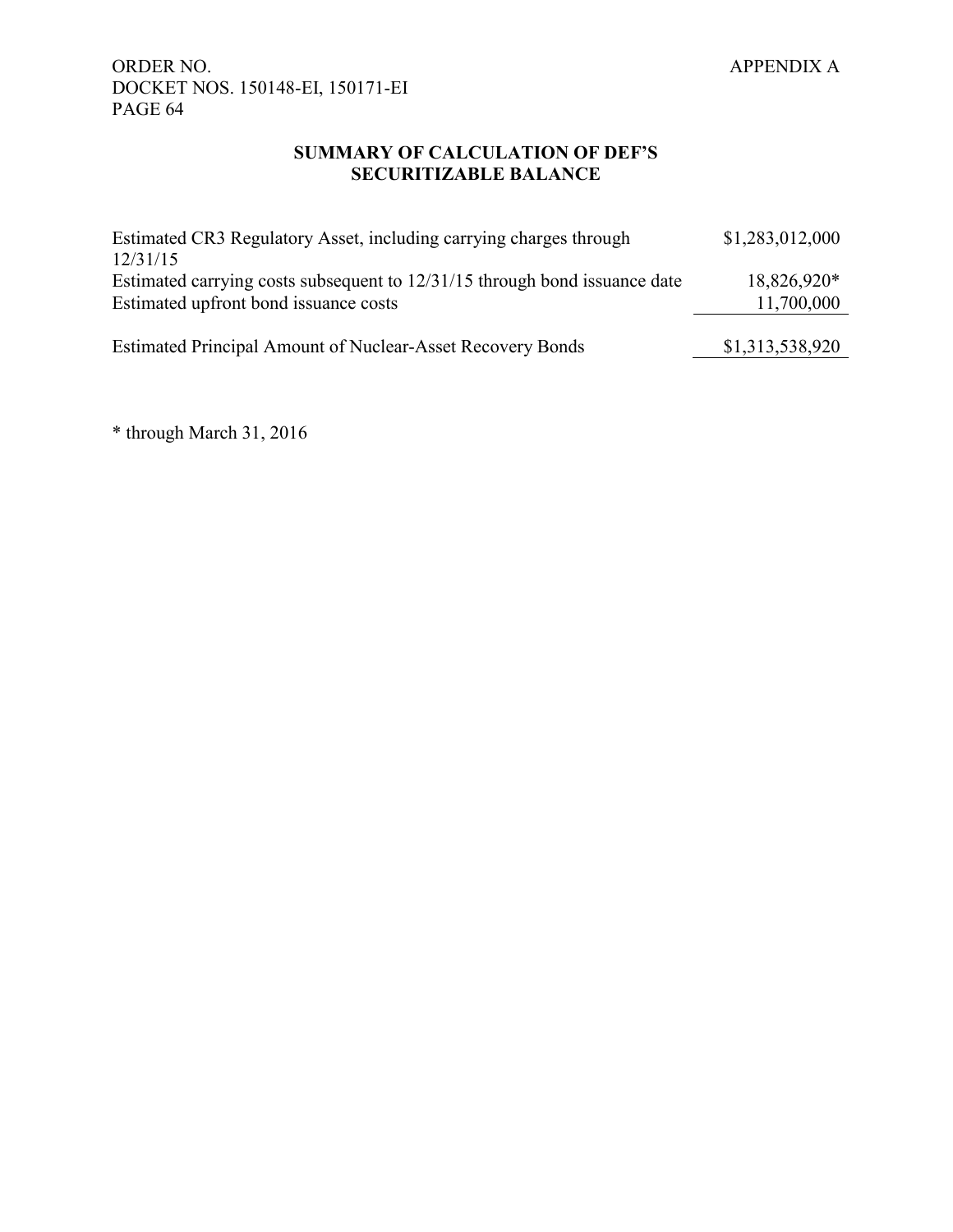## ORDER NO. APPENDIX B DOCKET NOS. 150148-EI, 150171-EI PAGE 65

## **DUKE ENERGY FLORIDA Nuclear Asset-Recovery Charge True-Up Mechanism Form** For the period , 20 through

|                | Description                                                                                    |     | Calculation of<br>the True-up (1) |     | Projected Revenue<br>Requirement to be<br><b>Billed</b> and<br>Collected (2) |     | Revenue<br>Requirement for<br>Projected<br>Remittance<br>Period<br>$(1)+(2)=(3)$ |
|----------------|------------------------------------------------------------------------------------------------|-----|-----------------------------------|-----|------------------------------------------------------------------------------|-----|----------------------------------------------------------------------------------|
|                |                                                                                                |     |                                   |     |                                                                              |     |                                                                                  |
| $\mathbf{1}$   | Nuclear Asset-Recovery Bond Repayment Charge (remitted to SPE)                                 |     |                                   |     |                                                                              |     |                                                                                  |
| $\overline{2}$ |                                                                                                |     |                                   |     |                                                                              |     |                                                                                  |
| 3              | True-up for the Prior Remittance Period Beginning _and Ending _:                               |     |                                   |     |                                                                              |     |                                                                                  |
| 4              | Prior Remittance Period Revenue Requirements                                                   |     |                                   |     |                                                                              |     |                                                                                  |
| 5              | Prior Remittance Period Actual Cash Receipt Transfers Interest income:                         |     |                                   |     |                                                                              |     |                                                                                  |
| 6              | Cash Receipts Transferred to the SPE                                                           |     |                                   |     |                                                                              |     |                                                                                  |
| $\overline{7}$ | Interest income on Subaccounts at the SPE                                                      |     |                                   |     |                                                                              |     |                                                                                  |
| 8              | Total Current Period Actual Daily Cash Receipts Transfers and Interest Income (Line 6 + 7)     |     | $\mathcal{L}_{\mathcal{A}}$       |     |                                                                              |     |                                                                                  |
| $\overline{9}$ | (Over)/Under Collections of Prior Remittance Period Requirements (Line 4+8)                    |     | $\mathcal{L}_{\mathcal{A}}$       |     |                                                                              |     |                                                                                  |
| 10             | Cash in Excess Funds Subaccount                                                                |     | $\mathbf{r}$                      |     |                                                                              |     |                                                                                  |
| 11             | Cumulative (Over)/Under Collections through Prior Remittance Period (Line 9+10)                |     | \$<br>$\sim$                      |     |                                                                              |     | \$<br>$\sim$                                                                     |
| 12             |                                                                                                |     |                                   |     |                                                                              |     |                                                                                  |
| 13             |                                                                                                |     |                                   |     |                                                                              |     |                                                                                  |
| 14             | Current Remittance Period Beginning<br>and Ending                                              |     |                                   |     |                                                                              |     |                                                                                  |
| 15             | Principal                                                                                      |     |                                   |     |                                                                              |     |                                                                                  |
| 16             | Interest                                                                                       |     |                                   |     |                                                                              |     |                                                                                  |
| 17             | <b>Servicing Costs</b>                                                                         |     |                                   |     |                                                                              |     |                                                                                  |
| 18             | Other On-Going Costs                                                                           |     |                                   |     |                                                                              |     |                                                                                  |
| 19             | Total Current Remittance Period Revenue Requirement (Line 15+16+17+18)                         |     | \$<br>$\sim$                      |     |                                                                              |     |                                                                                  |
| 20             |                                                                                                |     |                                   |     |                                                                              |     |                                                                                  |
| 21             | Current Remittance Period Cash Receipt Transfers and Interest Income:                          |     |                                   |     |                                                                              |     |                                                                                  |
| 22             | Cash Receipts Transferred to SPE                                                               | (A) |                                   | (B) |                                                                              |     |                                                                                  |
| 23             | Interest Income on Subaccounts at SPE                                                          | (A) |                                   | (B) |                                                                              |     |                                                                                  |
| 24             | Total Current Remittance Period Cash Receipt Transfers and Interest Income (Line 22+23)        |     | \$<br>$\overline{\phantom{a}}$    |     | \$<br>ä,                                                                     |     |                                                                                  |
| 25             | Estimated Current Remittance Period (Over)/Under Collection (Line 19+24)                       |     | $\sf S$<br>$\overline{a}$         |     | $\mathsf{\hat{S}}$<br>$\overline{a}$                                         |     | \$                                                                               |
| 26             |                                                                                                |     |                                   |     |                                                                              |     |                                                                                  |
| 27             |                                                                                                |     |                                   |     |                                                                              |     |                                                                                  |
| 28             | Projected Remittance Period Beginning<br>and Ending                                            |     |                                   |     |                                                                              |     |                                                                                  |
| 29             | Principal                                                                                      |     |                                   |     |                                                                              |     |                                                                                  |
| 30             | Interest                                                                                       |     |                                   |     |                                                                              |     |                                                                                  |
| 31             | <b>Servicing Costs</b>                                                                         |     |                                   |     |                                                                              |     |                                                                                  |
| 32             | Other On-Going Costs                                                                           |     |                                   |     |                                                                              |     |                                                                                  |
| 33             | Projected Remittance Period Revenue Requirement (Line 29+30+31+32)                             |     |                                   |     | \$<br>$\overline{\phantom{a}}$                                               |     | \$                                                                               |
| 34             |                                                                                                |     |                                   |     |                                                                              |     |                                                                                  |
| 35             | Total Revenue Requirements to be Billed During Projected Remittance Period (Line 11+25+33)     |     |                                   |     |                                                                              |     | \$                                                                               |
| 36             | Forecasted KWh Sales for the Projected Remittance Period (adjusted for uncollectibles)         |     |                                   |     |                                                                              |     |                                                                                  |
| 37             | Average Retail Nuclear Asset-Recovery Charge per kWh (Line 35/36)                              |     |                                   |     |                                                                              | (C) | $\mathbf 0$                                                                      |
| 38             |                                                                                                |     |                                   |     |                                                                              |     |                                                                                  |
| 39             |                                                                                                |     |                                   |     |                                                                              |     |                                                                                  |
| 40             |                                                                                                |     |                                   |     |                                                                              |     |                                                                                  |
| 41             | Notes:                                                                                         |     |                                   |     |                                                                              |     |                                                                                  |
| 42             | (A) Amounts are based on a billed and collected basis.                                         |     |                                   |     |                                                                              |     |                                                                                  |
| 43<br>44       | (B) Includes estimated amounts for through.                                                    |     |                                   |     |                                                                              |     |                                                                                  |
|                | (C) Allocation of this amount to each rate class is addressed by Ms. Olivier in her testimony. |     |                                   |     |                                                                              |     |                                                                                  |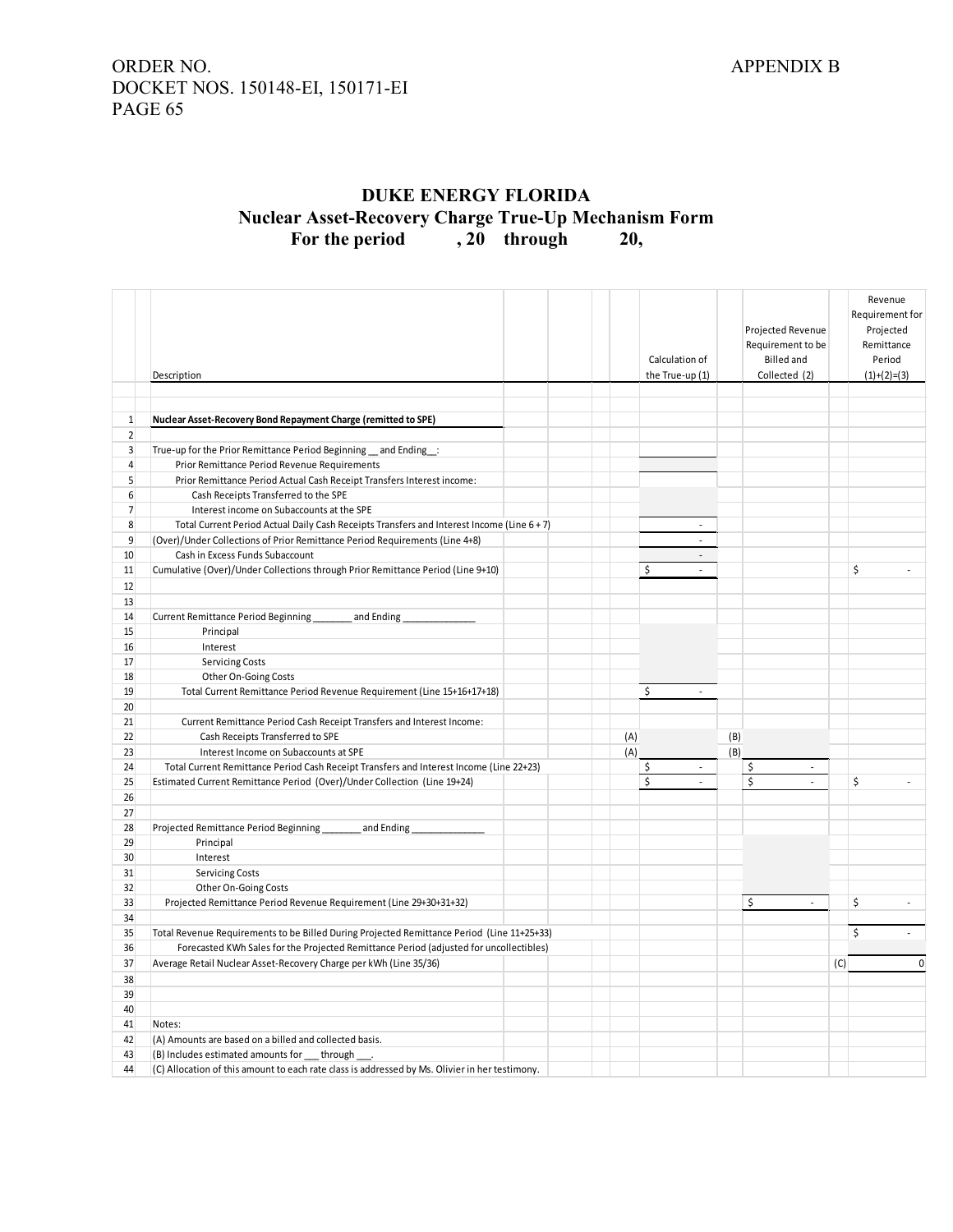#### **DUKE ENERGY FLORIDA**

#### **Form of Issuance Advice Letter**

[Letterhead of Duke Energy Florida, LLC]

 $\begin{bmatrix} 1 & 20 \end{bmatrix}$ 

 $[$ 

Office of Commission Clerk

Florida Public Service Commission

2540 Shumard Oak Boulevard

Tallahassee, Florida 32399-0850

Re: Duke Energy Florida's Petition for Issuance of a Nuclear Asset-Recovery Financing Docket Docket No. [ ]; Issuance Advice Letter and Form of True-Up Adjustment Letter

 $\text{Dear}$  [ ]:

Pursuant to the financing order in the above-captioned Docket ("Financing Order"), Duke Energy Florida, LLC (the "Company") hereby transmits for filing this combined Issuance Advice Letter and Form of True-Up Adjustment Letter. Any terms not defined herein shall have the meanings ascribed thereto in the Financing Order or Section 366.95, Florida Statutes.

In the Financing Order, the Commission requires the Company to file a combined Issuance Advice Letter and Form of True-Up Adjustment Letter following pricing of a series of Nuclear Asset-Recovery Bonds.

The terms of pricing and issuance of the first series of Nuclear Asset-Recovery Bonds are as follows:

Name of Nuclear Asset-Recovery Bonds: Senior Secured Bonds, Series [ ]

Name of SPE: [DEF SPE] LLC

Name of Trustee: The Bank of New York Mellon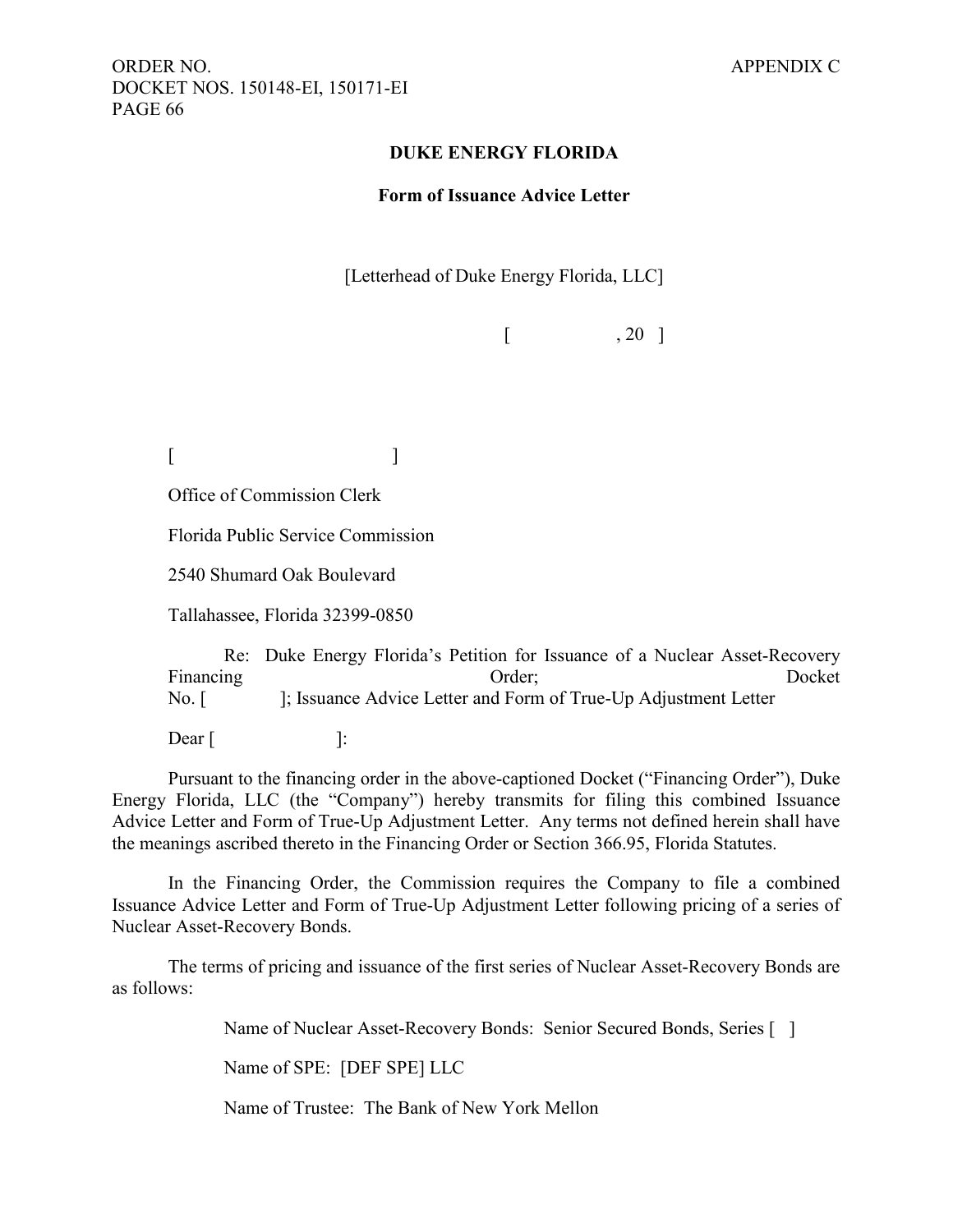Expected Closing Date: [

Preliminary Bond Ratings: Moody's, [Aaa]; Standard & Poor's, [AAA]; [Fitch, AAA]

(final ratings to be received prior to closing)

Total Principal Amount of Nuclear Asset-Recovery Bonds to be Issued (i.e., Amount of Nuclear Asset-Recovery Costs and Up-Front Bond Issuance Costs to be Financed):

Estimated Up-Front Bond Issuance Costs: \$[ ] (See Attachment 2)

Interest Rates and Expected Amortization Schedule: (See Attachment 3)

Distributions to Investors: Semiannually

\$[ ] (See Attachment 1)

Weighted Average Coupon Rate<sup>[3](#page-3-0)</sup>:  $\lceil$  $1\%$ 

Annualized Weighted Average Yield<sup>[4](#page-67-0)</sup>:  $\lceil$  $] %$ 

Initial Balance of Capital Subaccount:  $\{\$ 

Estimated/Actual Ongoing Costs for first year of Nuclear Asset-Recovery Bonds: \$[ ] (See Attachment 4)

The initial Nuclear Asset-Recovery Repayment Charge (the "Initial Charge") has been calculated in accordance with the methodology described in the Financing Order and based upon the structuring and pricing terms of the Nuclear Asset-Recovery Bonds set forth in this combined Issuance Advice Letter and Form of True-Up Adjustment Letter.

Attachment 5 provides the Revenue Requirements for calculating the Initial Charge. Attachment 6 calculates the Initial Charge based upon the cost allocation formula approved in the Financing Order. Attachment 7 provides the estimated savings to customers when compared to the traditional method of cost recovery. Also attached are the calculations and supporting data for such tables. The Company's certification is Attachment 8.

Pursuant to the Financing Order, the transaction may proceed and the Initial Charge will take effect unless [**a stop order is issued by the Commission at the meeting to be held [ , 20 ] (3 days after pricing)**]; and the Company, as servicer, or any successor servicer and on behalf of the trustee as assignee of the SPE, is required to apply at least every six months for mandatory periodic adjustment to the Nuclear Asset-Recovery Repayment Charges. The

 $\overline{a}$ 

<sup>&</sup>lt;sup>3</sup> Weighted by modified duration and principal amount of each class.

<span id="page-67-0"></span><sup>&</sup>lt;sup>4</sup> Weighted by modified duration and principal amount, calculated including selling commissions.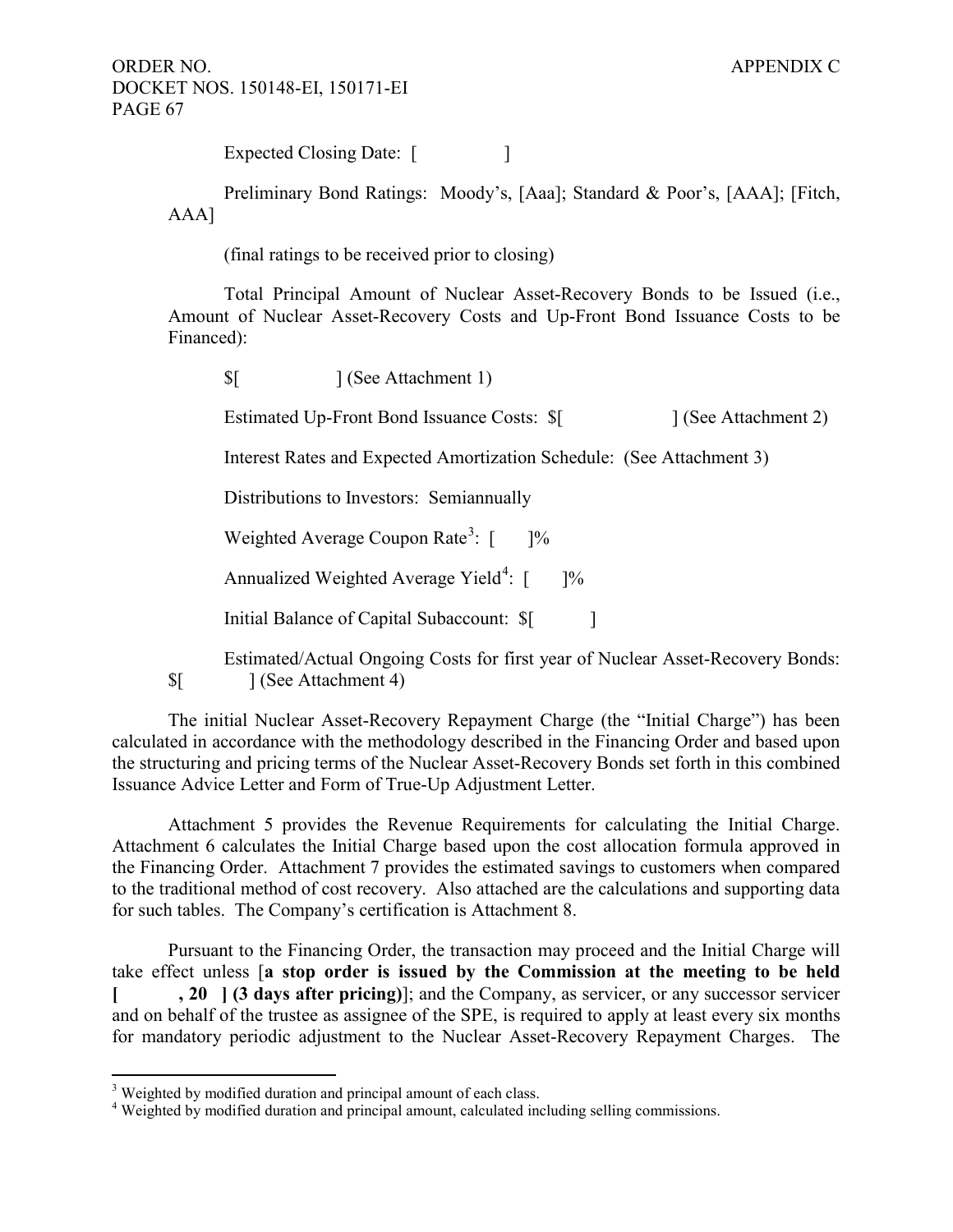Initial Charge shall remain in effect until changed in accordance with the provisions of finding of fact  $\lceil \ \rceil$  of the Financing Order.

The Company's certification required by the Financing Order is set forth on Attachment 8, which also includes the statement of the actions taken by the Bond Team as required by finding of fact [ ] of the Financing Order.

Respectfully submitted,

Duke Energy Florida, LLC

By: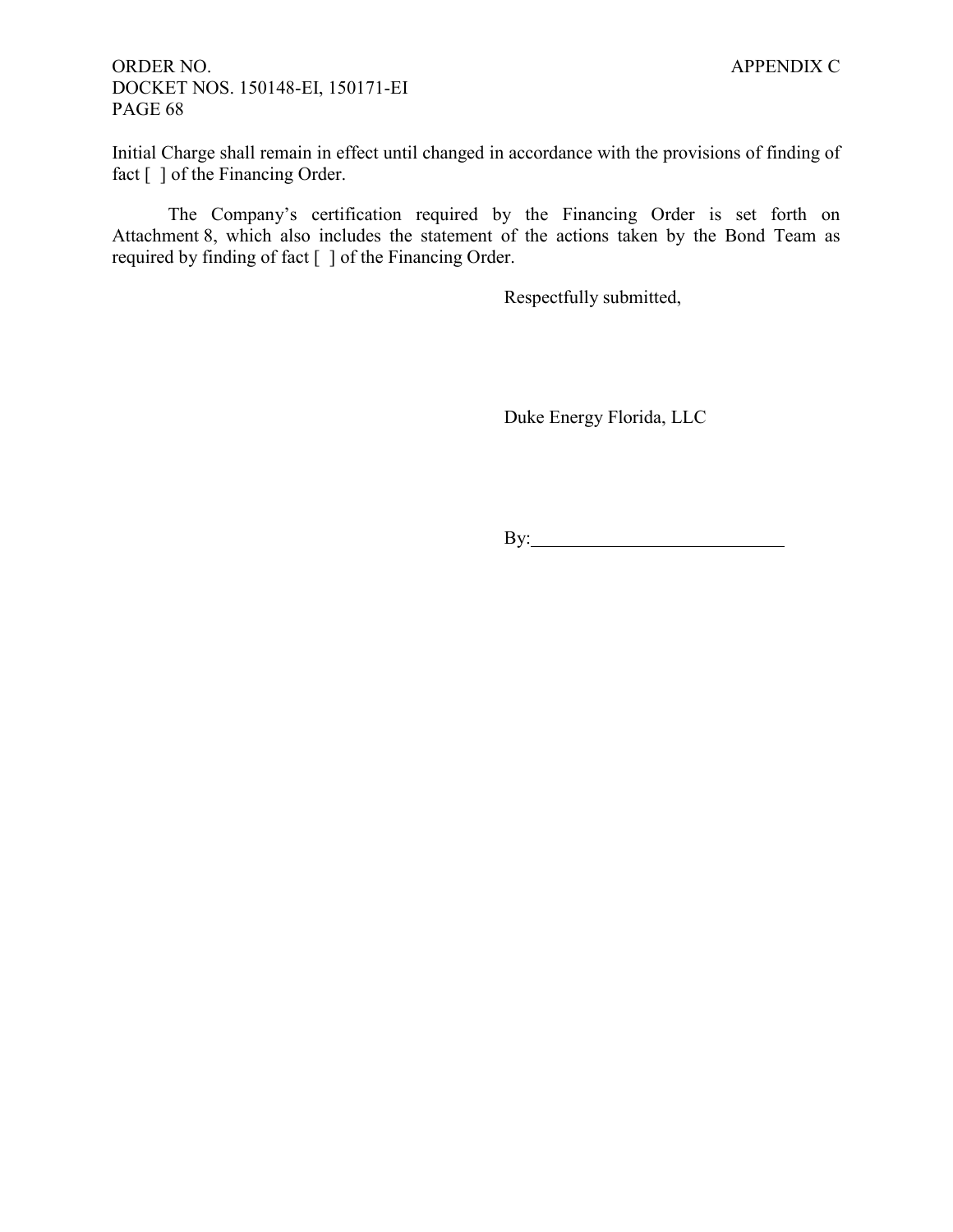### **Attachment 1**

### **TOTAL PRINCIPAL AMOUNT OF NUCLEAR ASSET-RECOVERY BONDS TO BE ISSUED (TOTAL AMOUNT OF NUCLEAR ASSET-RECOVERY COSTS AND UP-FRONT BOND ISSUANCE COSTS TO BE FINANCED)**

| CR3 Regulatory Asset, as of December 31, 2015                                 |    |
|-------------------------------------------------------------------------------|----|
| Carry charges on the CR3 Regulatory Asset, subsequent to<br>December 31, 2015 |    |
| Estimated Up-front Bond Issuance Costs (refer to attachment 2)                | S  |
| Total Costs Subject to Nuclear Asset-Recovery Financing                       | \$ |
| <b>Total Nuclear Asset-Recovery Bond Issuance (rounded up)</b>                |    |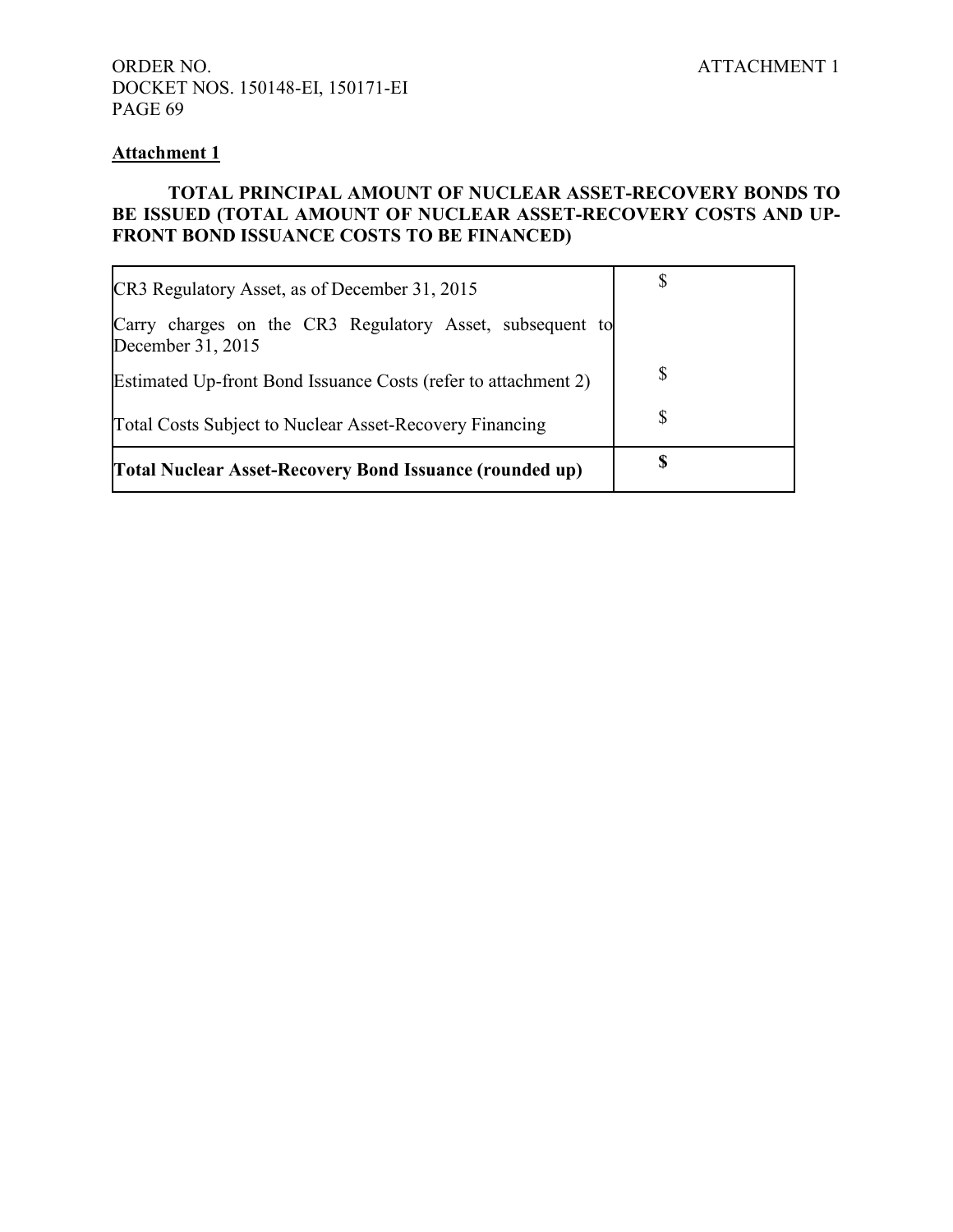## **Attachment 2[1]**

#### **ESTIMATED UP-FRONT BOND ISSUANCE COSTS**

| Underwriters' Fees and Expenses                                             | \$           |
|-----------------------------------------------------------------------------|--------------|
| Servicer Set-up Fee (including Information Technology Programming<br>Costs) | $\mathbb{S}$ |
| <b>Legal Fees</b>                                                           | \$           |
| <b>Rating Agency Fees</b>                                                   | \$           |
| Commission's Financial Advisor Fees                                         | \$           |
| <b>Auditors Fees</b>                                                        | \$           |
| DEF Structuring Advisor Fee                                                 | \$           |
| <b>SEC Fees</b>                                                             | \$           |
| SPE Set-up Fee                                                              | \$           |
| Marketing and Miscellaneous Fees and Expenses                               | \$           |
| Printing / Edgarizing Expenses                                              | \$           |
| Trustee/Trustee Counsel Fee and Expenses                                    | \$           |
| Original Issue Discount                                                     | \$           |
| Other Ancillary Agreements                                                  | \$           |
| TOTAL ESTIMATED UP-FRONT BOND ISSUANCE COSTS                                | \$           |

[1] Pursuant to Section  $366.95(2)(c)5$ . and the Financing Order, the Company is required to file with the Commission the actual Up-Front Bond Issuance Costs within 120 days of the Closing Date. The Commission may not make adjustments to the Nuclear Asset-Recovery Charges for any such excess Up-Front Bond Issuance Costs.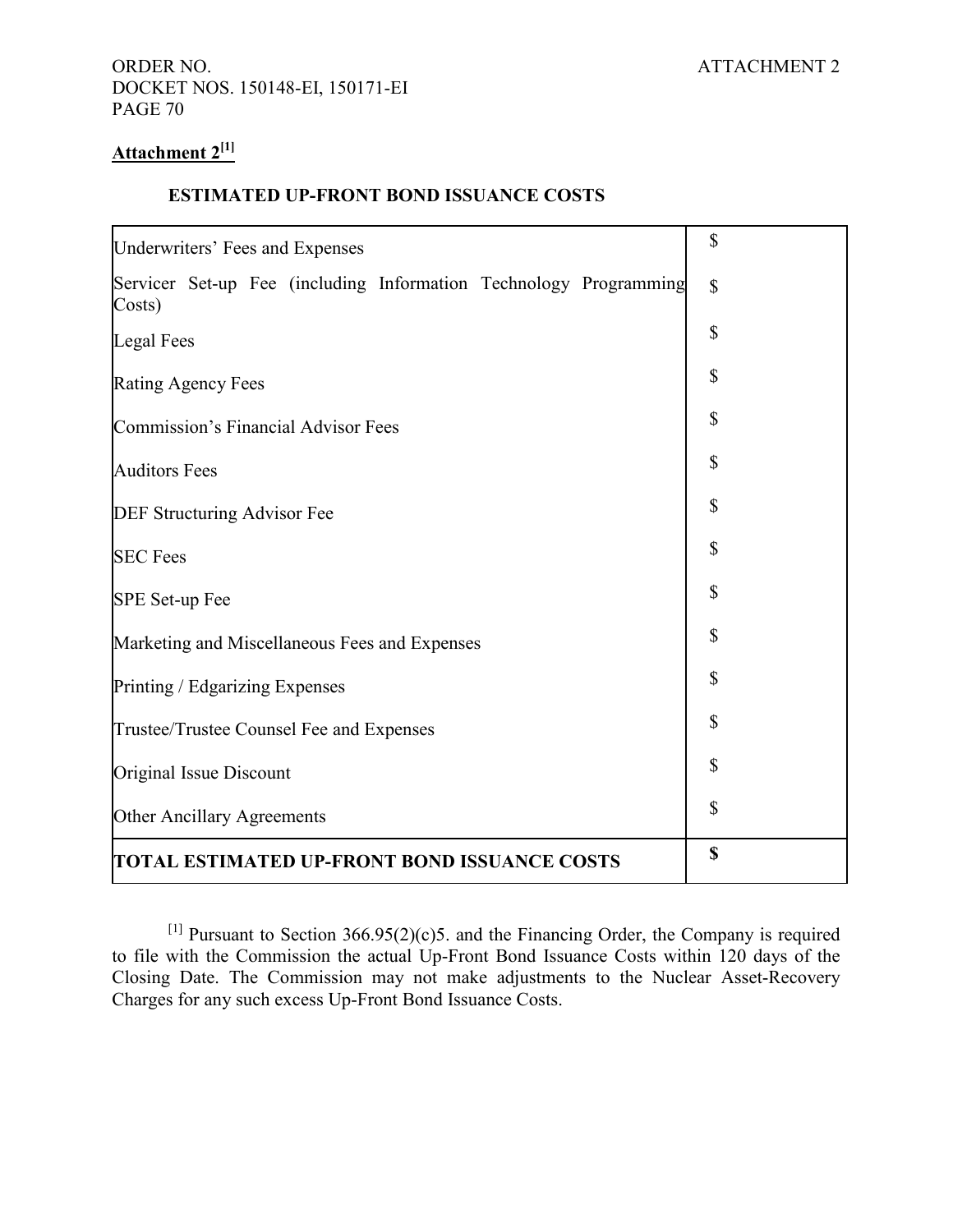## ORDER NO. ATTACHMENT 3 DOCKET NOS. 150148-EI, 150171-EI PAGE 71

## **Attachment 3**

# **EXPECTED AMORTIZATION SCHEDULE**

### **A. General Terms**

| Tranche | Price | Coupon | Fixed/<br>Average<br>Floating<br>Life |  | <b>Expected Final</b><br>Maturity | Legal Final<br>Maturity |  |
|---------|-------|--------|---------------------------------------|--|-----------------------------------|-------------------------|--|
|         |       |        |                                       |  |                                   |                         |  |
|         |       |        |                                       |  |                                   |                         |  |
|         |       |        |                                       |  |                                   |                         |  |

## **B. Scheduled Amortization Requirement**

| Series [], Tranche [A-1] |                                          |  |           |                  |                                    |  |  |  |
|--------------------------|------------------------------------------|--|-----------|------------------|------------------------------------|--|--|--|
| Payment<br>Date          | <b>Beginning</b><br>Principal<br>Balance |  | Principal | Total<br>Payment | <b>Ending Principal</b><br>Balance |  |  |  |
|                          |                                          |  |           |                  |                                    |  |  |  |
|                          |                                          |  |           |                  |                                    |  |  |  |
|                          |                                          |  |           |                  |                                    |  |  |  |
|                          |                                          |  |           |                  |                                    |  |  |  |
|                          |                                          |  |           |                  |                                    |  |  |  |
|                          |                                          |  |           |                  |                                    |  |  |  |
|                          |                                          |  |           |                  |                                    |  |  |  |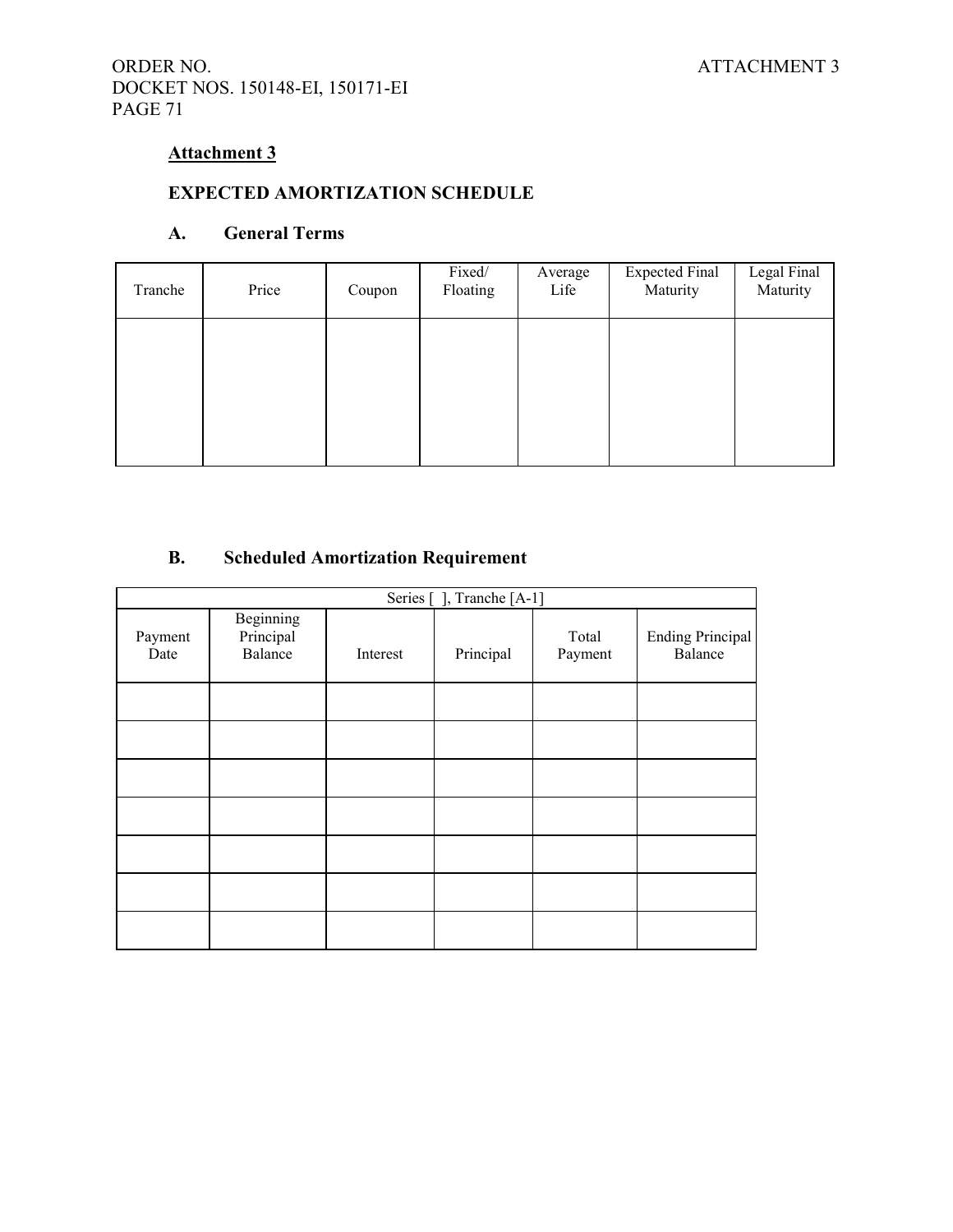## ORDER NO. ATTACHMENT 3 DOCKET NOS. 150148-EI, 150171-EI PAGE 72

| Series [], Tranche [A-2] |                                   |          |           |                  |                                    |  |  |
|--------------------------|-----------------------------------|----------|-----------|------------------|------------------------------------|--|--|
| Payment<br>Date          | Beginning<br>Principal<br>Balance | Interest | Principal | Total<br>Payment | <b>Ending Principal</b><br>Balance |  |  |
|                          |                                   |          |           |                  |                                    |  |  |
|                          |                                   |          |           |                  |                                    |  |  |
|                          |                                   |          |           |                  |                                    |  |  |
|                          |                                   |          |           |                  |                                    |  |  |
|                          |                                   |          |           |                  |                                    |  |  |
|                          |                                   |          |           |                  |                                    |  |  |
|                          |                                   |          |           |                  |                                    |  |  |
|                          |                                   |          |           |                  |                                    |  |  |
|                          |                                   |          |           |                  |                                    |  |  |
|                          |                                   |          |           |                  |                                    |  |  |
|                          |                                   |          |           |                  |                                    |  |  |
|                          |                                   |          |           |                  |                                    |  |  |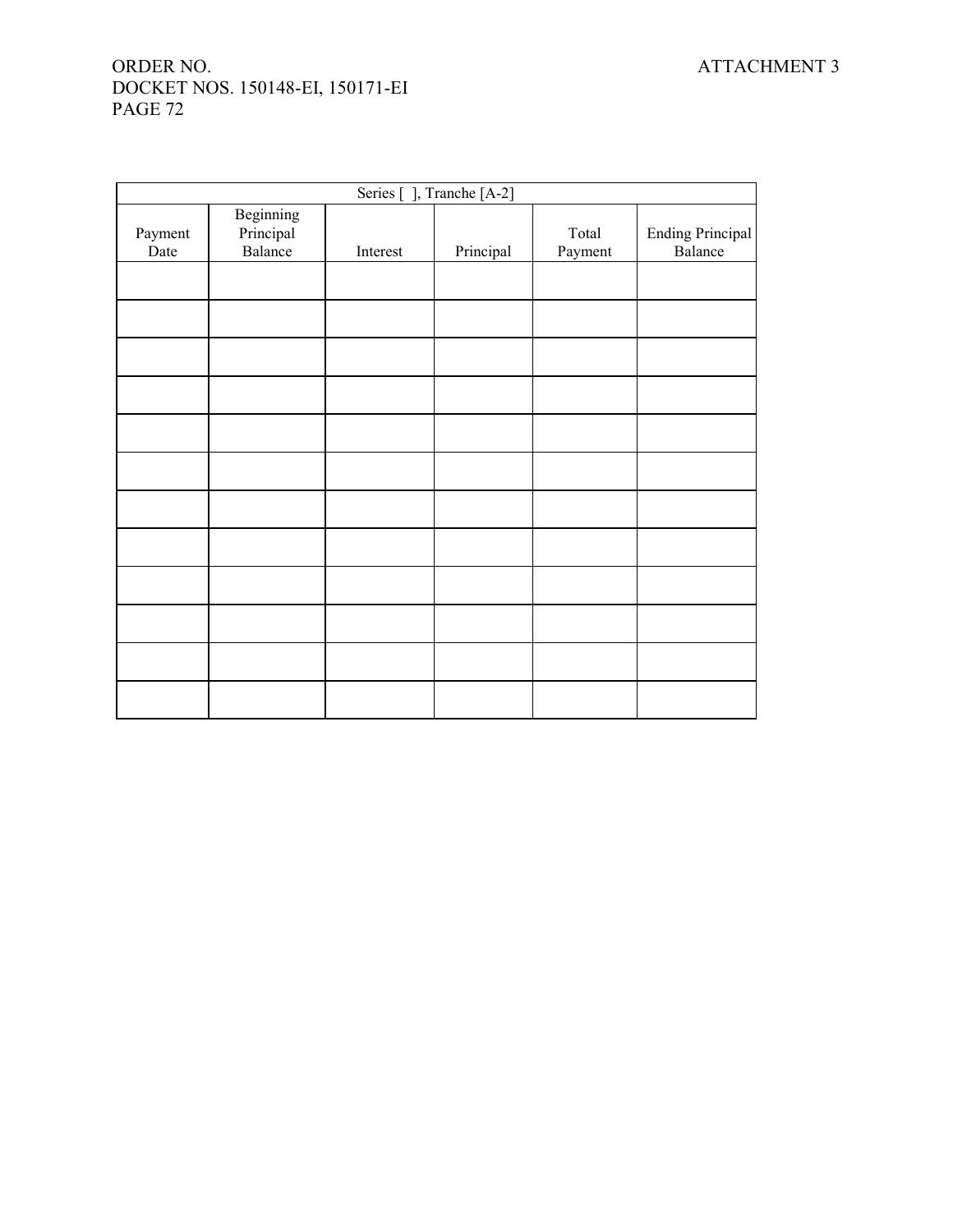## ORDER NO. ATTACHMENT 4 DOCKET NOS. 150148-EI, 150171-EI PAGE 73

## **Attachment 4**

## **ESTIMATED ANNUAL ONGOING FINANCING COSTS**

|                                                | Annual Amount |  |  |
|------------------------------------------------|---------------|--|--|
| Servicing Fee <sup>1</sup>                     | \$            |  |  |
| Return on Invested Capital                     | \$            |  |  |
| Administration Fee                             | \$            |  |  |
| <b>Auditor Fees</b>                            | \$            |  |  |
| <b>Regulatory Assessment Fees</b>              | \$            |  |  |
| Legal Fees                                     | \$            |  |  |
| Rating Agency Surveillance Fees                | \$            |  |  |
| <b>Trustee Fees</b>                            | \$            |  |  |
| <b>Independent Manager Fees</b>                | \$            |  |  |
| Miscellaneous Fees and Expenses                | \$            |  |  |
| TOTAL ESTIMATED ANNUAL ONGOING FINANCING COSTS | \$            |  |  |

 $1$  Low end of the range assumes DEF is the servicer (0.05%). Upper end of the range reflects an alternative servicer  $(0.60\%)$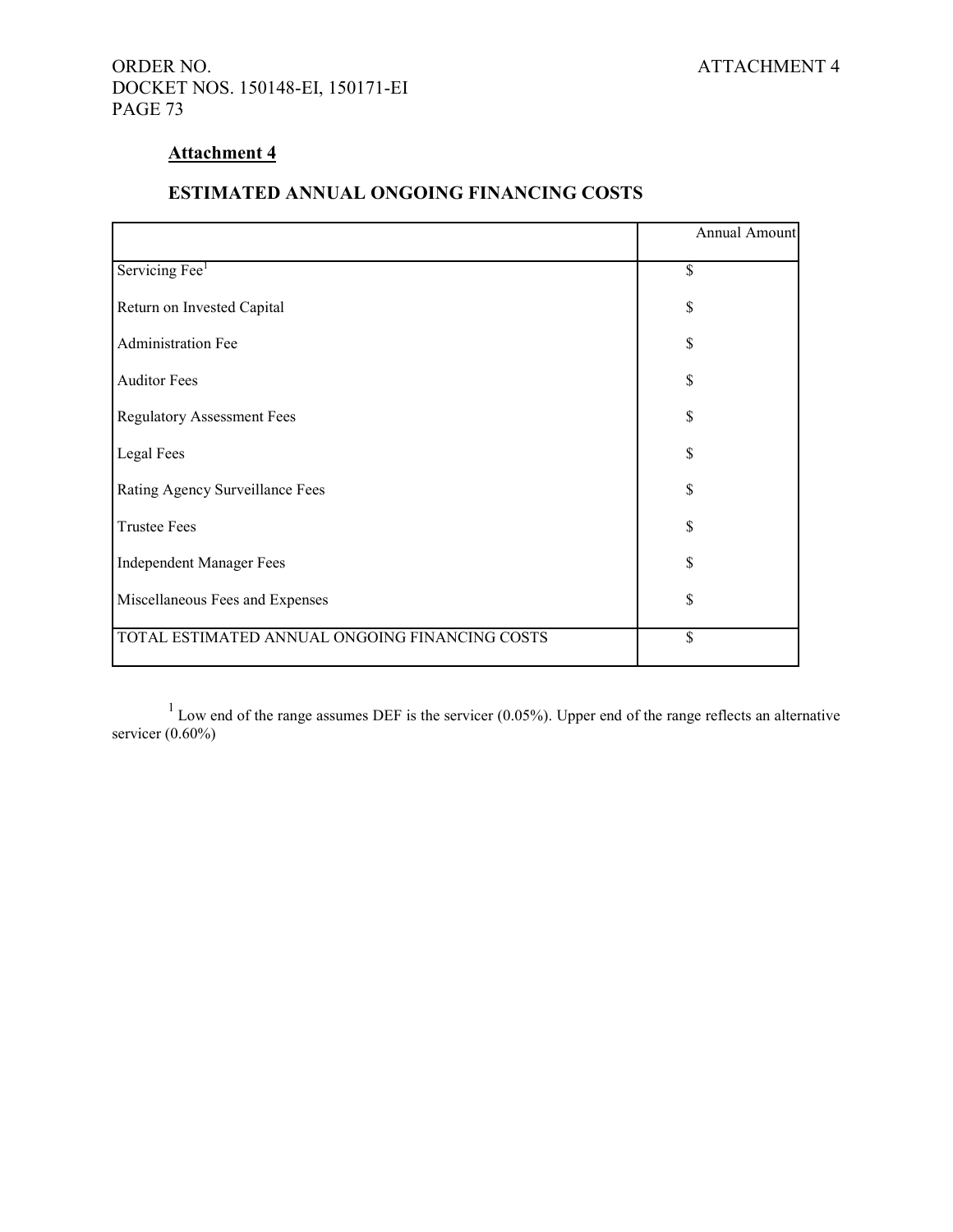## ORDER NO. ATTACHMENT 5 DOCKET NOS. 150148-EI, 150171-EI PAGE 74

# **Attachment 5**

# **REVENUE REQUIREMENT AND INPUT VALUES**

| <b>Initial Payment Period from [954]</b> , 20   to [95]<br>$, 20$     | <b>Bond</b><br>Repayment | <b>Total</b>  |
|-----------------------------------------------------------------------|--------------------------|---------------|
| Forecasted retail kWh sales                                           |                          |               |
| Percent of billed amounts expected to be charged-off                  |                          | $\frac{0}{0}$ |
| Forecasted % of billings paid in the applicable period                |                          | $\frac{0}{0}$ |
| Forecasted retail kWh sales billed and collected                      |                          |               |
| Nuclear Asset-Recovery Bond principal payment                         | \$                       | \$            |
| Nuclear Asset-Recovery Bond interest payment                          | \$                       | \$            |
| Forecasted ongoing financing costs (excluding principal and interest) | S                        | \$            |
|                                                                       |                          |               |
| Total collection requirement for applicable period                    | S                        | \$            |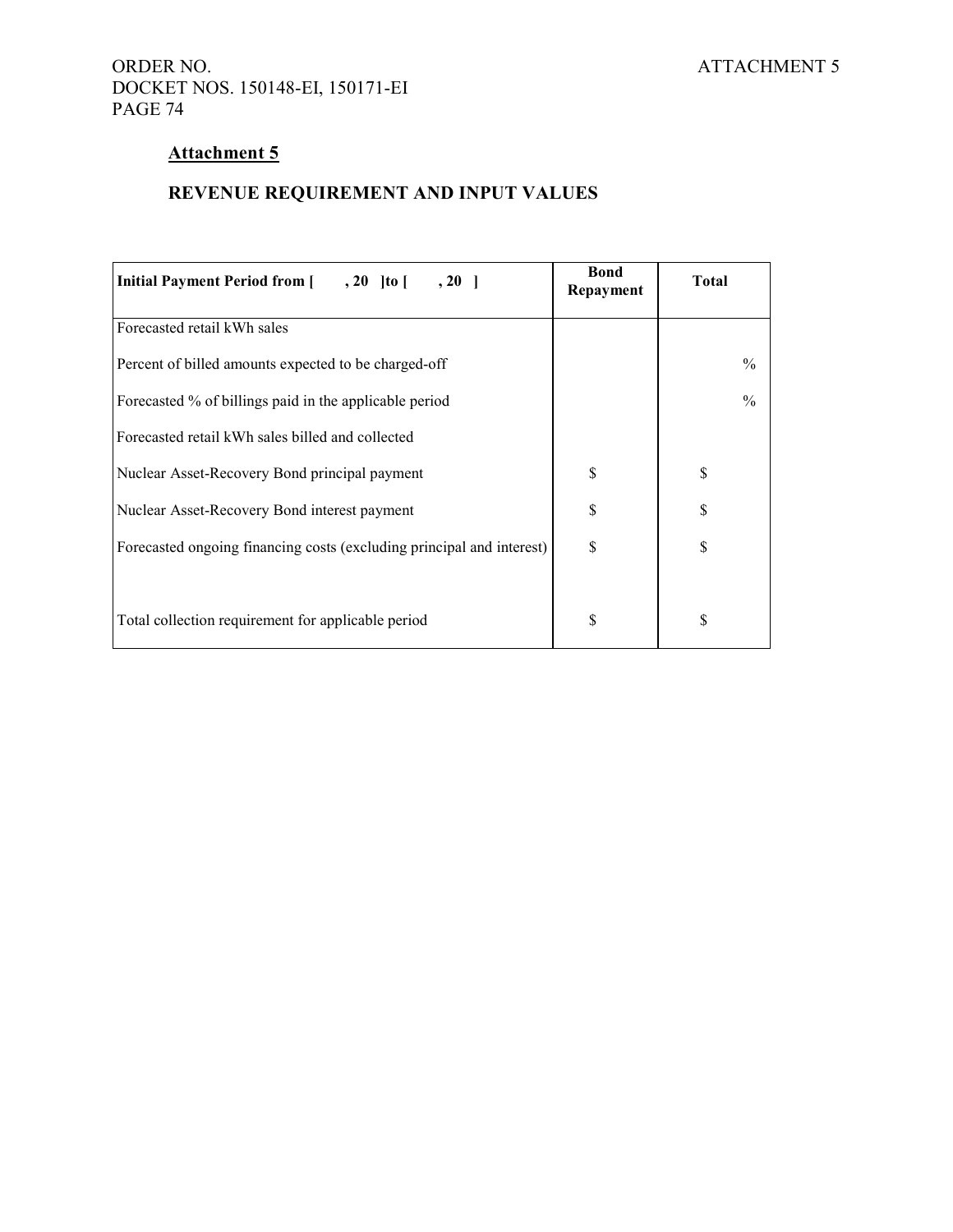## ORDER NO. ATTACHMENT 6 DOCKET NOS. 150148-EI, 150171-EI PAGE 75

# **Attachment 6**

|                    |                                             | (1)            | (2)                | (3)            | (4)            | (5)                     | (6)        | (7)                       |
|--------------------|---------------------------------------------|----------------|--------------------|----------------|----------------|-------------------------|------------|---------------------------|
|                    |                                             |                |                    |                | Nuclear Asset- |                         | Gross-up   |                           |
|                    |                                             |                |                    |                | Recovery       | Gross-up                | for        |                           |
|                    |                                             | 12CP & 1/13 AD |                    | Effective kWh  | Charge         | for                     |            | Regulatory Nuclear Asset- |
|                    |                                             | Allocation     | Revenue            | @ Secondary    | <b>Be fore</b> | Uncollectibe            | Assessment | Recovery                  |
|                    |                                             | Factors        | <b>Requirement</b> | Level          | Gross-ups      | Accounts <sup>(1)</sup> | Fee        | Charge                    |
| Rate Class         |                                             | (96)           | Ś                  | (000)          | (c/Kwh)        | 96                      | 96         | (c/Kwh)                   |
|                    |                                             |                |                    |                |                |                         |            |                           |
| <b>Residential</b> |                                             |                |                    |                |                |                         |            |                           |
|                    | RS-1, RST-1, RSL-1, RSL-2, RSS-1            |                |                    |                |                |                         |            |                           |
|                    | Secondary                                   | 60.859%        | \$61,562,710       | 19, 495, 155   | 0.316          | 0.284%                  | 0.072%     | 0.317                     |
|                    | General Service Non-Demand                  |                |                    |                |                |                         |            |                           |
| GS-1, GST-1        |                                             |                |                    |                |                |                         |            |                           |
|                    | Secondary                                   |                |                    | 1,575,864      | 0.255          | 0.284%                  | 0.072%     | 0.256                     |
|                    | Primary                                     |                |                    | 8,616          | 0.252          | 0.284%                  | 0.072%     | 0.253                     |
|                    | Transmission                                |                |                    | 3,564          | 0.250          | 0.284%                  | 0.072%     | 0.251                     |
|                    | <b>TOTAL GS</b>                             | 4.010%         | \$4,056,685        | 1,588,044      |                |                         |            |                           |
|                    | <b>General Service</b>                      |                |                    |                |                |                         |            |                           |
| $GS-2$             | Secondary                                   | 0.284%         | \$287,695          | 165,610        | 0.174          | 0.284%                  | 0.072%     | 0.175                     |
|                    | General Service Demand                      |                |                    |                |                |                         |            |                           |
|                    | GSD-1, GSDT-1, SS-1                         |                |                    |                |                |                         |            |                           |
|                    | Secondary                                   |                |                    | 12,013,676     | 0.218          | 0.284%                  | 0.072%     | 0.219                     |
|                    | Primary                                     |                |                    | 2,384,319      | 0.216          | 0.284%                  | 0.072%     | 0.217                     |
|                    | <b>Transmission</b>                         |                |                    | 10,895         | 0.214          | 0.284%                  | 0.072%     | 0.214                     |
|                    | <b>TOTAL GSD</b>                            | 30.991%        | \$31,349,736       | 14,408,890     |                |                         |            |                           |
| Curtailable        |                                             |                |                    |                |                |                         |            |                           |
|                    | CS-1, CST-1, CS-2, CST-2, CS-3, CST-3, SS-3 |                |                    |                |                |                         |            |                           |
|                    | Secondary                                   |                |                    |                | 0.148          | 0.284%                  | 0.072%     | 0.149                     |
|                    | Primary                                     |                |                    | 121,778        | 0.147          | 0.284%                  | 0.072%     | 0.147                     |
|                    | Transmission                                |                |                    | $\blacksquare$ | 0.145          | 0.284%                  | 0.072%     | 0.146                     |
|                    | <b>TOTAL CS</b>                             | 0.178%         | \$180,385          | 121,778        |                |                         |            |                           |
| Interruptible      |                                             |                |                    |                |                |                         |            |                           |
|                    | IS-1, IST-1, IS-2, IST-2, SS-2              |                |                    |                |                |                         |            |                           |
|                    | Secondary                                   |                |                    | 89,382         | 0.178          | 0.284%                  | 0.072%     | 0.179                     |
|                    | Primary                                     |                |                    | 1,588,841      | 0.176          | 0.284%                  | 0.072%     | 0.177                     |
|                    | Transmission                                |                |                    | 316,913        | 0.174          | 0.284%                  | 0.072%     | 0.175                     |
|                    | <b>TOTAL IS</b>                             | 3.504%         | \$3,544,468        | 1,995,136      |                |                         |            |                           |
| Lighting           |                                             |                |                    |                |                |                         |            |                           |
| $LS-1$             | Secondary                                   | 0.173%         | \$174,966          | 385, 378       | 0.045          | 0.284%                  | 0.072%     | 0.045                     |
|                    |                                             |                |                    |                |                |                         |            |                           |
| Total              |                                             | 100.000%       | \$101,156,644      | 38.159.991     | 0.265          | 0.284%                  | 0.072%     | 0.266                     |

(1) Uncollectible accounts percentage was approved in Order No. PSC-10-0131-FOF-EI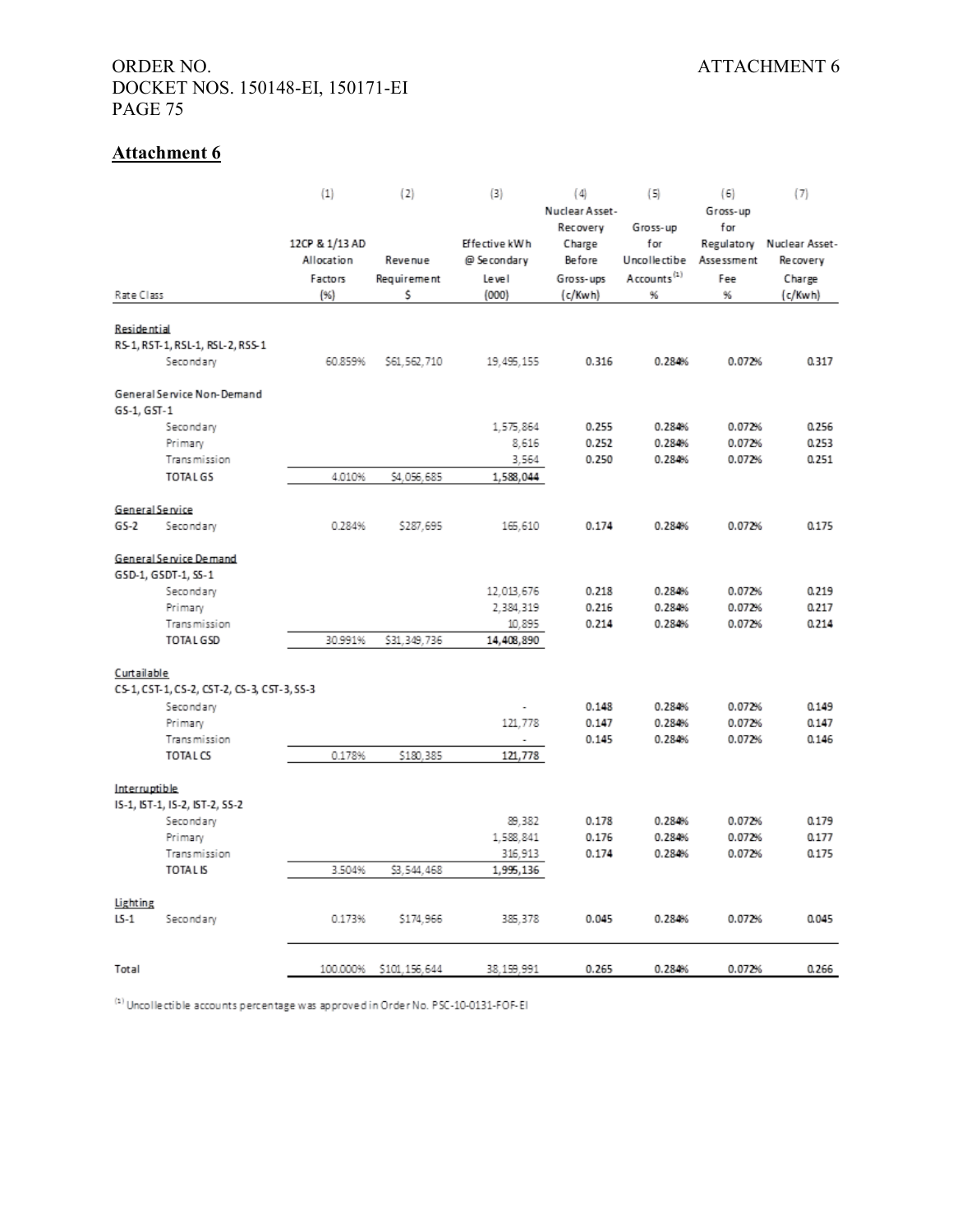#### **Attachment 7**

#### **ESTIMATED SAVINGS**

Based on current market conditions, the total estimated cumulative revenue requirement would be \$708 million lower, on an undiscounted basis, than the total estimated cumulative revenue requirement under the traditional recovery method the Company is entitled to recover under the Revised and Restated Stipulation and Settlement Agreement approved by the Commission pursuant to its order (No. PSC-13-0598-FOF-EI) issued on November 13, 2013, detail for which is shown in the table below.

[Workpapers to be attached]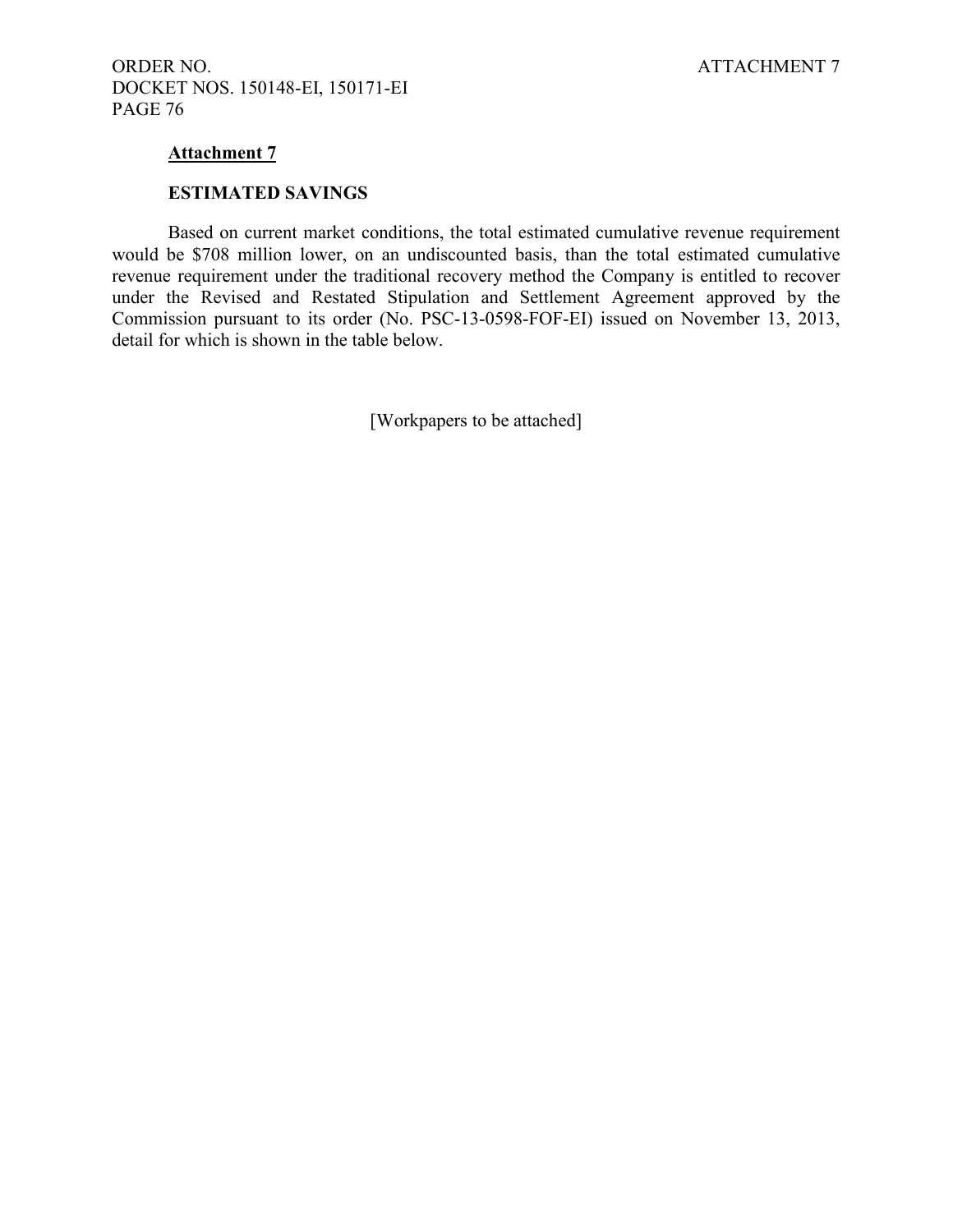ORDER NO. ATTACHMENT 8 DOCKET NOS. 150148-EI, 150171-EI PAGE 77

#### **Attachment 8**

#### **Form of Company Certification**

[Letterhead of Duke Energy Florida, LLC]

 $\begin{bmatrix} 20 \end{bmatrix}$ 

**TO:** Florida Public Service Commission

2540 Shumard Oak Boulevard

Tallahassee, Florida 32399-0850

Re: Attachment 8; Company Certification

Duke Energy Florida, LLC (the "Company") submits this Certification pursuant to an ordering paragraph of the Financing Order on page [ ] in *Petition for issuance of a nuclear asset-recovery financing order by Duke Energy Florida, LLC, Docket No.* [ ] (the "Financing Order"). All capitalized terms not defined in this letter shall have the meanings ascribed to them in the Financing Order.

In its issuance advice and form of true-up adjustment letter dated  $\lceil$ , 20  $\rceil$ , the Company has set forth the following particulars of the Nuclear Asset-Recovery Bonds:

Name of Nuclear Asset-Recovery Bonds: Senior Secured Bonds, Series [ ]

Name of SPE: [DEF SPE] LLC

Name of Trustee: The Bank of New York Mellon

Expected Closing Date: [ , 20 ]

Preliminary Bond Ratings: Moody's [Aaa]; Standard & Poor's [AAA]; [Fitch AAA] (final ratings to be received prior to closing)

Total Principal Amount of Nuclear Asset-Recovery Bonds to be Issued: \$ (See Attachment 1)

Estimated Up-Front Bond Issuance Costs: \$ (See Attachment 2)

Interest Rates and Expected Amortization Schedule: (See Attachment 3)

Distributions to Investors: Semiannually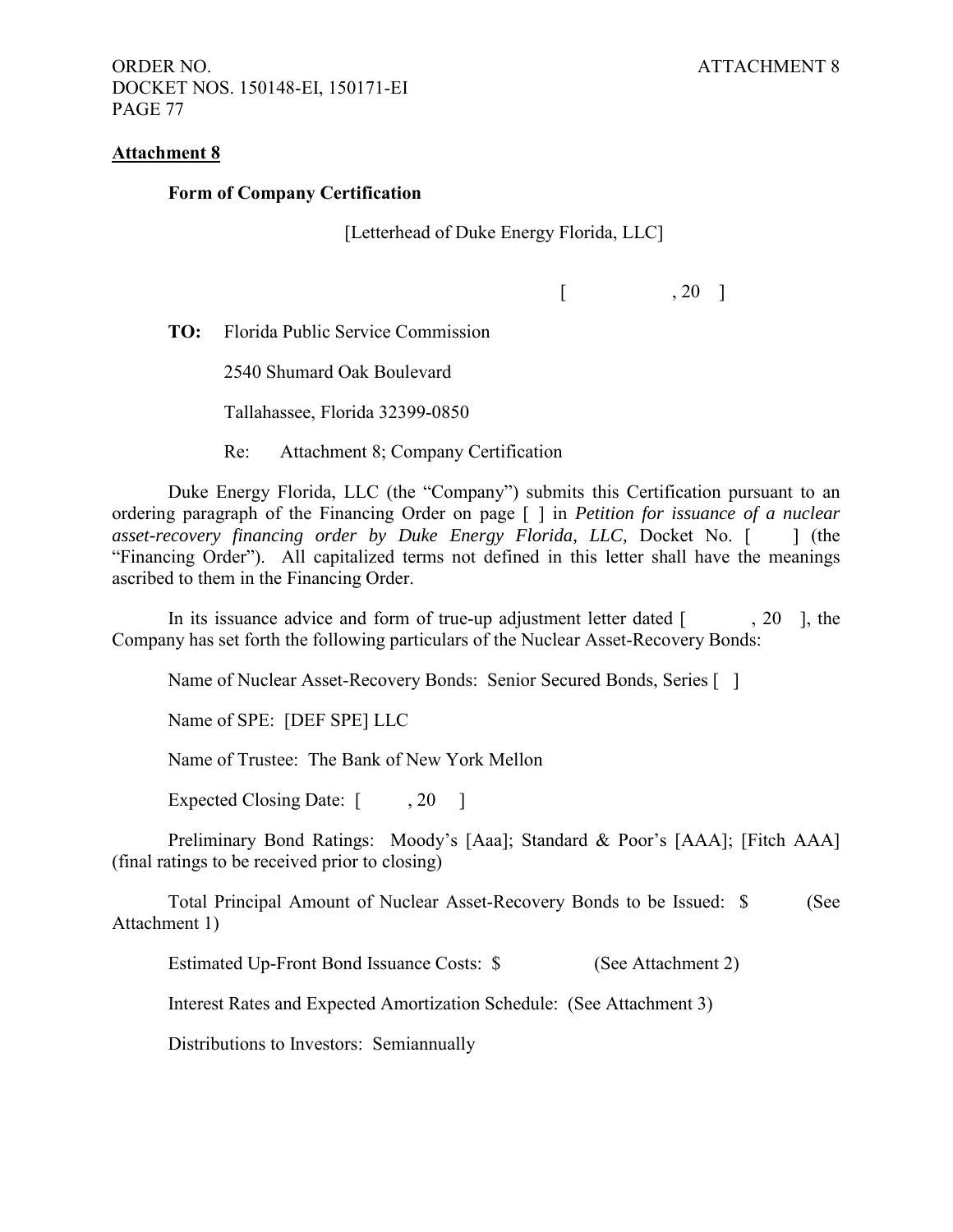ORDER NO. ATTACHMENT 8 DOCKET NOS. 150148-EI, 150171-EI PAGE 78

Weighted Average Coupon Rate<sup>[5](#page-67-0)</sup>:  $\frac{0}{0}$ 

Annualized Weighted Average Yield<sup>[6](#page-78-0)</sup>:  $\frac{0}{0}$ 

Initial Balance of Capital Subaccount: \$

Estimated/Actual Financing Ongoing Costs for first year of Nuclear Asset-Recovery Bonds:  $\[\$\]$ 

As required by the Financing Order, a Bond Team comprised of representatives of the Company, the Commission and their designated advisors and legal counsel was established to ensure that the structuring, pricing and financing costs of the nuclear asset-recovery bonds have a significant likelihood of resulting in lower overall costs or would avoid or significantly mitigate rate impacts to customers as compared with the traditional method of cost recovery.

Beginning in  $\lceil \cdot \cdot \cdot \rceil$  of 2015, the Bond Team began meeting to address the details of the nuclear asset-recovery bond issuance in accordance with the terms of the Commission's Financing Order. [**ADD DESCRIPTION OF BOND TEAM MEETINGS**]

In accordance with the standards, procedures and conditions set forth in the Financing Order, the following actions were taken by the Bond Team in connection with the structuring, pricing and financing costs of the nuclear asset-recovery bonds in order to satisfy the statutory cost objectives and the lowest overall cost standard:

• [include relevant actions]

Based upon information known or reasonably available to the Company, its officers, agents and employees: (i) the structuring, pricing and financing costs of the nuclear assetrecovery bonds and the imposition of the proposed nuclear asset-recovery charges have a significant likelihood of resulting in lower overall costs or significantly mitigate rate impacts to customers as compared with the traditional method of financing and recovering nuclear assetrecovery costs and (ii) on a reasonably comparable basis, the costs incurred in the issuance of the nuclear asset-recovery bonds resulted in the lowest overall costs that were reasonably consistent with market conditions at the time of the issuance and the terms of the financing order.

This certification is being provided to the Commission by the Company in accordance with the terms of the Financing Order, and no one other than the Commission shall be entitled to rely on the certification provided herein for any purpose.

 $\overline{a}$ 

 $<sup>5</sup>$  Weighted by modified duration and principal amount of each class.</sup>

<span id="page-78-0"></span><sup>&</sup>lt;sup>6</sup> Weighted by modified duration and principal amount, calculated including selling commissions.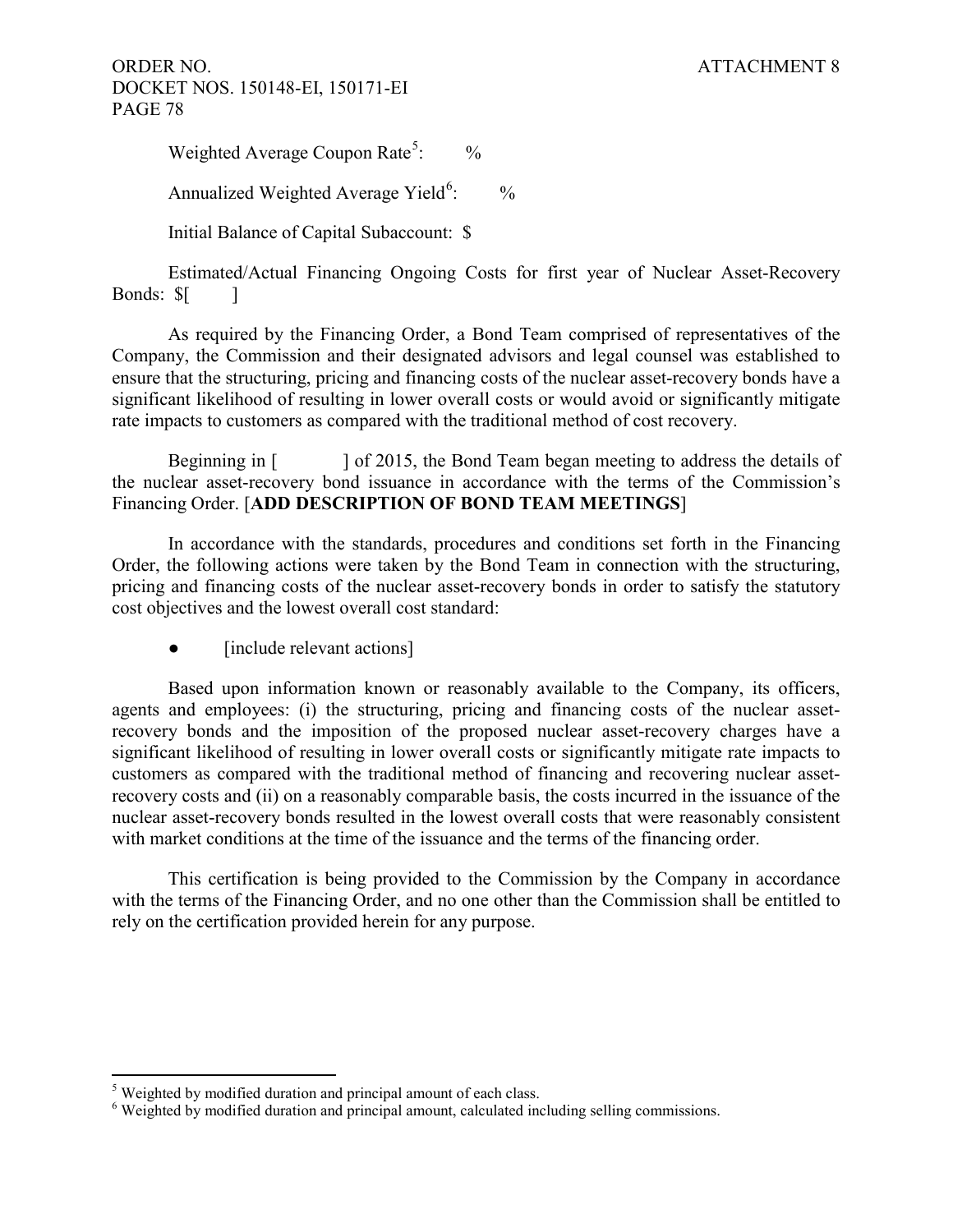## ORDER NO. ATTACHMENT 8 DOCKET NOS. 150148-EI, 150171-EI PAGE 79

Duke Energy Florida, LLC

By:

Name:

Title: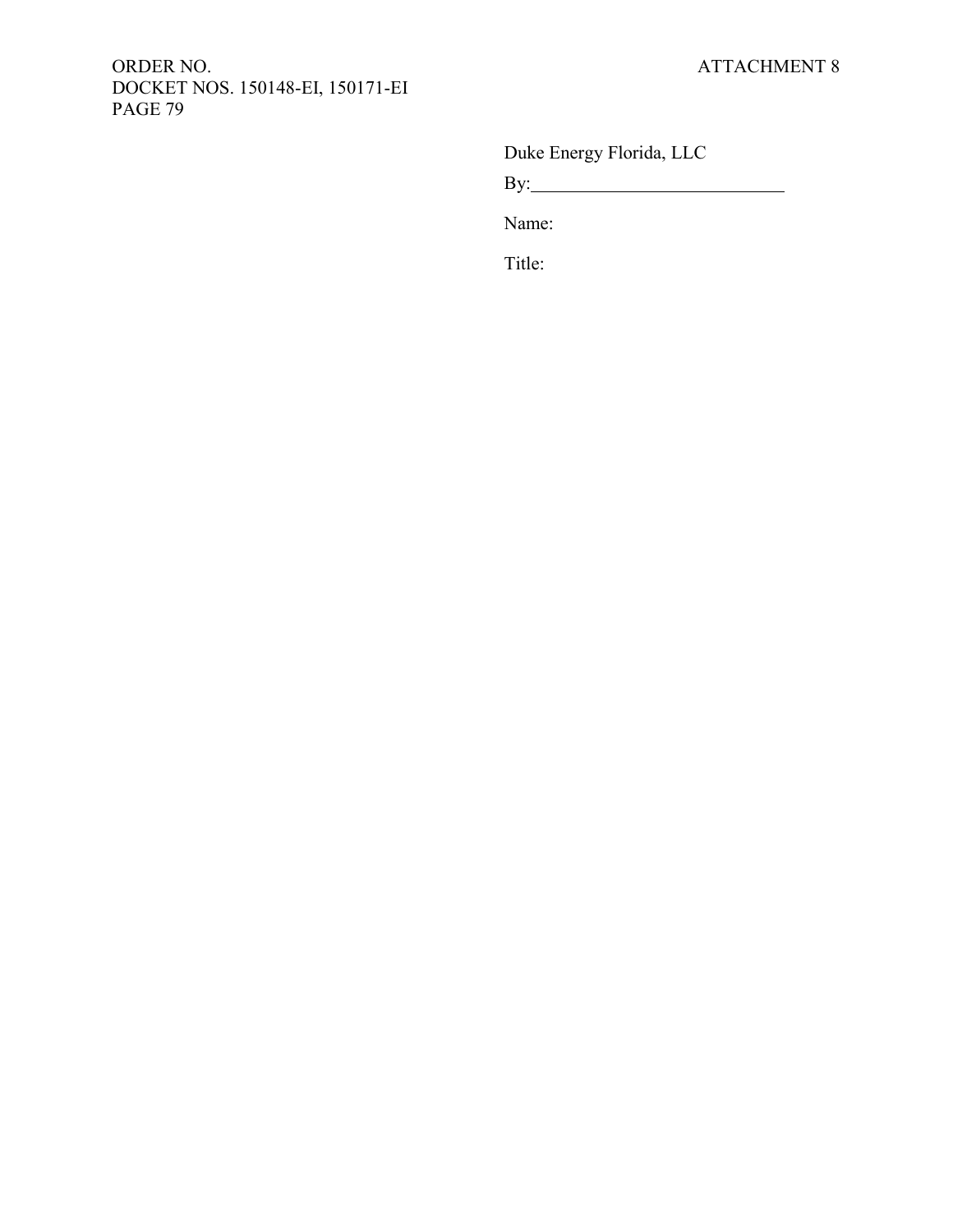DOCKET NOS. 150148-EI, 150171-EI PAGE 80

#### **DUKE ENERGY FLORIDA**

#### **Form of Standard True-Up Letter**

[name]

[Title]

Florida Public Service Commission

2540 Shumard Oak Boulevard

Tallahassee, Florida 32399-0850

### **Re: Docket No. 150171-EI Routine Nuclear Asset-Recovery Charge True-Up Adjustment Request**

Dear  $\lceil$   $\rceil$  :

Pursuant to Section 366.95, F.S., and Order No. [ ], known as the "Financing" Order," Duke Energy Florida, LLC (DEF) as Servicer of the [insert description] ("nuclear assetrecovery bonds") hereby gives notice of an adjustment to the nuclear asset-recovery bond charges ("nuclear asset-recovery charges").

This adjustment is intended to satisfy Section 366.95(2)(c), F.S., and the Financing Order, which requires that the nuclear asset-recovery charges recover amounts sufficient to timely provide all payments of debt service and other required amounts and charges in connection with the nuclear asset-recovery bonds during the upcoming Remittance Period. The calculation of the revised factors is in accordance with the Financing Order.

This filing modifies the variables used in the nuclear asset-recovery charges and provides the resulting adjusted nuclear asset-recovery charges. Attachment A-l shows the resulting values of the nuclear asset-recovery charges for each class of customers, as calculated in accordance with the Financing Order, such charges to be effective as of [insert date], the first day of the billing cycle. Pursuant to 366.95(2)(c), F.S., the allocation of nuclear asset-recovery charges has been made in accordance with the Financing Order dated as of [insert order issue date]. The calculations and supporting data for charges are appended to Attachment A-1.